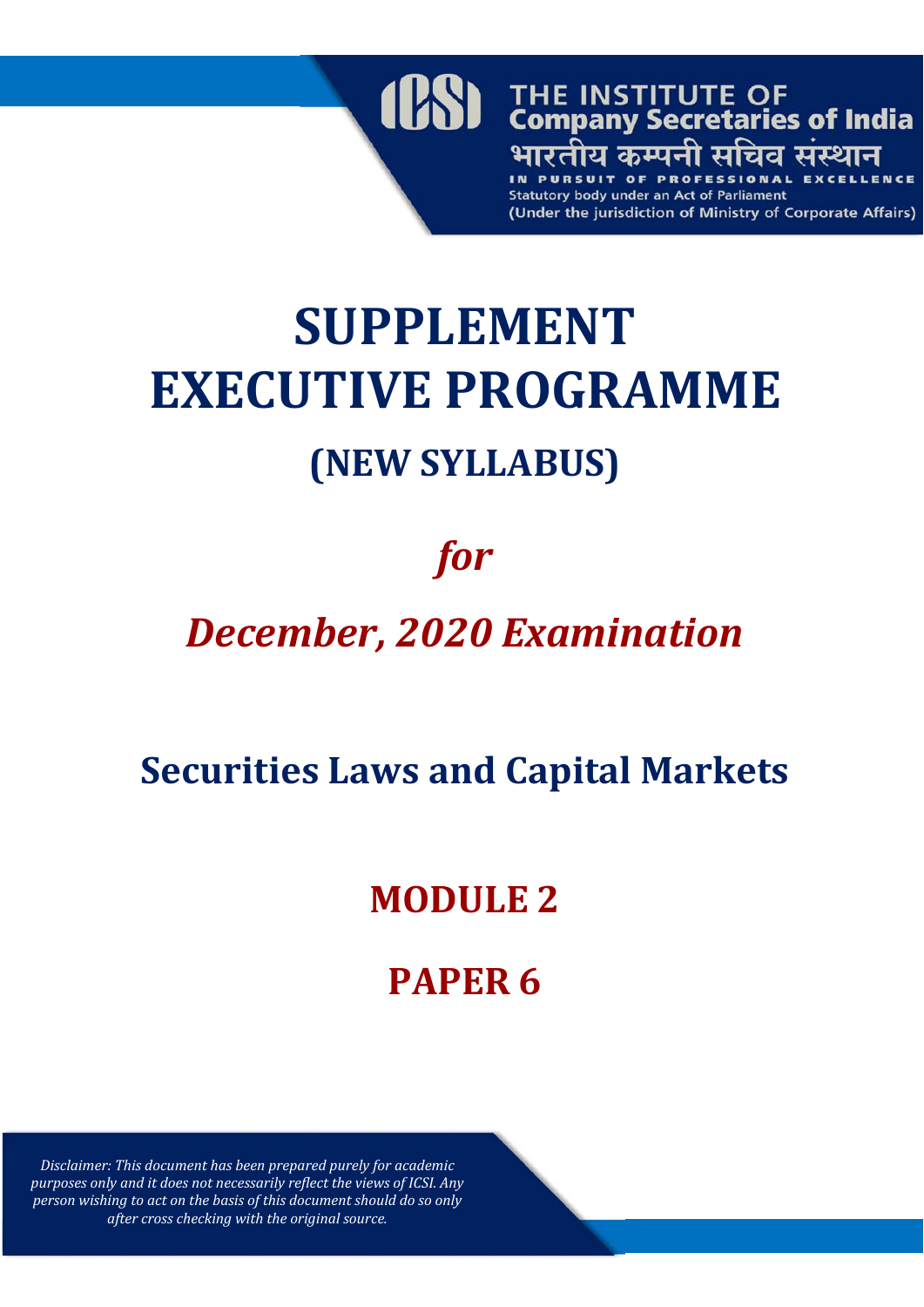### **Students appearing in Examination shall note the following:**

*Students are also required to update themselves on all the relevant Notifications, Circulars, Clarifications, etc. issued by the SEBI, RBI & Central Government on or before six months prior to the date of the examination.*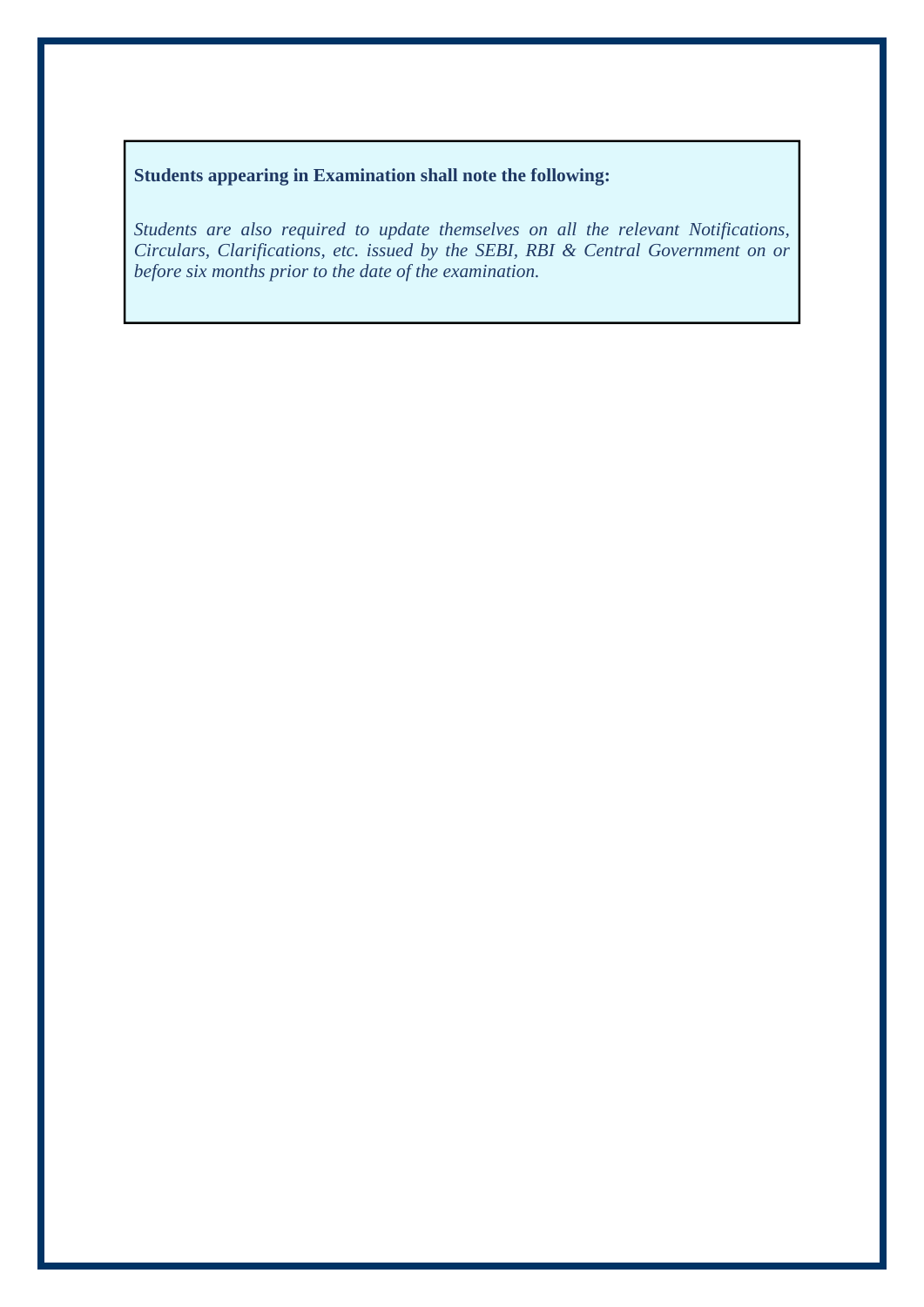#### **LESSON 1**

#### **Securities Contracts (Regulation) Act, 1956**

#### **Performance review of the commodity derivatives contracts (SEBI Circular No. SEBI/HO/CDMRD/DNPMP/CIR/P/2020/21 February 04, 2020)**

- 1. The primary objective of the commodity derivatives market is to provide credible future price signals to market participants and an effective platform for hedging the price risks. In order to ensure that the derivatives contracts are closely aligned to the physical markets, it is imperative to have a framework to evaluate the performance of these contracts based not merely on statistics regarding delivery and trade volumes but also on the strength of a comprehensive empirical assessment after considering all relevant information, pertaining to the performance of a derivative contract during the relevant period of time.
- 2. Keeping the above in view and in consultation with the Commodity Derivatives Advisory Committee (CDAC), the following has been decided:
	- 2.1. All recognized stock exchanges shall review the performance of all contracts traded on their exchanges, in commodity derivatives segment, as per the parameters laid down.
	- 2.2. The said performance review shall be consulted with the Product Advisory Committee (PAC) constituted in terms of SEBI Circular no. SEBI/HO/CDMRD/DNPMP/CIR/P/2019/89 dated August 07, 2019 on the subject of "Product Advisory Committee".
	- 2.3. The said performance review along with the methodology adopted in evaluation, if any, shall be disclosed by the stock exchanges on their website prominently.
	- 2.4. The said performance review shall be conducted on an annual basis for each financial year and shall be disclosed by 30th June of the following financial year.
- 3. The performance review of the commodity derivatives contracts shall be based on various parameters for each commodity as illustrated in Annexure-I of SEBI circular no. SEBI/HO/CDMRD/DNPMP/CIR/P/2020/21 dated February 04, 2020.

#### **For Details: https://www.sebi.gov.in/legal/circulars/feb-2020/performance-review-ofthe-commodity-derivatives-contracts\_45897.html**

#### **CASE LAWS**

| 1. 21.02.2020 | <b>Pacific Finstock Ltd.</b> (Appellant) vs. Securities Appellate Tribunal |  |
|---------------|----------------------------------------------------------------------------|--|
|               | <b>BSE Ltd.</b> (Respondent)                                               |  |

For Listing of a security, the Listing norms as on date of Application filed alone is required to be consider but status of the directors/ promoters of the company are required to be considered on the date of the passing of the order on the listing application.

1. The appellant, being aggrieved by the order dated August 02, 2019 passed by the BSE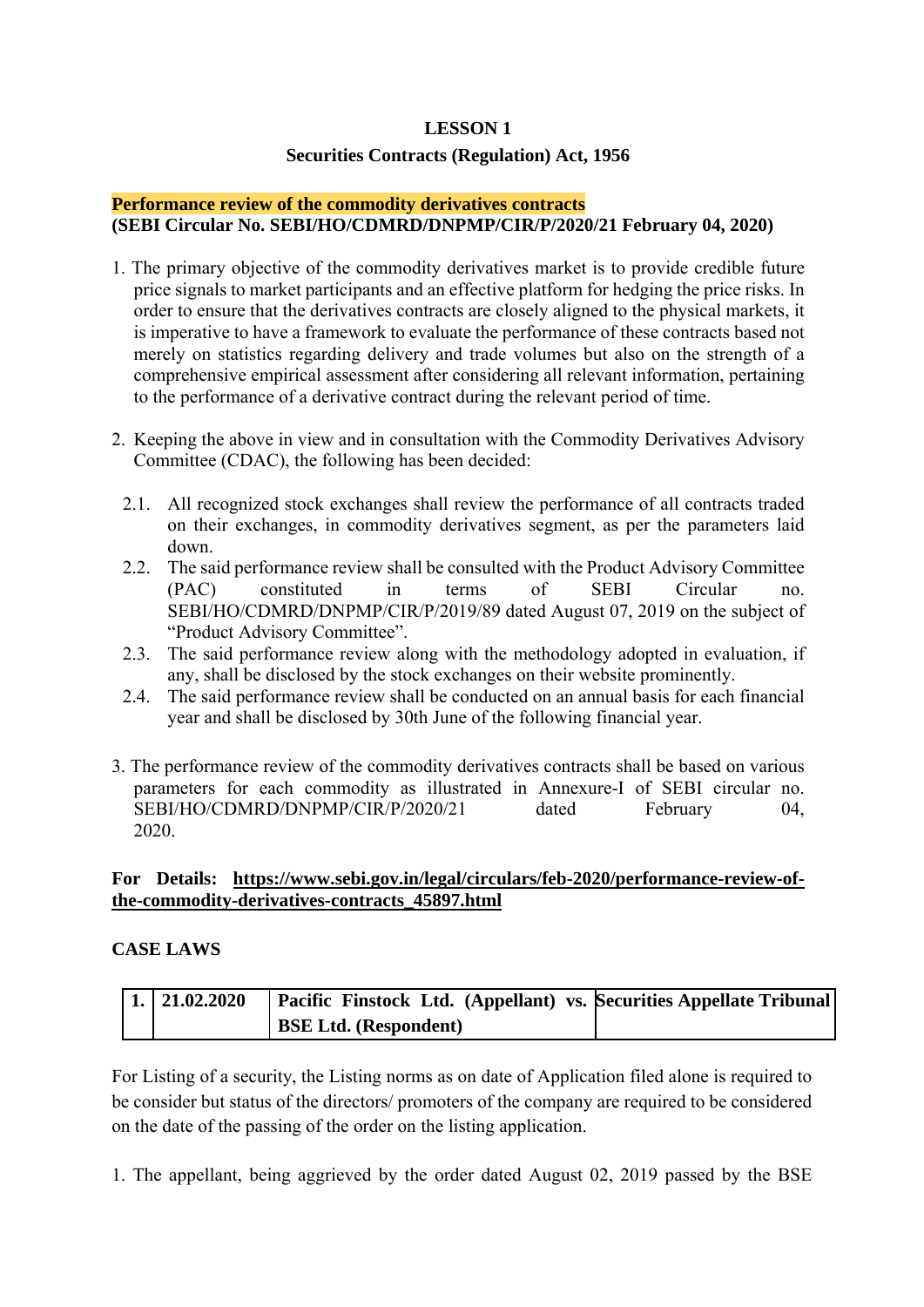Limited ("BSE" for convenience) rejecting the listing application has filed the present appeal.

2. The facts leading to the filing of the present appeal is, that the appellant was a listed company on the Vadodara Stock Exchange and Ahmedabad Stock Exchange but subsequently it came on the Dissemination Board of the BSE and remained on the Dissemination Board for the last several years. Securities and Exchange Board of India ("SEBI" for convenience) issued a Circular dated October 10, 2016 by which the companies which were on the Dissemination Board were required to get their company listed on nationwide stock exchange or provide an exit opportunity to existing shareholders. In terms of this Circular, the appellant submitted a plan of action to BSE on February 16, 2017 and a revised plan of action was submitted on June 28, 2017. In the meanwhile, the appellant vide notice dated August 07, 2017 was identified as a suspected shell company. Against this notice, the appellant filed an Appeal No. 264 of 2017 before this Tribunal which was disposed of by an order dated September 29, 2017 directing the appellant to make a fresh application for direct listing of its securities which would be considered by BSE and which would further be subject to any order that may be passed by **SEBI** 

3. It transpires that the appellant filed a fresh listing application. During the pendency of the application the Whole Time Member ("WTM") passed an order dated October 26, 2017 directing BSE to consider the outcome of the forensic audit while considering the listing application. Accordingly, the appellants' application was kept in abeyance till the submission of the Forensic Audit Report. The WTM's order dated October 26, 2017 was subsequently confirmed by a confirmatory order dated August 02, 2018 against which the appellant filed an Appeal No. 295 of 2018 which was eventually dismissed as infructuous by an order dated March 07, 2019.

4. In the meanwhile, the promoters/ directors of the appellant company were debarred from accessing the securities market vide SEBI's order dated September 28, 2019 passed in the matter of Kavit Industries Ltd. This fact was brought to the notice of the appellant and sought clarification as to how the company is required to comply with the requirements for direct listing of its securities. It transpires that the company vide letter dated May 18, 2019 intimated that two of its directors have resigned with effect from April 15, 2019 and that SEBI vide its order dated February 13, 2019 has removed the tag of "suspected shell company". BSE after considering the aforesaid response, found that one of its promoters Shri Jayesh Raichandbhai Thakkar, continued to remain as the promoter of the company inspite of being debarred by SEBI vide order dated September 28, 2018 and, therefore, the direct listing requirements norms had not been complied with. Accordingly, the listing application was rejected.

5. Before the Tribunal the only ground urged is that the law which was applicable on the date when the listing application was filed on July 29, 2017 could alone be considered. There is no dispute on this proposition namely that the listing norms that was in force on the date when the application was filed was alone required to be considered. Subsequent norms or amended norms or regulations are not required to be considered. However, the status of the directors/ promoters of the company are required to be considered on the date of the passing of the order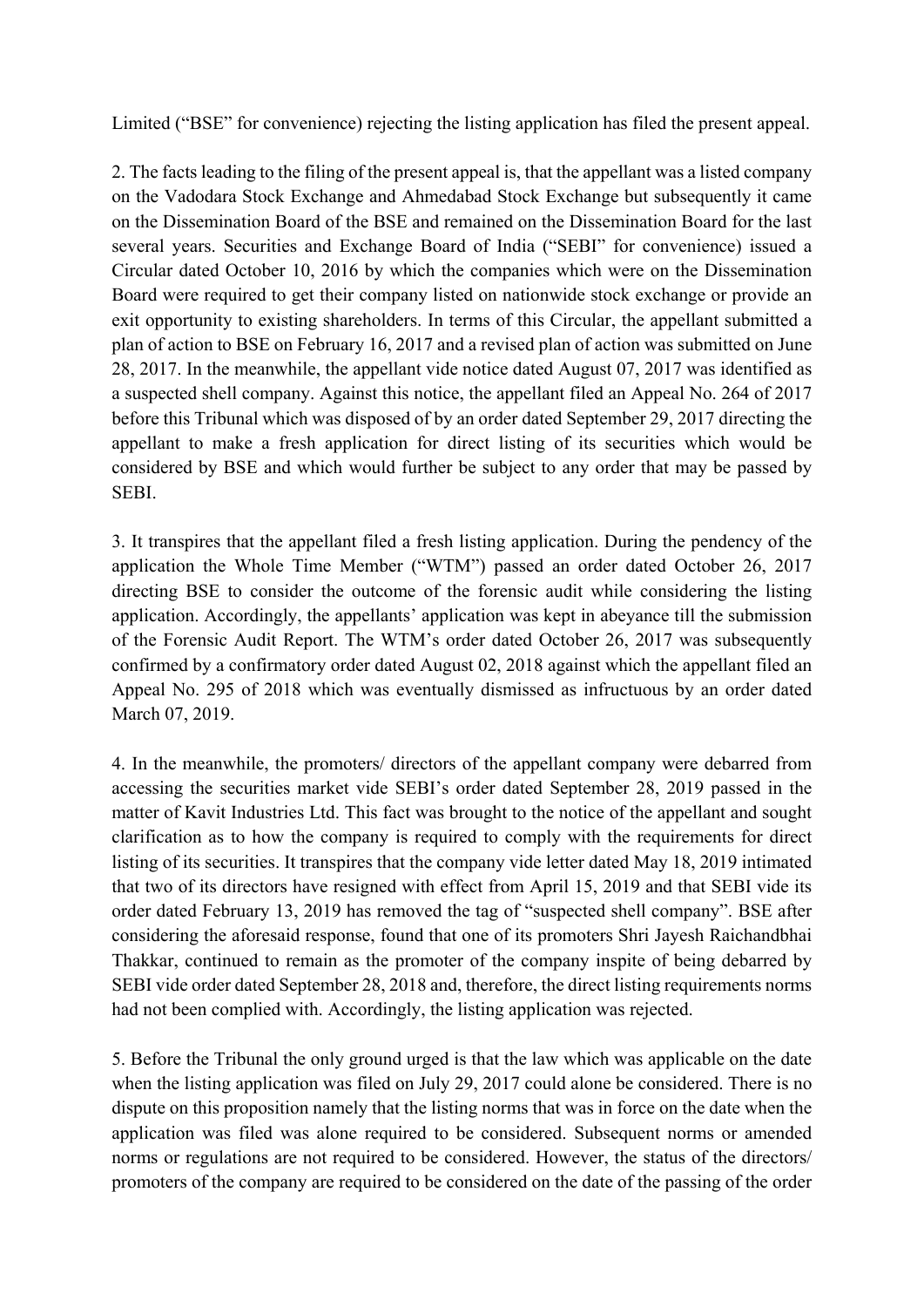on the listing application. If on the date when the listing application was being considered the promoters/ directors of the company committed default and thereby incurred a debarment from accessing the securities market then it was imperative upon the authority to consider such debarment while considering the listing application. In the instant case, the debarment was in direct conflict when the norms stipulated for considering the listing agreement. Such order of SEBI of debarment of one of the promoters was brought to the knowledge of the company. The said listing requirements norms were not rectified and consequently the BSE had no option but to reject the listing application. The said order does not suffer from any manifest error of law and requires no interference. The appeal fails and is dismissed.

| $\mid$ 2. $\mid$ 03.12.2019 | <b>Karvy Stock Broking Limited (Appellant) vs. Securities Appellate</b> |  |
|-----------------------------|-------------------------------------------------------------------------|--|
|                             | National Stock Exchange of India (Respondent)   Tribunal                |  |

1. By the present appeal the appellant is seeking quashment of the impugned order/circular dated December 2, 2019 issued by respondent National Stock Exchange of India Ltd. (hereinafter referred to as 'NSE').

2. Vide the said circular respondent NSE had suspended the present appellant from its membership due to the alleged non compliance of the regulatory provisions of the Exchange with effect from 2nd December, 2019.

3. Upon hearing both sides, the Rules are framed by respondent NSE in exercise of the powers of the Section 9 of the SCRA. The appellant has equally efficacious remedy to challenge the impugned order before the relevant authority of the respondent NSE. In that view of the matter, SAT did not find any reason to entertain the appeal. Learned Senior counsel for the respondent submits that the appeal, if any, filed by the appellant with the respondent, they would be heard expeditiously by convening meeting of the relevant authority. There is no need to bypass the statutory Rules. At this stage, learned counsel for the appellant submits that the appellant may be provided with liberty to seek documents from the respondent. SAT did not find any hitch in acceding to the said request. The respondent shall supply the documents or grant inspection of the same relevant to the dispute.

4. For the reasons stated above, the appeal is disposed of. Appellant would be at liberty to file an appeal as provided by Rule 13A(d) of the NSE Rules. In case, if such an appeal is filed, appellant shall be heard as expeditiously as possible and in any event shall be decided by December 6, 2019. In case the relevant authority would not be able to decide the appeal within the period, the decision on the temporary stay to the impugned order may be taken by the relevant authority on or before December 6, 2019. No order as to costs.

\*\*\*\*\*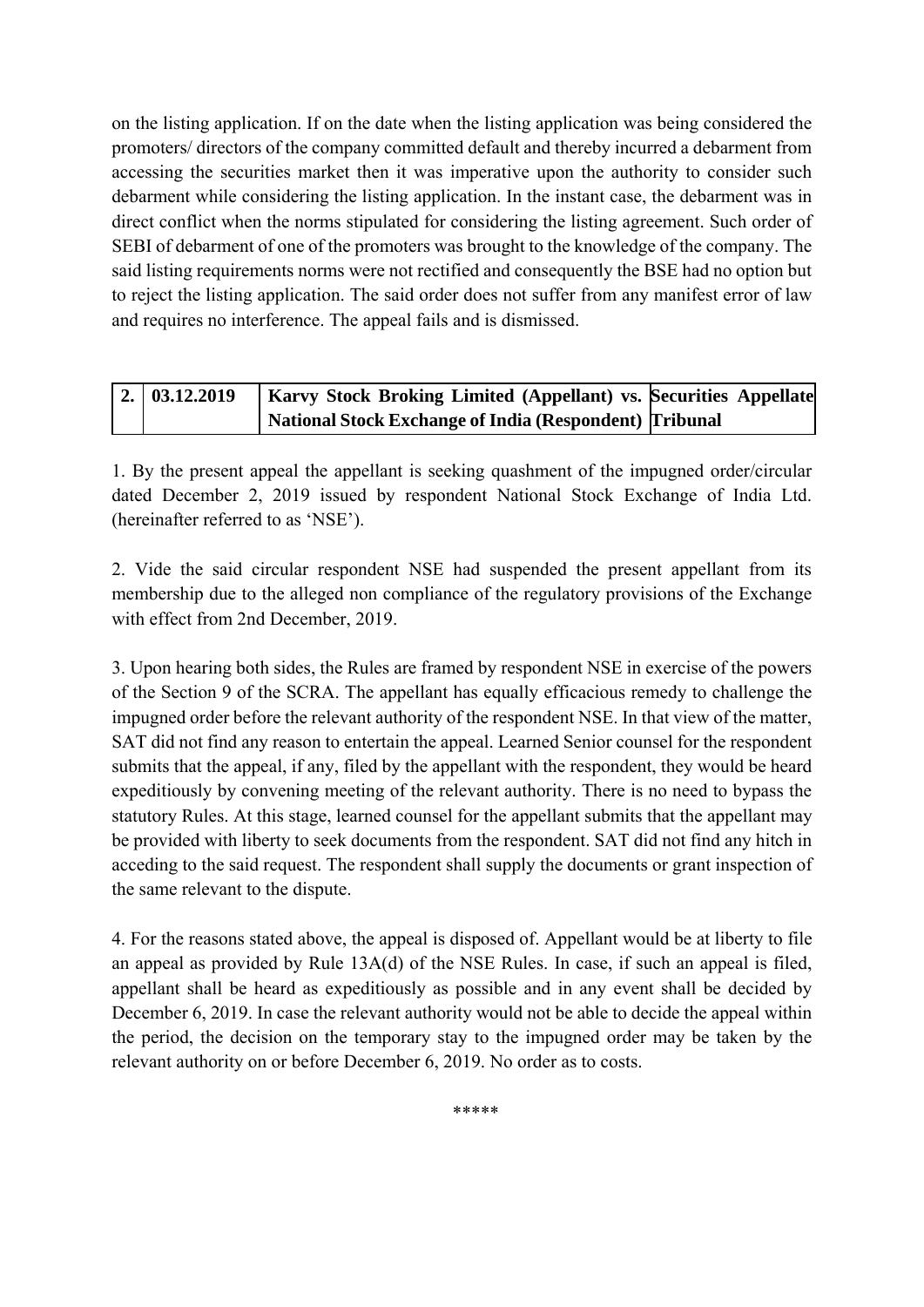| <b>Lesson 2</b>                                  |
|--------------------------------------------------|
| Securities and Exchange Board of India Act, 1992 |

| 02.06.2020 | N. Ravichandran vs. SEBI | <b>Whole Time Member, Securities</b> |
|------------|--------------------------|--------------------------------------|
|            |                          | <b>Exchange Board of India</b>       |

## **SEBI, in special circumstance, permits Shri N. Ravichandran to subscribe for shares in the Rights Issue of Reliance Industries Limited.**

## **Facts of the Case:**

SEBI, in exercise of power under Sections 11, 11B and 11(4) of the SEBI Act, 1992, read with Regulation 11 of the SEBI (Prohibition of Insider Trading) Regulations, 1992, had passed an Order ("the order") dated November 05, 2019, in the matter of KLG Capital Services Limited, whereby Shri N. Ravichandran, along with certain other entities, was inter alia debarred from buying, selling or otherwise dealing in securities market, in any manner whatsoever, or accessing the securities market, directly or indirectly, for a period of five years from the date of the Order, subject to setting off of the period of debarment already undergone by him in the matter.

SEBI is in receipt of an email dated May 28, 2020, sent on behalf of Shri N. Ravichandran by his advocates, M/s. Crawford Bayley & Co., whereby Shri N. Ravichandran has submitted inter alia that he currently holds shares of Reliance Industries Limited, which has recently announced its Rights Issue, which is open for subscription from May 20, 2020 and closes on June 03, 2020. Shri N. Ravichandran has requested SEBI for permitting him to apply for shares in the said Rights Issue. He has further requested SEBI for permission to convert certain physical share certificates held by him into demat form.

## **Order:**

SEBI note that the abovementioned request regarding applying for shares in the Rights Issue of Reliance Industries Limited pertains to availing benefits of corporate action on the shares which Shri N. Ravichandran was already holding as on the date of the Order. SEBI further note that conversion of physical shares certificates into demat form does not dilute the restraint imposed on the Shri N. Ravichandran vide the Order in any manner. Considering the above, SEBI grants the following limited relaxations to Shri N. Ravichandran:

(a) Shri N. Ravichandran is permitted to subscribe to shares in the abovementioned Rights Issue of Reliance Industries Limited up to his entitlement accruing due to his shareholding in Reliance Industries Limited as on the date of the Order (i.e. November 05, 2019). However, Shri N. Ravichandra n shall not be permitted to subscribe to shares renounced by any other shareholder of Reliance Industries Limited in the abovementioned Rights Issue.

(b) Shri N. Ravichandran is permitted to convert the physical share certificates held by him, as on the date of the Order, into demat form, within 3 months of the date of this order.

(c) Except for subscribing to shares in the abovementioned Rights Issue and converting physical share certificates into demat form as permitted above, Shri N. Ravichandran shall continue to remain debarred from buying, selling or otherwise dealing in securities market, in any manner whatsoever, or accessing the securities market, directly or indirectly, till the debarment period as directed in the Order is over.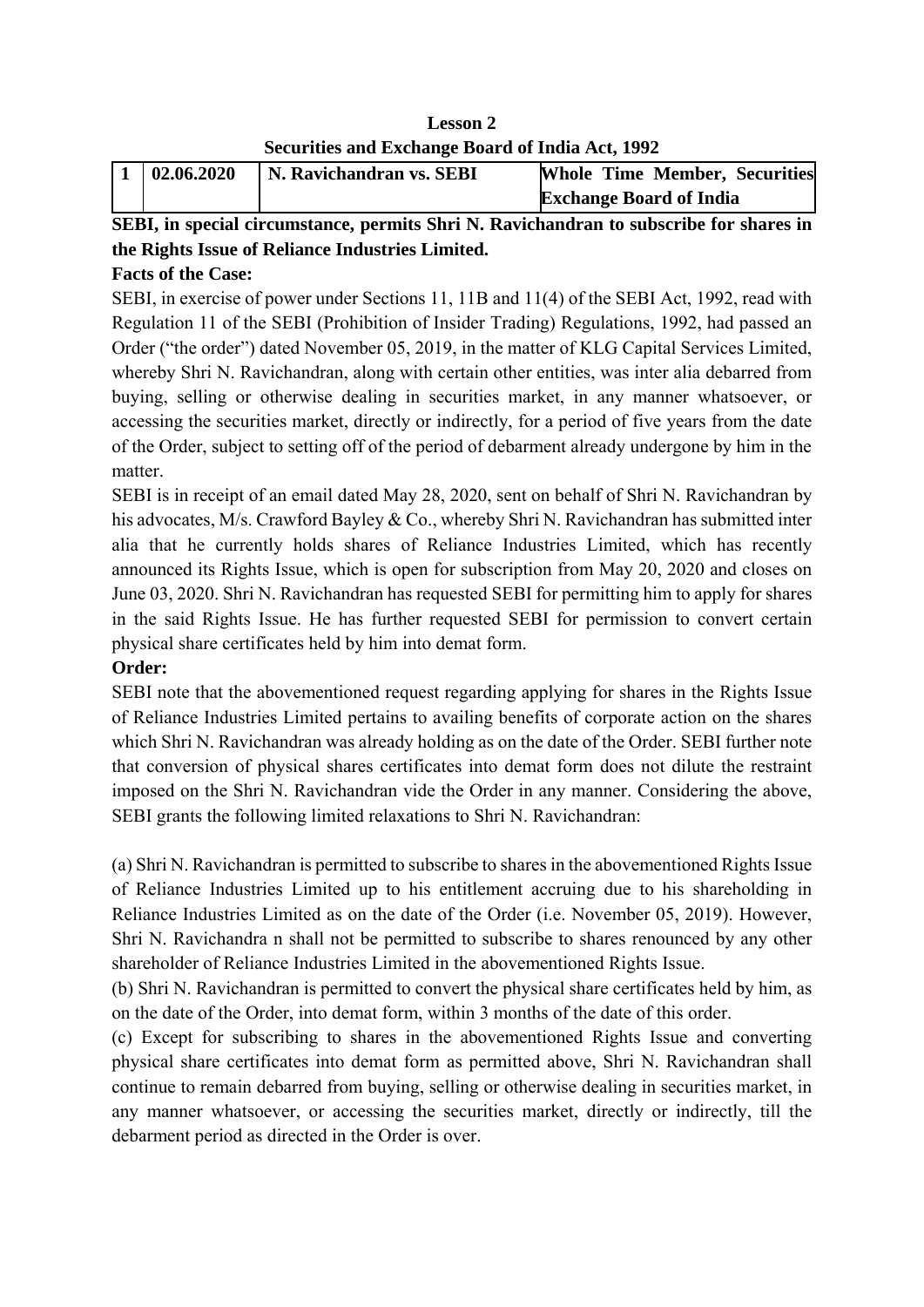| $\overline{2}$ . | 05.06.2020 | Narendra Singh Tanwar, Proprietor   Whole Time        |                          |
|------------------|------------|-------------------------------------------------------|--------------------------|
|                  |            | M/s Capital True Financial   Member, Securities<br>of |                          |
|                  |            | <b>Services (Noticee) vs. SEBI</b>                    | <b>Exchange Board of</b> |
|                  |            |                                                       | India                    |

## **The Noticee cease and desist from acting as an Investment Adviser as it refused to refund the money so taken by it as service fee from complainant.**

## **Facts of the Case**:

SEBI had received a complaint against Mr. Narendra Singh Tanwar, Proprietor of M/s Capital True Financial Services (hereinafter referred to as "Noticee"), a registered Investment Adviser (hereinafter referred to as "IA") inter alia alleging that a promise was made on behalf of the Noticee to the complainant assuring him a huge return of Rs. 28.80 lakh on a meagre investment of Rs. 20,000/- over a short period of 4 months and 10 days. Pursuant to such an assurance, an amount of Rs. 1,30,000/- was transferred by the complainant to the Noticee towards first installment of the service fee, out of total service fee of Rs. 4,47,200/- demanded by the Noticee in installments. However, after suffering loss on the very first day of availing the services of the Noticee, the complainant asked the Noticee to return the amount paid to him. As the Noticee refused to refund the money so taken by it as service fee and also stopped attending the phone calls of the complainant, a compliant was lodged with SEBI. The said complaint was forwarded to the Noticee for resolution and to submit an Action Taken Report (ATR) in the SEBI Complaints Redress System (SCORES).

## **Order:**

In view of the foregoing findings and in the interest of investors and for the protection of their rights, SEBI issue following directions:

i. The Certificate of Registration as Investment Adviser bearing Registration number INA000009038 issued in favour of the Noticee is hereby cancelled.

ii. The Noticee shall forthwith cease and desist from acting as an Investment Adviser.

iii. The Noticee shall not use the term 'Investment Adviser' directly or indirectly in any manner whatsoever on the letter-head, on the website, signage board, or otherwise.

iv. The Noticee is debarred from accessing the securities market and is further prohibited from buying, selling or otherwise dealing in securities, directly or indirectly, or being associated with securities market in any manner, for a period of 2 years and during the period of restraint, the existing holding of securities including the holding of units of mutual funds of the Noticee (s) shall remain frozen.

| 3. | 25.06.2020 | <b>M/s Beckons Industries Limited</b> |                       | <b>Adjudicating Officer,</b> |                 |
|----|------------|---------------------------------------|-----------------------|------------------------------|-----------------|
|    |            | (Noticee) vs. SEBI                    | <b>Securities</b>     | and                          | <b>Exchange</b> |
|    |            |                                       | <b>Board of India</b> |                              |                 |
|    |            |                                       |                       |                              |                 |

**It is important to note that timely disclosure of information, as prescribed under the statute, is an important regulatory tool intended to serve a public purpose. Timely disclosures are also an essential part of the proper functioning of the securities market and failure to do so prevents investors from taking a well-informed investment decision.**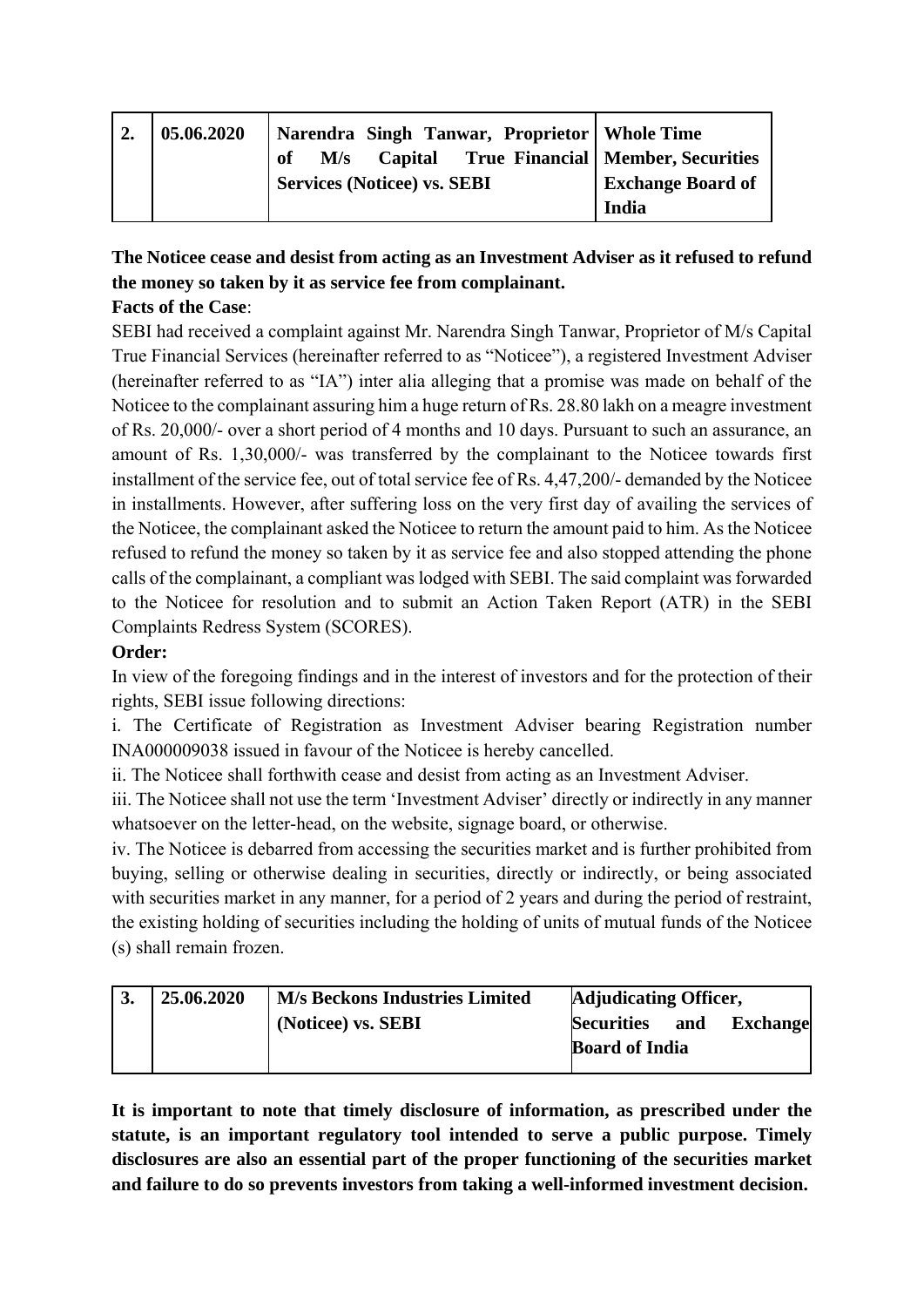**Facts of the case:** In this case, it is established that Beckons Industries Limited ("Noticee") by employing fraudulent arrangement with regard to subscription of GDRs had acted in a manner which is fraudulent and deceptive, thereby detrimental to the interest of investors in the Indian securities market. The Noticee defrauded the Indian investors by entering Pledge Agreement with respect to subscription of GDRs outside India and thereby inducing the Indian investors to deal in the shares of Beckons by deliberately making false/misleading statements, misrepresenting, actively suppressing and concealing material facts /regarding GDR proceeds being available at Beckon's disposal when in fact GDR issuance, was just a facade to create underlying equity shares without receipt of consideration. It is particularly evident from the established facts that the entire proceedings of GDR which was transferred in the EURAM's account of Noticee served as collateral to the loan taken by Vintage FZE ("Vintage") in subscribing GDR and such amount was ultimately transferred to the Noticee's Indian Bank Account, only as and when Vintage repaid the loan to EURAM. Thus, the manner in which the entire scheme of fraudulent and deceptive scheme was planned and executed demonstrates beyond reasonable doubt the manipulative intent to deliberately withhold the critical information to Stock Exchange and also to the investors which ultimately enabled them to carry out the fraud. Such a conduct by a listed company erodes the trust and confidence of investors and also threatens the integrity of the securities market. Therefore, such lapses need to be dealt with sternly to protect the interest of investors in the securities market. Therefore, SEBI found it appropriate to impose suitable penalty on the Noticee.

It is established that Beckons had deliberately and actively concealed the true and material facts and made false and misleading disclosures and also made misrepresentation of facts to the stock exchange and investors in its shares. Such acts on the part of the Listed Company cannot be viewed leniently.

#### **Order:**

SEBI imposed monetary penalty of Rs. 10,00,00,000/- on Beckons Industries Limited under 15HA of the SEBI Act alleging that the company issued the GDRs in a fraudulent way by way of credit agreement and account charge agreement, which was not disclosed to the stock exchanges and also made misleading disclosure to the stock exchanges that "it had successfully closed its Global Depository Receipts issue.." and thereby violated the provisions of section 12A (a),(b) and (c) of SEBI Act read with Regulation 3 (a) (b) (c) (d), 4 (1), 4 (2) (f) (k) (r) of SEBI (Prohibition of Fraudulent and Unfair Trade Practices relating to Securities Market) Regulations, 2003.

| 30.06.2020 | Mr. Gurmeet Singh ("Noticee-1"), Mr.   Adjudicating Officer,            |                       |
|------------|-------------------------------------------------------------------------|-----------------------|
|            | <b>I.S. Sukhija ("Noticee-2") and Mr. H. S. Securities and Exchange</b> |                       |
|            | Anand ("Noticee-3") in the matter of                                    | <b>Board of India</b> |
|            | <b>Beckons Industries Limited vs. SEBI</b>                              |                       |

**A basic premise that underlies the integrity of the securities market is that entities connected with the securities market conform to standards of transparency, good governance and ethical behaviour prescribed in securities laws and do not resort to fraudulent activities.**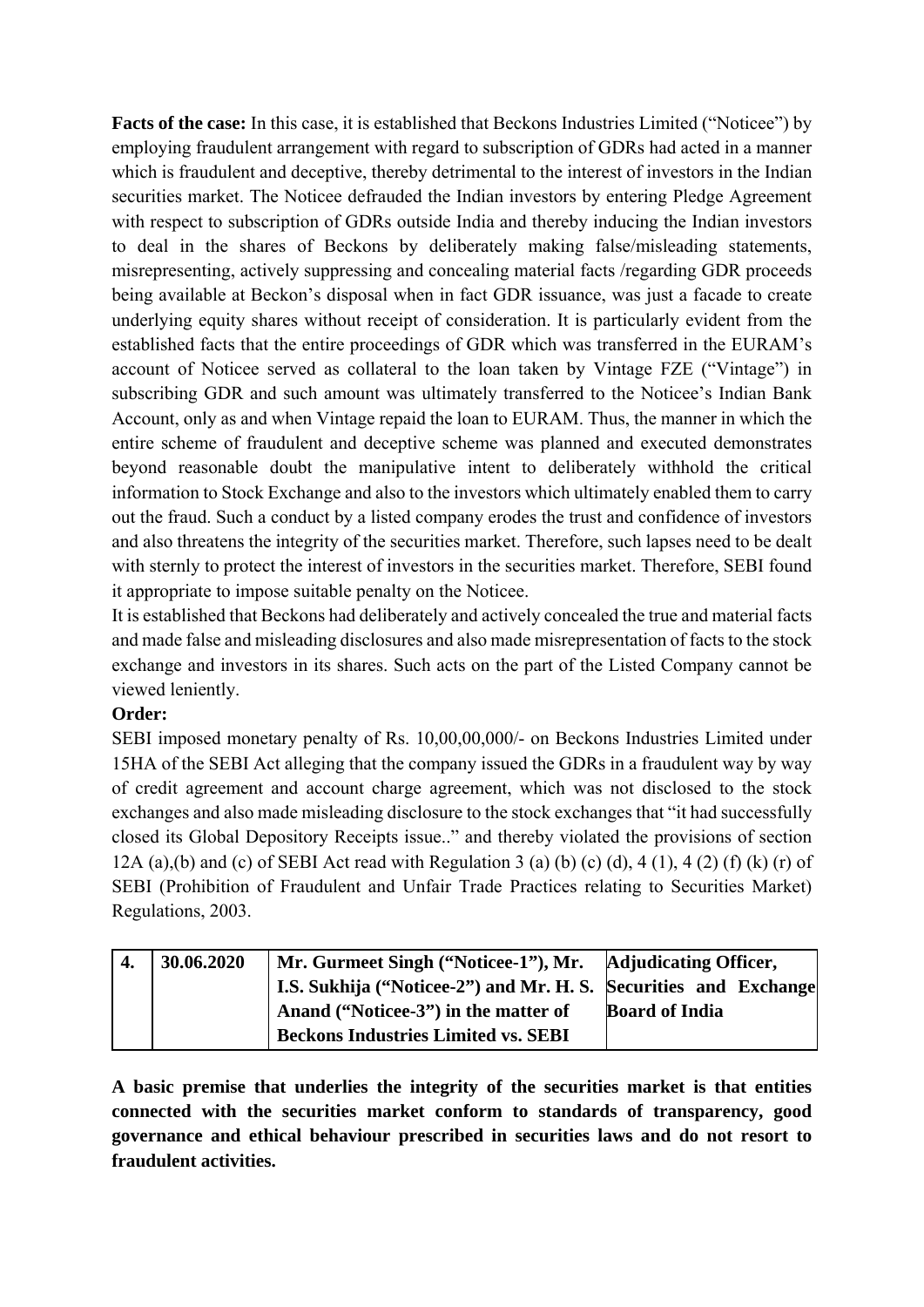#### **Facts of the case:**

In this case, it is established that Mr. Gurmeet Singh ("Noticee-1") and Mr. I.S. Sukhija ("Noticee-2") by employing fraudulent arrangement with regard to subscription of GDRs had acted in a manner which is fraudulent and deceptive, thereby detrimental to the interest of investors in the Indian securities market. The Noticees actively played a role in defrauding the Indian investors by entering Pledge Agreement with respect to subscription of GDRs outside India and thereby inducing the Indian investors to deal in the shares of Beckons Industries Limited ("Beckons") by deliberately making false/misleading statements, misrepresenting, actively suppressing and concealing material facts /regarding GDR proceeds being available at Beckon's disposal when in fact GDR issuance, was just a facade to create underlying equity shares without receipt of consideration. It is particularly evident from the established facts that the entire proceedings of GDR which was transferred in the EURAM's account of Beckons served as a collateral to the loan taken by Vintage FZE ("Vintage") in subscribing GDR and such amount was ultimately transferred to the Beckons' Indian Bank Account, only as and when Vintage repaid the loan to EURAM. Thus, the manner in which the entire scheme of fraudulent and deceptive scheme was planned and executed demonstrates beyond reasonable doubt the manipulative intent to deliberately withhold the critical information to Stock Exchange and also to the investors which ultimately enabled them to carry out the fraud. Such a conduct by a listed company erodes the trust and confidence of investors and also threatens the integrity of the securities market. Therefore, such lapses need to be dealt with sternly to protect the interest of investors in the securities market. Therefore, SEBI found it appropriate to impose suitable penalty.

#### **Order:**

In view of the above, it was alleged that the Noticees violated the provisions of section 12A (a), (b) and (c) of Securities and Exchange Board of India Act, 1992 read with regulations 3(a), (b), (c), (d) and 4(1) of SEBI (Prohibition of Fraudulent and Unfair Trade Practices relating to Securities Market) Regulations, 2003. In this regard, SEBI imposed monetary penalty of Rs. 1 crore on Mr. Gurmeet Singh and Rs. 20 lakh on Mr. I.S. Sukhija, directors of Beckons Industries Limited for employed fraudulent arrangement with regard to subscription of GDRs and had acted in a manner which was fraudulent and deceptive, thereby detrimental to the interest of investor.

| 5 | 22.06.2020 | M/s Ashlar Commodities Private Adjudicating Officer, |                       |     |                 |
|---|------------|------------------------------------------------------|-----------------------|-----|-----------------|
|   |            | <b>Limited (Noticee) vs. SEBI</b>                    | <b>Securities</b>     | and | <b>Exchange</b> |
|   |            |                                                      | <b>Board of India</b> |     |                 |
|   |            |                                                      |                       |     |                 |

**The platform of the stock exchange has been used for a non-genuine trade. Trading is always with the aim to make profits. But if one party consistently makes loss and that too in pre-planned and rapid reverse trades, it is not genuine; it is an unfair trade practice.** 

#### **Facts of the case:**

Ashlar Commodities Private Limited ('Noticee") was indulged in execution of alleged non genuine trades. It was observed from the trade log of the Noticee that it had traded in 530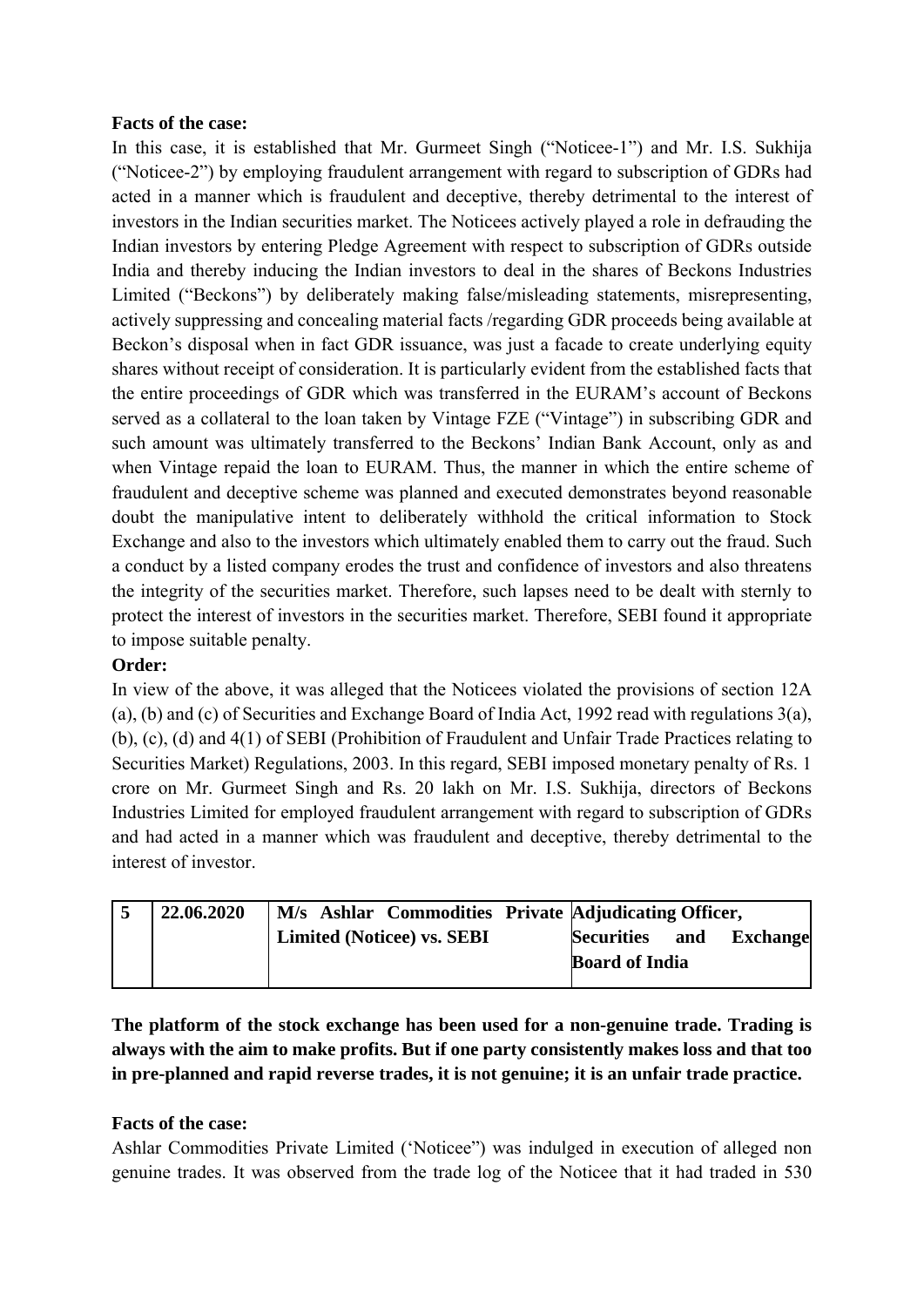unique contracts in the Stock Options segment of BSE during the relevant period, in which it has allegedly entered into non genuine trades in 528 contracts wherein it executed a total of 1154 trades out of which 1151 trades were allegedly non genuine trades which had resulted into creation of artificial volume of total 2,87,13,000 units in the given 528 contracts. It is further observed that the Noticee, by executing non genuine trades during the relevant period, registered a positive close out difference of ₹ 8,06,09,700. The trades entered by the Noticee were reversed on the same day within few minutes with same counterparty at a substantial price difference without any basis for significant change in the contract price which indicates that these trades were artificial and non-genuine in nature.

## **Order:**

Taking into consideration all the facts and circumstances of the case, SEBI imposed monetary penalty of Rs. 84 lakh on Ashlar Commodities Private Limited under section 15HA of the SEBI Act for market abuse and fraudulent practices considering the fact that the trades of the company in 528 stock option contracts which resulted into artificial volume in range of 1% to 100%, generated out of the 528 non-genuine trades of the company and such trades had created a misleading appearance of trading in the scrip.

| $6. \mid 16.03.2020$ | G P Shah Investment Private Limited Securities Appellate Tribunal |
|----------------------|-------------------------------------------------------------------|
|                      | <b>Ors.</b> (Appellant) vs. <b>SEBI</b><br>$\boldsymbol{\alpha}$  |
|                      | (Respondent)                                                      |

## **Facts of the case:**

The present appeal has been filed against the order of the Adjudicating Officer, SEBI dated March 13, 2019 imposing a penalty of 5 crores to be paid by the appellants jointly and severally, under Section 15H (ii) of the SEBI Act, 1992 for violation of Regulation 3(2) of the SEBI (Substantial Acquisition of Shares and Takeover) Regulations, 2011 ("SAST Regulations, 2011" for convenience). This Tribunal held that the date on which the appellants acquired the shares triggered the provisions of Regulation 3(2) of the SAST Regulations, 2011 and consequently incurred an obligation to make a combined public announcement of an open offer for acquiring the shares of the target company.

## **Order:**

SAT finds that no relief can be granted to the appellants as AO granted several opportunities but the appellants chose not to appear or file any reply. In the light of the aforesaid, SAT are of the opinion that sufficient opportunity was given to the appellants to contest the matter which they failed to do so. Thus, remanding the matter back to the AO in the given circumstances does not arise. With regard to the quantum of penalty, SAT finds that the order of the Whole Time Member (WTM) directing the appellants to make a public announcement was issued as far back as on July 08, 2013 which after 7 years has not as yet been complied with. Considering the aforesaid and the admitted violations, SAT did not find any error in the imposition of penalty imposed by the AO though, under Section 15HB a maximum penalty of ` 25 crores or three times the amount of profits could have been imposed. In view of the aforesaid, SAT do not find any merit in the appeal and the same is dismissed with no order as to costs.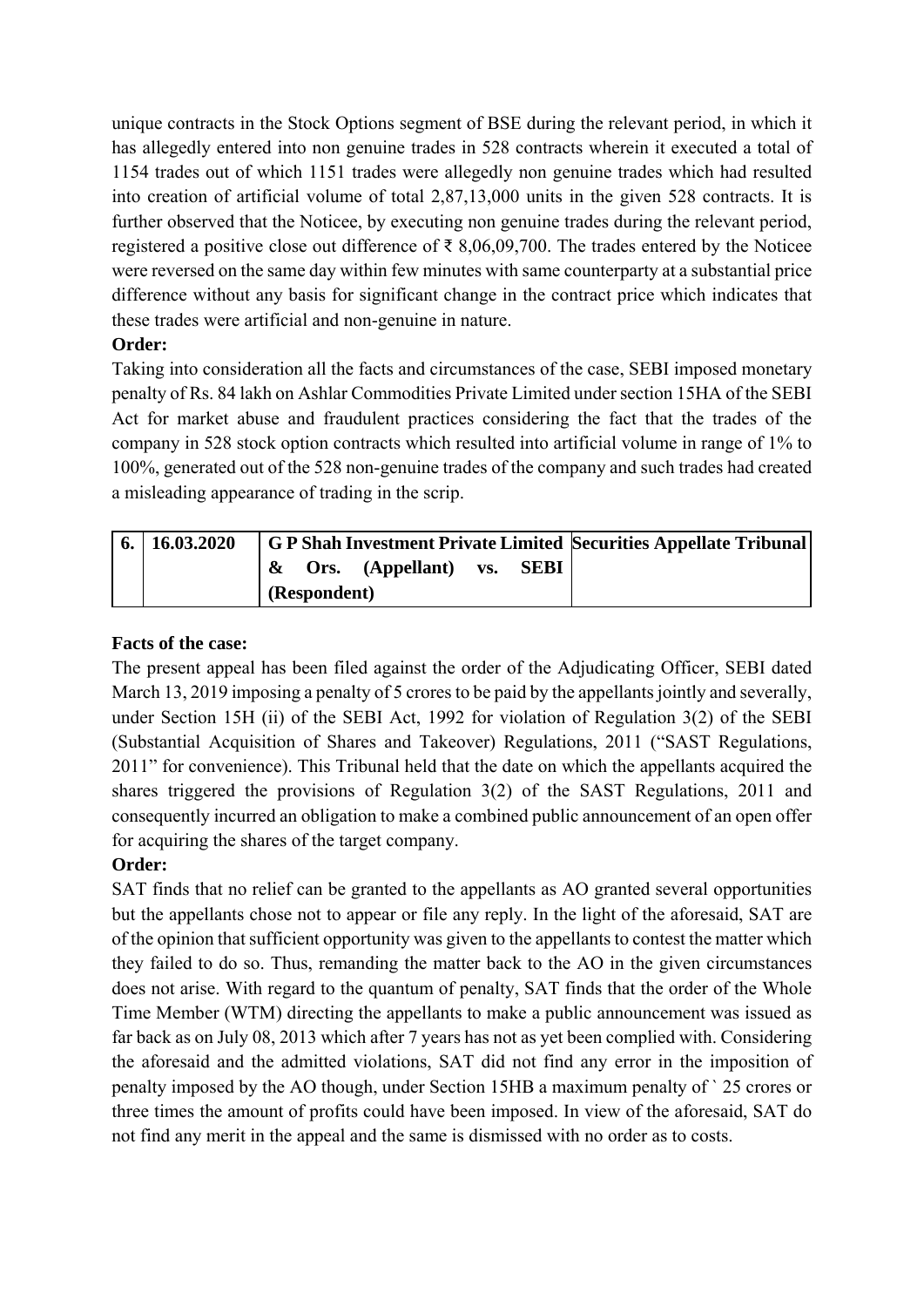| 01.12.2014 | <b>Vidharbha</b>                  | <b>Industries</b> | <b>Ltd. Securities Appellate Tribunal</b> |
|------------|-----------------------------------|-------------------|-------------------------------------------|
|            | (Appellant) vs. SEBI (Respondent) |                   |                                           |

## **Penalty under Section 15HB of SEBI Act, 1992 for not obtaining SCORES authentication Facts of the case:**

Appellant is aggrieved by the order passed by Adjudicating Officer (AO), SEBI on August 28, 2014. By that order the penalty of 2 lakh rupees was imposed on the appellant under Section 15HB of the SEBI Act, 1992 on ground that appellant had failed to comply with the requirements specified in SEBI circular dated April 17, 2013 for SCORES authentication.

Relevant facts are that SEBI had introduced an online electronic system for resolution of investors grievances i.e., SCORES in the year 2011. For the purpose of accessing the complaints of the investors against the companies as uploaded in the SCORES, listed companies were required to log in to SCORES system electronically through a company specific user id and password to be provided by SEBI.

## **Order:**

Where a listed company fails to obtain SCORES authentication within the time stipulated by SEBI, then it amounts to violating the directions of SEBI and in such a case penalty is imposable under Section 15HB of SEBI Act which shall not be less than one lakh rupees but which may extend to one crore rupees.

Thus, in the present case, the AO had imposed penalty of Rs. 2 Lac which cannot be said to be arbitrary, excessive or unreasonable. Accordingly, the appeal was dismissed with no order as to costs.

| $^{\prime}8.$ | 01.07.2020 | India Ratings and Research Private Securities Appellate Tribunal |  |
|---------------|------------|------------------------------------------------------------------|--|
|               |            | Ltd. (Appellant) vs. SEBI                                        |  |
|               |            | (Respondent)                                                     |  |

**SEBI can call for and examine records of any proceedings if it considers the orders passed by the adjudicating officer erroneous and not in the interests of securities markets. After making inquiry, SEBI may enhance the quantum of penalty imposed, if the circumstances of the case so justify.** 

## **Facts of the case:**

The Adjudicating Officer by the impugned order dated 26th December, 2019 has imposed a penalty of Rs.25 lakhs upon the Appellant for violating the Code of Conduct to the Securities and Exchange Board of India (Credit Rating Agencies) Regulations, 1999 while granting credit rating to IL&FS for the financial year 2018-19.

SEBI issued a second show cause notice dated 28th January, 2020 by exercising powers under Section 15- I(3) of the SEBI Act directing the Appellant to show cause as to why penalty should not be enhanced as in their opinion the order of the Adjudicating Officer was not in the interest of the securities market.

"Under Section 15-I(3), the SEBI can call for and examine records of proceedings if it considers the orders passed by the adjudicating officer erroneous and not in the interests of securities markets. After examining the matter, the SEBI can enhance the quantum of penalty imposed."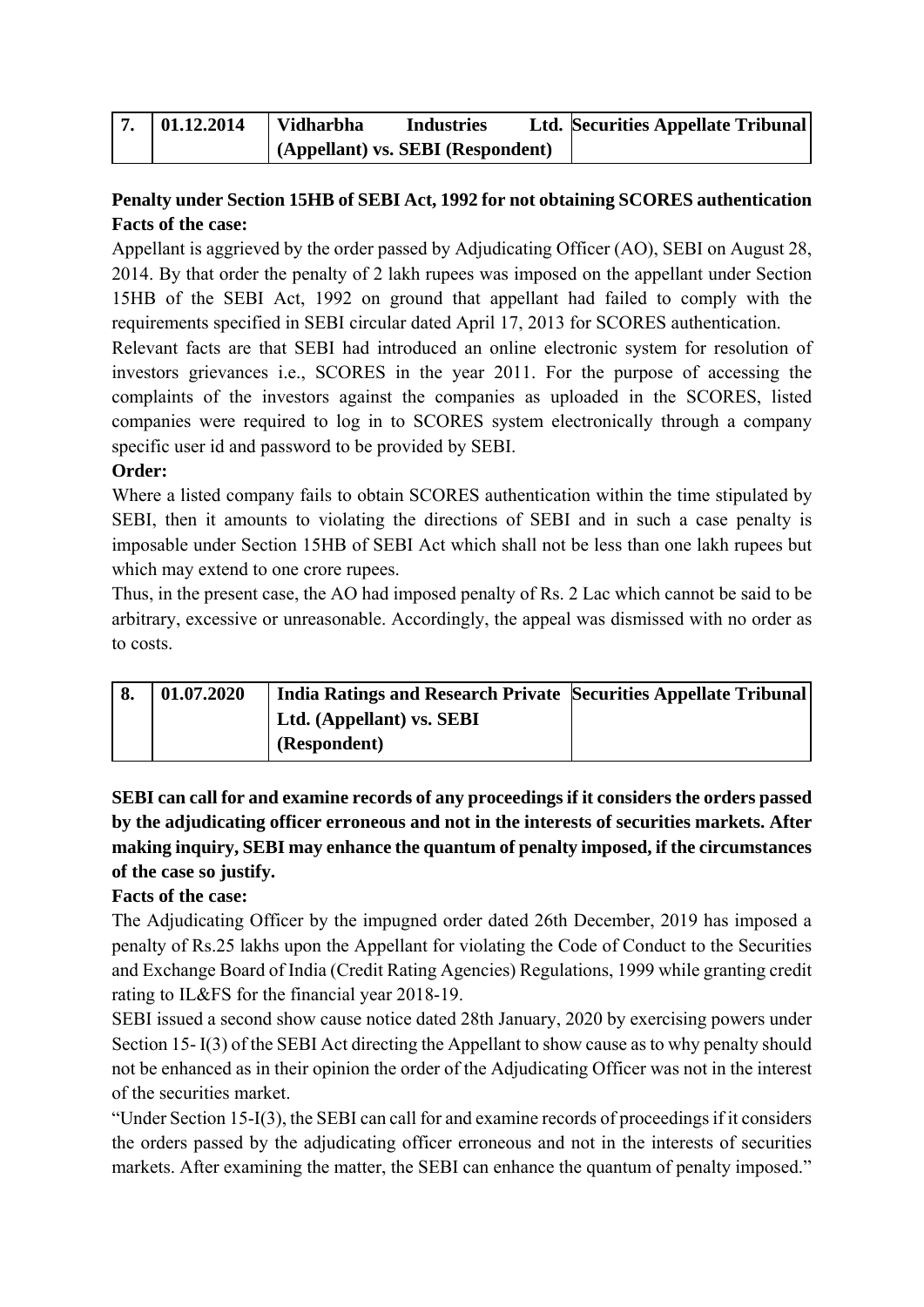Misc. Application no.159 of 2020 has been filed in Appeal no.103 of 2020 praying that proceedings initiated by SEBI pursuant to the second show cause notice dated 28th January, 2020 issued under Section 15-I(3) of the SEBI Act, should be stayed.

## **Order:**

SEBI has the power to initiate proceedings under Section 15-I(3) of the SEBI Act. SAT directed the Appellant to deposit a sum of Rs.25 lakhs pursuant to the impugned order dated 26th December, 2019 before the Respondent within four weeks which would be subject to the result of the appeal. SAT further directed that the proceedings in pursuance to the second show cause notice dated 28th January, 2020 will continue and the Respondent will pass appropriate orders after giving an opportunity of hearing to the Appellant either through physical hearing or through video conferencing but any order that is passed by the Respondent shall not be given effect to during the pendency of this appeal. Misc. Application is accordingly disposed of.

| $\vert 9. \vert 12.02.2020$ | Shruti Vora (Appellant) vs. SEBI Securities Appellate Tribunal |  |
|-----------------------------|----------------------------------------------------------------|--|
|                             | (Respondent)                                                   |  |

## **No duty cast upon the Adjudicating Officer to disclose or provide all the documents which are not relied upon while issuing Show Cause Notice**

Appellant (Shruti Vohra) requested to the respondent (SEBI) to be allowed for the full inspection of other documents obtained during the investigation of the appellant and copies be supplied thereof. According to appellant, the inspection of the documents was only confined to the show cause notice and documents relied upon in the show cause notice. The core issue is whether the appellant is entitled for inspection and for supply of all the documents in possession of the adjudicating authority including those documents upon which no reliance has been placed by the Adjudicating Officer (AO) of the SEBI in the show cause notice. SAT observed that Rule 4 of Securities and Exchange Board of India (Procedure for Holding Inquiry and Imposing Penalties by 9 Adjudicating Officer) Rules, 1995 does not provide any specific provision requiring the AO to supply copies of any documents along with the show cause notice nor requires the AO to furnish any list of documents upon which reliance has been placed by it. However, the principles of natural justice and doctrine of fair play requires the AO to supply the documents upon which reliance has been placed at the stage of show cause notice. Hence, there is no duty cast upon the AO to disclose or provide all the documents in his possession especially when such documents are not being relied upon.

| 16.06.2020<br>10.<br>Aditya Omprakash Gaggar (Noticee) vs. SEBI<br><b>Adjudicating</b><br><b>Officer, Securities</b><br><b>Exchange Board of</b><br>India |
|-----------------------------------------------------------------------------------------------------------------------------------------------------------|
|-----------------------------------------------------------------------------------------------------------------------------------------------------------|

**Acts such as making UPSI available on a discriminatory basis will compromise the confidence of investors and has a serious impact on the price of the securities. Facts of the case**:

During November 2017, there were certain articles published in newspapers / print media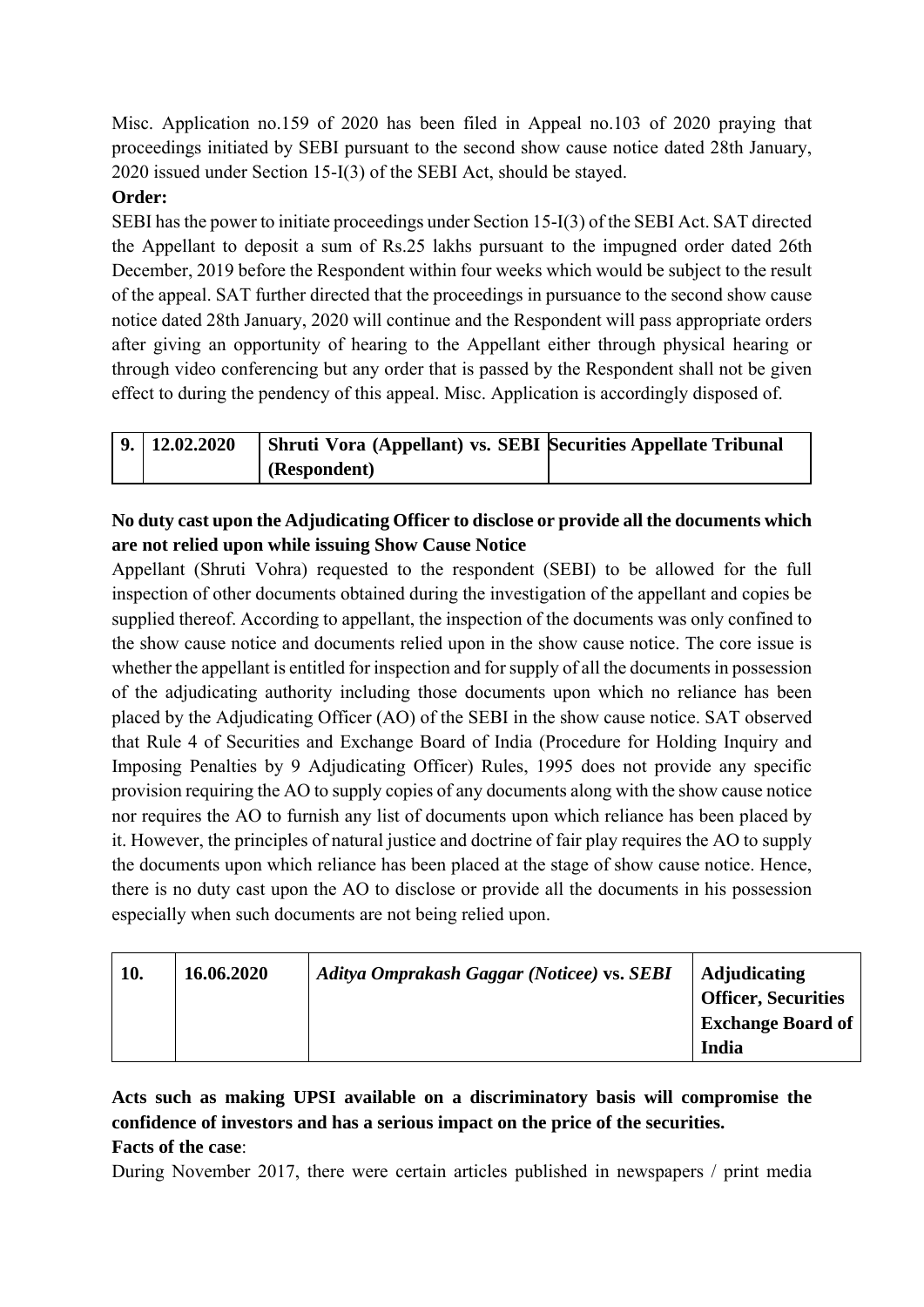referring to the circulation of Unpublished Price Sensitive Information (hereinafter referred to as "UPSI") in various private WhatsApp groups about certain companies ahead of their official announcements to the respective Stock Exchanges. Against this backdrop, SEBI initiated a preliminary examination in the matter of circulation of UPSI through WhatsApp groups during which search and seizure operation for 26 entities of Market Chatter WhatsApp Group were conducted and approximately 190 devices, records etc., were seized. The WhatsApp chats extracted from the seized devices were examined further and while examining the chats, it was found that in respect of around 12 companies whose earnings data and other financial information got leaked in WhatsApp.

Accordingly, SEBI carried out an investigation in the matter of circulation of UPSI through WhatsApp messages with respect to Bata Ltd., to ascertain any possible violation of the provisions of the Securities and Exchange Board of India Act, 1992 and SEBI (Prohibition of Insider Trading) Regulations, 2015 during the period of January 1, 2016 to February 10, 2016. It was observed that Bata India Ltd. had announced financial results for quarter and nine months ended on December 31, 2015 on February 10, 2016. The investigation inter alia revealed that Mr. Aditya Omprakash Gaggar (hereinafter also referred to as "Noticee") among other had communicated the UPSI related to Bata India Ltd. viz; Sales, PAT and EBITDA for quarter ended December 2015 through WhatsApp messages from the WhatsApp chat of Ms. Shruti Vora.

#### **Order:**

The instant case before SEBI is one such example where the information constituting UPSI has been circulated through WhatsApp messages, which conveniently wipes out any trace of the insider leaking the UPSI when the messages are deleted and manages to reach the selected group of targets. Such acts which are essentially in the form of making UPSI available on a discriminatory basis, if legitimized in the garb of routine sharing of market gossips/rumors will compromise the confidence of investors and the activity of such kind has a serious impact on the price of the securities where the limited set of people having access to UPSI stand to gain at the expense of the innocent gullible investors. SEBI in the opinion that the peculiar nature of such communication of UPSI as in the instant case has to be strictly dealt with, in order to curb and discourage any future attempts at the same.

Thus, SEBI imposed a penalty of ₹15,00,000/- (Rupees Fifteen Lakhs only) on the Noticee viz., Mr. Aditya Omprakash Gaggar in terms of the provisions of Section 15G of the Securities and Exchange Board of India Act, 1992 for the violation of Sections 12 A (d) & 12 A (e) of the Securities and Exchange Board of India Act, 1992 and Regulation 3 (1) of SEBI (Prohibition of Insider Trading) Regulations, 2015. The Noticee shall remit / pay the said amount of penalty within 45 days of the receipt of this order.

| 25.02.2020 | Zenith Highrise Infracon Ltd., Mr. Securities Appellate Tribunal |  |
|------------|------------------------------------------------------------------|--|
|            | Katyal banerjee (Appellant) vs.                                  |  |
|            | <b>SEBI</b> (Respondent)                                         |  |

**Once allotment is made to less than fifty allottees by way of private allotment the first**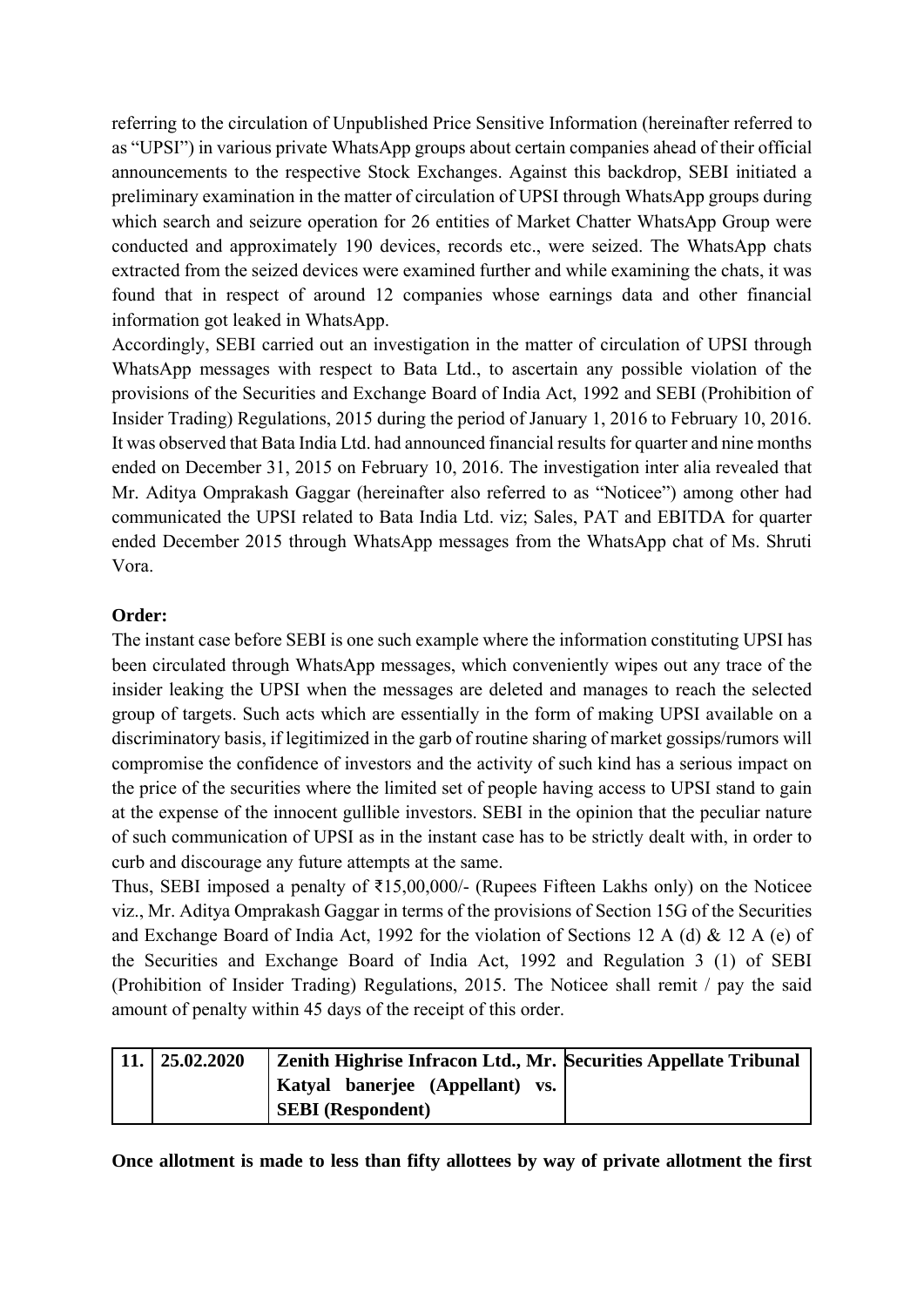#### **proviso to Section 67(3) clearly makes it a private issue and not a public issue.**

The appellant company raised its capital in the financial year 2012-2013 by allotment of Redeemable Preferential Shares ("RPS") of Rs. 100 each through private placement, that is, to friends and relatives of the members/ directors and raised an amount of Rs. 43,04,000 from 47 allottees. A list of the allottees was filed before the Registrar of Companies (ROC). Three allottees made complaints to SEBI in respect of issue of RPS with regard to non-inclusion of their names in the list submitted before the RoC. On enquiry of the SEBI it was observed that the company had raised an amount of Rs. 43,04,000 from 52 allottees whereas the RoC record showed allotment of RPS to 49 persons. Based on this discrepancy SEBI found that the RPS was made to 50 persons in violation of Section 67(3) of the Companies Act, 1956 and consequently the WTM directed the company and its directors to refund the monies collected through RPS along with interest at the rate of 15% per annum and further restrained the directors from associating them with any listed company which would operate from the date of completion of refund to the investors. The appellants being aggrieved by the order of the WTD of SEBI have filed the appeal. The appeal is allowed on the finding that no evidence has come forward to show that the company had made a public offer other than these 49 persons. Once allotment is made to less than fifty allottees by way of private allotment the first proviso to Section 67(3) clearly makes it a private issue and not a public issue. Consequently, there is no violation of the provisions of the Companies Act, 2013. Thus, the order of the WTM cannot be sustained and is quashed. The appeals are allowed.

| $12. \mid 27.02.2020$ | Mr. | <b>Sandeep</b>                    | <b>Chatterjee Securities Appellate Tribunal</b> |
|-----------------------|-----|-----------------------------------|-------------------------------------------------|
|                       |     | (Appellant) vs. SEBI (Respondent) |                                                 |

## **Inordinate delay in appeal to Tribunal not allowed**

The appellant were directed jointly and severally to refund the money collected through the issue of nonconvertible redeemable secured debentures to the allottees alongwith interest at the rate of 15% per annum and were further restrained from associating themselves with any listed public company for a period of four years or till the date of refund of money to the allottees. Further, there is a delay of 1181 days in filing the appeal to the tribunal in as much as the appeal was filed on February 6, 2020. Accordingly, an application of condonation of delay has also been filed by the appellant. The Application for condonation of the delay is rejected on account of inordinate delay in approaching the Tribunal, as a result of which the appeal is also dismissed.

## **CASE SNIPPETS**

1. JM Financial Ltd's former vice president Atul Saraogi on July 16, 2020 had settled an alleged insider trading case with SEBI by paying an amount of Rs 15 lakh towards settlement charges. During the span of investigation, SEBI observed that Saraogi had entered into two off-market trades in shares of JMFL and had not obtained preclearance from JMFL for the two off-market trades. Besides, he had entered the offmarket transaction when the trading window was closed.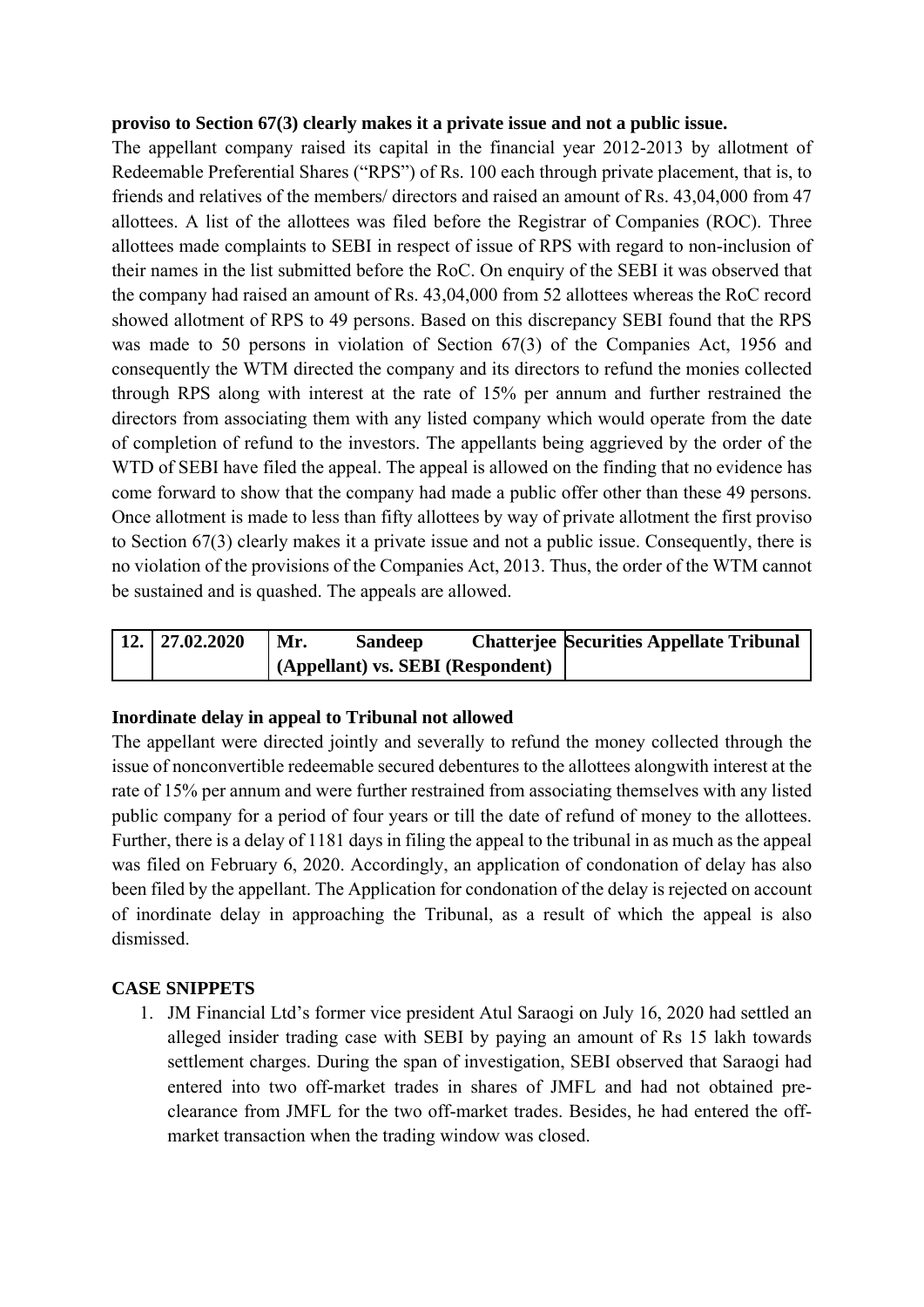- 2. JHS Svendgaard Laboratories promoter Nikhil Nanda settled with SEBI a case of alleged violation of takeover norms by paying an amount of Rs 37.42 lakh towards settlement charges. Nikhil Nanda has submitted that due to the conversion of warrants into equity shares happened in a manner that resulted in the alleged default of Regulation 3(2) of the SEBI (SAST) Regulations, 2011, subsequently he filed a suo motu settlement application.
- 3. Shareholders of the Kapashi Commercials Ltd., a BSE Listed company, have settled with SEBI a case of alleged violation of takeover norms by paying over Rs 34 lakh amount towards settlement terms. They had filed an application with the SEBI proposing to settle the case for alleged violation of SAST (Substantial Acquisition of Shares and Takeovers) Regulations in respect of change in their shareholding in Kapashi Commercials. It was alleged that the four individuals made delayed disclosures to the company and BSE about the change in their shareholding in Kapashi Commercials.
- 4. Northward Financial Planners (NFP) and its partners have settled with SEBI a case related to alleged violation of Investment Advisers regulations upon payment of Rs. 21.67 lakh towards settlement charge. NFP and partners were carrying on investment advisory activities since F.Y. 2013-14 and filed application for SEBI registration after a delay of over 4 years and continued to carry on investment advisory activity without seeking registration.
- 5. Manappuram Finance Limited (MFL), its directors and compliance officer have settled the proceedings with SEBI, without admitting or denying the findings of facts and conclusions of law, upon payment of Rs. 5.25 crore towards settlement charge. They allegedly communicated unpublished price sensitive information to market participants before the same was disclosed to the exchange and failed to supervise the implementation of code of conduct under Insider Trading Regulations.
- 6. Ms. Priyanka Jain, compliance officer of Ambit Capital has settled the proceedings through a settlement order with SEBI upon payment of Rs. 15,30,000 in the matter of Manappuram Finance Limited (MFL) where MFL had selectively given guidance pertaining to quarterly results to certain analyst of Ambit Capital and Compliance officer of Ambit Capital failed to implement the code of conduct in violation of regulations of SEBI Insider Trading Regulations.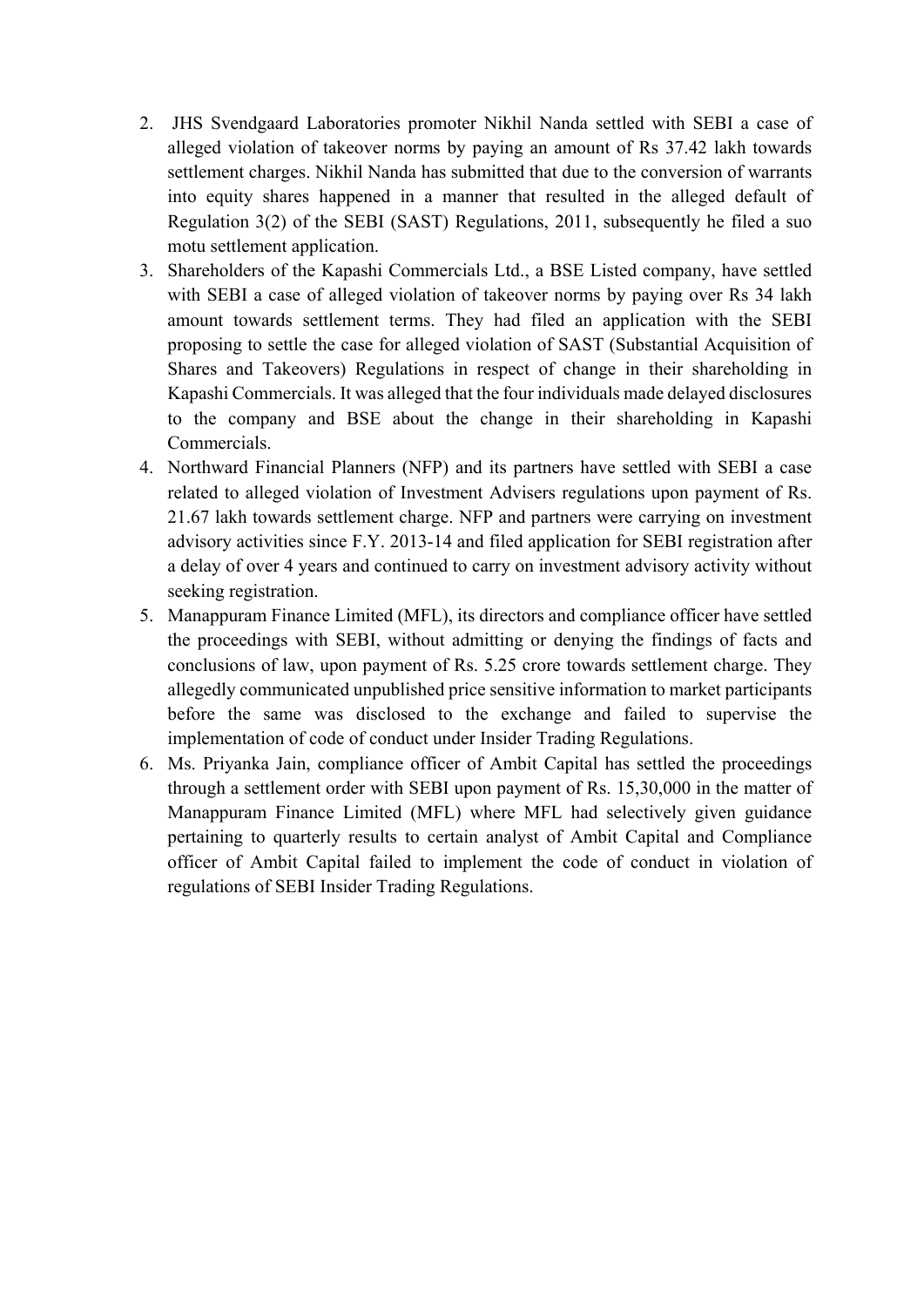#### **LESSON 3 Depositories Act, 1996**

#### **SECURITIES AND EXCHANGE BOARD OF INDIA (DEPOSITORIES AND PARTICIPANTS) (AMENDMENT) REGULATIONS, 2020 (February 21, 2020)**

In the Securities and Exchange Board of India (Depositories and Participants) Regulations, 2018-

-

(1) In regulation 79, the following explanation shall be inserted after sub-regulation (12),

"Explanation:- For the purpose of these regulations, "pledge" includes re-pledge of securities for margin and / or settlement obligations of the client or such other purposes as specified by the Board from time to time".

#### **For Details: https://www.sebi.gov.in/legal/regulations/feb-2020/sebi-depositories-andparticipants-amendment-regulations-2020\_46094.html**

## **Margin obligations to be given by way of Pledge/ Re-pledge in the Depository System (SEBI Circular No. SEBI/HO/MIRSD/DOP/CIR/P/2020/28 dated February 25, 2020)**

- 1. SEBI had extensive consultations with Stock Exchanges, Clearing Corporation and Depositories and industry representatives of Trading Members (the "TM") / Clearing Members (the "CM") / Depository Participants (the "DP"), to devise a framework that mitigates the risk of misappropriation or misuse of client's securities available with the TM / CM / DP. The misappropriation or misuse would include use of one client's securities to meet the exposure, margin or settlement obligations of another client or of the TM / CM. The matter was also discussed in the Secondary Market Advisory Committee meeting.
- 2. With effect from June 01, 2020, TM / CM shall, inter alia, accept collateral from clients in the form of securities, only by way of 'margin pledge', created in the Depository system in accordance with Section 12 of the Depositories Act, 1996 read with Regulation 79 of the SEBI (Depositories and Participants) Regulations, 2018 and the relevant Bye Laws of the Depositories.
- 3. Section 12 of the Depositories Act, 1996 read with Regulation 79 of the SEBI (Depositories and Participants) Regulations, 2018 and the relevant Bye Laws of the Depositories clearly enumerate the manner of creating pledge of the dematerialised securities. Any procedure followed other than as specified under the aforesaid provisions of law for creating pledge of the dematerialised securities is prohibited. It is clarified that an off-market transfer of securities leads to change in ownership and shall not be treated as pledge.
- 4. Transfer of securities to the demat account of the TM / CM for margin purposes (i.e. title transfer collateral arrangements) shall be prohibited. In case, a client has given a power of attorney in favour of a TM / CM, such holding of power of attorney shall not be considered as equivalent to the collection of margin by the TM / CM in respect of securities held in the demat account of the client.
- 5. Depositories shall provide a separate pledge type viz. 'margin pledge', for pledging client's securities as margin to the TM / CM. The TM / CM shall open a separate demat account for accepting such margin pledge, which shall be tagged as 'Client Securities Margin Pledge Account'.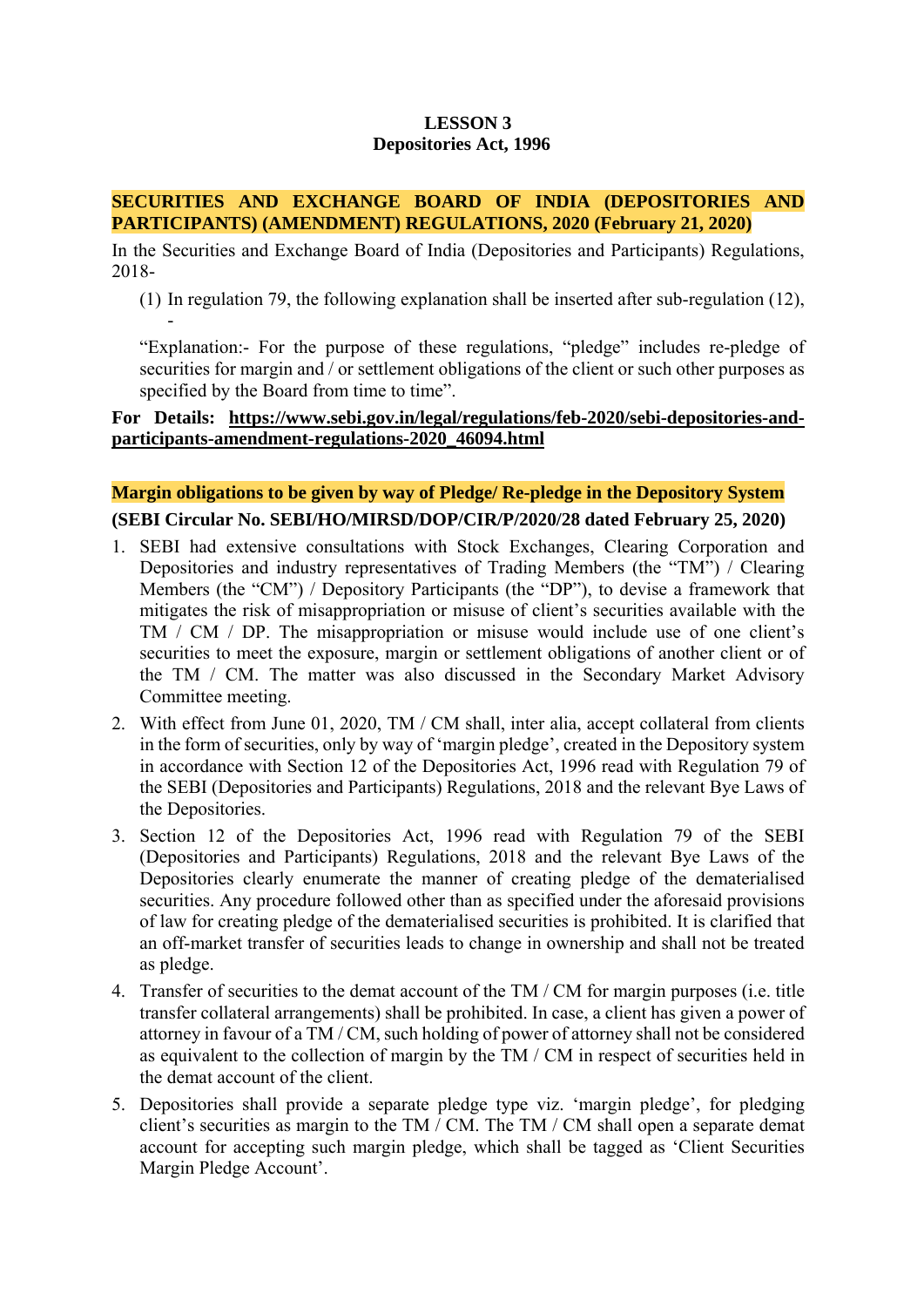- 6. For the purpose of providing collateral in form of securities as margin, a client shall pledge securities with TM, and TM shall re-pledge the same with CM, and CM in turn shall repledge the same to Clearing Corporation (CC). The complete trail of such re-pledge shall be reflected in the de-mat account of the pledgor.
- 7. The TM shall re-pledge securities to the CM's 'Client Securities Margin Pledge Account' only from the TM's 'Client Securities Margin Pledge Account'. The CM shall create a repledge of securities on the approved list to CC only out of 'Client Securities Margin Pledge Account'.
- 8. In this context, re-pledge would mean endorsement of pledge by TM / CM in favour of CM/CC, as per procedure laid down by the Depositories.
- 9. The TM and CM shall ensure that the client's securities re-pledged to the CC shall be available to give exposure limit to that client only. Dispute, if any, between the client, TM / CM with respect to pledge, re-pledge, invocation and release of pledge shall be settled inter-se amongst client and TM / CM through arbitration as per the bye-laws of the Depository. CC and Depositories shall not be held liable for the same.
- 10. Securities that are not on the approved list of a CC may be pledged in favour of the TM / CM. Each TM / CM may have their own list of acceptable securities that may be accepted as collateral from client.
- 11. Funded stocks held by the TM / CM under the margin trading facility shall be held by the TM / CM only by way of pledge. For this purpose, the TM / CM shall be required to open a separate demat account tagged 'Client Securities under Margin Funding Account ' in which only funded stocks in respect of margin funding shall be kept/ transferred, and no other transactions shall be permitted. The securities lying in 'Client Securities under Margin Funding Account' shall not be available for pledge with any other Bank/ NBFC.
- 12. The TM / CM shall be required to close all existing demat accounts tagged as 'Client Margin/ Collateral' by June 30, 2020. The TM / CM shall be required to transfer all client's securities lying in such accounts to the respective clients' demat accounts. Thereafter, TM / CM are prohibited from holding any client securities in any beneficial owner accounts of TM/CM, other than specifically tagged accounts as indicated above, and in pool account(s), unpaid securities account, as provided in SEBI Circular CIR/HO/MIRSD/DOP/CIR/P/2019/75 dated June 20, 2019.
- 13. Clients having arrangements with custodians registered with SEBI for clearing and settlement of trades shall continue to operate as per the extant guidelines.
- 14. The operational mechanism for margin pledge is provided in Annexure A. The framework for utilisation of pledged clients' securities for exposure and margin is provided in Annexure B.
- 15. This circular is applicable for all securities in dematerialised form and which are given as collateral / margin by the client to TM / CM / CC by way of pledge and repledge.

**For Details: https://www.sebi.gov.in/legal/circulars/feb-2020/margin-obligations-to-begiven-by-way-of-pledge-re-pledge-in-the-depository-system\_46082.html** 

**Implementation of Circular on 'Margin obligations to be given by way of Pledge / Repledge in the Depository System' – Extension.** 

#### **(SEBI Circular No. SEBI/HO/MIRSD/DOP/CIR/P/2020/88 dated May 25, 2020)**

SEBI, vide circular no. SEBI/HO/MIRSD/DOP/CIR/P/2020/28 dated February 25, 2020, specified guidelines with regard to Margin obligations to be given by way of Pledge/ Re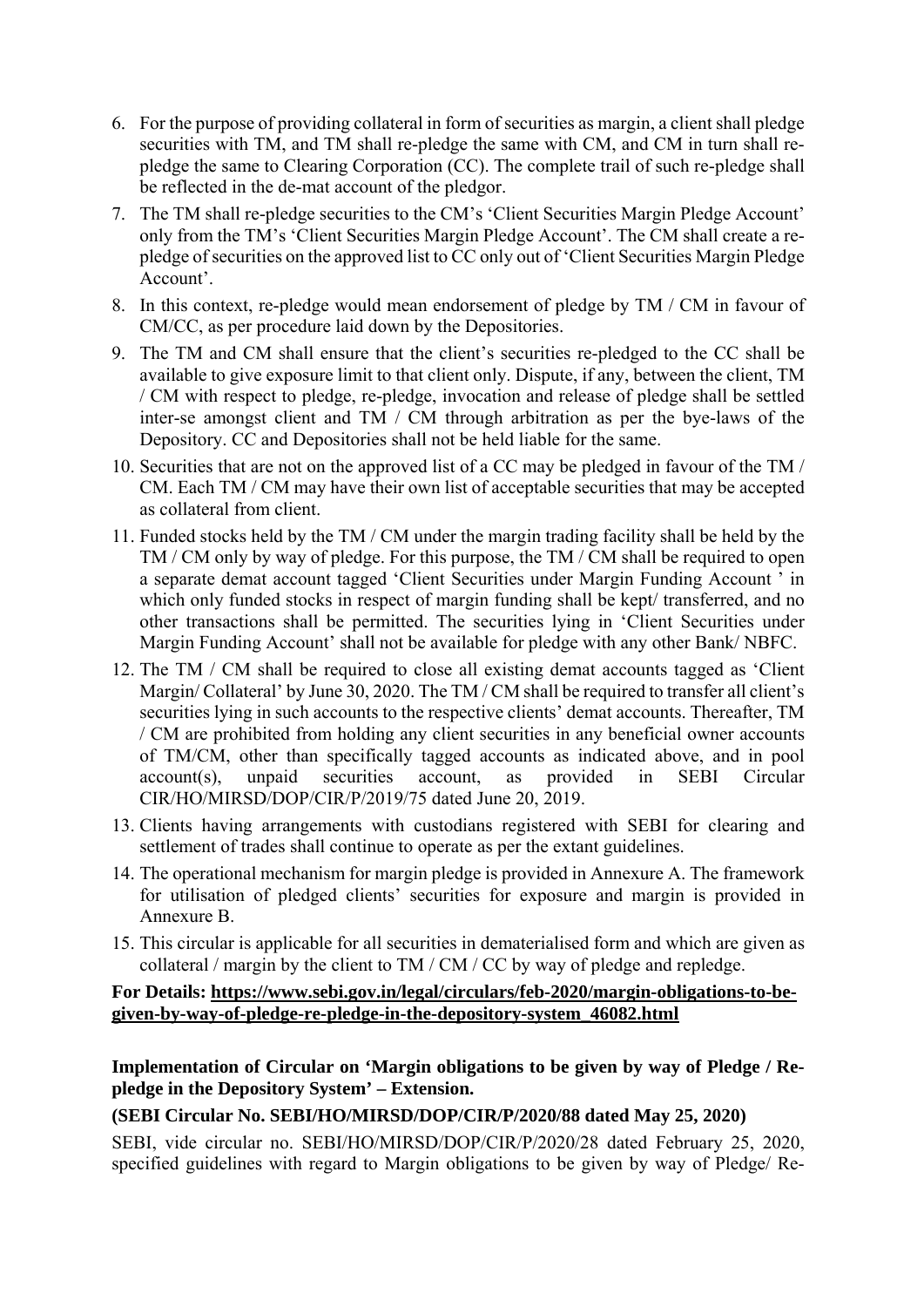pledge in the Depository System. The provisions of this circular were to come into effect from June 01, 2020.

In view of the situation arising due to Covid-19 pandemic, lockdown imposed by the Government, representations received from the Depositories and the Clearing Corporations and that the changes to the systems and software development still under progress, it has been decided to extend the implementation date of the aforesaid circular to August 01, 2020. Accordingly, in terms of paragraph 12 of the circular, the trading member (TM) / clearing member (CM) shall be required to close all existing demat accounts tagged as 'Client Margin / Collateral' by August 31, 2020.

However, the provision as specified in paragraph 4 of the aforesaid circular regarding holding of Power of Attorney by TM / CM not to be considered as equivalent to the collection of margin by TM / CM in respect of securities held in the demat account of the client, shall be applicable from June 01, 2020.

Further, with regard to paragraph 4 of annexure A regarding confirmation from the client / pledgor through OTP on mobile number / registered e-mail id or other verifiable mechanism, it is clarified that such confirmation shall be required only once from the client / pledgor at the time of initial creation of pledge in favour of TM / CM and subsequent repledging by TM / CM shall not require any further confirmation from the client / pledgor. Paragraph 4 of Annexure A of the aforesaid SEBI circular stands modified accordingly.

#### **For Details: https://www.sebi.gov.in/legal/circulars/may-2020/implementation-ofcircular-on-margin-obligations-to-be-given-by-way-of-pledge-re-pledge-in-thedepository-system-extension\_46705.html**

#### **Implementation of provision regarding Power of Attorney in circular dated February 25, 2020 – Extension.**

#### **(SEBI Circular No. SEBI/HO/MIRSD/DOP/CIR/P/2020/90 dated May 29, 2020)**

SEBI, vide circular no. SEBI/HO/MIRSD/DOP/CIR/P/2020/28 dated February 25, 2020, specified guidelines with regard to Margin obligations to be given by way of Pledge/ Repledge in the Depository System. The provisions of this circular were to come into effect from June 01, 2020.

Vide SEBI circular no. SEBI/HO/MIRSD/DOP/CIR/P/2020/88 dated May 25, 2020, it was reiterated that the provision as specified in paragraph 4 of the SEBI circular dated February 25, 2020 regarding holding of Power of Attorney by TM / CM not to be considered as equivalent to the collection of margin by TM / CM in respect of securities held in the demat account of the client, shall be applicable from June 01, 2020.

However, in view of the situation arising due to Covid-19 pandemic, lockdown imposed by the Government, representations received from stock brokers and stock broker associations regarding difficulty in implementing this provision in lockdown situation due to work in progress by Market Infrastructure Institutions, it has been decided to extend the implementation date of the aforesaid provision to August 01, 2020 and align it with the implementation of mechanism of pledge re-pledge through the Depository system.

#### **For Details: https://www.sebi.gov.in/legal/circulars/may-2020/implementation-ofprovision-regarding-power-of-attorney-in-circular-dated-february-25-2020 extension\_46739.html**

**CASE LAWS**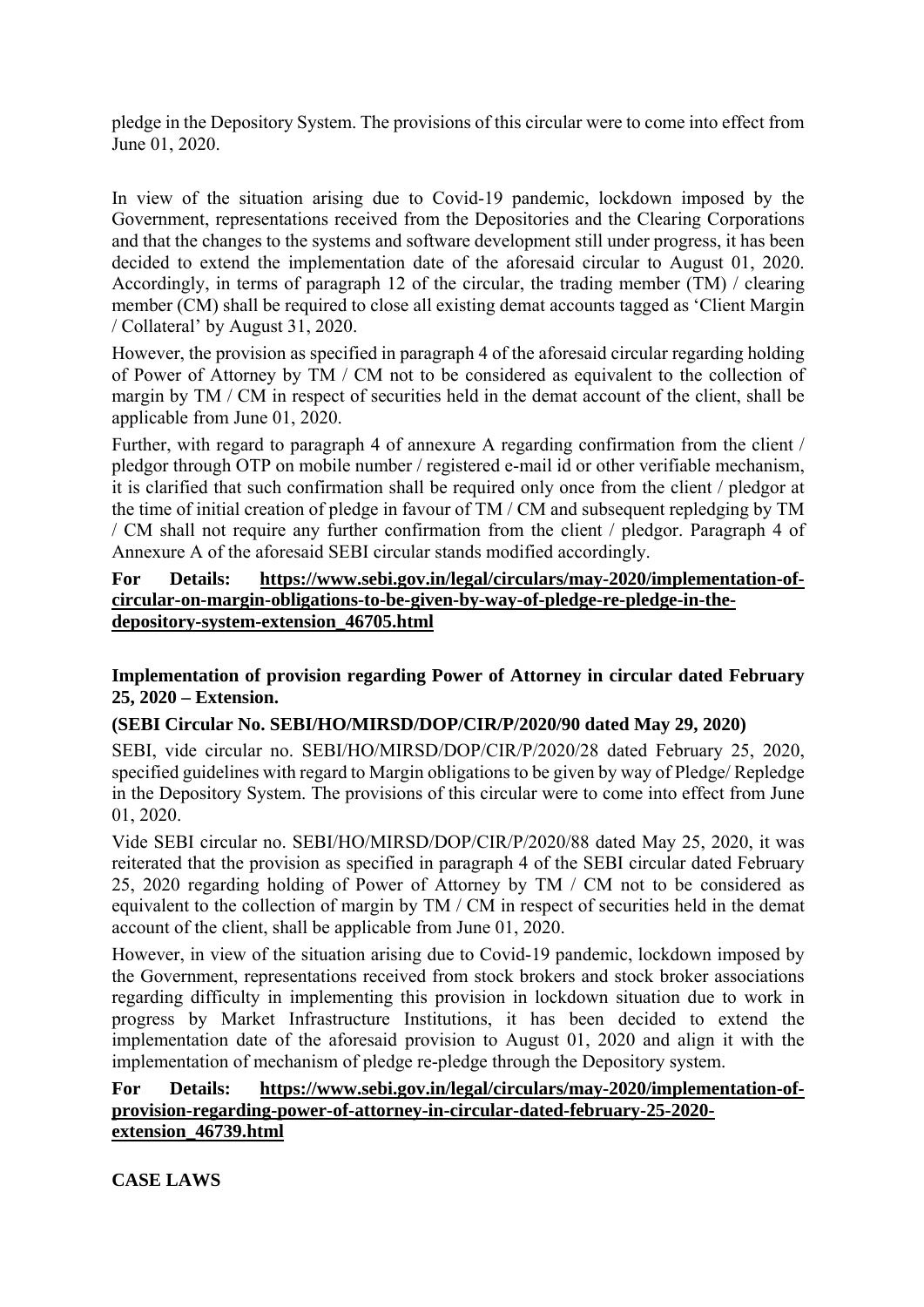| 29.11.2019 |                                    |  | Central Depository Services (India) Adjudicating Officer,    |
|------------|------------------------------------|--|--------------------------------------------------------------|
|            |                                    |  | Limited ("CDSL"/"Noticee No. 1") and Securities and Exchange |
|            |                                    |  | <b>National Securities Depository Limited Board of India</b> |
|            | ("NSDL"/" Noticee No. 2") vs. SEBI |  |                                                              |

#### **Facts of the Case**

In the matter of Kyra Landscapes Ltd. (KLL), Securities and Exchange Board of India (hereinafter referred to as "SEBI") initiated adjudication proceedings against Central Depository Services (India) Limited ("CDSL"/"Noticee No. 1") and National Securities Depository Limited ("NSDL"/" Noticee No. 2") (hereinafter together referred to as the "Noticees") under Section 19G of the Depositories Act, 1996 ("Depositories Act") for alleged violation of –

(1) SEBI Circular No. CIR/MRD/DP/24/2012 dated September 11, 2012 read with Circular No. CIR/MRD/ DP/21/2012 dated August 2, 2012, and

(2) Clause 1 of the Sixth Schedule of the Code of Conduct for Depositories read with Regulation 14(A) of the SEBI (Depositories and Participants) Regulations, 1996 ("DP Regulations 1996" - now repealed) read with Regulation 98 of the SEBI (Depository and Participants) Regulations, 2018 ("DP Regulations 2018") by CDSL and NSDL.

## **Order**

SEBI on being satisfied from the submissions of the Noticees that they had followed the prevailing applicable law as laid out in the SEBI Circulars dated March 08, 2001 and SEBI Circular dated September 29, 2003, and the Regulation 78(2) of the ICDR Regulations, with regard to credit, lock–in and release of lock-in of demat securities of KLL.Hence, the allegations pertaining to violation of Clause 1 of the Sixth Schedule of the Code of Conduct for Depositories read with Regulation 14(A) of the DP Regulations 1996 read with Regulation 98 of the DP Regulations 2018 by the Noticees also do not stand established.

Accordingly, in view of the findings noted, the adjudication proceedings initiated against the Noticee vide SCN dated July 23, 2019 were disposed of.

| 31.03.2020 | (Noticee) vs. SEBI | Jaypee Capital Services Ltd Whole Time Member, Securities<br>and Exchange Board of India |
|------------|--------------------|------------------------------------------------------------------------------------------|
|            |                    |                                                                                          |

#### **Facts of the Case**

Securities and Exchange Board of India (hereinafter referred to as 'SEBI') granted a Certificate of Registration as a Depository Participant to Jaypee Capital Services Limited (JCSL/Noticee) in accordance with provisions of SEBI (Depositories and Participants) Regulations, 1996 (DP Regulations) initially for a period of five years which was valid from August 11, 2006 to August 10, 2011. The certificate of registration was, thereafter, renewed in 2011 for a further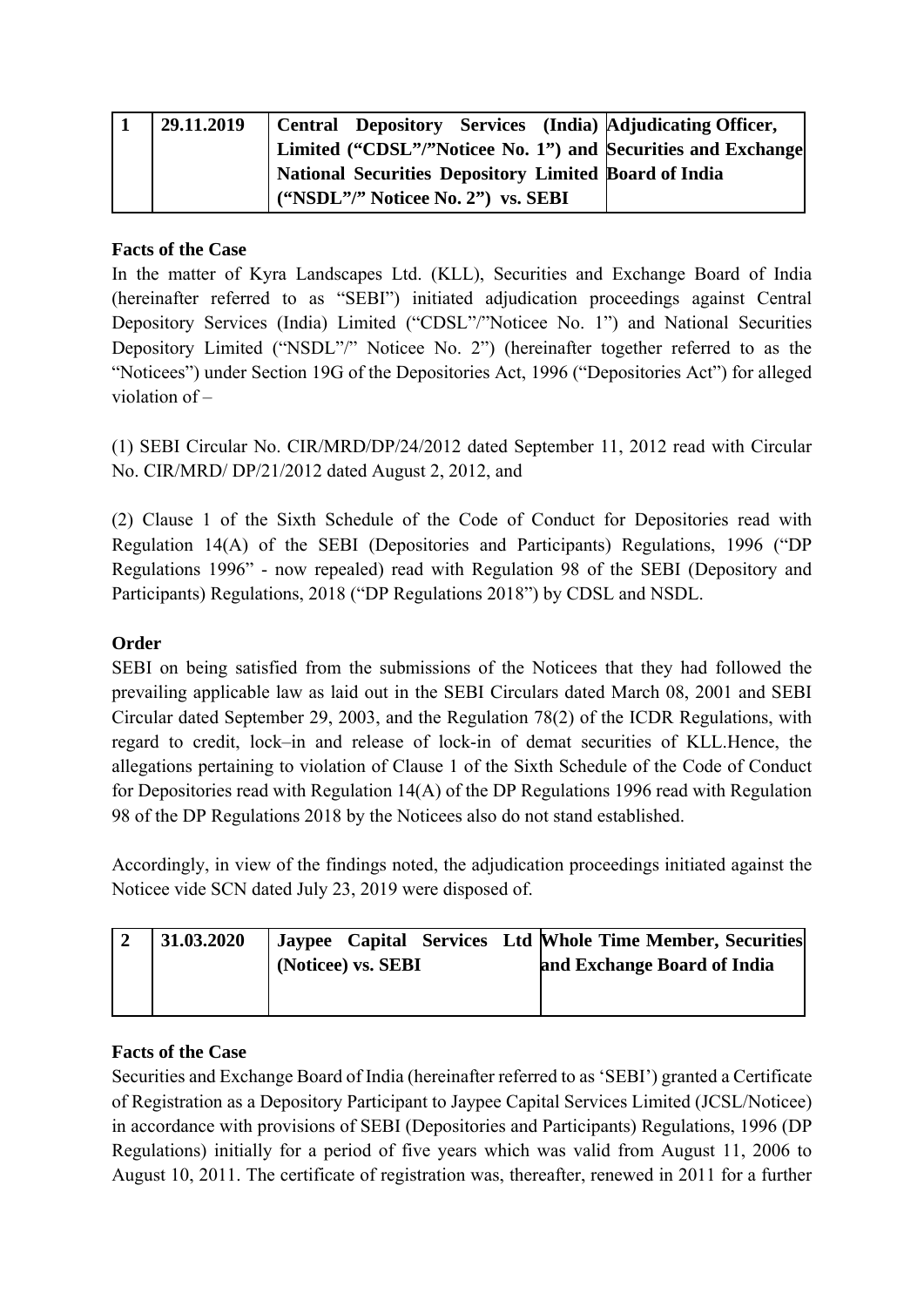period of five years and the renewed certificate was valid till August 10, 2016.

SEBI received a letter dated April 05, 2016 from Central Depository Services (India) Limited (hereinafter referred to as 'CDSL') informing that it has terminated the agreement with the Noticee w.e.f April 04, 2016 due to noncompliance on the part of JCSL with the bye-laws of CDSL. CDSL vide the said letter also requested SEBI to cancel the certificate of registration granted to the Noticee at act as a Depository Participant with immediate effect. Thereafter, National Securities Depositories Limited (hereinafter referred to as "NSDL") vide its letter dated April 22, 2016 informed SEBI that it has also terminated the agreement with JCSL w.e.f May 23, 2016 due to the non-compliance on part of JCSL with the various bye-laws of NSDL.

Based on the information provided by the Depositories viz. CDSL and NSDL, as above, it was alleged that the Noticee was no longer eligible to be admitted as a participant of depository and had failed to inform SEBI about the termination of its agreements with CDSL and NSDL.

## **Order**

The failure on the part of the Noticee to inform SEBI of the termination of the agreement by the depositories would have to be considered as a violation of Clause 14 of the Code of Conduct for the DPs as given under third schedule read with Regulation 20AA of the DP Regulations. SEBI, in exercise of powers conferred under Section 19 of the Securities and Exchange Board of India Act, 1992 read with Regulation 28(2) of the SEBI (Intermediaries) Regulations, 2008, cancelled the certificate of registration granted to the Noticee / Jaypee Capital Services Limited (SEBI Registration No. IN-DP-NSDL-291-2008/IN-DPCDSL-368- 2006) with immediate effect.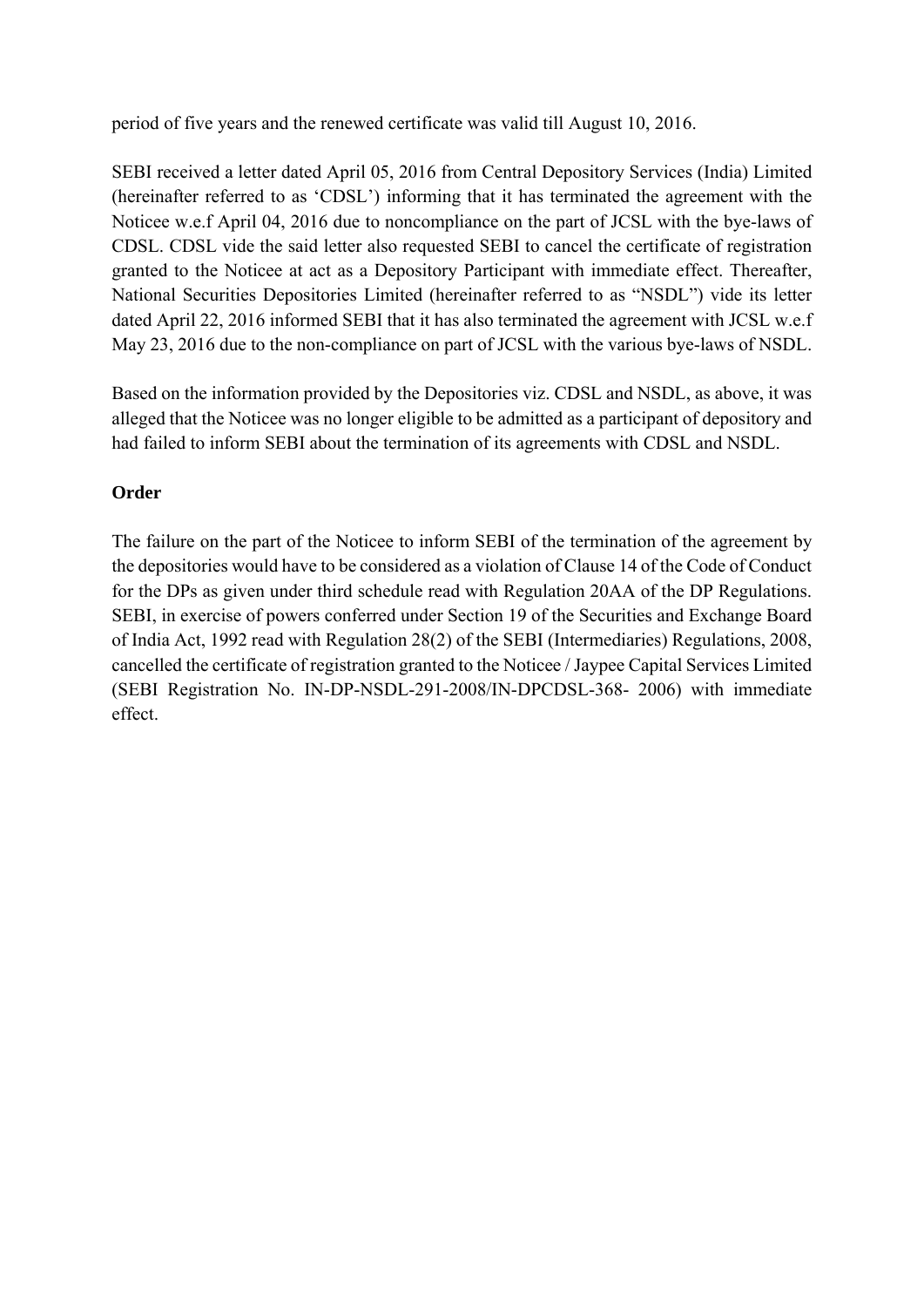#### **LESSON 4**

#### **An overview of SEBI (Issue of Capital and Disclosure Requirements) Regulations, 2018**

#### **SECURITIES AND EXCHANGE BOARD OF INDIA (ISSUE OF CAPITAL AND DISCLOSURE REQUIREMENTS) (SEVENTH AMENDMENT) REGULATIONS, 2019 (January 1, 2020)**

In the Securities and Exchange Board of India (Issue of Capital and Disclosure Requirements) Regulations, 2018,-

- I. in regulations 4, 29, 43, 44, 101, 127, 139, 140, 152, 156, 182, 186, 189, 201, 227, 250, 264 and 265, for the word "registering", wherever it occurs, the word "filing" shall be substituted.
- II. in regulations 25 and 123, the words "registering or" shall be omitted
- III. in regulations 25 and 123, for the word "registering", wherever it occurs, the word "filing" shall be substituted.
- IV. in regulations 29, 127, 189 and 250, for the word "registered", the word "filed" shall be substituted.

V. in regulation 246, for the word "registration" the word "filing" shall be substituted.

#### VI. in Schedule V,-

i. in form C, for the word "registering" the word "filing" shall be substituted; ii. in form C, for the word "registered" the word "filed" shall be substituted; iii. in form D, for the word "registered" the word "filed" shall be substituted.

#### VII. in Schedule VI, Part A,-

i. for the word "registering" the word "filing" shall be substituted;

ii. in clause (7), in sub-clause (O), in para (d), for the word "registered" the word "filed" shall be substituted;

iii. in clause (14), in sub-clause (S), in para (6), for the word "registered" the word "filed" shall be substituted.

VIII. in Schedule XIII, in Part A,-

i. for the word "registering" the word "filing" shall be substituted;

ii. in clause (3), in sub-clause (c) for the word "registered" the word "filed" shall be substituted;

iii. in clause (14), for the word "registered" the word "filed" shall be substituted.

#### **For details: https://www.sebi.gov.in/legal/regulations/jan-2020/securities-and-exchangeboard-of-india-issue-of-capital-and-disclosure-requirements-seventh-amendmentregulations-2019\_45626.html**

#### **Streamlining the Process of Rights Issue**

**(SEBI Circular No. SEBI/HO/CFD/DIL2/CIR/P/2020/13 dated January 22, 2020)** 

1. The Securities and Exchange Board of India (SEBI), has simplified the rights issue process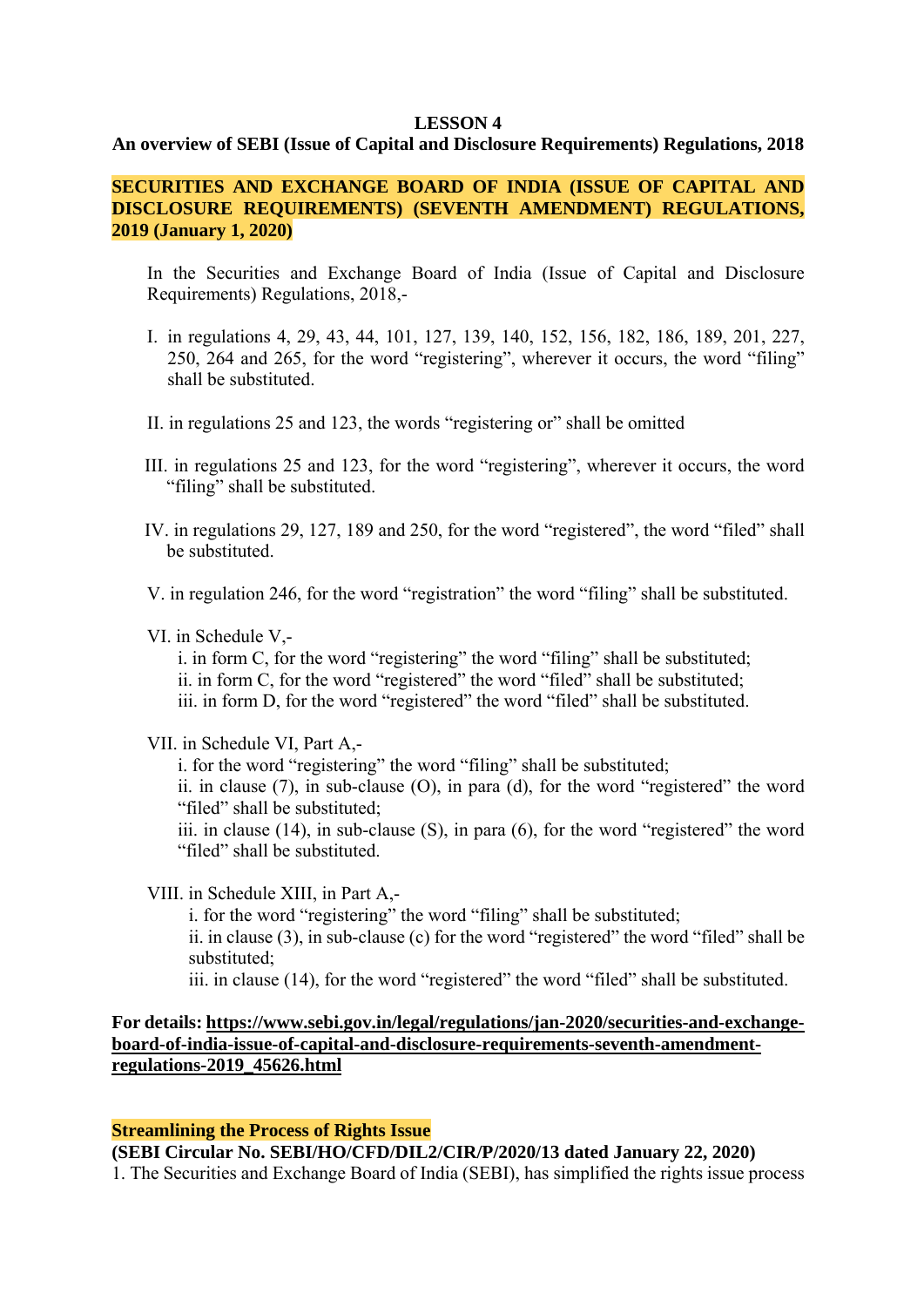to make it more efficient and effective, by amending the SEBI (Issue of Capital and Disclosure Requirements) Regulations, 2018 ("ICDR Regulations") and SEBI (Listing Obligations and Disclosure Requirements) Regulations, 2015 ("LODR Regulations"). Accordingly, following changes are made with respect to the Rights Issue process:

- 1.1 The period for advance notice to stock exchange(s) under Regulation 42(2) of LODR Regulations has been reduced from at least 7 working days to at least 3 working days (excluding the date of intimation and the record date), for the purpose of rights issue.
- 1.2. Issuance of newspaper advertisement disclosing date of completion of dispatch and intimation of same to the stock exchanges for dissemination on their websites, as per Regulation 84 (1) of ICDR Regulations, shall be completed by the issuer at least 2 days before the date of opening of the issue.
- 1.3. Introduction of dematerialized Rights Entitlements (REs)
	- 1.3.1. In the letter of offer and the abridged letter of offer, the issuer shall disclose the process of credit of REs in the demat account and renunciation thereof.
	- 1.3.2. REs shall be credited to the demat account of eligible shareholders in dematerialized form.
	- 1.3.3. In REs process, the REs with a separate ISIN shall be credited to the demat account of the shareholders before the date of opening of the issue, against the shares held by them as on the record date.
	- 1.3.4. Physical shareholders shall be required to provide their demat account details to Issuer / Registrar to the Issue for credit of REs not later than two working days prior to the issue closing date, such that credit of REs in their demat account takes place at least one day before the issue closing date.
- 1.4. Trading of dematerialized REs on stock exchange platform
	- 1.4.1. REs shall be traded on secondary market platform of Stock exchanges, with T+2 rolling settlement, similar to the equity shares. Trading in REs on the secondary market platform of stock exchanges shall commence along with the opening of the issue and shall be closed at least four days prior to the closure of the rights issue.
	- 1.4.2. Investors holding REs in dematerialized mode shall be able to renounce their entitlements by trading on stock exchange platform or off-market transfer. Such trades will be settled by transferring dematerialized REs through depository mechanism, in the same manner as done for all other types of securities
- 1.5. Payment mode Application for a rights issue shall be made only through ASBA facility.
- 1.6. No withdrawal of application shall be permitted by any shareholder after the issue closing date.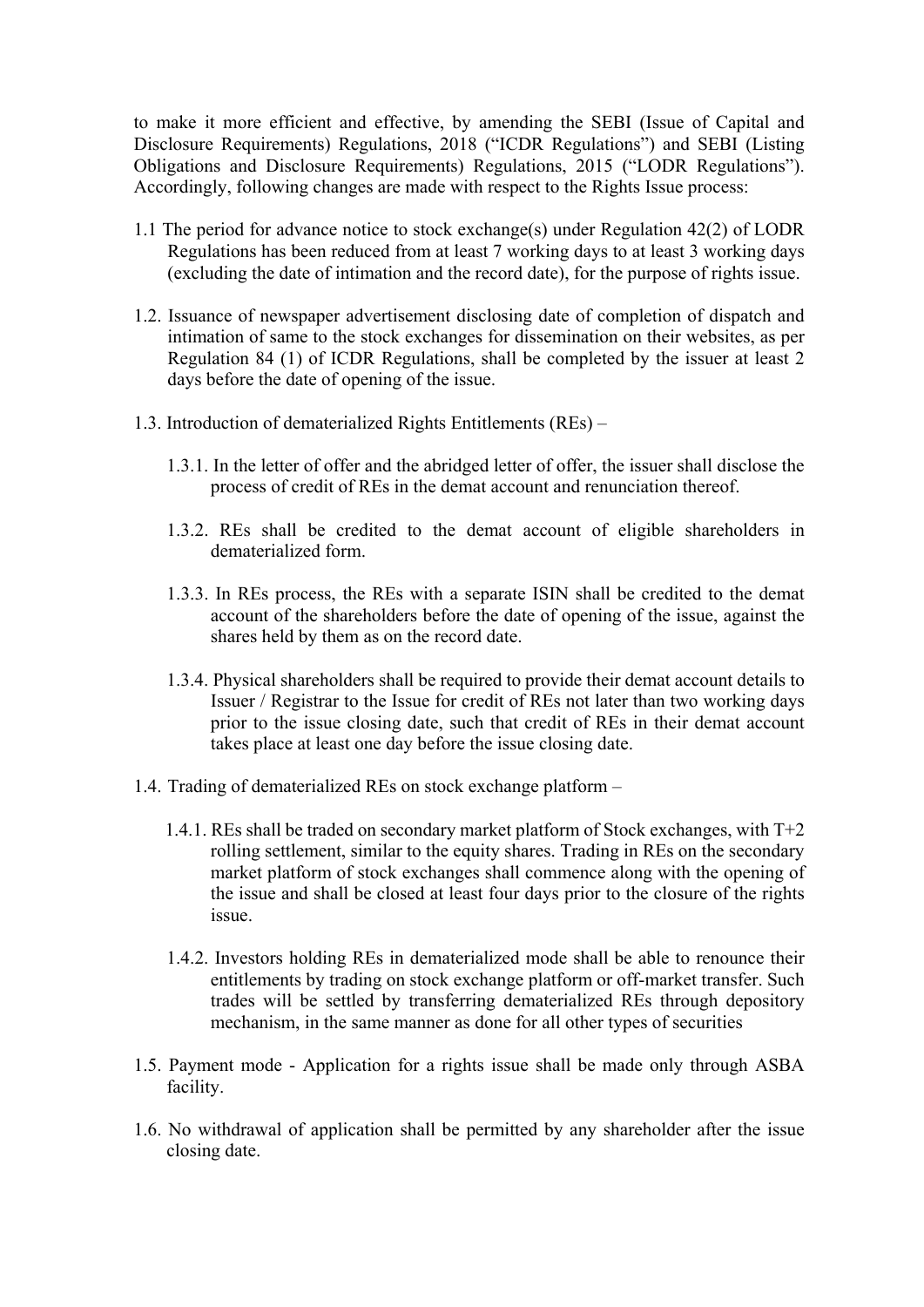2. The detailed procedures on the Rights Issue process are given at Annexure I of the circular no. SEBI/HO/CFD/DIL2/CIR/P/2020/13 dated January 22, 2020 for due compliance. This circular shall be applicable for all rights issues and fast track rights issue where Letter of Offer (LoF) is filed with the stock exchanges on or after February 14, 2020. All entities involved in the Rights Issue process are advised to take necessary steps to ensure compliance with this circular including the procedures stated at Annexure I of this circular.

#### **For Details: https://www.sebi.gov.in/legal/circulars/jan-2020/streamlining-the-processof-rights-issue\_45753.html**

#### **General Information Document (SEBI Circular No. SEBI/HO/CFD/DIL1/CIR/P/2020/37 dated March 17, 2020)**

Regulation 34(1) read with Schedule VI, Part E of SEBI (Issue of Capital and Disclosure Requirements) Regulations, 2018, inter alia specify that information which is of generic nature and not specific to the issuer be brought out in the form of a General Information Document (GID) as specified by the Board.

SEBI Circular dated October 23, 2013, specified the GID. However, the subsequent changes in laws, regulation and processes, necessitated changes in the GID.

In pursuance of the above, the generic disclosures to be brought out in the General Information Document are enumerated in the Annexure of the SEBI circular no. SEBI/HO/CFD/DIL1/CIR/P/2020/37 dated March 17, 2020.

**For Details: https://www.sebi.gov.in/legal/circulars/mar-2020/general-informationdocument\_46341.html** 

**SEBI (Issue of Capital and Disclosure Requirements) (Amendment) Regulations, 2020 (June 16, 2020)** 

SEBI has notified amendments to SEBI (Issue of Capital and Disclosure Requirements) Regulations, 2018 as under:-

In regulation 172, in sub-regulation (3) for the words "six months" the words "two weeks" shall be substituted.

With this amendment the relevant provision of regulation 172(3) under SEBI (Issue of Capital and Disclosure Requirements) Regulations, 2018 shall be read as;-

#### *Eligibility Conditions for Qualified Institutions Placement*

*172(3) The issuer shall not make any subsequent qualified institutions placement until the expiry of two weeks from the date of the prior qualified institutions placement made pursuant to one or more special resolutions.* 

**For Details: https://www.sebi.gov.in/legal/regulations/jun-2020/securities-andexchange-board-of-india-issue-of-capital-and-disclosure-requirements-amendmentregulations-2020\_46885.html**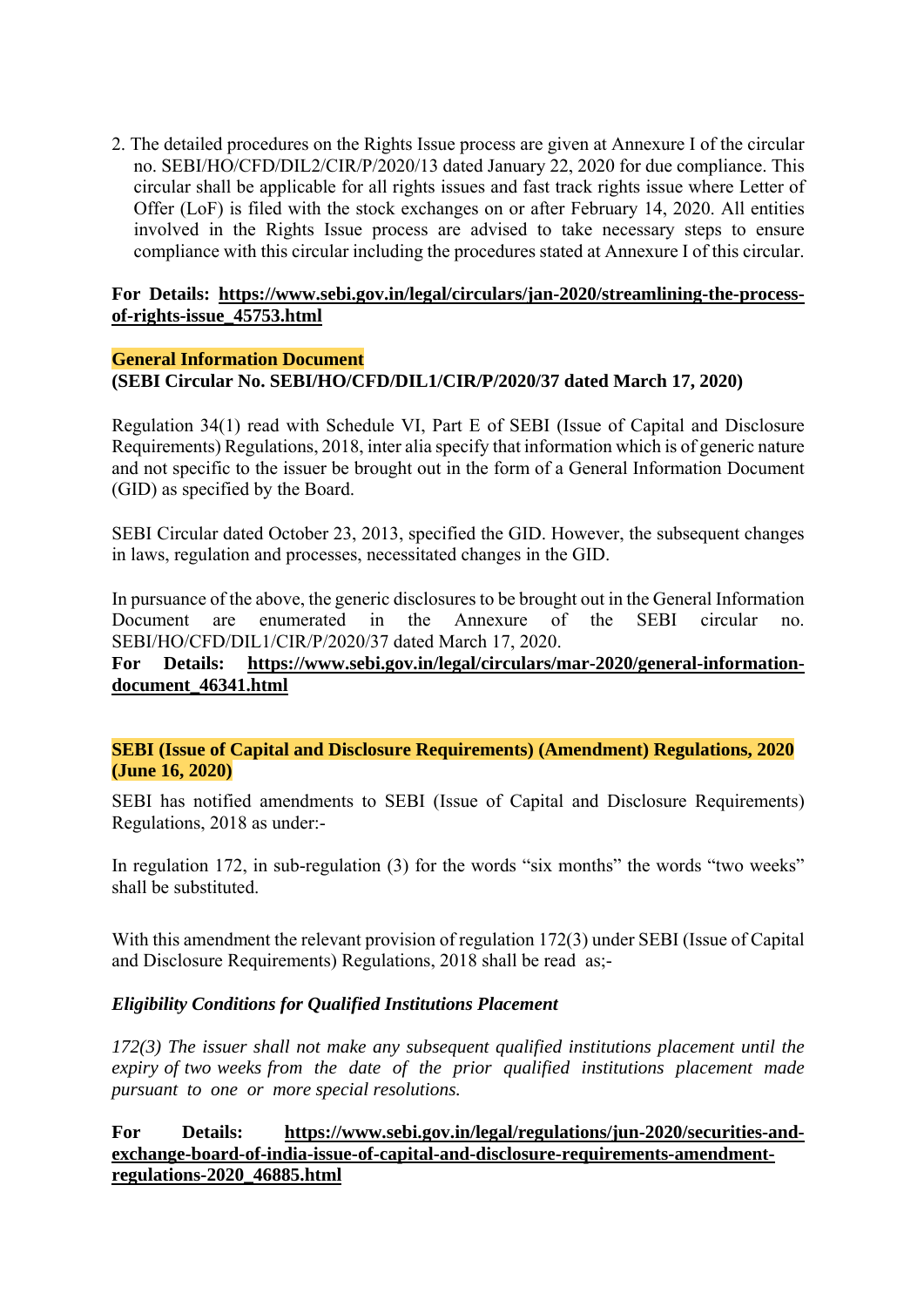#### **SEBI (Issue of Capital and Disclosure Requirements) (Second Amendment) Regulations, 2020 (June 22, 2020)**

#### **Rationale behind the amendment**

Due to serious challenges faced by the corporate sector in the wake of developments related to COVID-19, SEBI has decided to provide an additional option to the existing pricing methodology for preferential issuance. In this regards SEBI has notified the Issue of Capital and Disclosure Requirements (Second Amendment) Regulations, 2020, whereby new regulation 164A to the SEBI (Issue of Capital and Disclosure Requirements), 2018 has been inserted which states pricing norms in the preferential issue of shares of companies having stressed assets.

#### **"Pricing in preferential issue of shares of companies having stressed assets**

164A. (1) In case of frequently traded shares, the price of the equity shares to be allotted pursuant to the preferential issue shall not be less than the average of the weekly high and low of the volume weighted average price of the related equity shares quoted on a recognised stock exchange during the two weeks preceding the relevant date.

(2) No allotment of equity shares shall be made unless the issuer company meets any two of the following criteria:

- a) the issuer has disclosed all the defaults relating to the payment of interest/ repayment of principal amount on loans from banks / financial institutions/ Systemically Important Non-Deposit taking Non-banking financial companies/ Deposit taking Nonbanking financial companies and /or listed or unlisted debt securities in terms of SEBI Circular dated November 21, 2019 and such payment default is continuing for a period of at least 90 calendar days after the occurrence of such default;
- b) there is an Inter-creditor agreement in terms of Reserve Bank of India (Prudential Framework for Resolution of Stressed Assets) Directions 2019 dated June 07, 2019;
- c) the credit rating of the financial instruments (listed or unlisted), credit instruments / borrowings (listed or unlisted) of the listed company has been downgraded to "D".

(3) The issuer company making the preferential issue shall ensure compliance with the following conditions:

a) The preference issue shall be made to a person not part of the promoter or promoter group as on the date of the board meeting to consider the preferential issue. The preference issue shall not be made to the following entities:

(i) undischarged insolvent in terms of the Insolvency and Bankruptcy Code, 2016;

(ii) 'wilful defaulter' as per the guidelines of the Reserve Bank of India issued under the Banking Regulation Act, 1949;

(iii) a person disqualified to act as a director under the Companies Act, 2013;

(iv) a person debarred from trading in securities or accessing the securities market by the Board; Explanation: The restriction under (iv) shall not apply to the persons or entities mentioned therein who were debarred in the past by the Board and the period of debarment is already over as on the date of the board meeting considering the preferential issue.

(v) a person declared as a fugitive economic offender;

- (vi) a person who has been convicted for any offence punishable with imprisonment
	- A. For two years or more under any Act specified under the Twelfth Schedule of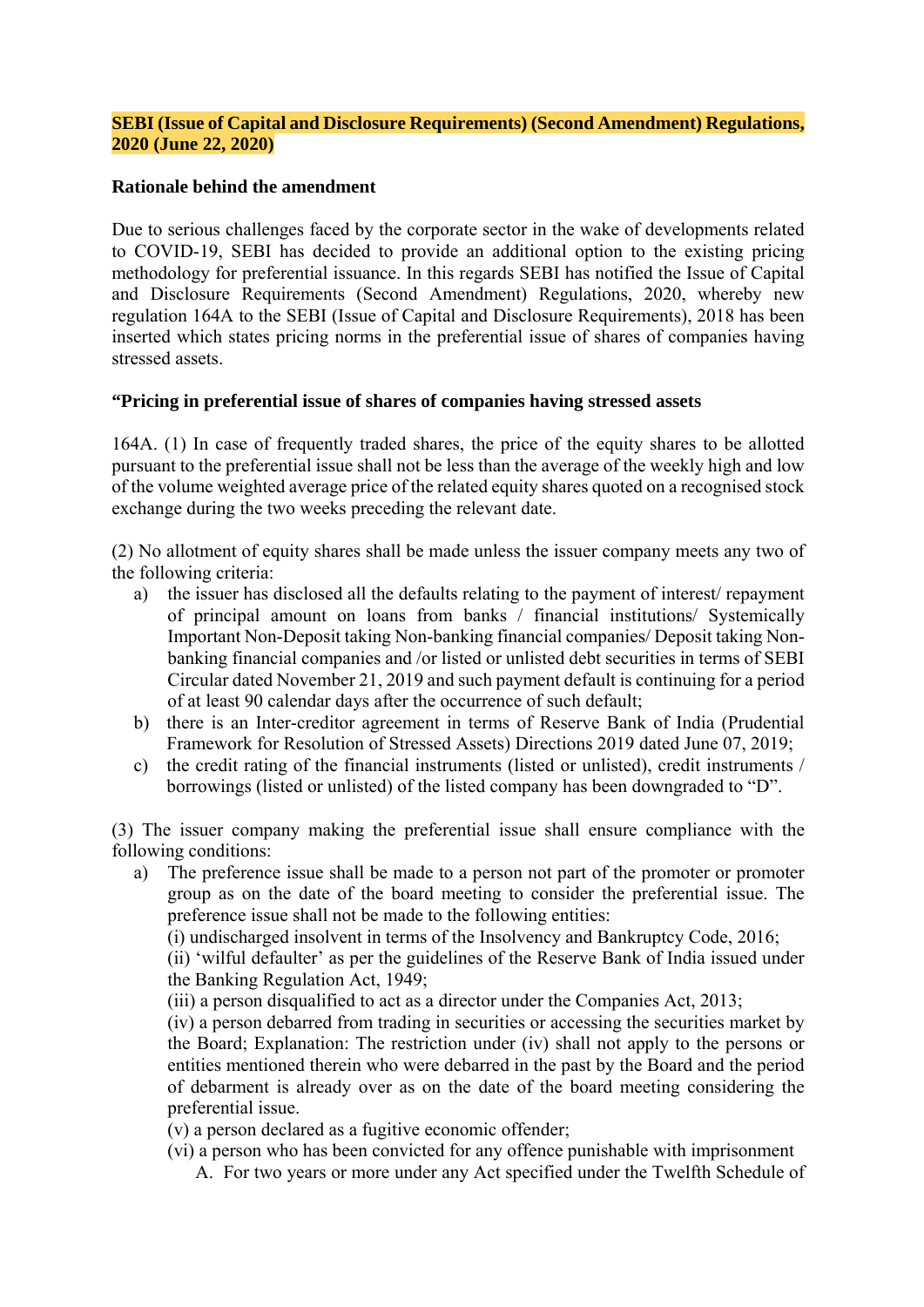the Insolvency and Bankruptcy Code, 2016

B. For seven years or more under any law for the time being in force:

Provided that such restriction shall not be applicable to a person after the expiry of a period two years from the date of his release from imprisonment.

(vii) A person who has executed a guarantee in favour of a lender of the issuer and such guarantee has been invoked by the lender and remains unpaid in full or part.

(4) The resolution for the preferential issue and exemption from open offer shall provide for the following:

a) The votes cast by the shareholders in the 'public' category in favour of the proposal shall be more than the number of votes cast against it. The proposed allottee(s) in the preferential issue that already hold specified securities shall not be included in the category of 'public' for this purpose:

Provided that where the company does not have an identifiable promoter; the resolution shall be deemed to have been passed if the votes cast in favour are not less than three times the number of the votes, if any, cast against it.

(5) The proceeds of such preferential issue shall not be used for any repayment of loans taken from promoters/ promoter group/ group companies. The proposed use of proceeds shall be disclosed in the explanatory statement sent for the purpose of the shareholder resolution.

(6) a) The issuer shall make arrangements for monitoring the use of proceeds of the issue by a public financial institution or by a scheduled commercial bank, which is not a related party to the issuer:

(i) The monitoring agency shall submit its report to the issuer in the format specified in terms of Schedule XI (with fields as applicable) on a quarterly basis until atleast ninety five percent of the proceeds of the issue have been utilized.

(ii) The board of directors and the management of the issuer shall provide their comments on the findings of the monitoring agency as specified in Schedule XI.

(iii) The issuer shall, within forty five days from the end of each quarter, publicly disseminate the report of the monitoring agency by uploading the same on its website as well as submit the same to the stock exchange(s) on which the equity shares of the issuer are listed.

b) The proceeds of the issue shall also be monitored by the Audit Committee till utilization of the proceeds.

(7) The allotment made shall be locked-in for a period of three years from the last date of trading approval.

(8) The statutory auditor and the audit committee shall certify that all conditions under subregulations (1), (2), (3), (4) and (5) of regulation 164A are met at the time of dispatch of notice for general meeting proposed for passing the special resolution and at the time of allotment."

## **For Details: https://www.sebi.gov.in/legal/regulations/jun-2020/securities-andexchange-board-of-india-issue-of-capital-and-disclosure-requirements-secondamendment-regulations-2020\_46907.html**

\*\*\*\*\*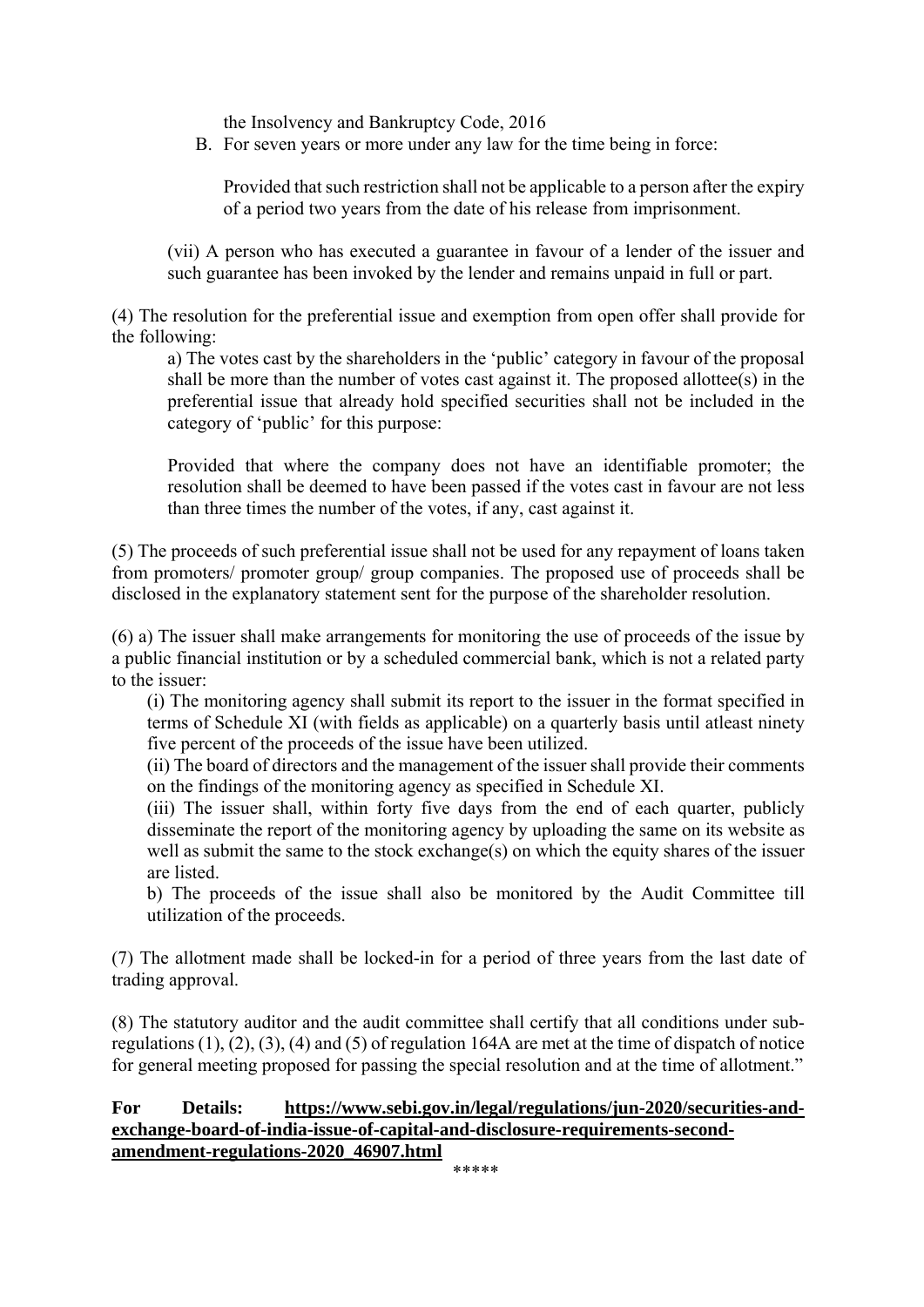#### **LESSON 5**

#### **SEBI (Listing Obligations and Disclosure Requirements) Regulations, 2015**

#### **SECURITIES AND EXCHANGE BOARD OF INDIA (LISTING OBLIGATIONS AND DISCLOSURE REQUIREMENTS) (AMENDMENT) REGULATIONS, 2020 (January 10, 2020)**

In the Securities and Exchange Board of India (Listing Obligations and Disclosure Requirements) Regulations, 2015, in regulation 17, in sub-regulation (1B), the number "2020" shall be substituted by the number "2022".

**For Details: https://www.sebi.gov.in/legal/regulations/jan-2020/securities-andexchange-board-of-india-listing-obligations-and-disclosure-requirements-amendmentregulations-2020\_45649.html** 

#### **Format for Statement indicating Deviation or Variation in the use of proceeds of issue of listed non-convertible debt securities or listed nonconvertible redeemable preference shares (NCRPs)**

#### **(SEBI Circular No. SEBI/HO/DDHS/08/2020 dated January 17, 2020)**

1. As per Regulations 52(7) of the SEBI (Listing Obligations and Disclosure Requirements) Regulations, 2015 ('SEBI LODR Regulations'), a listed entity is required to submit to the stock exchange, a statement indicating deviation or variation, if any, in the use of proceeds of issue of non-convertible debt securities or non-convertible redeemable preference shares (NCRPs), from the objects stated in the offer document/Information memorandum.

 2. SEBI vide circular no. CIR/CFD/CMD1/162/2019 dated December 24, 2019, has prescribed a format for the statement indicating deviation or variation in the use of proceeds of issue for entities whose specified securities are listed. It is felt that a similar format be issued for listed entities which have listed its non-convertible debt securities or NCRPs on the stock exchange(s).

3. Accordingly, it has been decided that listed entities which have issued nonconvertible debt securities or NCRPs, shall submit the statement indicating deviation or variation, if any, in the format placed at Annexure-A of circular no. SEBI/HO/DDHS/08/2020 dated January 17, 2020 on half yearly basis.

4. The salient features of the format are as under:

a. Applicability: The format for the statement indicating deviation or variation shall be applicable for funds raised by entities through issuance of non-convertible debt securities or NCRPs, which are listed.

b. Frequency of Disclosure: The statement indicating deviation or variation shall be submitted to the Stock Exchange(s) on half yearly basis within 45 days of end of the half year until such funds are fully utilised or the purpose for which these proceeds were raised has been achieved.

c. Role of the Audit Committee: The statement indicating deviation report shall be placed before the Audit Committee of the listed entity for review on half yearly basis and after such review, the comments of Audit Committee along with the report shall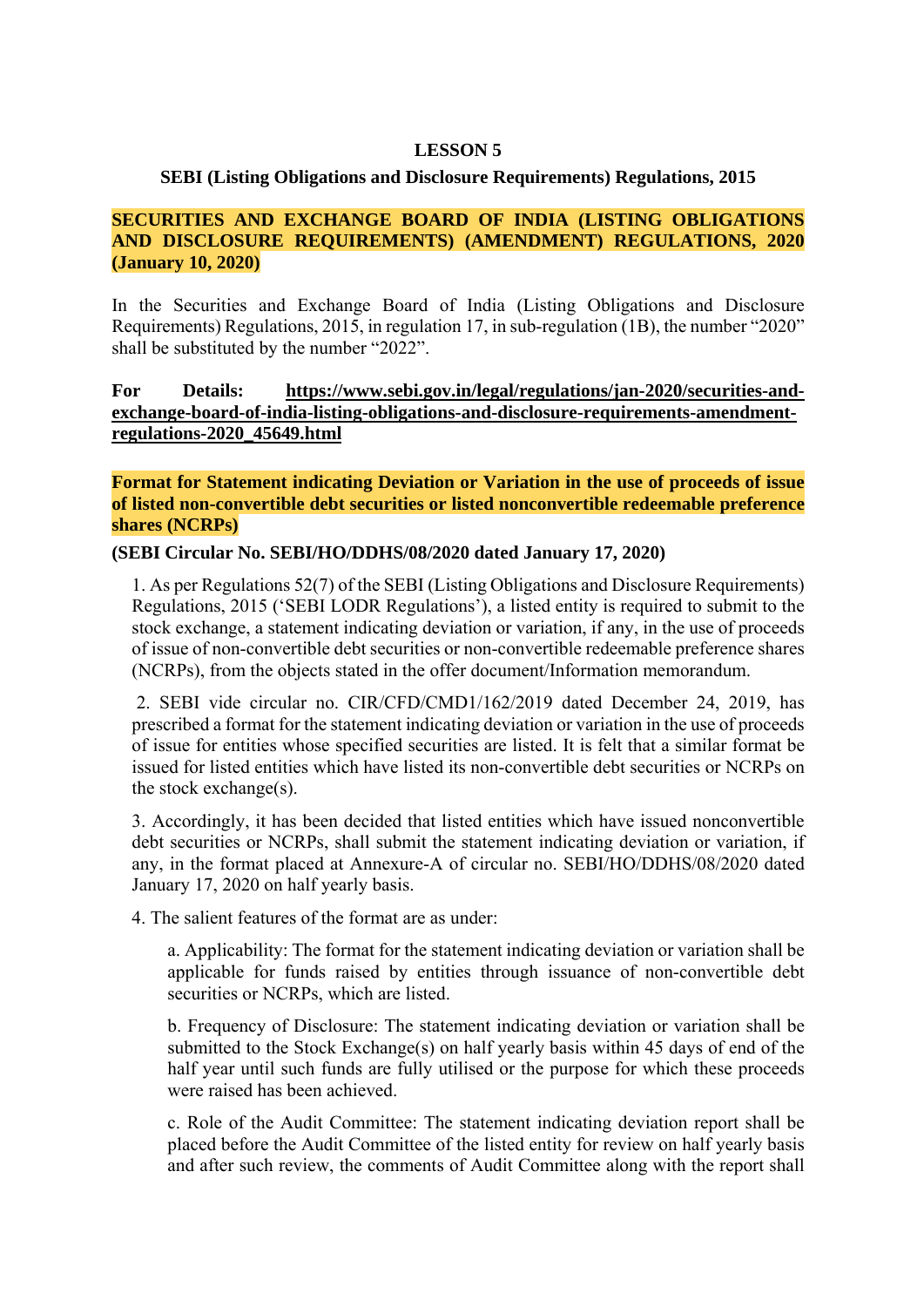be disclosed/submitted to the stock exchange, as part of the format.

In cases where the listed entity is not required to have an audit committee under the provisions of SEBI LODR Regulations or Companies Act, 2013, the word 'Audit Committee' shall be replaced with 'Board of Directors'.

5. The first such submission shall be made by the listed entities for the half year ended March 31, 2020; subsequent submissions shall be made on half yearly basis as explained above.

**For Details: https://www.sebi.gov.in/legal/circulars/jan-2020/format-for-statementindicating-deviation-or-variation-in-the-use-of-proceeds-of-issue-of-listed-nonconvertible-debt-securities-or-listed-non-convertible-redeemable-preference-sharesncrps-\_45710.html** 

**Non-compliance with certain provisions of the SEBI (Listing Obligations and Disclosure Requirements) Regulations, 2015 and the Standard Operating Procedure for suspension and revocation of trading of specified securities.** 

**(SEBI Circular No. SEBI/HO/CFD/CMD/CIR/P/2020/12 dated January 22, 2020)**  SEBI has issued circular specifying the uniform structure for imposing fines as a first resort for non-compliance with certain provisions of the Listing Regulations, freezing of entire shareholding of the promoter and promoter group and the standard operating procedure for suspension of trading in case the non-compliance is continuing and/or repetitive. The stock exchange shall with having regard to the interests of investors and the securities market take action in case of non-compliance with the listing regulations and follow the standard operating procedure for suspension and revocation of suspension of trading of specified securities.

Henceforth, the stock exchanges shall, having regard to the interests of investors and the securities market:

- a) Take action in case of non-compliances with the Listing Regulations as specified in Annexure I of the SEBI Circular no. SEBI/HO/CFD/CMD/CIR/P/2020/12 dated January 22, 2020, and.
- b) Follow the Standard Operating Procedure ("SOP") for suspension and revocation of suspension of trading of specified securities as specified in Annexure II of the SEBI Circular no. SEBI/HO/CFD/CMD/CIR/P/2020/12 dated January 22, 2020. Stock Exchanges may deviate from the above, if found necessary, only after recording reasons in writing.

#### **For Details: https://www.sebi.gov.in/legal/circulars/jan-2020/non-compliance-withcertain-provisions-of-the-sebi-listing-obligations-and-disclosure-requirementsregulations-2015-and-the-standard-operating-procedure-for-suspension-andrevocation-of-trading-of-\_45752.html**

#### **CASE LAWS**

| 04.03.2020 | Picturehouse Media Ltd.           |  | vs. Securities Appellate Tribunal |
|------------|-----------------------------------|--|-----------------------------------|
|            | <b>Bombay Stock Exchange Ltd.</b> |  |                                   |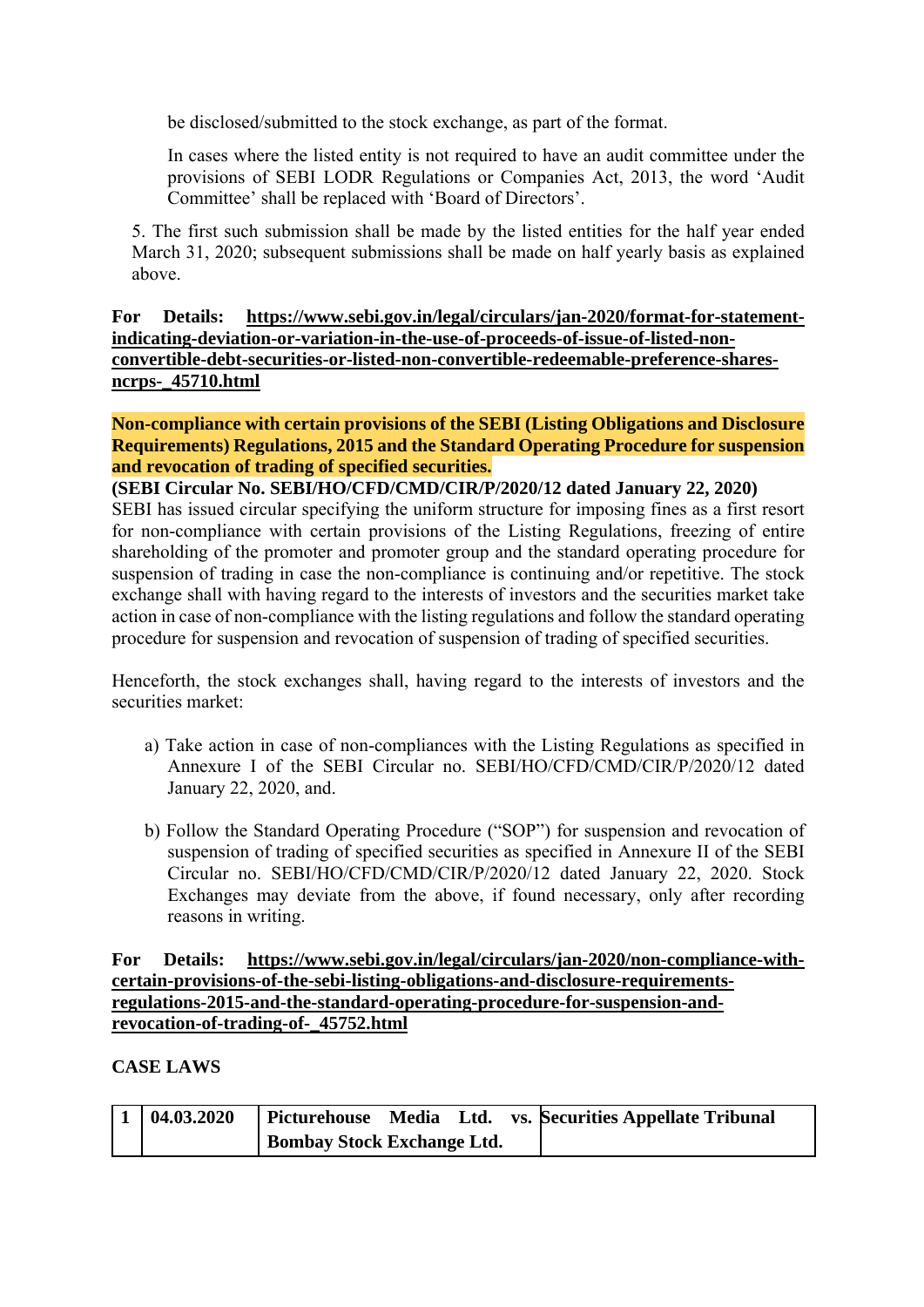## **Penalty imposed for non-compliance of SEBI LODR Regulations on delay appointment of women director**

The provisions of the LODR regulations require that every listed company should have a women director. The appellant hereby is a public listed company and one women director resigned and consequently the post became vacant which was require to be filled up by another woman under the LODR Regulations. Since there was a delay in appointing a woman director of the company, the penalty was imposed by BSE under LODR Regulations. The appellant has filed the appeal against the order passed by BSE imposing a penalty of Rs.7,59,920/- for violation of Regulations 17(1) and 19(1) and 19(2) of SEBI LODR Regulations, 2015. In the light of default committed by the appellant SAT did not find any error in the impugned order and dismissed the appeal.

\*\*\*\*\*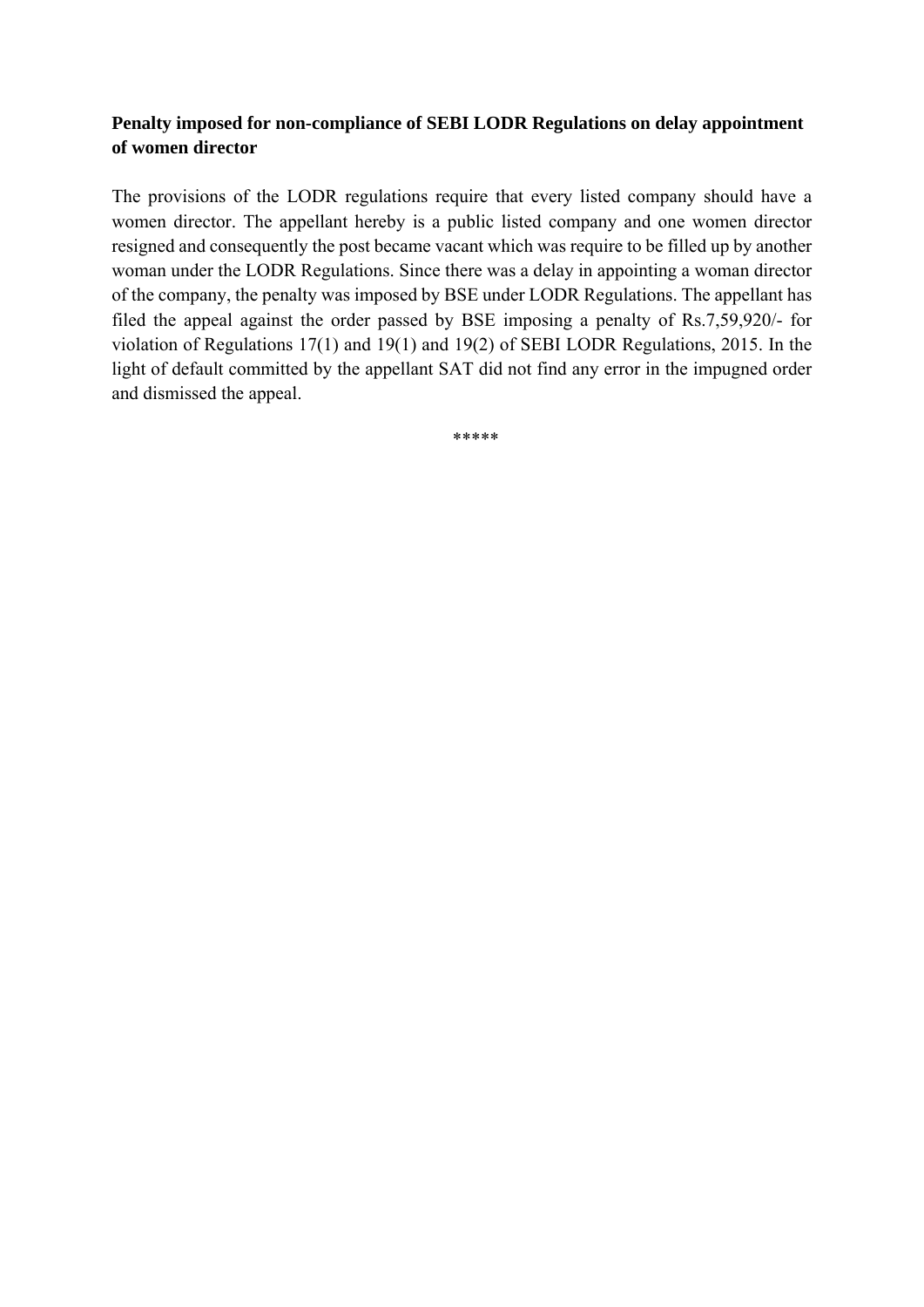#### **LESSON 6**

## **An Overview of SEBI (Substantial Acquisition of Shares and Takeovers) Regulations, 2011**

**SEBI (Substantial Acquisition of Shares and Takeovers) (Amendment) Regulations, 2020 (June 16, 2020)** 

SEBI has notified amendments to SEBI (Substantial Acquisition of Shares and Takeovers) Regulations, 2011 as under:-

**1.** In regulation 3, in sub-regulation (2), the following new proviso shall be inserted before the existing provisos, namely –

"Provided that the acquisition beyond five per cent but upto ten per cent of the voting rights in the target company shall be permitted for the financial year 2020-21 only in respect of acquisition by a promoter pursuant to preferential issue of equity shares by the target company."

With this amendment the relevant provision of regulation 3(2) under SEBI (Substantial Acquisition of Shares and Takeovers) Regulations, 2011 shall be read as;-

*3(2) - No acquirer, who together with persons acting in concert with him, has acquired and holds in accordance with these regulations shares or voting rights in a target company entitling them to exercise twenty-five per cent or more of the voting rights in the target company but less than the maximum permissible non-public shareholding, shall acquire within any financial year additional shares or voting rights in such target company entitling them to exercise more than five per cent of the voting rights, unless the acquirer makes a public announcement of an open offer for acquiring shares of such target company in accordance with these regulation.* 

*Provided that the acquisition beyond five per cent but upto ten per cent of the voting rights in the target company shall be permitted for the financial year 2020-21 only in respect of acquisition by a promoter pursuant to preferential issue of equity shares by the target company* 

#### **Rationale behind this amendment**

As per regulation 3(2) any acquirer along with a person acting in concert, holding 25% stake (or more) in listed entities, were allowed to acquire further 5% stake in any financial year, without triggering open offer obligation under Takeover Code.

SEBI has granted one-time relaxation, allowing acquired and PAC to acquire 10% stake in listed companies, already holding 25% and more stake (but less than 75% stake), without triggering open offer obligation under Takeover Code in Financial Year 2020-21. The increase in limit is permitted only via a preferential issue of equity shares.

**2.** In regulation 6, in sub-regulation (1), the following shall be inserted after the first proviso, namely,-

"The relaxation from the first proviso is granted till March 31, 2021."

With this amendment the relevant provision of regulation 6(1) under SEBI (Substantial Acquisition of Shares and Takeovers) Regulations, 2011 shall be read as;- *Voluntary Offer* 

*6.(1) An acquirer, who together with persons acting in concert with him, holds shares or*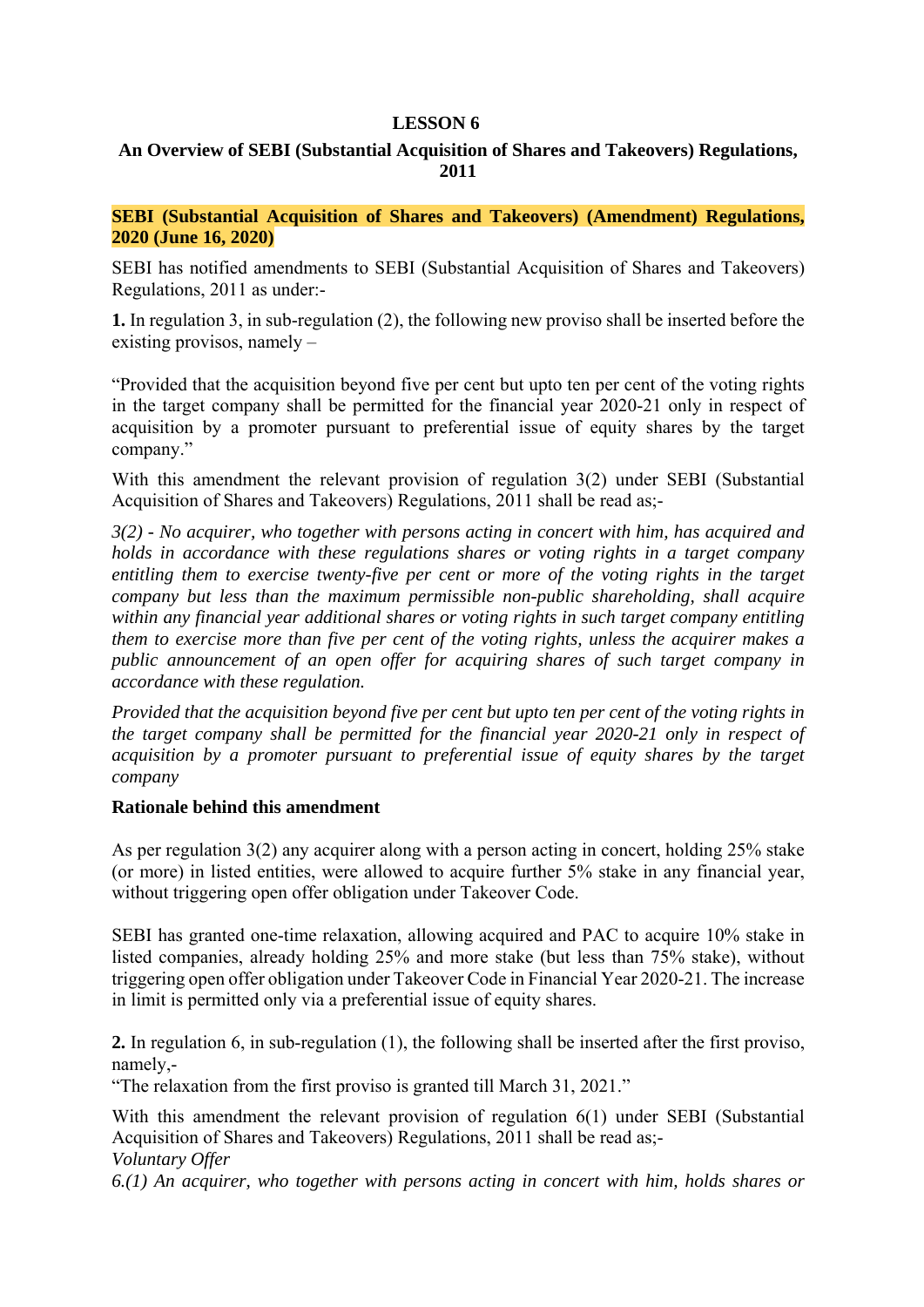*voting rights in a target company entitling them to exercise twenty-five per cent or more but less than the maximum permissible non-public shareholding, shall be entitled to voluntarily make a public announcement of an open offer for acquiring shares in accordance with these regulations, subject to their aggregate shareholding after completion of the open offer not exceeding the maximum permissible non-public shareholding:* 

*Provided that where an acquirer or any person acting in concert with him has acquired shares of the target company in the preceding fifty-two weeks without attracting the obligation to make a public announcement of an open offer, he shall not be eligible to voluntarily make a public announcement of an open offer for acquiring shares under this regulation.* 

*The relaxation from the first proviso is granted till March 31, 2021.* 

#### **Rationale behind this amendment**

Earlier, a shareholder holding 25% or more of shares or voting rights was permitted to make a voluntary open offer, but only if he had not acquired any shares of the company via the creeping acquisition route in the preceding 52 weeks. That condition has now been relaxed till March 31, 2021.

#### **For Details: https://www.sebi.gov.in/legal/regulations/jun-2020/securities-andexchange-board-of-india-substantial-acquisition-of-shares-and-takeovers-amendmentregulations-2020\_46884.html**

**SEBI (Substantial Acquisition of Shares and Takeovers) (Second Amendment) Regulations, 2020 (June 22, 2020)** 

SEBI has notified amendments to the SEBI (Substantial Acquisition of Shares and Takeovers) Regulations, 2011 as under:-

#### **In regulation 10 a new sub-regulation (2B) inserted as:-**

"any acquisition of shares or voting rights or control of the target company by way of the preferential issue in compliance with regulation 164A of the Securities and Exchange Board of India (Issue of Capital and Disclosure Requirements) Regulations, 2018 **shall be exempt from the obligation to make an open offer under sub-regulation (1) of regulation 3 and regulation 4.**

**Explanation:** The exemption from the open offer shall also apply to the target company with infrequently traded shares which is compliant with the provisions of sub-regulations (2), (3), (4), (5),(6), (7) and (8) of regulation 164A of the SEBI (Issue of Capital and Disclosure Requirements) Regulations, 2018. The pricing of such infrequently traded shares shall be in terms of regulation 165 of the SEBI (Issue of Capital and Disclosure Requirements) Regulations, 2018."

#### **Rationale behind the amendment**

Listed Companies coming up with preferential issues under Regulations 164(A) of SEBI (Issue of Capital and Disclosure Requirements) Regulations, 2018 will not trigger mandatory open offers to be made by such investors, under Regulations  $3 \& 4$  of SEBI (Substantial Acquisition of Shares and Takeover) Regulations, 2011.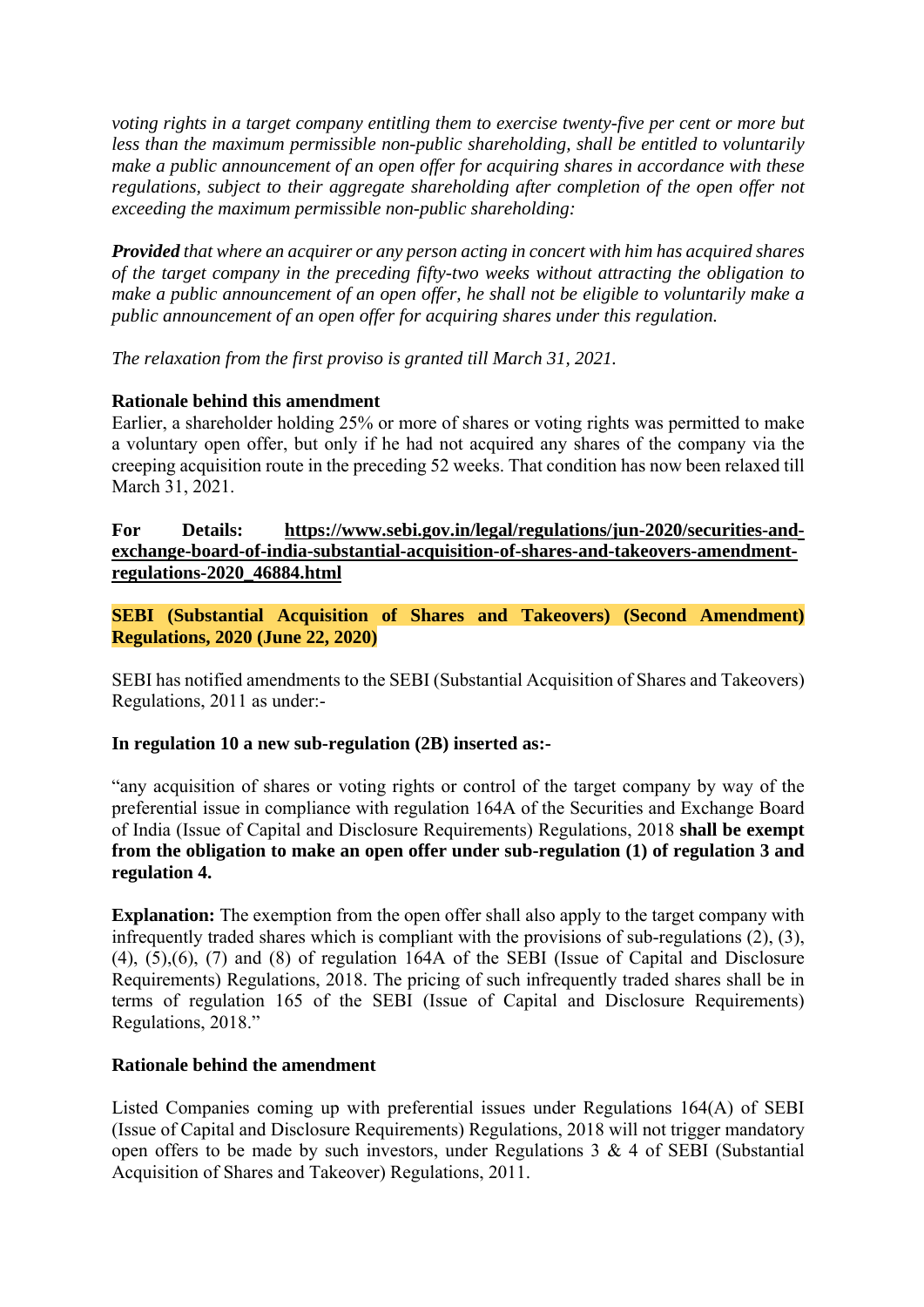**For Details: https://www.sebi.gov.in/legal/regulations/jun-2020/securities-andexchange-board-of-india-substantial-acquisition-of-shares-and-takeovers-secondamendment-regulations-2020\_46908.html** 

**Case Laws** 

| 07.07.2020 | M/s<br>Sungold          |  | <b>Capital Whole Time Member,</b>       |
|------------|-------------------------|--|-----------------------------------------|
|            | <b>Limited vs. SEBI</b> |  | <b>Securities and Exchange Board of</b> |
|            |                         |  | India                                   |
|            |                         |  |                                         |

One of the principles underlying under SAST Regulations is exit opportunity to the public shareholders of the Target Company at the best price and accordingly, the provisions of SAST Regulations deals with offer price, that offer price in an open offer highest of the prices of shares of the Target Company derived through various methods.

### **Facts of the case:**

The respective acquirers/PAC's after acquiring shares/voting rights of Sungold Capital Limited ("Target Company") beyond the threshold of initial/creeping acquisition have failed to make an open offer in terms of Regulation 10 and 11(1) of SAST Regulations, 1997, on, April 1, 2007 and September 14, 2007, respectively. As per Regulation 21(19) of SAST Regulations, 1997, the acquirer and the PAC's were jointly and severally liable for discharge of obligations under SAST Regulations, 1997.

SAST Regulations, 1997 has been repealed by Regulation 35(1) of SAST Regulations, 2011 and has been replaced by SAST Regulations, 2011. Regulation 35(2)(b) of SAST Regulations, 2011,provides that all obligations incurred under the SAST Regulations, 1997, including the obligation to make an open offer, shall remain unaffected as if the repealed regulations has never been repealed.

Therefore, the obligations to make open offer, incurred by the acquirers/PAC's under SAST Regulations, 1997, are saved and can be enforced against them by virtue of Regulation 35 of SAST Regulations, 2011.

## **Order:**

SEBI directed acquirers/PAC's of the target company to make a public announcement of a combined open offer for acquiring shares of Sungold Capital Ltd., under Regulation 10 and 11(1) of the SAST Regulations, 1997, within a period of 45 days from the date when this order comes into force, in accordance with SAST Regulations, 1997. The acquirers/PAC's shall along with the offer price, pay interest at the rate of 10% per annum for delay in making of open offer, for the period starting from the date when the Noticees incurred the liability to make the public announcement and till the date of payment of consideration, to the shareholders who were holding shares in the Target Company on the date of violation and whose shares are accepted in the open offer, after adjustment of dividend paid, if any.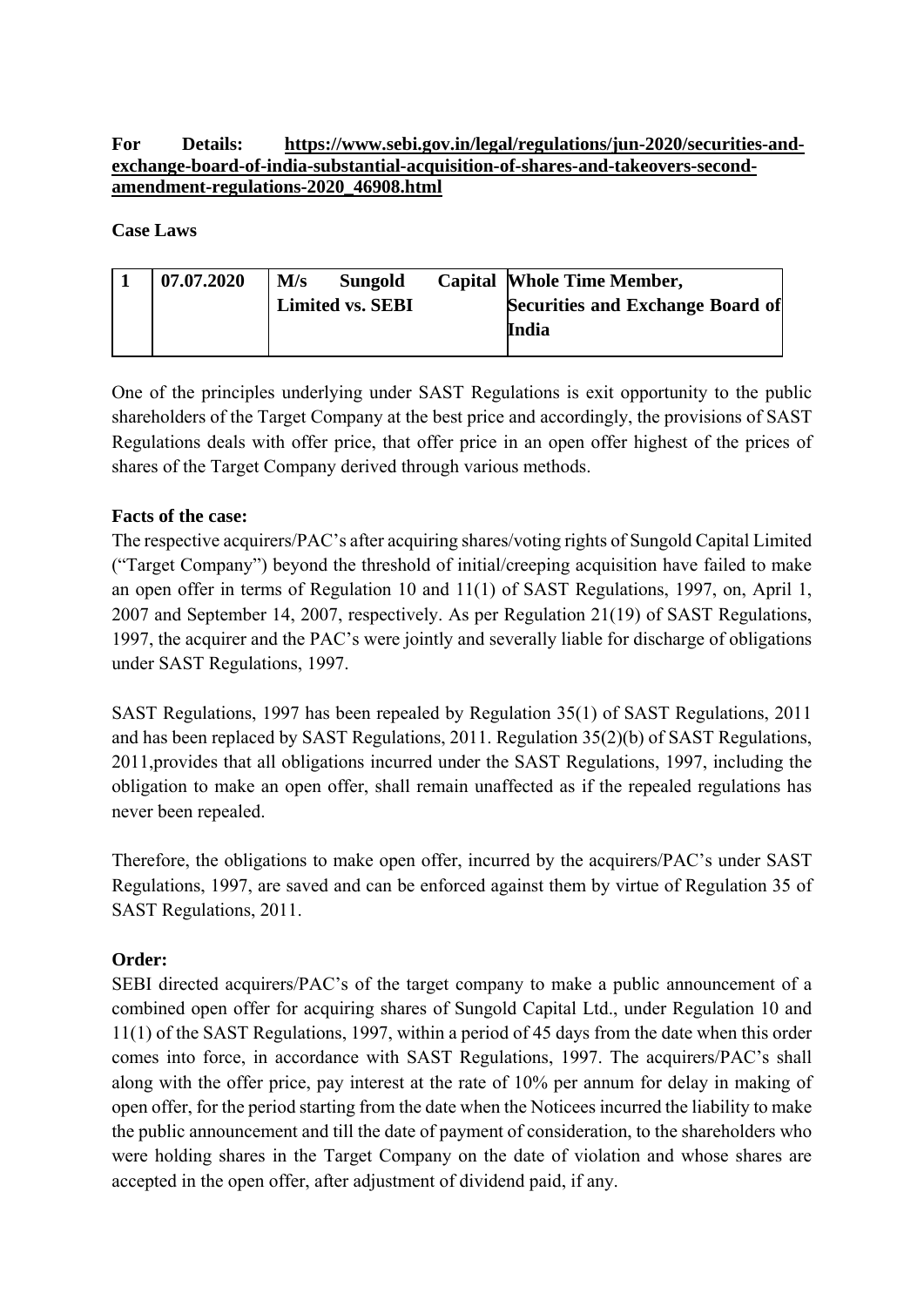| 17.03.2020 | Susheel Somani & Ors. (Appellant) Securities Appellate Tribunal |  |
|------------|-----------------------------------------------------------------|--|
|            | vs. SEBI (Respondent)                                           |  |
|            |                                                                 |  |

Penalty imposed by SEBI on violating SAST Regulations, further reduced by SAT considering it a technical breach Facts of the case: Aggrieved by the order of the Adjudicating Officer of the respondent SEBI dated December 27, 2017 imposing a penalty of Rs. 15 lacs for violation of provisions of public announcement of an open offer under Regulation 3(2) read with Regulation 13(1) of the SEBI (SAST) Regulations, 2011, the present appeal is preferred. The appellants contended before the AO that there was no violation of Regulation 3(2) read with Regulation 13(1) of the SAST Regulations, 2011 since the transfer was inter se between the promoters, the same was exempted from making a public announcement as provided by Regulation 10 of the SAST Regulations. As regard the exemption, the AO found that while Regulation 10 of the SAST Regulations provides for making disclosures to the stock exchanges and to the company within a period of two working days. In the present case, the appellants made the disclosures on 7th day as against the provisions of Regulation 29(3).

[Reg. 29(3) - the disclosures are required to be made within two working days]

Thus, technically the appellants were not exempted from making public announcement and, thus, are in violation of the relevant regulations. The AO has observed that as the condition of making disclosures within two working days is not fulfilled, the act was not fit for grant of exemption. In the circumstances, the penalty was imposed. The appellants made the disclosures though belatedly after five days as required by Regulation 29 of the SAST Regulations. Thus, it was a technical breach and, therefore, AO instead of imposing a penalty of Rs. 15 lacs, imposed a penalty of Rs. 5 lacs which would have been just and sufficient. The appeal was partly allowed.

| 3.   07.09.2017 | Mega Resources Ltd. (Appellant) Securities | <b>Appellate</b> |
|-----------------|--------------------------------------------|------------------|
|                 | vs. SEBI (Respondent)                      | <b>Tribunal</b>  |

## **Ignorance of law will not excuse the appellant to escape the liability of violating the law Facts of the case:**

The Appellant, Mega Resources Limited, is aggrieved by the order dated 13.08.2014 passed by the Adjudicating Officer, SEBI imposing a penalty of Rs. 2,00,000/- under Section 15A(b) of the SEBI Act and Rs. 50,00,000/- under Section 15 H(ii) of the SEBI Act for failure on the part of the appellant to comply with the provisions of Regulation 7(1) read with Regulation 7(2) and Regulation 11(1) read with Regulation 14(1) of the SEBI (Substantial Acquisition of Shares and Takeovers) Regulations, 1997.

The appellant has admitted that pursuant to the acquisition of 25000 equity shares through offmarket transactions the shareholding of the Promoters/Promoter Group of the Company had increased from 50.46% to 60.46% of the Target Company. This triggered Regulation 11(1) of the erstwhile SAST Regulations along with the requirement of submission of certain disclosures under Regulation 7(1) and 7(2) of the erstwhile Regulations. It is admitted by the appellant that the non compliance with the disclosure requirements in respect of acquisition of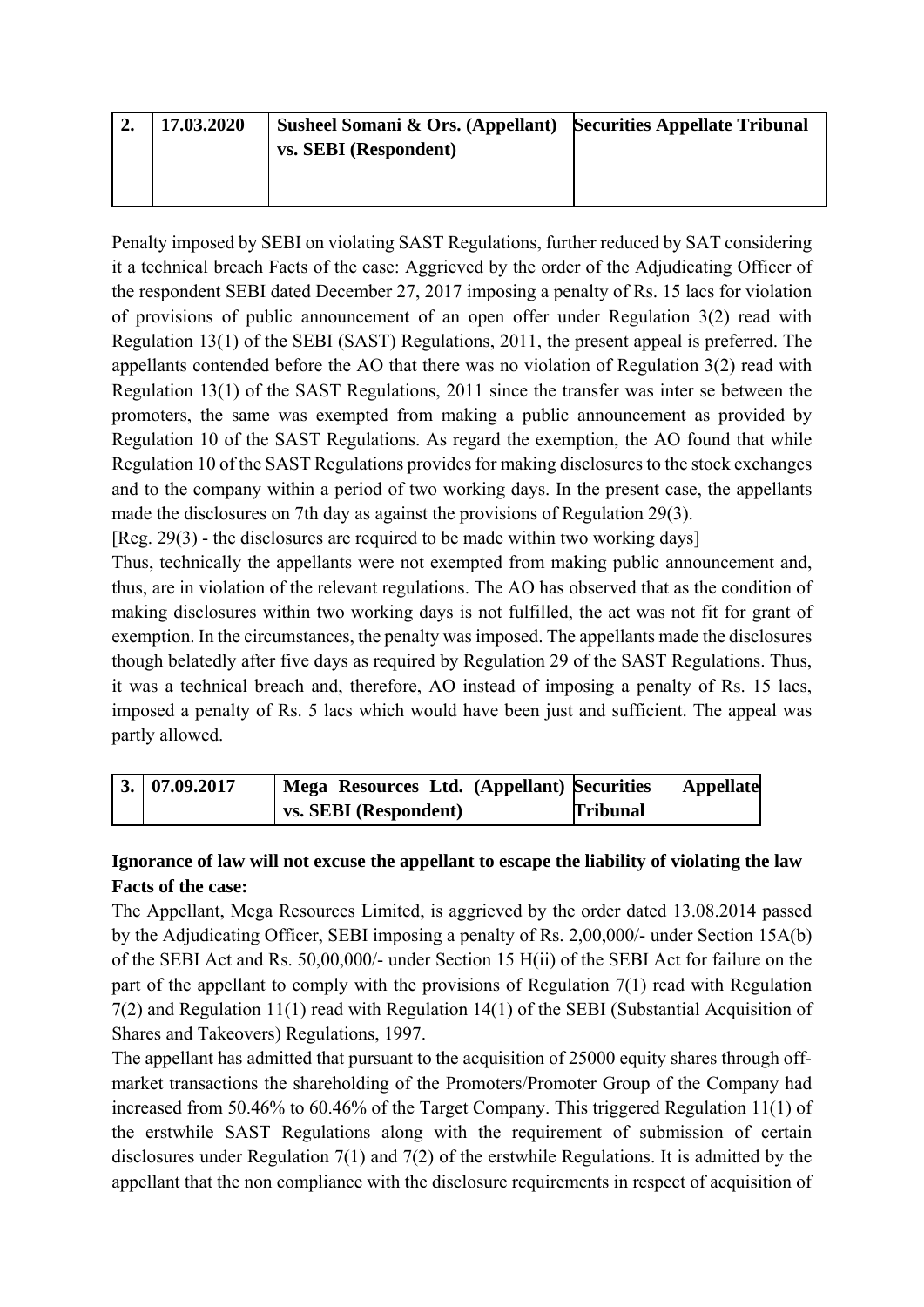shares and failure to make an open offer to the shareholders of the Company was due to lack of awareness of the erstwhile regulations on the part of the Appellant and purely unintentional and without any malafide intentions. However, It is trite law that ignorance of law will not excuse the appellant to escape the liability of violating the law nor ever absolve the wrongdoer of his crime or misconduct.

Further, the appellant contended that in the matter of imposition of penalty, the Section 15(H)(ii) of the SEBI Act, 1992 was amended dated October 29, 2002 and the penalty for nondisclosure of acquisition of shares and takeovers was enhanced from a maximum of Rs. Five Lakh to Rs. Twenty Five crore. It is argued that since the violation in Appeal was committed in February, 2001, the appellant would be governed by the erstwhile provisions of Section 15H(ii) of the SEBI Act, which existed on the date of violation in question.

## **Order:**

It is true that the maximum monetary penalty imposable for non disclosure of acquisition of shares and takeovers under the erstwhile SEBI Act on the date of violation by the Appellant was Rs. Five Lakh and by the amendment dated October 29, 2002 it is up to Rs. Twenty Five Crore or three times of the amount of profits made out of such failure, whichever is higher. However, the moot point in this connection to be noted is that as on October 29, 2002 the obligation to make disclosure and public announcement under Regulations 7(1) read with 7(2) and 11(1) read with 14(1) continued. Therefore, because the violation was continued even after October 29, 2002, the appellant has been rightly imposed penalty under the amended provisions of Section 15H(ii) of the SEBI Act. Since the punishment imposable now for such nondisclosure and public announcement is up to Rs. Twenty Five Crore, SAT finds that the penalty of Rs. Fifty Lakh is just and reasonable and not disproportionate. The contention of the appellant in this regard is, therefore, liable to be turned down. Therefore, in the peculiarity of the facts and circumstances of the case and, in particular, the continuity of the obligation to make disclosure and public announcement, the penalty of Rs. Fifty Lakh is upheld and the appeal is dismissed.

| $4. \mid 16.03.2020$ |  |              |                                             |  | G P Shah Investment Private Securities Appellate Tribunal |
|----------------------|--|--------------|---------------------------------------------|--|-----------------------------------------------------------|
|                      |  |              | Limited & Ors. (Appellant) vs. SEBI $\vert$ |  |                                                           |
|                      |  | (Respondent) |                                             |  |                                                           |

## **Facts of the case:**

The present appeal has been filed against the order of the Adjudicating Officer, SEBI dated March 13, 2019 imposing a penalty of 5 crores to be paid by the appellants jointly and severally, under Section 15H (ii) of the SEBI Act, 1992 for violation of Regulation 3(2) of the SEBI (Substantial Acquisition of Shares and Takeover) Regulations, 2011 ("SAST Regulations, 2011" for convenience). This Tribunal held that the date on which the appellants acquired the shares triggered the provisions of Regulation 3(2) of the SAST Regulations, 2011 and consequently incurred an obligation to make a combined public announcement of an open offer for acquiring the shares of the target company.

## **Order:**

SAT finds that no relief can be granted to the appellants as AO granted several opportunities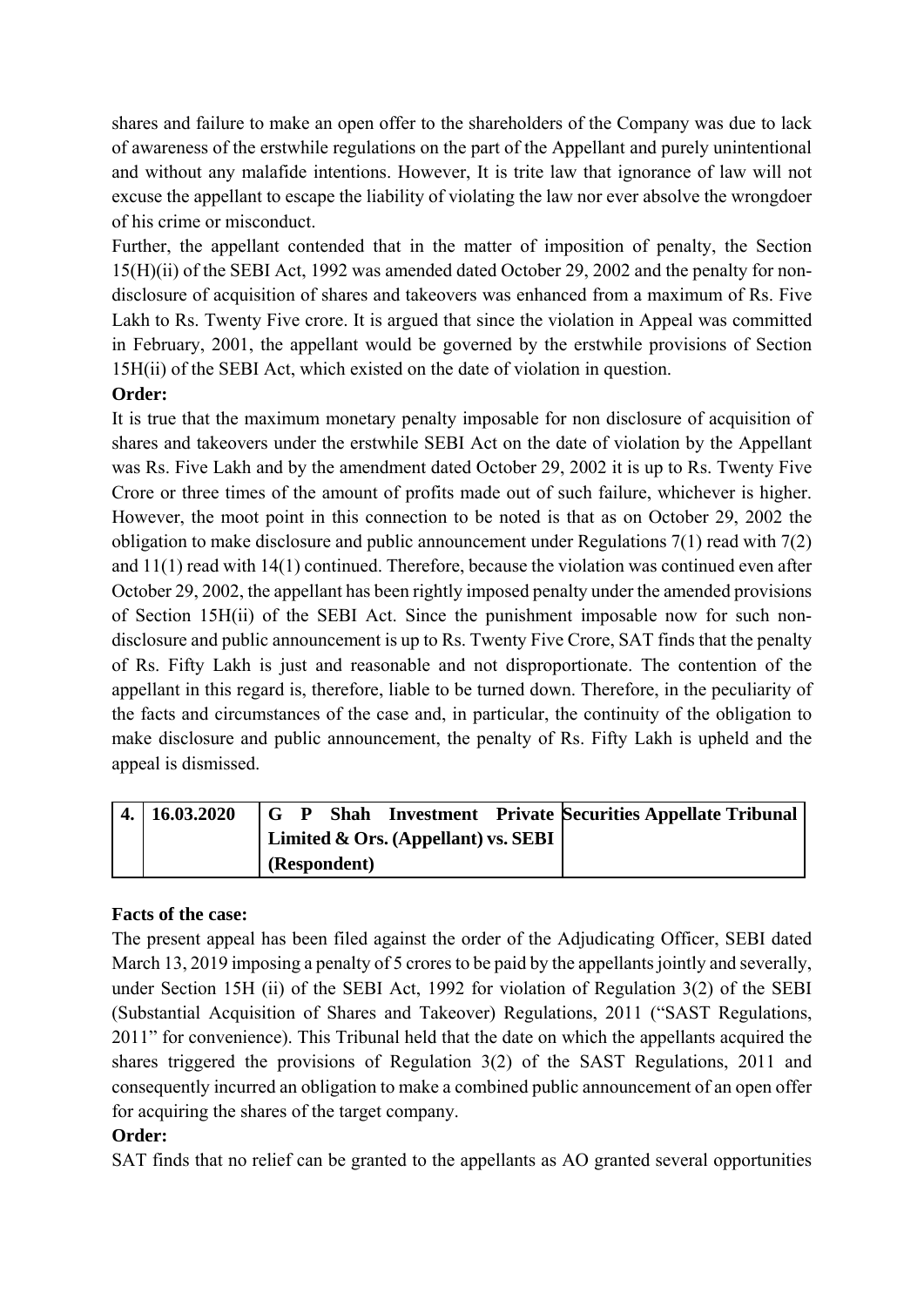but the appellants chose not to appear or file any reply. In the light of the aforesaid, SAT are of the opinion that sufficient opportunity was given to the appellants to contest the matter which they failed to do so. Thus, remanding the matter back to the AO in the given circumstances does not arise. With regard to the quantum of penalty, SAT finds that the order of the Whole Time Member (WTM) directing the appellants to make a public announcement was issued as far back as on July 08, 2013 which after 7 years has not as yet been complied with. Considering the aforesaid and the admitted violations, SAT did not find any error in the imposition of penalty imposed by the AO though, under Section 15HB a maximum penalty of ` 25 crores or three times the amount of profits could have been imposed. In view of the aforesaid, SAT do not find any merit in the appeal and the same is dismissed with no order as to costs.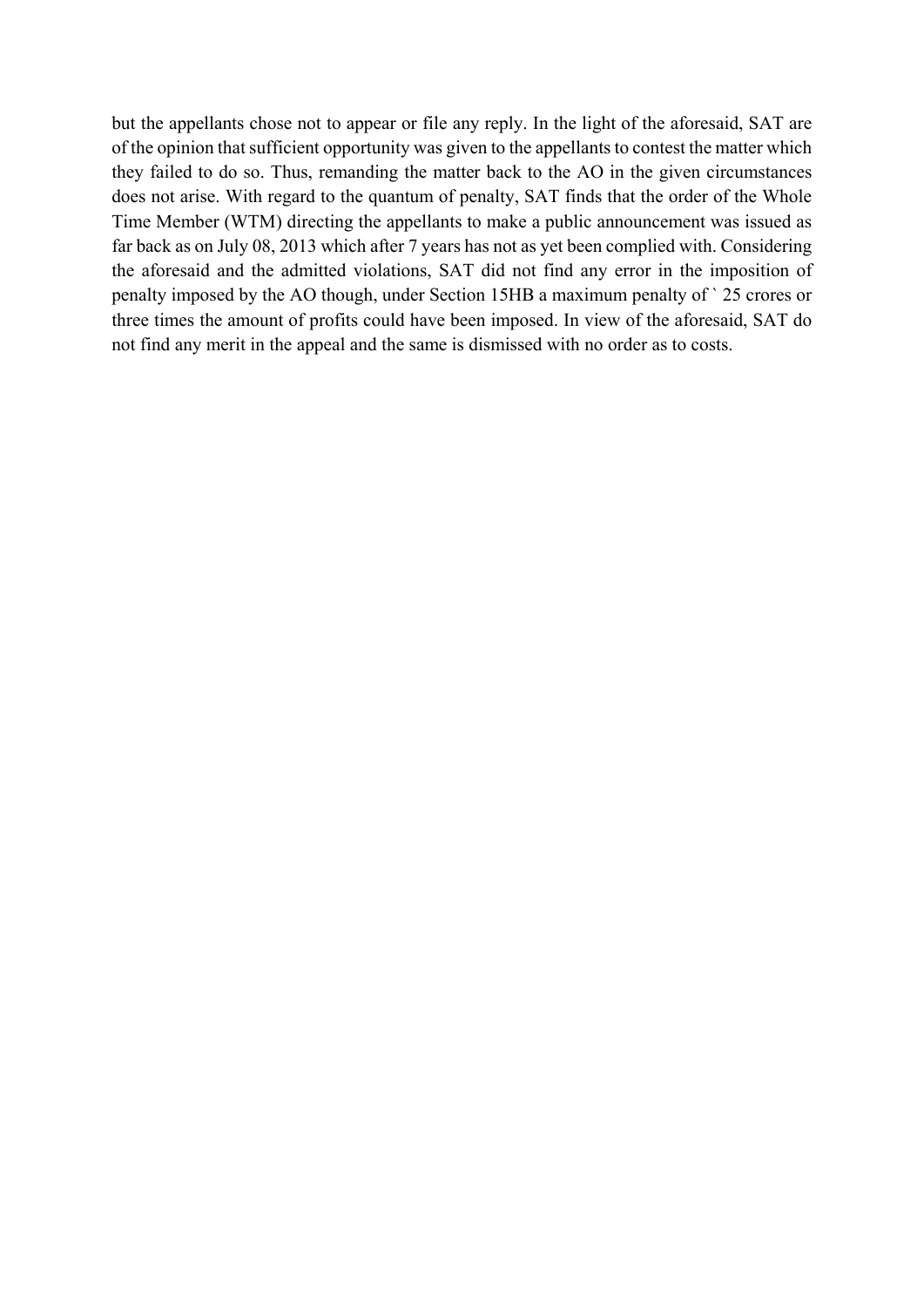## **Lesson 8 SEBI (Delisting of Equity Shares) Regulations, 2009**

**Case Laws** 

| 19.06.2020   Ronson Traders Limited Whole Time Member Securities and |             |  |  |                         |  |
|----------------------------------------------------------------------|-------------|--|--|-------------------------|--|
|                                                                      | (Applicant) |  |  | Exchange Board of India |  |

## **FACTS OF THE APPLICATION**

Ronson Traders Limited ("RTL" / "Applicant" / "the company"), is a Non-Banking Financial Company incorporated under the Companies Act, 1956 on October 16, 1982, having its registered office at 9/1, R. N. Mukherjee Road, 5th Floor, Kolkata - 700 001. The equity shares of the applicant are listed on Calcutta Stock Exchange Limited ("CSE").

Securities and Exchange Board of India ("SEBI") received an application dated December 06, 2019 ("Application") from RTL seeking exemption / relaxation under Regulation 25A of the SEBI (Delisting of Equity Shares) Regulations, 2009 ("Delisting Regulations") from strict enforcement of Regulation 27 of Delisting Regulations. Additional information and clarifications were also submitted by the applicant vide letters dated December 26, 2019, February 14, 2020 and June 15, 2020.

Regulation 27 of the Delisting Regulations permits delisting of equity shares of a small company from all recognised stock exchanges without having to follow the extensive procedure under Chapter IV of the Delisting Regulations, subject to the fulfilment of criteria specified therein.

Regulation 25A of the Delisting Regulations states that SEBI has the Power to relax strict enforcement of the regulations.

#### **ORDER**

In the interest of investors in securities and in exercise of powers under sections 11(1) and 11B of the SEBI Act,1992 and regulation 25A of the SEBI (Delisting of Equity Shares) Regulations, 2009, SEBI find it appropriate to grant the company i.e. Ronson Traders Limited, relaxation from the applicability of Regulation 8(1B)(i) (limited to the extent of compliance with minimum public shareholding norms) and Regulation 27(1)(a) (with regard to the net worth requirement) for the specific purpose of seeking voluntary delisting of its equity shares, subject to the conditions as specified in the order.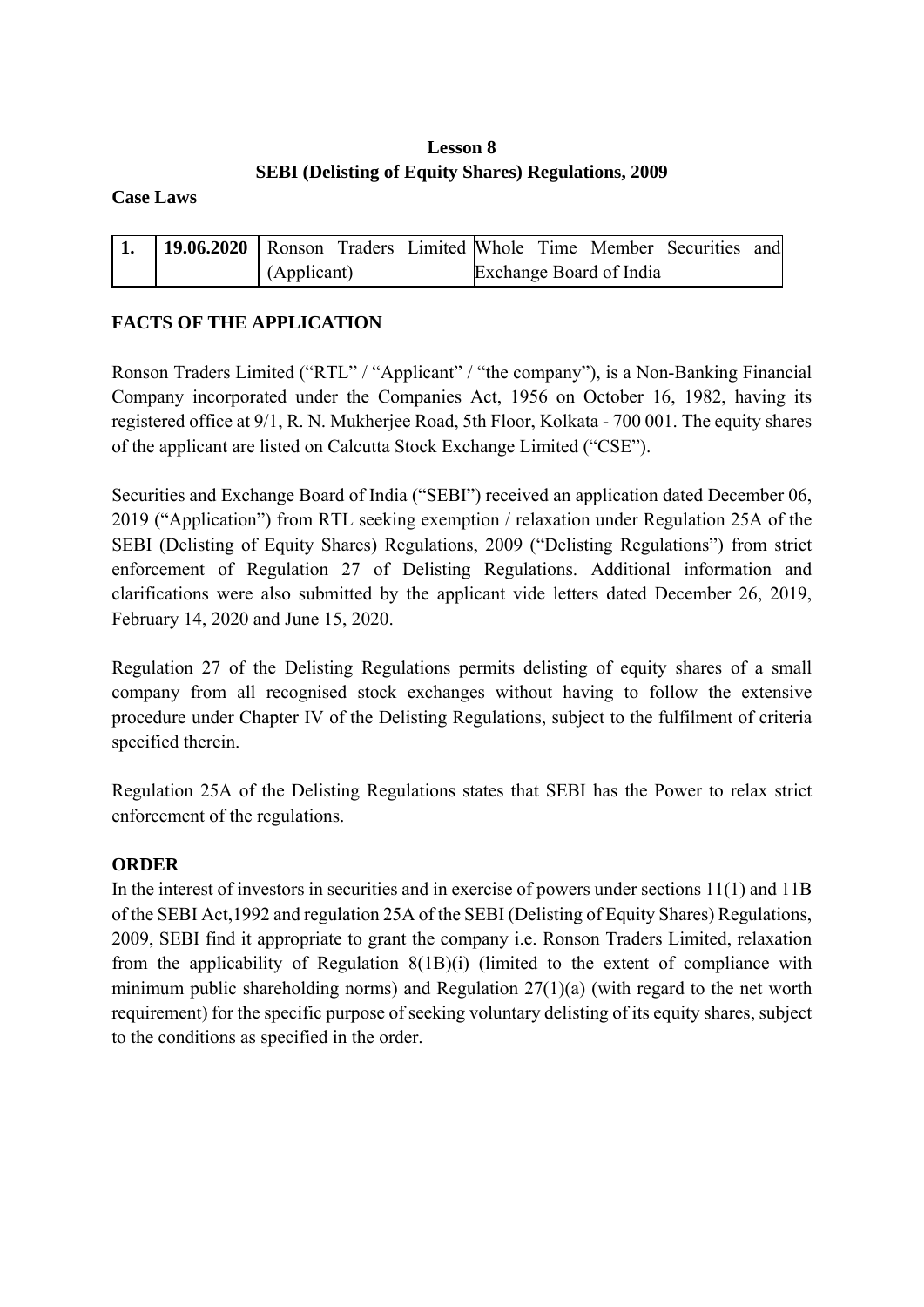## **Lesson 11 SEBI (Prohibition of Insider Trading) Regulations, 2015**

#### **RECENT JUDGEMENTS AND DEVELOPMENTS:**

- $\triangleright$  During the year 2018 it was came to the knowledge of the SEBI that several unpublished price sensitive information were circulated in private social media networking groups about certain companies ahead of their official announcements to the respective stock exchanges. This calls for immediate change in ongoing PIT Regulations with newer requirements like Policy for leak of unpublished price sensitive information, maintaining structure digital database of persons with whom information are shared, reward and incentive system for informants etc.
- $\triangleright$  In the matter of Insider Trading in the Scrip of Deep Industries Ltd., the SEBI during the investigation go beyond the prescribed definition of Connected Persons under the regulation and establishes relationships and nexus of persons, leak of information on the basis of social media network websites and KYC documents with intermediaries of suspected persons and entities involved in the insider trading.

#### **CASE LAWS**

| $1 \mid 16.06.2020$ | Aditya Omprakash Gaggar Adjudicating Officer, Securities |                                |  |
|---------------------|----------------------------------------------------------|--------------------------------|--|
|                     | (Noticee) vs. SEBI                                       | <b>Exchange Board of India</b> |  |

### **Acts such as making UPSI available on a discriminatory basis will compromise the confidence of investors and has a serious impact on the price of the securities.**

#### **Facts of the case:**

During November 2017, there were certain articles published in newspapers / print media referring to the circulation of Unpublished Price Sensitive Information (hereinafter referred to as "UPSI") in various private WhatsApp groups about certain companies ahead of their official announcements to the respective Stock Exchanges. Against this backdrop, SEBI initiated a preliminary examination in the matter of circulation of UPSI through WhatsApp groups during which search and seizure operation for 26 entities of Market Chatter WhatsApp Group were conducted and approximately 190 devices, records etc., were seized. The WhatsApp chats extracted from the seized devices were examined further and while examining the chats, it was found that in respect of around 12 companies whose earnings data and other financial information got leaked in WhatsApp.

Accordingly, SEBI carried out an investigation in the matter of circulation of UPSI through WhatsApp messages with respect to Bata Ltd., to ascertain any possible violation of the provisions of the Securities and Exchange Board of India Act, 1992 and SEBI (Prohibition of Insider Trading) Regulations, 2015 during the period of January 1, 2016 to February 10, 2016.

It was observed that Bata India Ltd. had announced financial results for quarter and nine months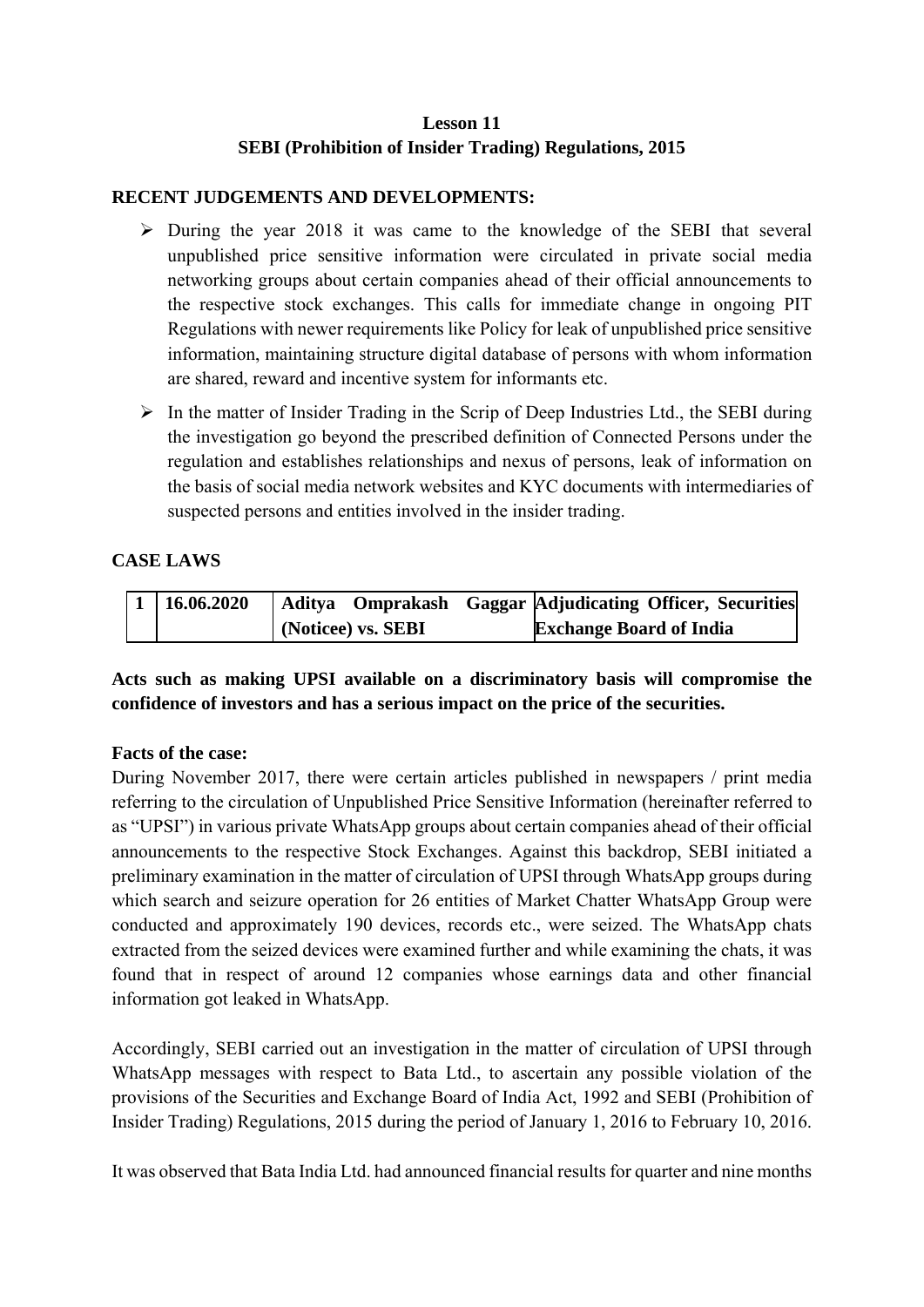ended on December 31, 2015 on February 10, 2016. The investigation inter alia revealed that Mr. Aditya Omprakash Gaggar (hereinafter also referred to as "Noticee") among other had communicated the UPSI related to Bata India Ltd. viz; Sales, PAT and EBITDA for quarter ended December 2015 through WhatsApp messages from the WhatsApp chat of Ms.Shruti Vora.

Order:

The instant case before SEBI is one such example where the information constituting UPSI has been circulated through WhatsApp messages, which conveniently wipes out any trace of the insider leaking the UPSI when the messages are deleted and manages to reach the selected group of targets. Such acts which are essentially in the form of making UPSI available on a discriminatory basis, if legitimized in the garb of routine sharing of market gossips/rumors will compromise the confidence of investors and the activity of such kind has a serious impact on the price of the securities where the limited set of people having access to UPSI stand to gain at the expense of the innocent gullible investors. SEBI in the opinion that the peculiar nature of such communication of UPSI as in the instant case has to be strictly dealt with, in order to curb and discourage any future attempts at the same.

Thus, SEBI imposed a penalty of ₹15,00,000/-(Rupees Fifteen Lakhs only) on the Noticee viz., Mr.Aditya Omprakash Gaggar in terms of the provisions of Section 15G of the Securities and Exchange Board of India Act, 1992 for the violation of Sections 12 A (d) & 12 A (e) of the Securities and Exchange Board of India Act, 1992 and Regulation 3 (1) of SEBI (Prohibition of Insider Trading) Regulations, 2015. The Noticee shall remit / pay the said amount of penalty within 45 days of the receipt of this order.

| $\mathbf{2}$ | 06.07,2020 | Mukherjee Whole Time Member, Securities<br>Mr.<br>Amalendu   |
|--------------|------------|--------------------------------------------------------------|
|              |            | (Noticee) in the matter of Ricoh and Exchange Board of India |
|              |            | India Limited vs. SEBI                                       |

**The practice of insider trading is intended to be prohibited in order to sustain the investors' confidence in the integrity of the security market.** 

# **Facts of the Case:**

The Noticee, Amalendu Mukhergee, traded through the account of Fourth Dimension Solutions Limited ("FDSL") in the scrip of Ricoh India Limited ("Ricoh") while in possession of UPSI during the period of UPSI. Noticee traded through the account of FDSL from August 14, 2014 to November 17, 2015. While trading so, the Noticee made a wrongful gain of Rs.1,13,56,118/ in the account of FDSL. Similarly, the Noticee wrongfully avoided a loss of Rs.1,16,77,892/ in the account of FDSL.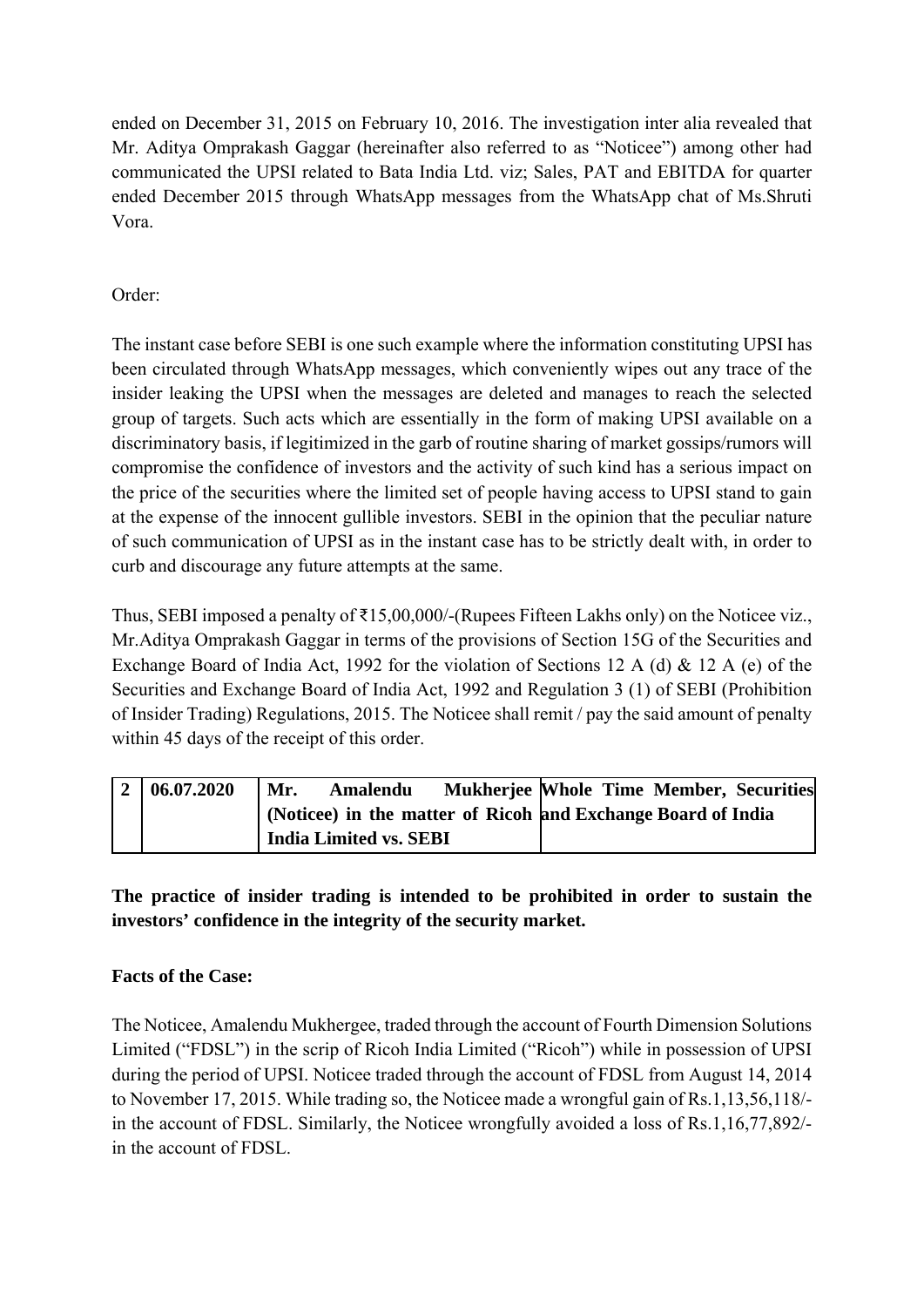The Noticee is the Managing Director and Promoter, having shareholding of 73.23% in FDSL and control over its financials and operations. In view of,

a. improper conduct of insider trading

b. the fraud of manipulation of accounts of Ricoh with the involvement of FDSL and its Managing Director i.e, the Noticee, and

c. being the ultimate beneficiary as controlling promoter and dominant shareholder of FDSL.

d. for the protection of interest of investors relating to Ricoh, the corporate veil of FDSL requires to be lifted in the present facts and circumstances of the case.

As the corporate veil is lifted, the Noticee is also liable for the above discussed insider trading and its consequences. Therefore, Noticee is also individually liable for an amount of INR2,30,34,010/-and interest there on.

# **Order:**

SEBI directed Fourth Dimension Solutions Limited (FDSL) Managing Director Amalendu Mukherjee to disgorge an amount worth over INR2,30,34,010/- for insider trading in the scrip of Ricoh India Ltd. The amount has to be paid along with 12 per cent interest within 45 days. In addition, Amalendu Mukherjee has been restrained from accessing securities markets for a period of seven years.

| $3 \mid 16.07.2020$ |                                              | Mr. B Renganathan ('Noticee') in Adjudicating |                 |
|---------------------|----------------------------------------------|-----------------------------------------------|-----------------|
|                     | the matter of Edelweiss Financial Securities | and                                           | <b>Exchange</b> |
|                     | Services Ltd. vs. SEBI                       | <b>Board of India</b>                         |                 |

**Compliance officers are expected to discharge a responsible role in the corporate functioning. The standards of good compliance aid and build up good corporate governance to add value and confidence to the market and its investors.** 

SEBI, upon receipt of examination report from National Stock Exchange (NSE), conducted investigation in the dealings in the scrip of Edelweiss Financial Services Ltd. ('EFSL'/'Company') to examine the violation, if any, of the provisions of SEBI (Prohibition of Insider Trading) Regulations, 2015 ('PIT Regulations, 2015') for the period of January 25, 2017 to April 05, 2017 ('Investigation Period'/'IP').

The Company is listed on NSE and Bombay Stock Exchange (BSE). It is observed that Mr. B Renganathan ('Noticee') was the compliance officer and Company Secretary of EFSL during IP. During the course of investigation, it was observed by SEBI that Ecap Equities Limited ('Ecap'), a wholly owned subsidiary of EFSL, had acquired Alternative Investment Market Advisors Private Limited ('AIMIN'), a fintech company, on April 05, 2017 by entering into a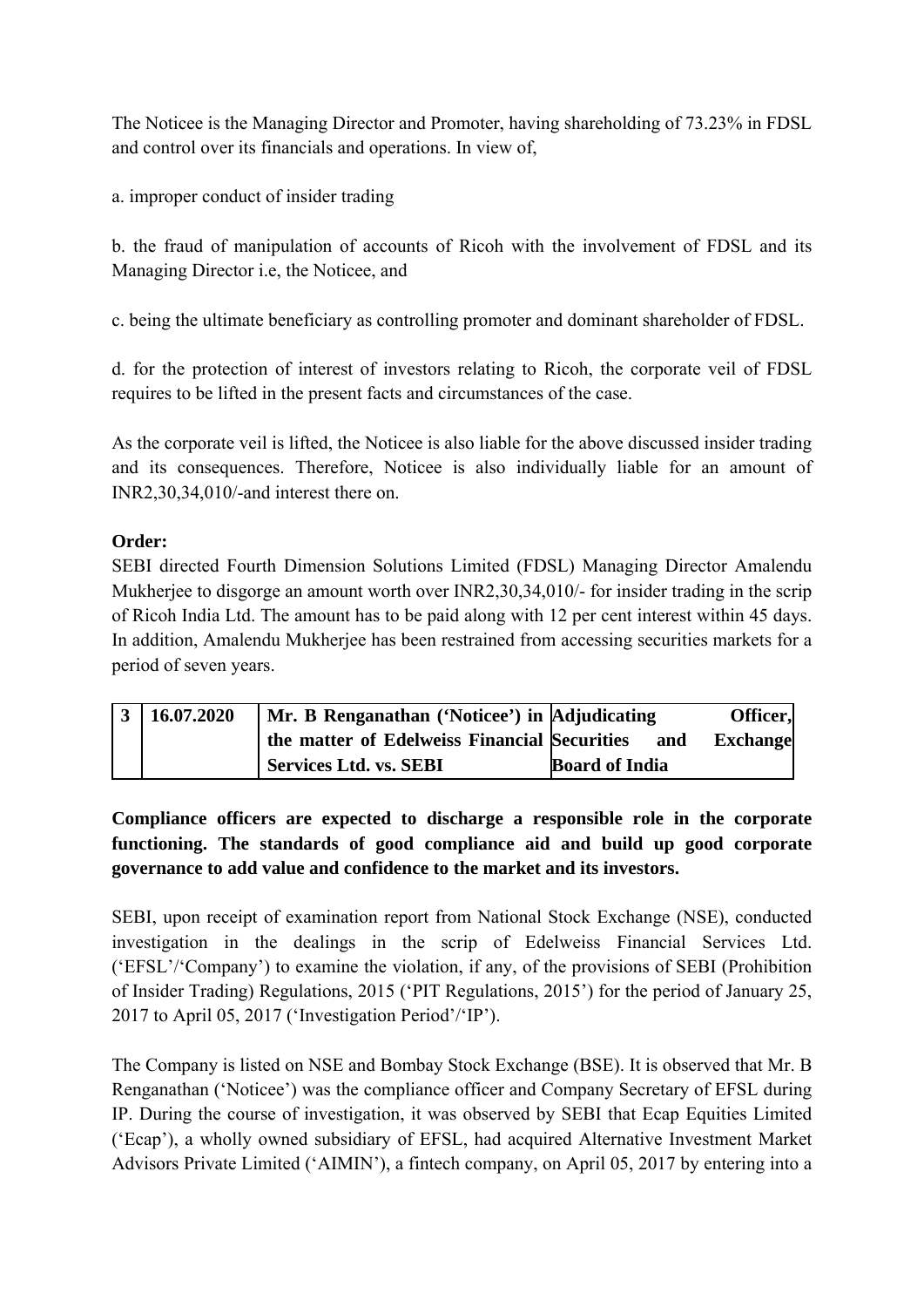share purchase agreement (SPA). The same was disclosed by EFSL to NSE and BSE on the same day. Further, a Term Sheet in respect of the said transaction was signed between Ecap and AIMIN on January 25, 2017. Therefore, it was alleged that the acquisition of AIMIN by Ecap was a price sensitive information which had come into existence on January 25, 2017 upon signing of Term Sheet. Despite that, the Noticee, being the compliance officer of the company, failed to close the trading window during the period of January 25, 2017 to April 05, 2017. By his failure to close the trading window during this period, it is alleged that the Noticee has violated the provisions of Clause 4 of Minimum Standards for Code of Conduct to Regulate, Monitor and Report Trading by Insiders mentioned in Schedule B read with Regulation 9(1) of PIT Regulations, 2015. In view of this, adjudication proceedings were initiated against the Noticee under the provisions of section 15HB of the 'SEBI Act'.

# **Order:**

Adjudicating Officer, SEBI find non-compliance on the part of the Noticee by failing to close trading windows when necessary as per law. Therefore, there were repeated instances wherein the Noticee had failed to close the trading window. In view of the above the argument of the Noticee that there was no repetition of violation is not acceptable. Adjudicating Officer's considered view that a repetitive violation, in disregard to the applicable provisions of law, cannot be construed to be a technical violation.

After taking into consideration the facts and circumstances of the case, material/facts on record, the reply submitted by the Noticee, Adjudicating Officer imposed a penalty of Rs. 5,00,000/- (Rupees Five Lakh only) on the Noticee. The Noticee shall remit / pay the said amount of penalty within 45 days of receipt of this order.

| 4 27.06.2020 | Dr. | <b>Udayant</b> | <b>Malhoutra Securities</b>                | <b>Appellate</b> |
|--------------|-----|----------------|--------------------------------------------|------------------|
|              |     |                | (Appellant) vs. SEBI (Respondent) Tribunal |                  |

**There is no doubt that SEBI has the power to pass an interim order and that in extreme urgent cases SEBI can pass an ex-parte interim order but such powers can only be exercised sparingly and only in extreme urgent matters.** 

# **Facts of the case:**

The present appeal has been filed against an ex-parte order dated June 15, 2020 passed by the Whole Time Member ('WTM') of SEBI directing the appellant to deposit a sum of Rs. 2,66,59,215/-plus interest till date totaling Rs.3,83,16,230.73 in an Escrow Account towards notional loss allegedly avoided by him by using unpublished price sensitive information and further directed that the bank accounts / demat accounts of the appellant shall remain frozen till such time the amount is not deposited. The WTM further directed the appellant to show cause as to why an order of disgorgement should not be passed.

The facts leading to the filing of the present appeal is, that the appellant is the Chief Executive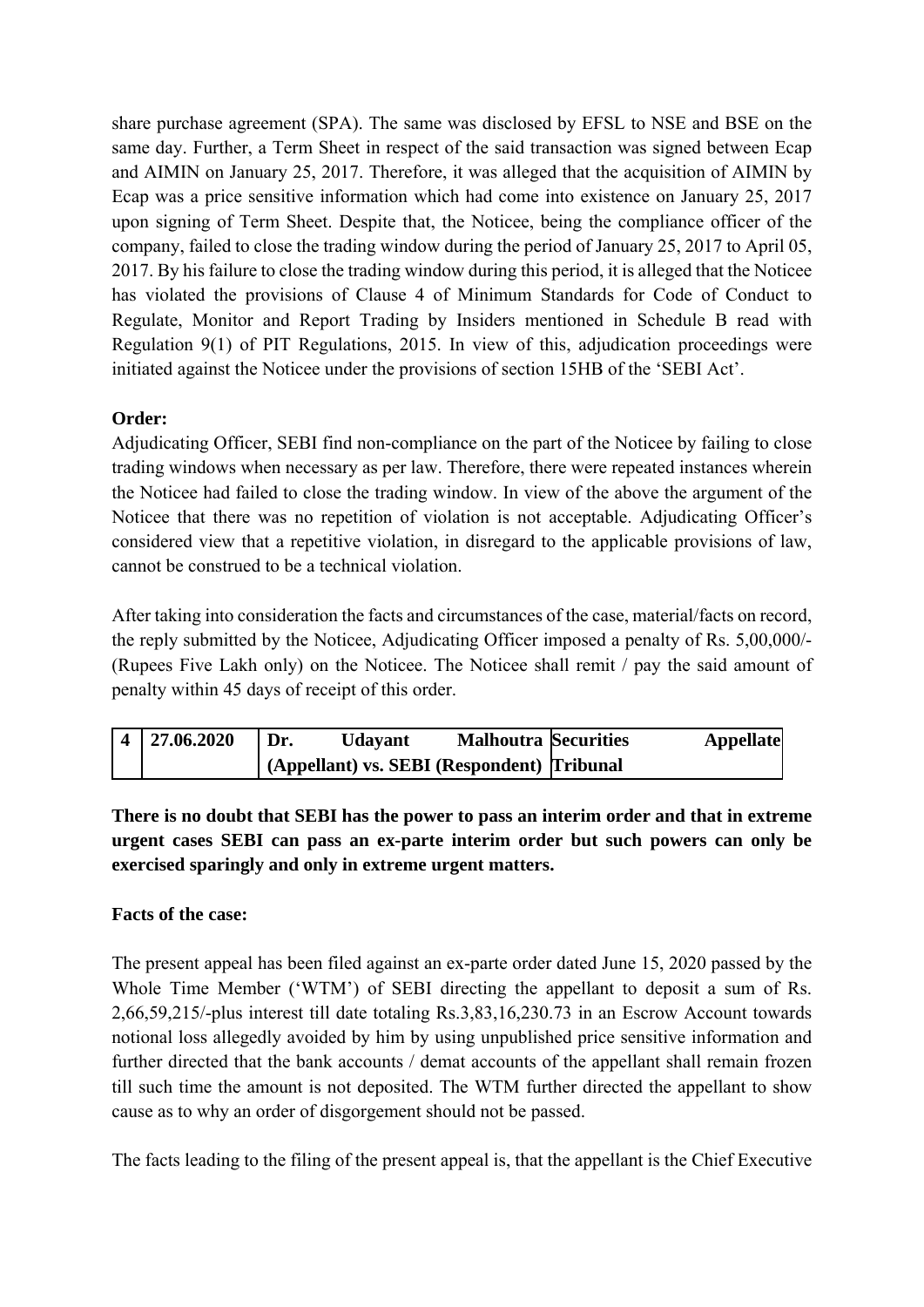Officer and Managing Director of a listed company known as Dynamatic Technologies Limited ('DTL') which is engaged in the manufacturing of aerospace, automotive and engineered products. The appellant has been the Managing Director since 1989. The charge leveled against the appellant is, that he had sold 51,000 shares of the company DTL on October 24, 2016 having inside knowledge of the price sensitive information, namely, the unaudited financial results of the quarter ending September 30, 2016. It was alleged that the financial results were approved by the Board of Directors on November 11, 2016 whereupon the price of the scrips of the company drastically went down. It was alleged that the appellant had inside information of the price sensitive information and, being a connected person had sold the shares and thus made a notional gain or averted a notional loss.

### **Order:**

In the instant case, SAT do not find any case of extreme urgency which warranted the respondent to pass an ex-parte interim order only on arriving at the prima-facie case that the appellant was an insider as defined in the SEBI (Prohibition of Insider Trading) Regulations, 2015 without considering the balance of convenience or irreparable injury. In the light of the aforesaid, the impugned order cannot be sustained and the same is quashed at the admission stage itself without calling for a counter affidavit except the show cause notice. The appeal is allowed.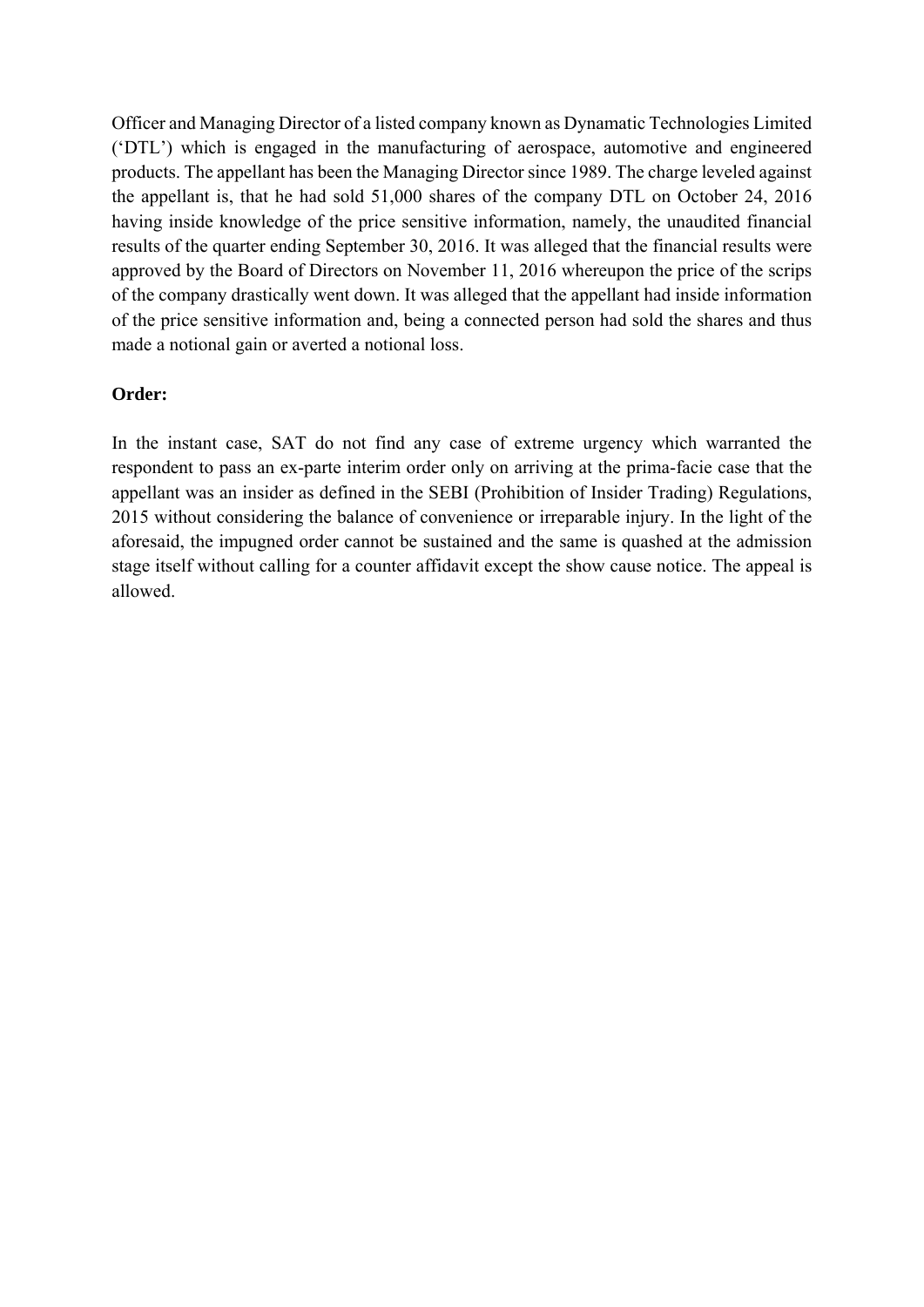### **LESSON 12**

#### **MUTUAL FUNDS**

# **Facilitating transaction in Mutual Fund schemes through the Stock Exchange Infrastructure**

**(SEBI Circular No. SEBI/HO/MRD1/DSAP/CIR/P/2020/29 dated February 26, 2020)** 

SEBI vide its Circular no. CIR/MRD/DSA/32/2013 dated October 04, 2013, and CIR/MRD/DSA/33/2014 dated December 09, 2014 had permitted mutual fund distributors to use recognised stock exchanges' infrastructure to purchase and redeem mutual fund units directly from Mutual Fund / Asset Management Companies.

Subsequently, SEBI vide its Circular no. SEBI/HO/MRD/DSA/CIR/P/2016/113 dated October 19, 2016 allowed SEBI Registered Investment Advisors (RIAs) to use infrastructure of the recognised stock exchanges to purchase and redeem mutual fund units directly from Mutual Fund/ Asset Management Companies on behalf of their clients, including direct plans.

In order to further increase the reach of this platform, it has been decided to allow investors to directly access infrastructure of the recognised stock exchanges to purchase and redeem mutual fund units directly from Mutual Fund/ Asset Management Companies.

Also, the recognised stock exchanges, clearing corporations and depositories may make necessary amendment to their existing byelaws, rules or regulations, wherever required.

Prior to the amendment, SEBI had permitted Mutual Fund Distributors and SEBI Registered Investment Advisors (RIAs) to use infrastructure of the recognised stock exchanges.

Accordingly, in order to further increase the reach of this platform now SEBI has allowed investors to directly access infrastructure of the recognised stock exchanges to purchase and redeem mutual fund units directly from Mutual Fund/Asset Management Companies.

**For details: https://www.sebi.gov.in/legal/circulars/feb-2020/facilitating-transaction-inmutual-fund-schemes-through-the-stock-exchange-infrastructure\_46093.html** 

### **SECURITIES AND EXCHANGE BOARD OF INDIA (MUTUAL FUNDS) (AMENDMENT) REGULATIONS, 2020 (March 6, 2020)**

In the Securities and Exchange Board of India (Mutual Funds) Regulations, 1996, -

Regulation 26 (1) of SEBI (Mutual Funds) regulations, 1996 related to "Appointment of custodian" stating that the mutual fund shall appoint a Custodian to carry out the custodial services for the schemes of the fund and sent intimation of the same to the SEBI within 15 days of the appointment of the Custodian. The first proviso to sub-regulation (1) shall be substituted stating that in case of a gold exchange traded fund scheme, the assets of the scheme being gold or gold related instruments may be kept in the custody of a custodian registered with the SEBI

Formerly, in gold exchange traded fund scheme, the assets of the scheme being gold or gold related instruments may be kept in custody of a bank which is registered as a custodian with the Board.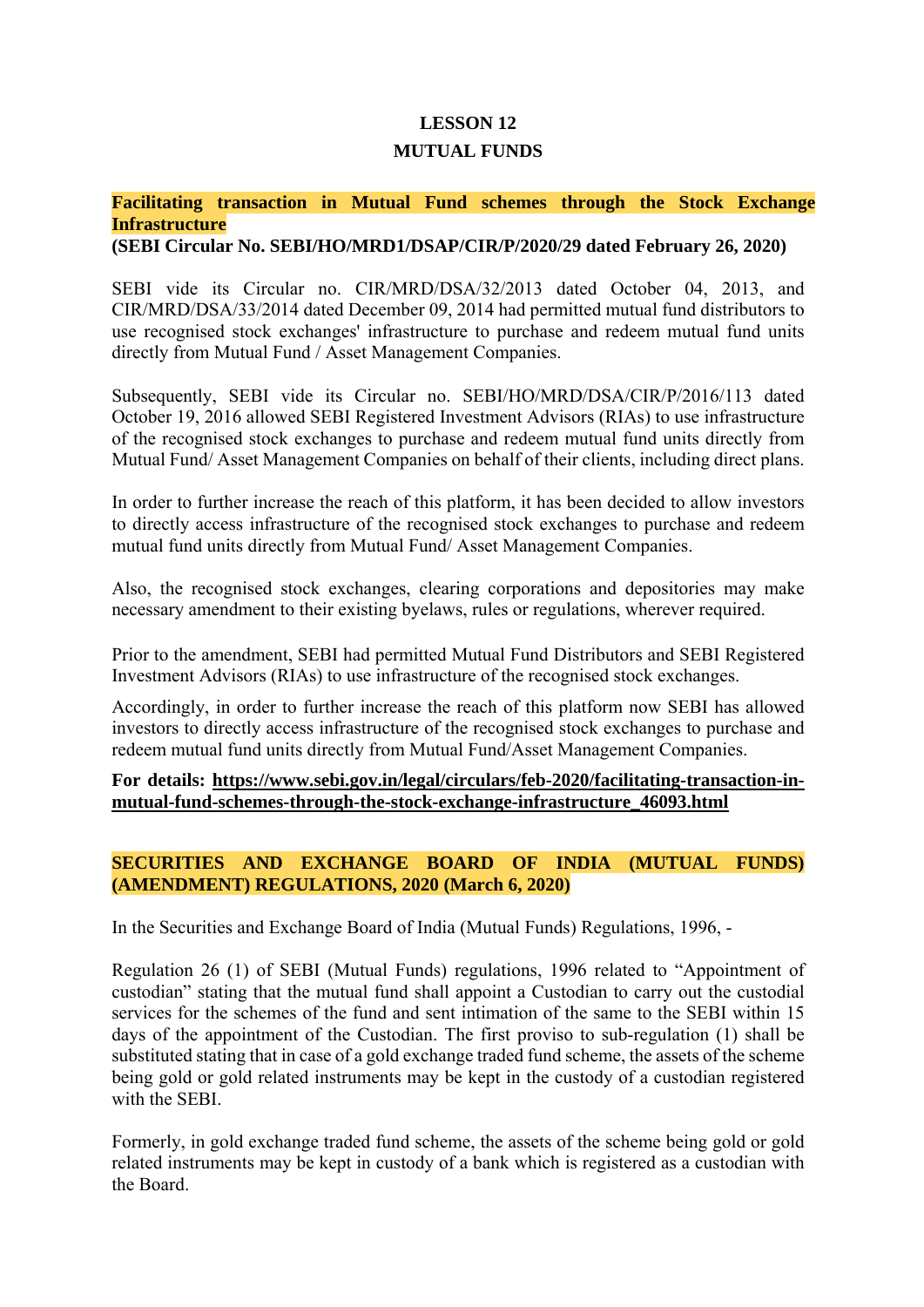Whereas, with the said amendment, in gold exchange traded fund scheme, the assets of the scheme being gold or gold related instruments may be kept in custody of a custodian registered with the Board.

Regulation 28(4) related to "Procedure for launching of schemes" shall be substituted stating that the sponsor or asset management company shall invest not less than 1% of the amount which would be raised in the new fund offer or Rs. 50 lakh, whichever is less, and such investment shall not be redeemed unless the scheme is wound up. However the investment by the sponsor or asset management company shall be made in such option of the scheme, as may be specified by the SEBI.

Formerly, sponsor or Asset Management Company could invest in the growth option of the scheme.

Whereas, with the amendment, sponsor or Asset Management Company now can made investment in such scheme as may be specified by the SEBI.

### **For Details: https://www.sebi.gov.in/legal/regulations/mar-2020/sebi-mutual-fundsamendment-regulations-2020\_46259.html**

#### **Listing of Mutual Fund schemes that are in the process of winding up (SEBI/HO/IMD/DF3/CIR/P/2020/086 May 20, 2020)**

The SEBI has allowed listing of mutual fund units of the schemes that are in the process of winding up on the stock exchanges with immediate effect. This will allow Mutual Fund to list their units for those investors who wish to exit. **Exemplary Franklin Templeton Mutual Fund** had decided it would wind up six schemes - Franklin India Low Duration Fund, Franklin India Dynamic Accrual Fund, Franklin India Credit Risk Fund, Franklin India Short Term Income Plan, Franklin India Ultra Short Bond Fund and Franklin India Income Opportunities Fund - citing severe illiquidity and redemption pressures caused by the COVID-19 pandemic. This SEBI circular will allow Franklin Templeton Mutual Fund to list their units for those investors who wish to exit.

#### **Changes made by SEBI**

- 1. Presently, in terms Regulation 32 of SEBI (Mutual Funds) Regulations, 1996 ("MF Regulations") and SEBI Circular no. SEBI/HO/IMD/DF2/CIR/P/2018/160 dated December 28, 2018, every close-ended scheme and units of segregated portfolio shall be listed on recognized stock exchanges.
- 2. As per MF Regulations, there are several steps envisaged with respect to winding up of Mutual Fund schemes before the scheme ceases to exist. During this process, such units can be listed and traded on a recognized stock exchange, which may provide an exit to investors.

In terms of Regulation 31B(1) of the MF Regulations, the units of Mutual Fund schemes can be listed in the recognized stock exchange. Accordingly, the units of Mutual Fund schemes which are in the process of winding-up in terms of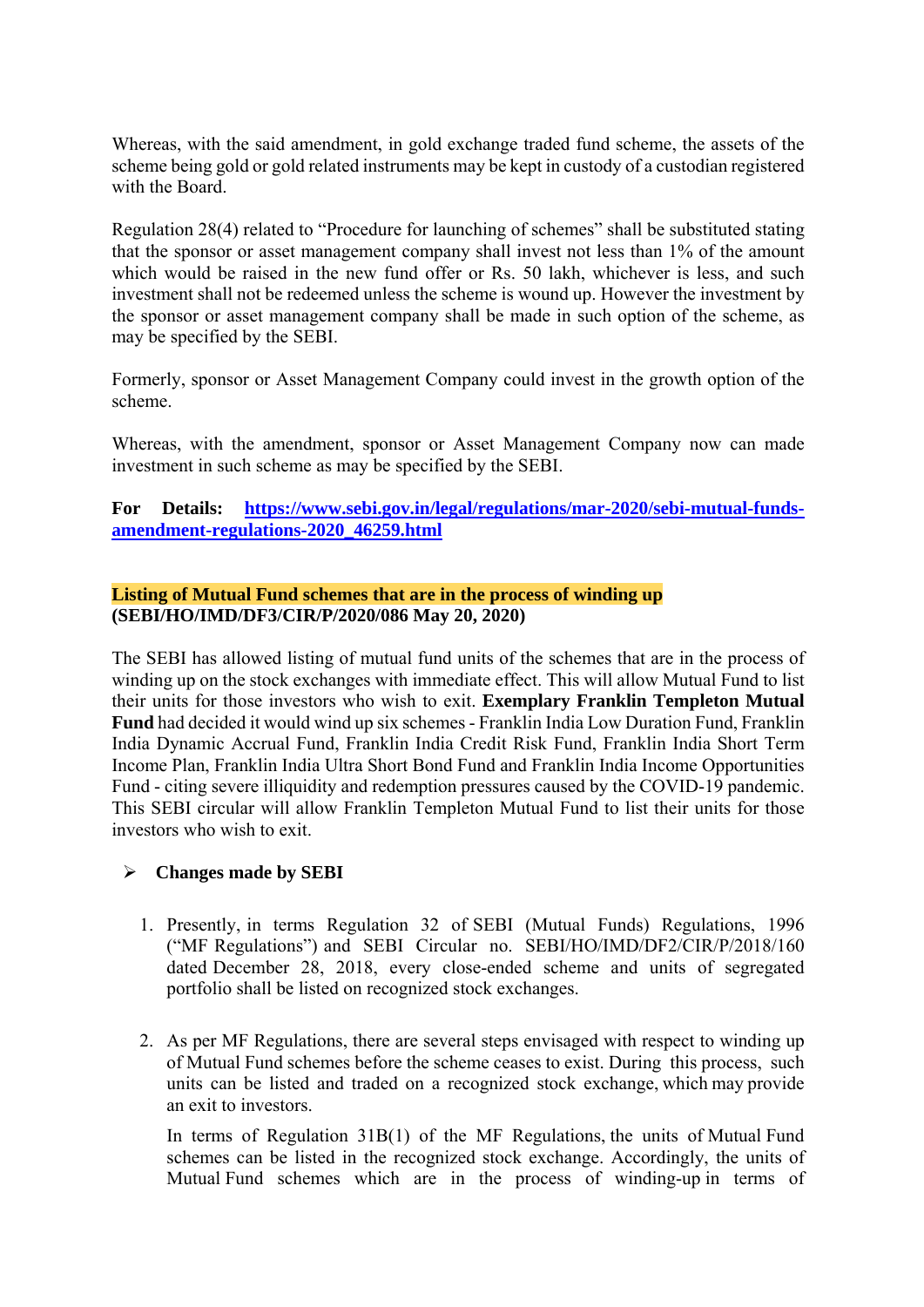Regulation 39(2)(a) of MF Regulations, shall be listed on recognized stock exchange, subject to compliance with listing formalities as stipulated by the stock exchange. However, pursuant to listing, trading on stock exchange mechanism will not be mandatory for investors, rather, if they so desire, may avail an optional channel to exit provided to them.

- 3. Initially, trading in units of such a listed scheme that is under the process of winding up, shall be in dematerialised form.
- 4. AMCs shall enable transfer of such units which are held in form of Statement of Account (SoA) / unit certificates.
- 5. Detailed operational modalities for trading and settlement of units of MF schemes that are under the process of winding up, shall be finalized by the stock exchanges where units of such schemes are being listed, in consultation with SEBI. The operational modalities shall include the following:
	- a. Mechanism for order placement, execution, payment and settlement;
	- b. Enabling bulk orders to be placed for trading in units;
	- c. Issue related to suspension of trading, declaration of date for determining the eligibility of unit holders etc. in respect of payments to be made by the AMC as part of the winding up process;
	- d. Disclosures to be made by AMCs including disclosure of NAV on daily basis and scheme portfolio periodically etc.
- 6. The stock exchange shall develop a mechanism along with RTA for trading and settlement of such units held in the form of SoA/ Unit Certificate.
- 7. The AMC, its sponsor, employees of AMC and Trustee shall not be permitted to transact (buy or sell) in the units of such schemes that are under the process of being wound up. The compliance of the same shall be monitored both by the Board of AMC and Trustee.

**For Details: https://www.sebi.gov.in/legal/circulars/may-2020/circular-on-listing-ofmutual-fund-schemes-that-are-in-the-process-of-winding-up\_46689.html** 

#### **Participation of Mutual Funds in Commodity Derivatives Market in India**

#### **(SEBI Circular No. SEBI/HO/IMD/DF2/CIR/P/2020/96 dated June 05, 2020)**

1. In partial modification to SEBI Circular No. SEBI/HO/IMD/DF2/CIR/P/2019/65 dated May 21, 2019, paragraph 3(iii) regarding holding of physical goods by mutual fund schemes. is modified as under:

"3(iii) No Mutual fund schemes shall invest in physical goods except in 'gold' through Gold ETFs.

However, as mutual fund schemes participating in ETCDs may hold the underlying goods in case of physical settlement of contracts, in that case mutual funds shall dispose of such goods from the books of the scheme, at the earliest, not exceeding the timeline prescribed below: -

a) For Gold and Silver: - 180 days from the date of holding of physical goods,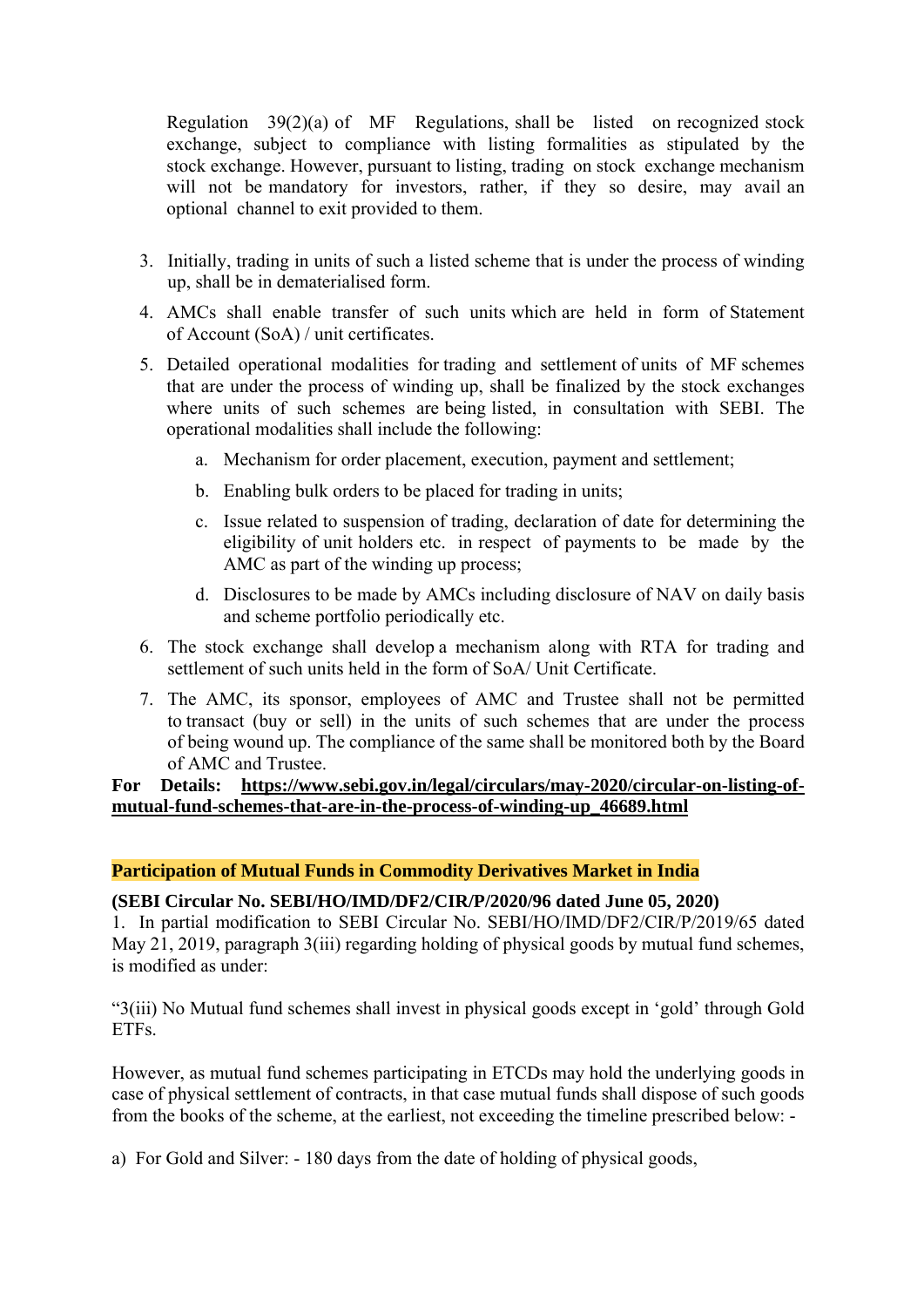- b) For other goods (except for Gold and Silver):
	- 1) By the immediate next expiry day of the same contract series of the said commodity.
	- 2) However, if Final Expiry Date (FED) of the goods falls before the immediate next expiry day of the same contract series of the said commodity, then within 30 days from the date of holding of physical goods.''

All other conditions in the aforesaid circular shall remain unchanged.

### **Brief Analysis**

Currently, investors are not allowed to invest in physical goods excluding gold through Gold Exchange Traded Funds (ETF). However, the market regulator SEBI believes that as mutual fund schemes participating in ETCDs may hold the underlying goods in case of physical settlement of contracts.

If that is the case, the SEBI has asked mutual funds to dispose of such goods from the books of the scheme, at the earliest. A detailed timeline has been given to Mutual funds for carrying disposal.

### **For Details: https://www.sebi.gov.in/legal/circulars/jun-2020/participation-of-mutualfunds-in-commodity-derivatives-market-in-india\_46782.html**

#### **Investment by the sponsor or asset management company in the scheme.**

### **(SEBI Circular No. SEBI/HO/IMD/DF4/CIR/P/2020/100 dated June 12, 2020)**

1.In terms of Regulation 28 (4) of SEBI (Mutual Funds) (Amendment) Regulations, 2020,the sponsor or asset management company is required to invest not less than one percent of the amount which would be raised in the new fund offer or fifty lakh rupees, whichever is less in such option of the scheme, as may be specified by the Board.

2. In this regard, SEBI has prescribed that the above referred investment shall be made in growth option of the scheme. For such schemes where growth option is not available the investment shall be made in the dividend reinvestment option of the scheme. Further, for such schemes where growth option as well as dividend reinvestment option are not available the investment shall be made in the dividend option of the scheme.

#### **Rationale behind the Amendment**

This will ensure that the money remains within the scheme, whether in growth or reinvestment option. The idea is that the corpus remains with scheme instead of it being paid out as dividend. This is to fence the unit holders in case there is wind up. This will provide some cushion to the unit holder in such conditions.

### **For Details: https://www.sebi.gov.in/legal/circulars/jun-2020/investment-by-thesponsor-or-asset-management-company-in-the-scheme\_46848.html**

**Case Laws**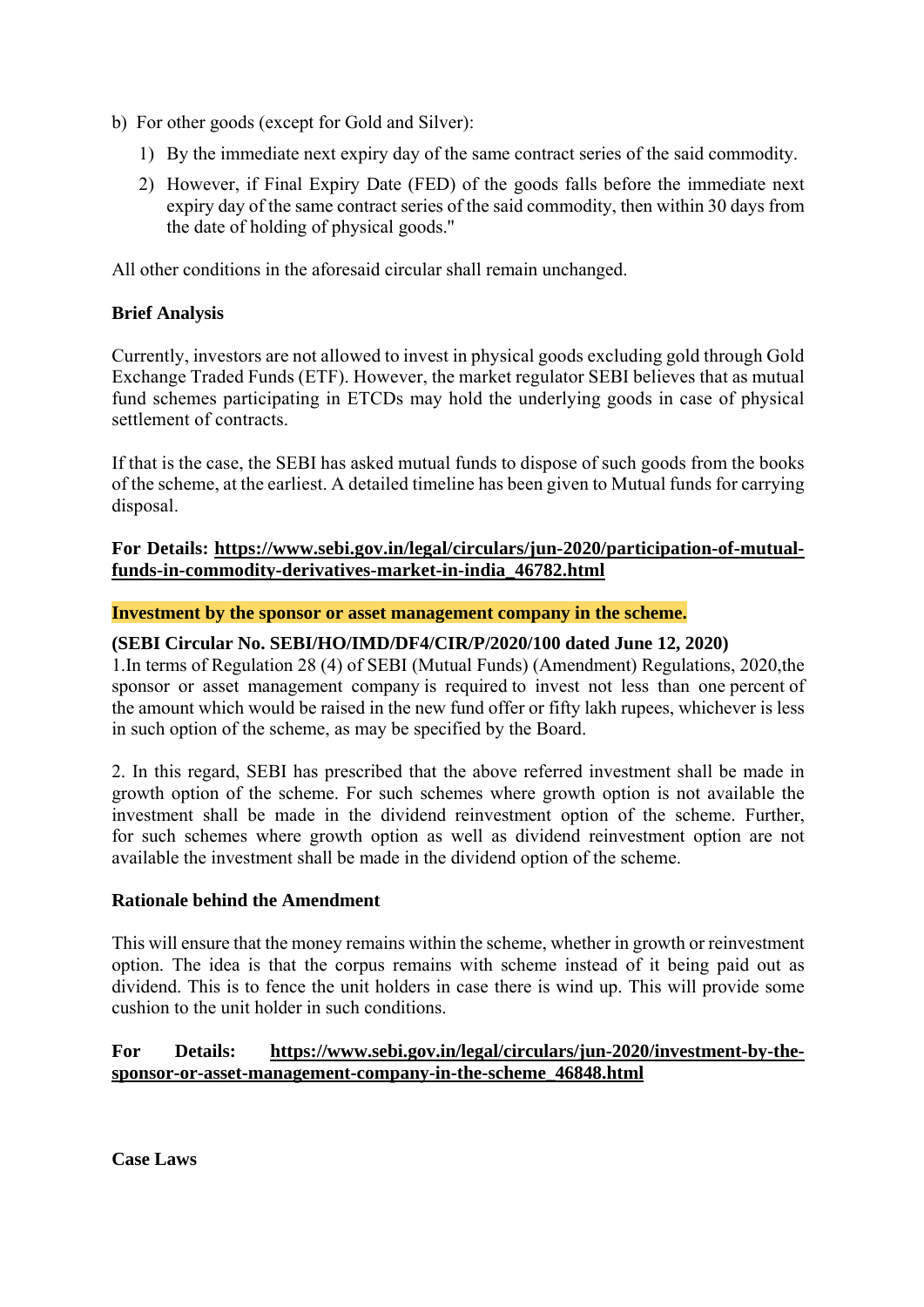| 09.07.2020 | Mr. Mayank Prakash              | <b>Adjudicating Order,</b>        |
|------------|---------------------------------|-----------------------------------|
|            | In the matter of Fixed Maturity | Securities and<br><b>Exchange</b> |
|            | Plans Series 127 & 183 of Kotak | <b>Board of India</b>             |
|            | <b>Mahindra Mutual Fund</b>     |                                   |
|            |                                 |                                   |

# **Facts of the case**

Securities and Exchange Board of India (hereinafter be referred to as, the "SEBI"), initiated adjudication proceedings under Section 15HB of the Securities and Exchange Board of India Act, 1992 (hereinafter be referred to as, the "SEBI Act") for the violations of various provisions of SEBI (Mutual Funds) Regulations, 1996 (hereinafter be referred to as, the "MF Regulations") and various Circulars issued thereunder, alleged to have been committed by Mr. Mayank Prakash (hereinafter be referred to as, the "Noticee ").

Kotak Mahindra Mutual Fund (hereinafter be referred to as, the "Kotak MF") is a mutual fund having a certificate of registration granted by SEBI, which offered certain Fixed Maturity Plans (hereinafter be referred to as, the "FMP") viz. FMP Series 127 and Series 183 inter alia.

Kotak Mahindra Asset Management Company Limited (hereinafter be referred to as, the "Kotak AMC") is the asset management company of Kotak MF. Noticee 6 was fund managers of the two Fixed Maturity Plans (hereinafter be referred to as, the "FMP") schemes, i.e. FMP Series 127 & 183 who decided to invest in securities.

Regulation 25(6B) of the MF Regulations provide that, "The fund managers (whatever the designation may be) shall ensure that the funds of the schemes are invested to achieve the objectives of the scheme and in the interest of the unit holders."

In the context of investments made by FMP 127 and FMP 183, Mr. Mayank Prakash, being fund manager of the aforesaid schemes of Kotak AMC, was alleged to have **–** 

- (i) failed to ensure that the funds of the FMPs were invested to achieve the objectives of the FMPs and in the interest of the unit holders with the high standards of service and due diligence required of them, thus violating Regulation 25(6B) of the MF Regulations.
- (ii) failed to ensure that the basis for taking individual scrip-wise investment decisions were recorded or that detailed research reports for each investment decision for initial and subsequent investments were prepared, and that the funds of the schemes were invested to achieve the objectives of the scheme and in the interest of the unit holders, thus violating Regulation 25(6B) of the MF Regulations read with SEBI Circular: MFD/CIR/6/73/2000 dated July 27, 2000.

In response to the SCN, Noticee replied vide letter dated August 21, 2019 that he had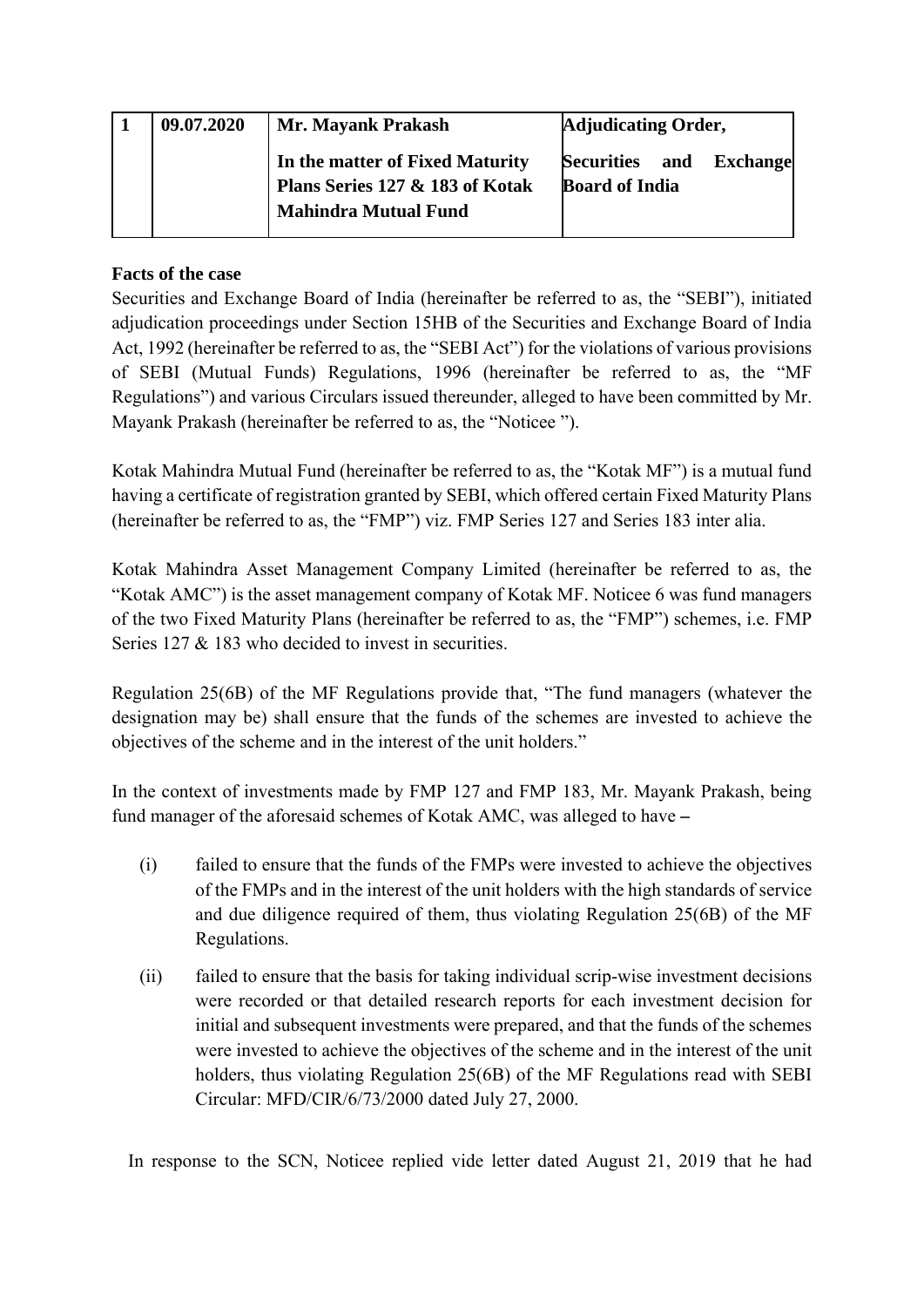resigned as an employee of Kotak AMC effective close of business hours on August 12, 2015. Since August 13, 2015 till date, Noticee is employed with BNP Paribas Asset Management India Private Limited.

Kotak AMC also confirmed the in its letter dated October 23, 2016 that the Noticee resigned from the services of the AMC with effect from August 12, 2015 and hence was not involved as Fund Manager of the referred FMP schemes. As such, he was neither involved in the decision to invest nor at the time of the said investment.

# **Order of SEBI**

SEBI note from the reply of the Noticee that he had resigned from the services of the Kotak AMC with effect from August 12, 2015. As Noticee was not the fund manager in respect of relevant transaction, Noticee cannot be held responsible under Regulation 25(6B) of the MF Regulations for ensuring that the funds of the schemes are invested to achieve the objectives of the scheme and in the interest of the unit holders. In view of the above, SEBI find that the Noticee cannot be held to have violated Regulation 25(6B) of the MF Regulations read with SEBI Circular: MFD/CIR/6/73/2000 dated July 27, 2000. In light of the findings noted hereinabove, the adjudication proceedings initiated against the Noticee vide SCN dated May 16, 2019 are disposed of.

|  | 04.03.2020   Onelife Capital Advisors | <b>Final Order,</b>                       |
|--|---------------------------------------|-------------------------------------------|
|  | Limited                               | Securities and Exchange Board of<br>India |

# **Facts of the case**

Securities and Exchange Board of India (hereinafter referred to as "SEBI") was in receipt of an application dated March 16, 2018 from Onelife Capital Advisors Limited (hereinafter referred to as "Onelife") wherein Onelife offered to takeover equity shares of Sahara Asset Management Company Private Limited (hereinafter referred to as "Sahara AMC") and become sponsor of Sahara Mutual Fund.

The application was returned on April 06, 2018 as Onelife did not fulfill the eligibility criteria to become sponsor of a mutual fund as mandated in regulation 7(a)(iv) of the SEBI (Mutual Funds) Regulations, 1996 (hereinafter referred to as "MF Regulations").

SEBI vide order dated April 11, 2018 inter alia had directed Sahara Mutual Fund to wind up all its schemes by April 21, 2018 other than the Sahara Tax Gain Fund which was permitted to continue till July 27, 2018.

Sahara AMC and others and Onelife filed an appeal before Hon'ble Securities Appellate Tribunal (hereinafter referred to as "SAT"), challenging SEBI order dated April 11, 2018.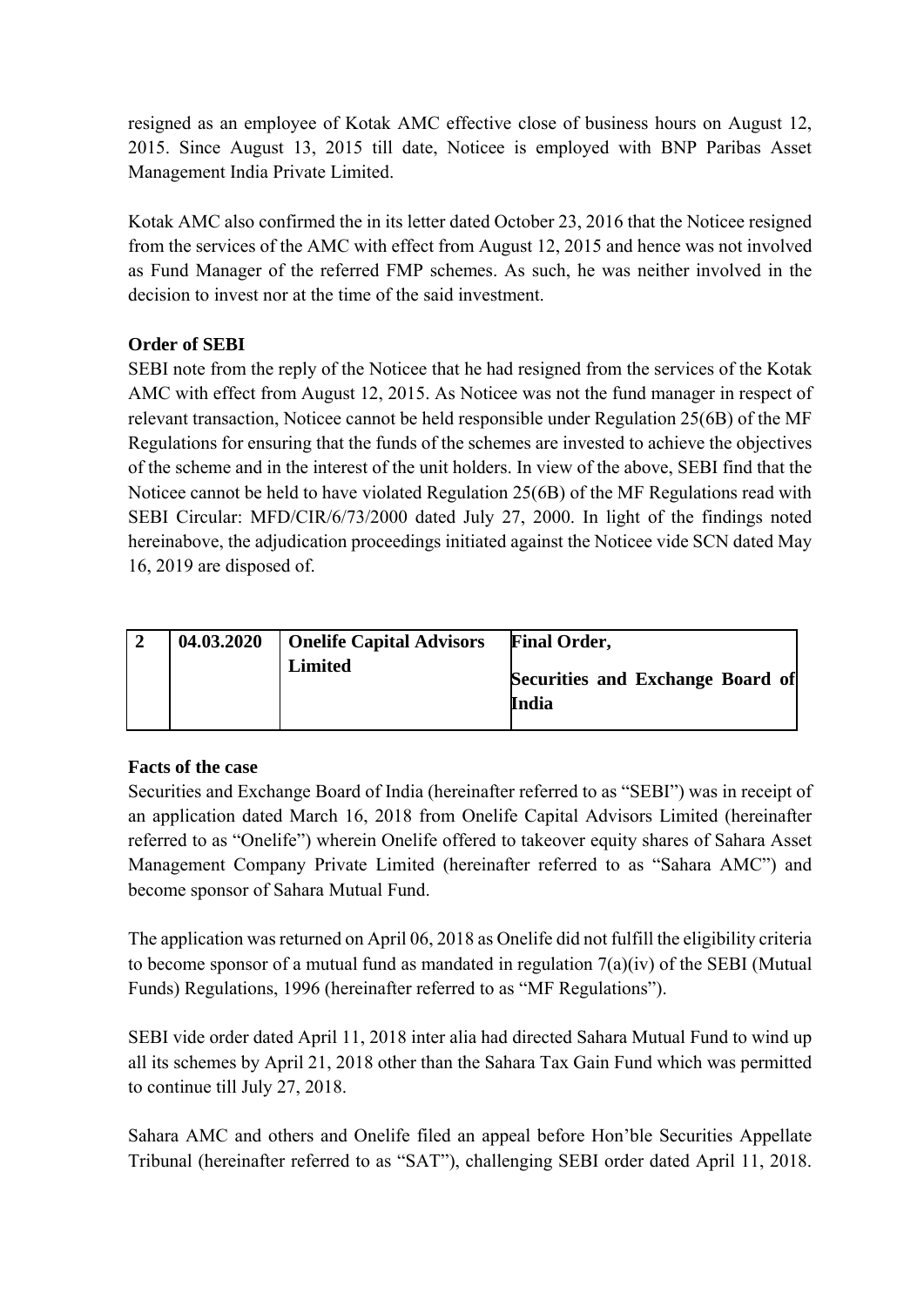Meanwhile, Onelife re-submitted the application on April 17, 2018 after fulfilling the eligibility stipulated under regulation  $7(a)(iv)$  of the MF Regulations.

Hon'ble SAT directed SEBI to dispose of the application of Onelife by April 24, 2018. SEBI vide its letter dated April 24, 2018 returned the application stating that Onelife is not a SEBI approved Asset Management Company and that the timeline for completing the process of transfer of business of Sahara Mutual Fund to SEBI approved Asset Management Company had expired.

Subsequently, Hon'ble SAT vide its order dated May 03, 2018, issued the following directions:

1. Onelife to make a fresh application on or before May 10, 2018 for seeking approval of SEBI for being sponsor by purchasing its 100% equity capital of Sahara AMC.

2. If such an application is made on or before May 10, 2018, SEBI shall consider the said application on merits and in accordance with law.

3. If the application is made on or before May 10, 2018, then, till the decision on said application is communicated to the appellants and one week thereafter, SEBI shall not enforce the orders impugned in these two appeals (Appeal nos. 127 of 2018 and 128 of 2018).

The present application was filed by Onelife on May 07, 2018.

# **Show Cause Notice**

Consequent to the examination of the application dated on May 07, 2018 filed by Onelife, a Show Cause Notice (hereinafter referred to as "SCN") dated July 26, 2019 was served on Onelife in the extant matter to show cause as to why its application dated on May 07, 2018 to become the sponsor of Sahara Mutual Fund should not be rejected.

### **Findings and Consideration**

SEBI has accepted the said application for withdrawal dated May 7, 2018 to act as a Sponsor of Sahara Mutual Fund. The issue at hand is to determine whether Onelife is eligible to act as a Sponsor of Sahara Mutual Fund as SEBI has prima facie found that Onelife is not in compliance with regulation 7 (d) of MF Regulations.

In light of Onelife's decision to withdraw its application dated May 7, 2018 and the acceptance of the same, the consideration of the present show cause on merits does not arise. In other words, as the application to act as a Sponsor of Sahara **Mutual Fund has** been decided to be withdrawn and the same has been accepted by SEBI, the extant proceedings becomes infructuous and therefore, the issue mentioned above does not arise for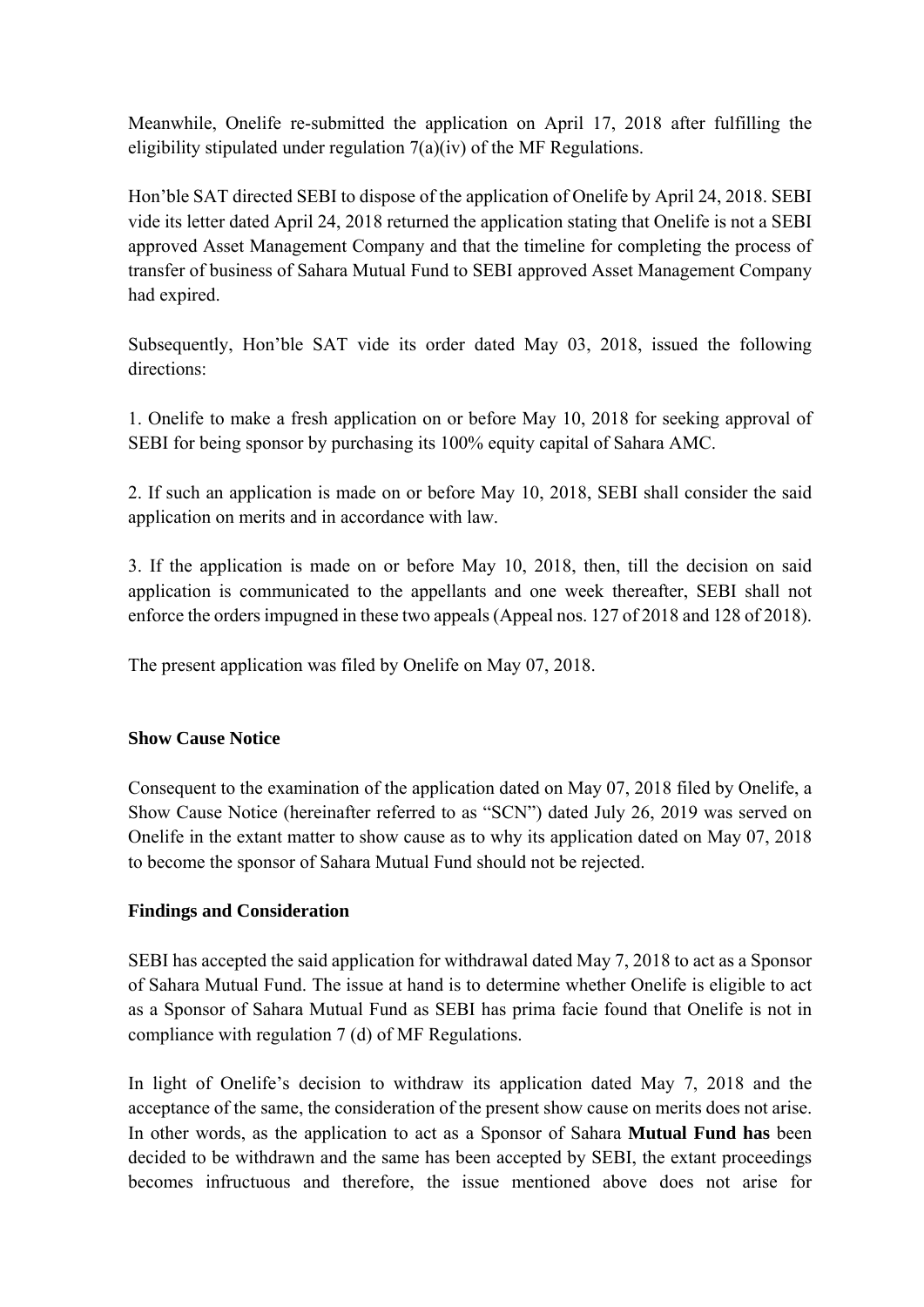consideration as the proceedings has become infructuous.

## **Order**

In the facts and circumstances of the case, SEBI, in exercise of the powers conferred in terms of Section 19 read with Sections 11 and 11B (1) of the Securities and Exchange Board of India Act, SEBI concluded the instant proceedings as infructuous and accordingly the show cause notice dated July 26, 2019 against Onelife Capital Advisors Limited (PAN: AAACO9540L) stands disposed of.

\*\*\*\*\*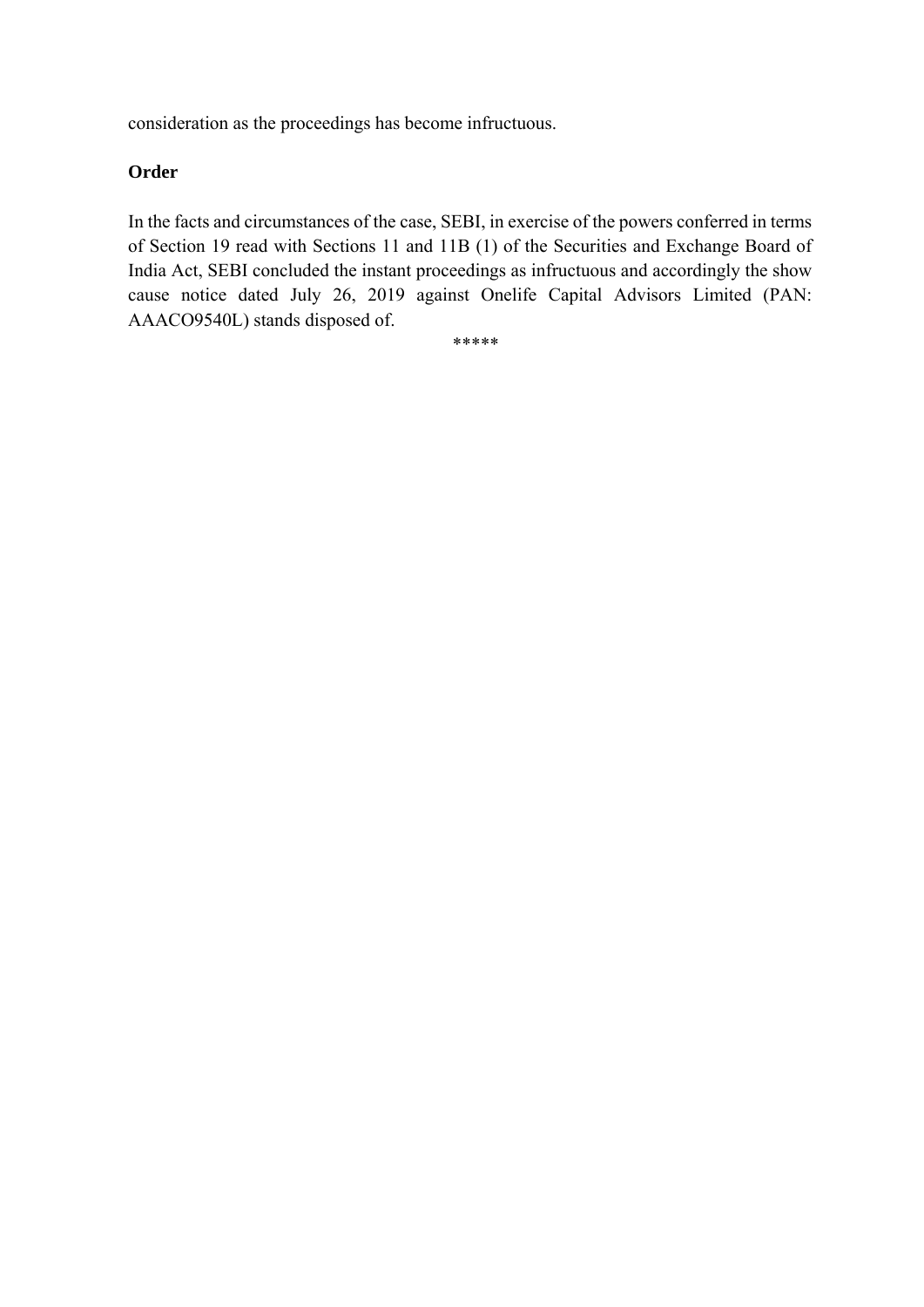# **Lesson 13 Collective Investment Schemes**

**Case Laws** 

| 05.06.2020 | <b>Dairyland Plantations (India) Limited</b>   | <b>Whole Time Member</b>       |
|------------|------------------------------------------------|--------------------------------|
|            | - Noticee No. 1                                |                                |
|            | Mrs. Roshan D. Nariman - Noticee               | <b>Securities and Exchange</b> |
|            | $\bf{No.}$ 2                                   | <b>Board of India</b>          |
|            |                                                |                                |
|            | Ms. Taz N. Nariman – Noticee No. 3             |                                |
|            | Ms. Jeroo Nariman – Noticee No. 4<br>$\bullet$ |                                |
|            | Mrs. Silloo R. Nariman – Noticee No.           |                                |
|            | 5                                              |                                |
|            | Mr. Urvaksh Naval Hoyvoy                       |                                |
|            | Noticee No. 6                                  |                                |
|            | Mrs. Shernaz Kershasp patel –                  |                                |
|            | <b>Noticee No. 7</b>                           |                                |
|            | <b>Mrs. Meher Khushru Patel – Noticee</b>      |                                |
|            |                                                |                                |
|            | <b>No. 8</b>                                   |                                |
|            | Mrs. Rukhshana Meher Anklesaria                |                                |
|            | – Noticee No. 9                                |                                |

### **Facts of the Case:**

Securities and Exchange Board of India (hereinafter referred to as "SEBI") conducted an examination into the business activities being carried out by Dairyland Plantations (India) Limited (hereafter referred to as "Company/DPL/Noticee no.1"). The examination of the business activities of the Company revealed that the Company had launched a scheme named as Green Gold Bonds scheme (hereinafter referred to as "Scheme") which apparently possessed the requisite ingredients of a collective investment scheme (hereinafter referred to as "CIS"). It was noticed that the said Scheme entailed a one-time payment of Rs. 5 000 in lieu of a unit of 5 Teakwood trees with a holding period of 20 years and on maturity, the contributor/ investor had the option to get the teak trees or the realised sale proceeds thereof. The examination of the details of the scheme further revealed that the Company had mobilised approx. Rs. 1,00,82,000/- (Rs One Crore and Eighty-Two Thousand) from 1660 contributors/investors. It was observed that the Scheme was launched by the Company during the period from 1992 to 1996 and during the said period as well as subsequently thereafter during the operation of the Scheme, the Noticees no. 2 to 9 were its Directors and were responsible for the affairs of the management of the business of the Company. It was also noticed that the said Scheme was being carried on without obtaining registration from SEBI, in violation of provisions of Securities and Exchange Board of India Act, 1992 (hereinafter referred to as "SEBI Act") and SEBI (Collective Investment Schemes) Regulations, 1999 (hereafter referred to as "CIS Regulations").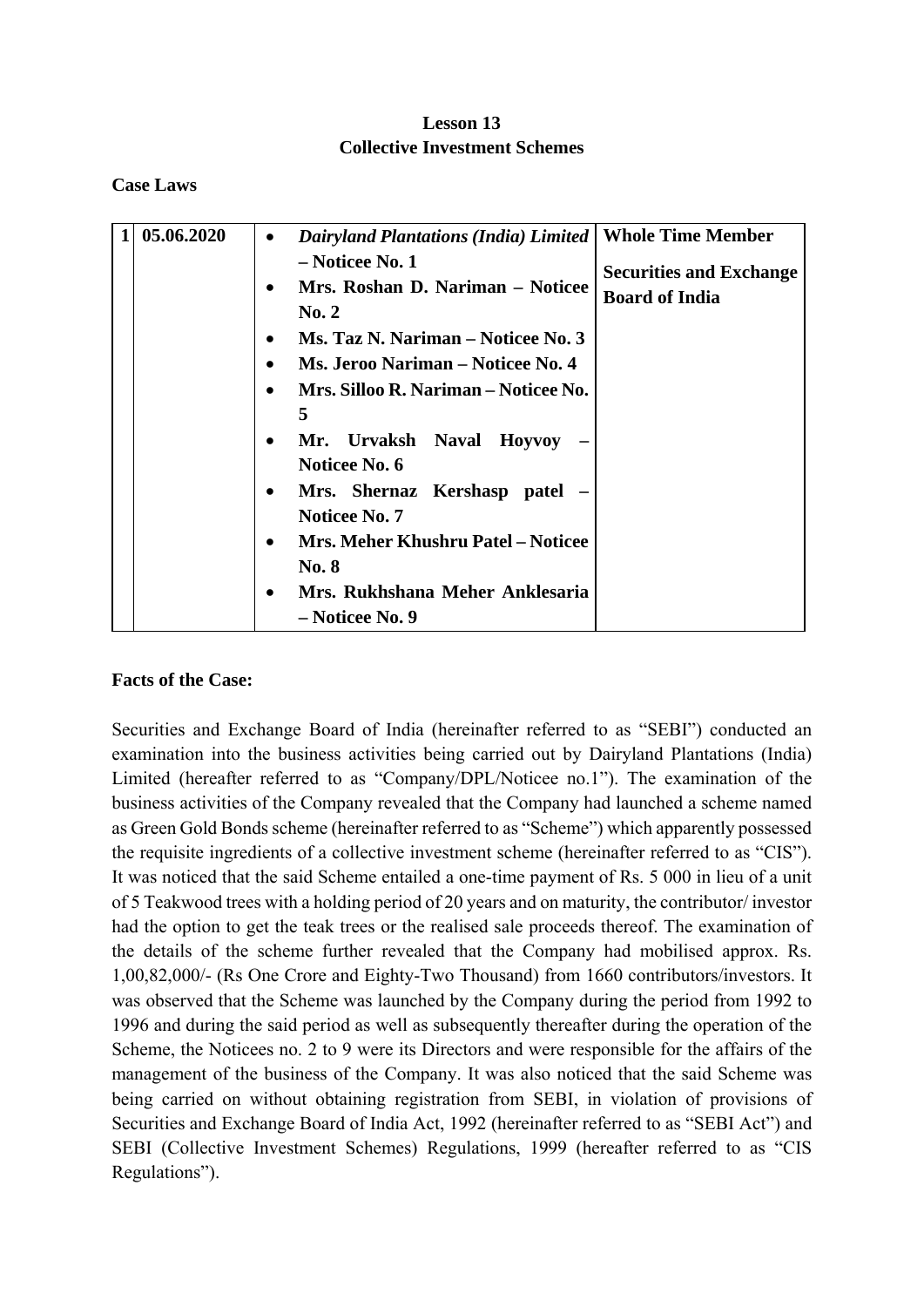It is noted that Section 12 (1B) of SEBI Act, which came into effect on January 25, 1995 prohibited a person from carrying out any CIS, unless he obtains registration from SEBI. However, the section permitted existing entity who were carrying out CIS activities prior to the commencement of the aforesaid provision to continue with the existing scheme till Regulations governing CIS are promulgated. Subsequently a separate CIS Regulations of SEBI was enacted which came into force on October 15, 1999 in terms of which, all the existing CIS (prior to the commencement of CIS Regulations) were required to apply for registration or else, were required to wind up the existing CIS after making repayment to the contributors/investors and also were further required to file a Winding Up and Repayment report (hereinafter referred to as "WRR") with SEBI in terms of the said CIS Regulations. Accordingly, various companies including the Noticee Company, which were running CIS schemes at the time of promulgation of the afore-stated CIS Regulations, were asked vide several letters and public notices, to abide by the provisions of the CIS Regulations and submit their compliance reports as mandated under the said Regulations. However, the Noticee Company neither obtained provisional registration, nor applied for registration of its CIS Scheme by the prescribed date of March 31, 2000, and did not even take necessary steps for winding up of the Scheme. Therefore, a Show Cause Notice dated May 12, 2000 (hereinafter referred to as "SCN") was issued to the Company calling upon it to show cause as to why suitable directions shall not be issued against it for continuing with its CIS activities, in violations of the provisions of SEBI Act r/w the CIS Regulations.

### **Order:**

SEBI issue following directions:-

a) The Noticee Company shall, within a month from the date of issue of this order, cause to effect a newspaper publication in one national daily in English and in Hindi each, and in a local daily with wide circulation in each of the States wherein the investors reside, mentioning in bold letters the name of the Scheme i.e 'Green Gold Bonds Scheme' in the said News Papers and inviting complaints/claims from any investor in respect of the said Green Gold Scheme from contributors/investors that are still outstanding. The newspaper publications shall also contain an advisory, informing the investors to forward a copy of their complaints/claims, with the superscription "Complaints/Claims in the Matter of Dairyland Plantations (India) Ltd.", to SEBI.

b) A period of one month from the date of the advertisement shall be provided to contributors/investors for submitting any claim/complaint as stated aforesaid.

c) The Company shall furnish to SEBI the details of the investors viz; name of the investors, amount invested, year of investment, address and other material information etc., within a period of 15 days from the date of this order.

d) An interest bearing escrow account shall be opened by the Noticee Company in a nationalised public sector bank and the entire outstanding amount payable to the investors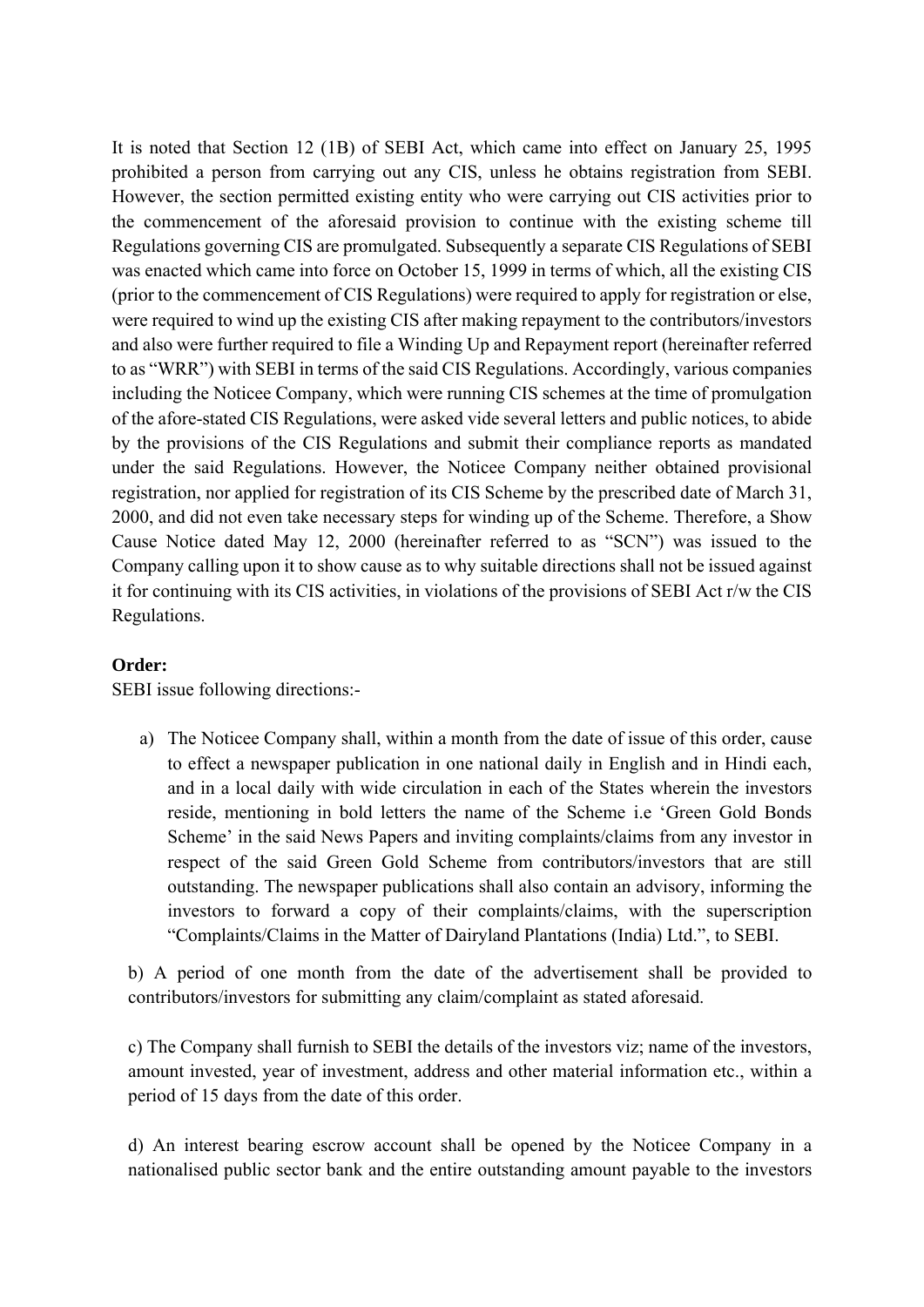under the above stated Scheme shall be transferred/deposited to this escrow account within one month from the date of this order.

e) The Company shall wind up its existing CIS and refund the money collected by the Company under the Scheme to the contributors/investors which are due to them strictly as per the terms of offer of the scheme. Those investors who want to opt for repayment in the form of 5 Teak-wood trees and not in cash, the Noticees shall refund them in the form of Teak-wood Trees on a best efforts basis but in the event the repayments cannot be made in the form of Teak-wood trees for want of permission/authorisation to cut the trees or any other genuine hardships, those investors shall also be repaid their dues in cash as per the terms of the scheme. All the monetary refunds to the contributors/investors shall be made through 'Bank Demand Draft' or 'Pay Order' (both of which shall be crossed as "Non-Transferable") or through any other appropriate banking channels such as NEFT or RTGS with appropriate audit trail.

f) The present incumbent Directors (Noticees no. 4 to 6) shall ensure that the aforesaid directions are complied with.

g) Noticee Company and present incumbent Directors shall submit to SEBI a final Winding Up and Repayment Report ( WRR) in the prescribed format for the purpose along with information on the claims so received, contributors/ investors so refunded and other details of escrow account duly supported by list of all contributors/investors, their contact details, details of investments and corresponding refunds made to the investors, bank account statements of the Company indicating refunds so made to the investors and receipts taken from the investors acknowledging such refunds along with a consolidated statement of such repayments having been made, duly certified by two Independent Chartered Accountants, within a period of six (06) months from the date of this Order.

h) Any amount remaining balance in the aforesaid escrow account after making repayment to contributors/ investors, shall be transferred to Investor Protection and Education Fund established under the SEBI (Investor Protection and Education Fund) Regulations, 2009 after a lapse of 1 year from the date of this order.

i) All the Noticee Directors along with the Company (Noticee No.1) except for the Noticee no. 2 and 3 (against whom the proceedings stand abated on account of death), are restrained from accessing the Securities Market including by issuing prospectus, offer document or advertisement soliciting money from the public and are further prohibited from buying, selling or otherwise dealing in securities, directly or indirectly in any manner, for a period of one (01) year with effect from the date of filing of WRR to SEBI. It is clarified that during the period of restraint, the existing holding of securities of the Noticees including units of mutual funds, shall remain frozen.

j) In the event the Noticee Company and the present Directors fail to carry out the directions issued at sub-paragraph (a) to (h) above or any complaint is received hereinafter suggesting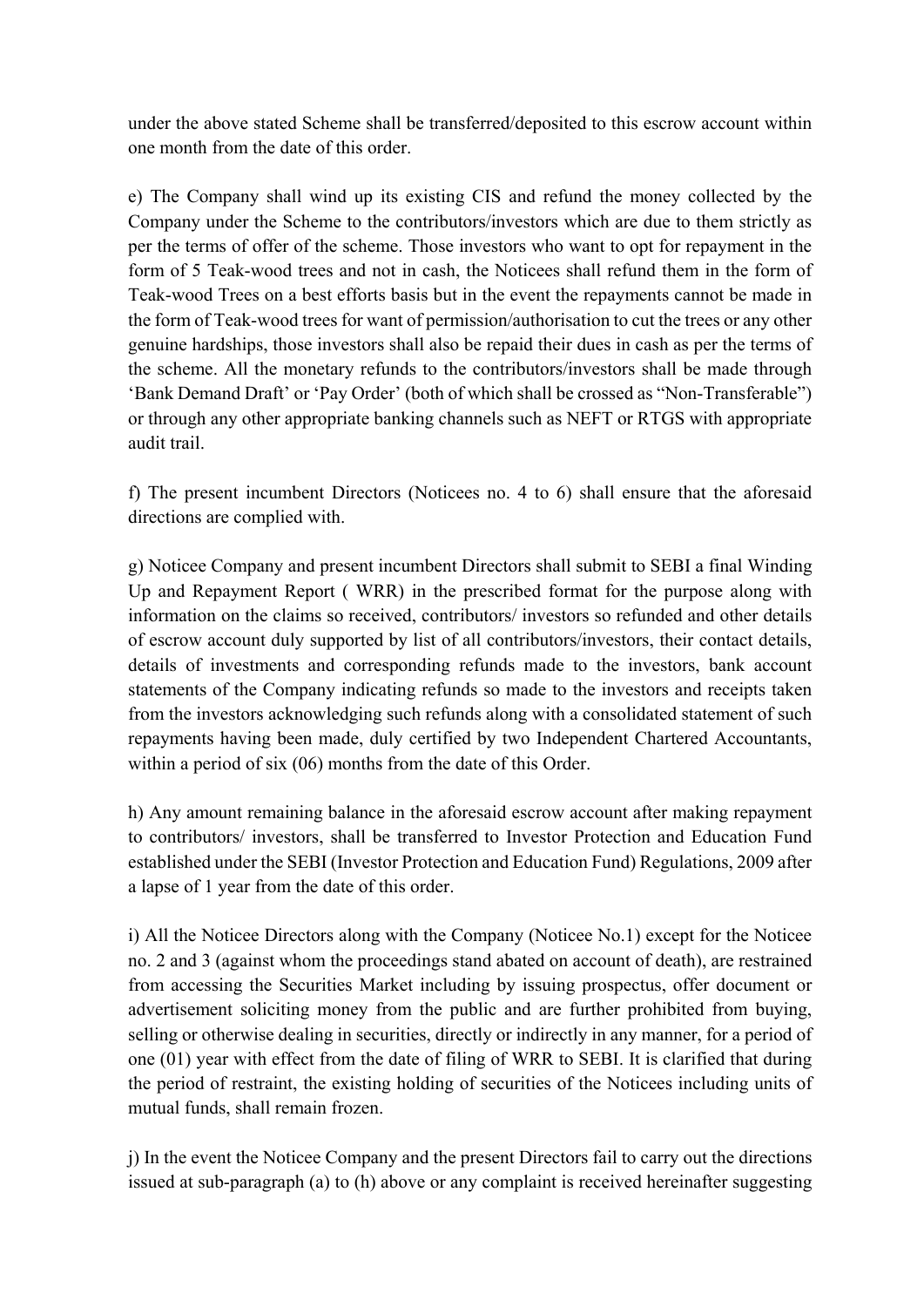that the Company has failed to pay all the dues to the investors, the Noticee Company and its Directors (Noticees no. 4, 6, 7, 8 and 9) shall be jointly and severally liable to refund to the contributors/ investors such amounts in the manner provided under the direction in subpara (e) above within a period of 03 months from the end of the six (06) months as directed under sub-para (g) above.

k) The Noticee Company and its present Directors shall not divert any funds raised from public at large and shall not alienate or dispose of or sell any of the assets of the Company except for the purpose of making refund to its investors as directed above.

l) The Noticee Company and Director Noticees no. 4, 6, 7, 8 and 9 shall provide inventory of details of all their assets (movable and immovable) within a period of one (01) month from the date of this order.

| 25.02.2019 | $\label{thm:1} \begin{array}{lll} \mid \textit{Infrastructure} & \textit{Developers} \end{array}$<br>Ltd. & Ors. (Appellant) vs.<br><b>SEBI</b> (Respondent) | Nicer Green Housing   Securities Appellate Tribunal |
|------------|--------------------------------------------------------------------------------------------------------------------------------------------------------------|-----------------------------------------------------|
|            |                                                                                                                                                              |                                                     |

**In the absence of any evidence that the appellants had refunded and that they are ready and willing to pay the balance amount to investors in a time bound manner, SAT is of the opinion that there is no infirmity in the order passed by SEBI disposing of their representations.** 

# **Facts of the case:**

The Nicer Green Housing Infrastructure Developers Ltd., Appellant No. 1 is a company incorporated under the Companies Act, 1956 as a public limited company and is engaged in the business of acquiring agricultural land and developing the same for the purpose of re-sale. SEBI found that the activity of fund mobilization by the appellant no. 1 under its scheme fell within the ambit of "Collective Investment Scheme" as defined under Section 11AA of Securities and Exchange Board of India Act, 1992 (hereinafter referred to as, 'SEBI Act').

SEBI issued an order dated November 9, 2015 under Section 19 read with Sections 11(1), 11B and 11(4) of the SEBI Act read with Regulation 65 of Securities and Exchange Board of India (Collective Investment Schemes) Regulations, 1999 issuing a slew of directions restraining the appellant and its directors from collecting any money from the investors or to launch or to carry out any investments schemes.

SEBI further directed to refund the money collected under its scheme to the investors and thereafter wind up the company. The appellants being aggrieved by the said order filed an Appeal before the Securities Appellate Tribunal wherein the appellants contended that they are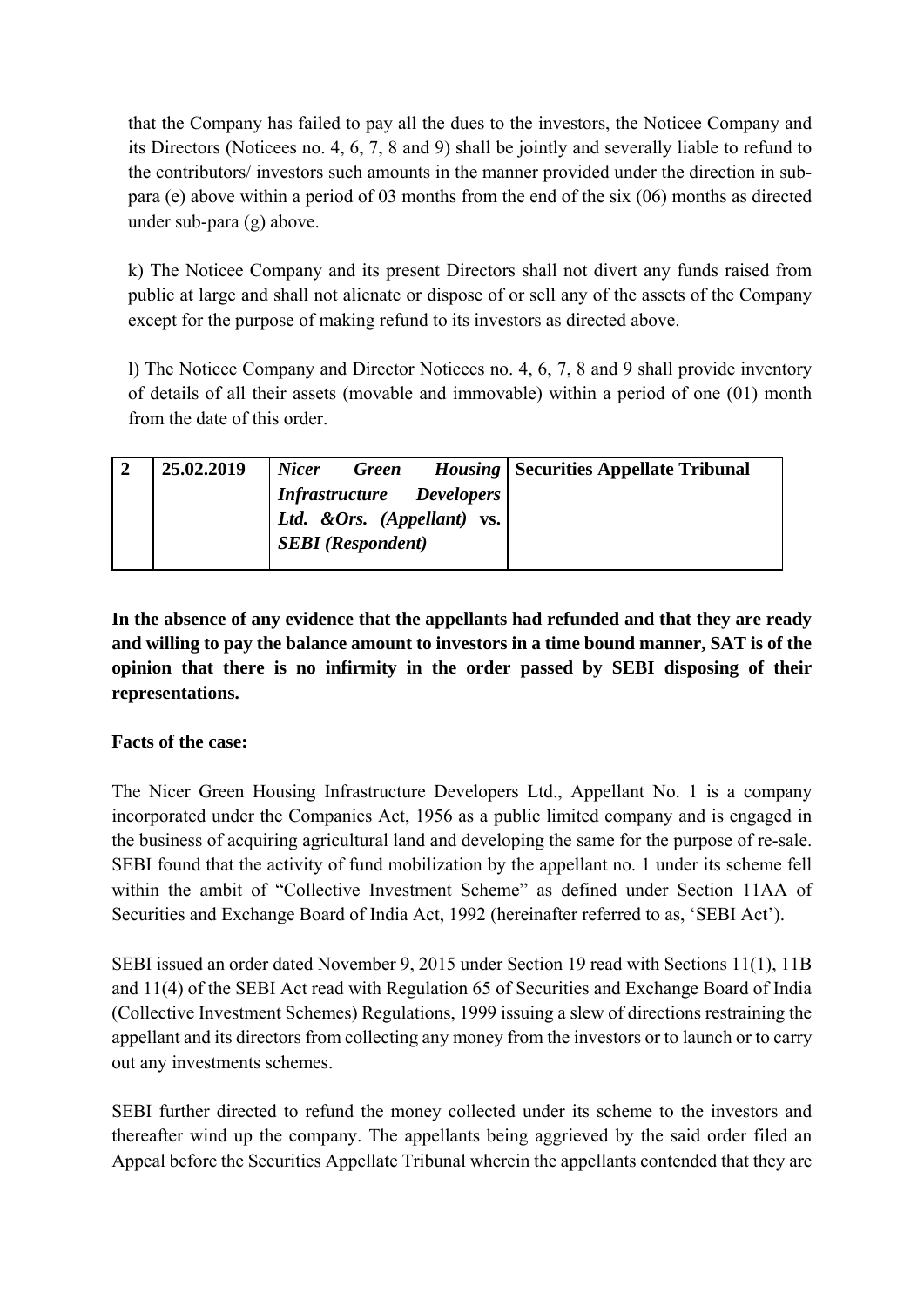ready and willing to comply with the order passed by SEBI contending that out of an amount of Rs. 31.71 crore collected the appellants have already refunded Rs. 27.48 crore and that the appellants are ready and willing to refund the balance amount in a time bound manner.

# **Order:**

SAT finds that no proof has been filed either before SEBI or even before this Tribunal to show that the appellants had refunded a sum of Rs. 27.48 crore and that they are ready and willing to pay the balance amount in a time bound manner. In the absence of any evidence being filed, SAT is of the opinion that there is no infirmity in the order passed by SEBI disposing of their representations. The appeal lack merit and is dismissed summarily.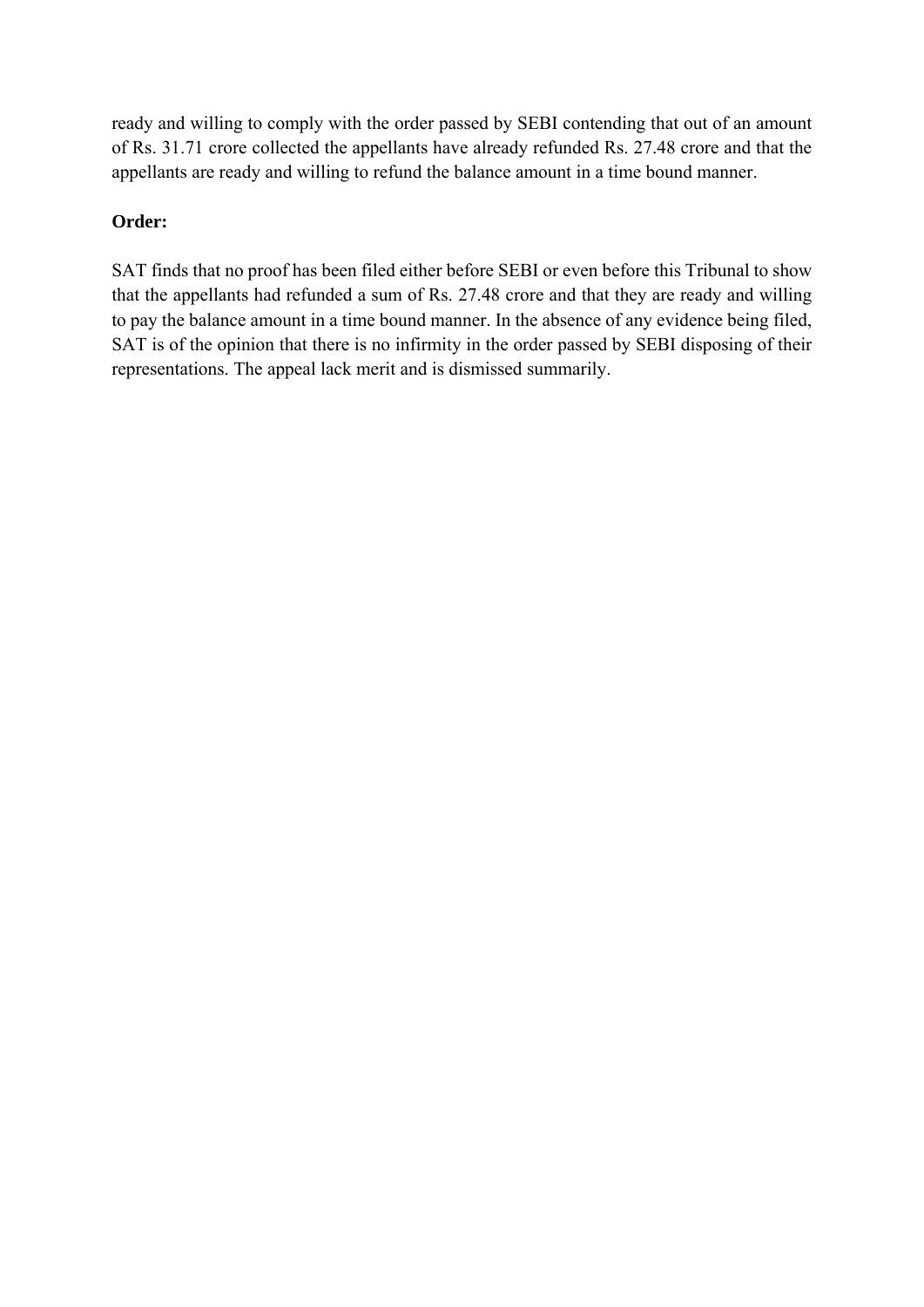### **LESSON 14**

### **SEBI (Ombudsman) Regulations, 2003**

#### **SEBI launches mobile application for lodging investor grievances (Press Release No.14/202 dated March 05, 2020)**

In its efforts to improve the ease of doing business, SEBI today launched a Mobile Application for the convenience of investors to lodge their grievances in SEBI Complaints Redress System (SCORES).

Launching the mobile app, "SEBI SCORES", Shri Ajay Tyagi, Chairman, SEBI said "SCORES mobile app will make it easier for investors to lodge their grievances with SEBI, as they can now access SCORES at their convenience of a smart phone. The Mobile App, I am sure, will encourage investors to lodge their complaints on SCORES rather than sending letters to SEBI in physical mode". "This is another effort of SEBI in improving digitalization in securities market", he added. Whole Time Members, Executive Directors and other officials from SEBI were also present on the occasion.

The App has all the features of SCORES which is presently available electronically where investors have to lodge their complaints by using internet medium. After mandatory registration on the App, for each grievance lodged, investors will get an acknowledgement via SMS and e-mail on their registered mobile numbers and e-mail ID respectively. Investors can, not only file their grievances but also track the status of their complaint redressal. Investors can also key in reminders for their pending grievances. Tools like FAQs on SCORES for better understanding of the complaint handling process can also be accessed. Connectivity to the SEBI Toll Free Helpline number has been provided from the App for any clarifications/help that investors may require.

SCORES is a platform designed to help investors to lodge their complaints online with SEBI, pertaining to securities market, against listed companies, SEBI registered intermediaries and SEBI recognized Market Infrastructure Institutions. Since its launch in June 2011, SEBI on an average has received about 40,000 complaints every year. A total of 3,57,000 complaints has been resolved using SCORES platform, so far. As per SEBI norms, entities against whom complaints are lodged are required to file an Action Taken Report with SEBI within 30 days of receipt of complaints.

The Mobile App "SEBI SCORES" is available on both iOS and Android platforms.

### **For Details: https://www.sebi.gov.in/media/press-releases/mar-2020/sebi-launchesmobile-application-for-lodging-investor-grievances\_46217.html**

#### **Case Laws**

|  | 17.03.2020   Usha India Limited. | Officer,<br><b>Adjudicating</b> |
|--|----------------------------------|---------------------------------|
|  | (Noticee) vs. SEBI               | <b>Securities and Exchange</b>  |
|  |                                  | <b>Board of India</b>           |

#### **Fact of the Case:**

Securities and Exchange Board of India (hereinafter referred to as, "SEBI") vide Circular No.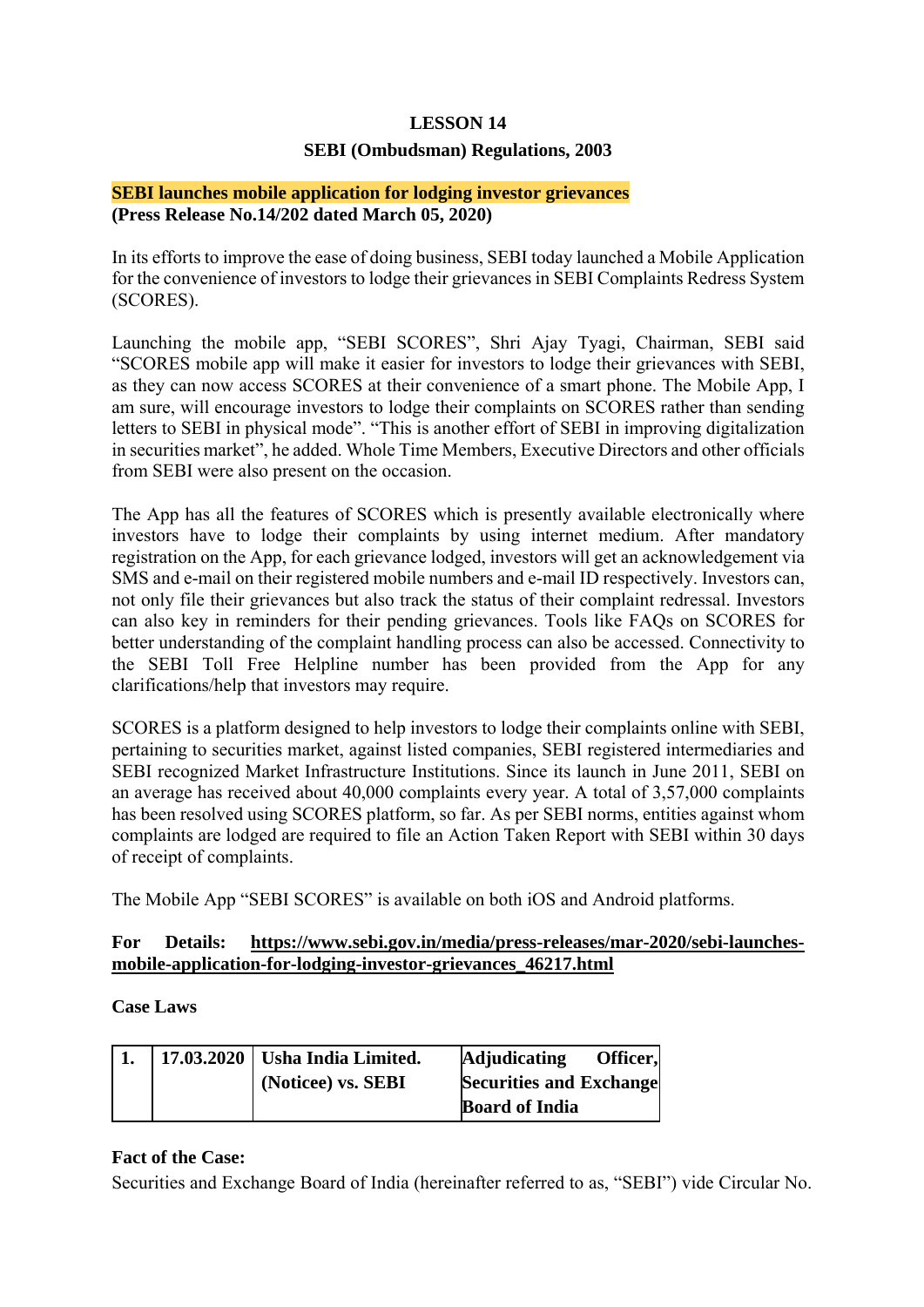CIR/OIAE/2/2011 dated June 03, 2011, directed all listed companies to obtain SEBI Complaints Redressal System (hereinafter referred to as, "SCORES") authentication and also redress any pending investor grievances in that platform only. Subsequently, SEBI also vide Circulars No CIR/OIAE/1/2012 dated August 13, 2012, No. CIR/OIAE/1/2013 dated April 17, 2013 and No CIR/OIAE/1/2014 dated December 18, 2014, (hereinafter referred to as, "SEBI circulars") inter alia directed all companies whose securities were listed on Stock Exchanges to obtain SCORES authentication within a period of 30 days from the date of issue of this circular and also to redress the pending investor grievances within the stipulated time period. It was alleged that Usha India Limited (hereinafter referred to as, "Noticee/Company") had failed to obtain the SCORES authentication and to redress investor grievances pending therein within the timelines stipulated by SEBI, therefore not complying with the aforesaid SEBI Circulars.

# **Order**

After taking into consideration all the facts and circumstances of the case, Adjudicating officer imposed a penalty of Rs. 1,00,000/- (Rupees One Lakh Only) under Section 15HB of the SEBI Act and Rs. 1,00,000/- (Rupees One Lakh Only) under section 15C of the SEBI Act, i.e. penalties totalling to Rs. 2,00,000/- (Rupees Two Lakh Only) on the Noticee viz. Usha India Limited, which will be commensurate with its non-compliances.

| 29.11.2017 | <b>Shikhar Consultants</b> | Adjudicating Officer, Securities                    |
|------------|----------------------------|-----------------------------------------------------|
|            |                            | Ltd. (Noticee) vs. SEBI and Exchange Board of India |

# **Facts of the Case:**

Securities and Exchange Board of India (hereinafter referred to as "SEBI") had issued its first circular viz. CIR/ OIAE/2/2011 dated June 03, 2011 for inter alia obtaining authentication on SEBI Complaints Redress System (hereinafter referred to as "SCORES") for processing investor complaints received by SEBI. Thereafter, SEBI issued two more Circulars, i.e. CIR/OIAE/1/2012 dated August 13, 2012 and CIR/OIAE/1/2013 dated April 17, 2013 inter alia directing all the companies whose securities were listed on stock exchanges to obtain SCORES authentication and also redress the pending investor grievances within the stipulated time period. On December 18, 2014, SEBI issued Circular No. CIR/OIAE/1/2014 dated December 18, 2014 consolidating the earlier Circulars/ directions. The said Circular dated December 18, 2014 further inter alia stated that failure by any listed company to obtain SCORES authentication would not only be deemed as non-redressal of investor grievances, but, also indicate willful avoidance of the same and that failure to take action under the rescinded circulars before the date of issuance of SEBI Consolidated Circular, shall be deemed to have been done or taken or commenced under the provisions of Circular dated December 18, 2014. The aforenamed SEBI Circulars are hereinafter collectively referred to as the "SEBI Circulars".

SEBI observed that Shikhar Consultants Ltd. (hereinafter referred to as the "Noticee"/ "Company") had failed to comply with the said provisions of the SEBI Circulars.

It was, therefore, alleged that the Noticee has failed to obtain SCORES authentication and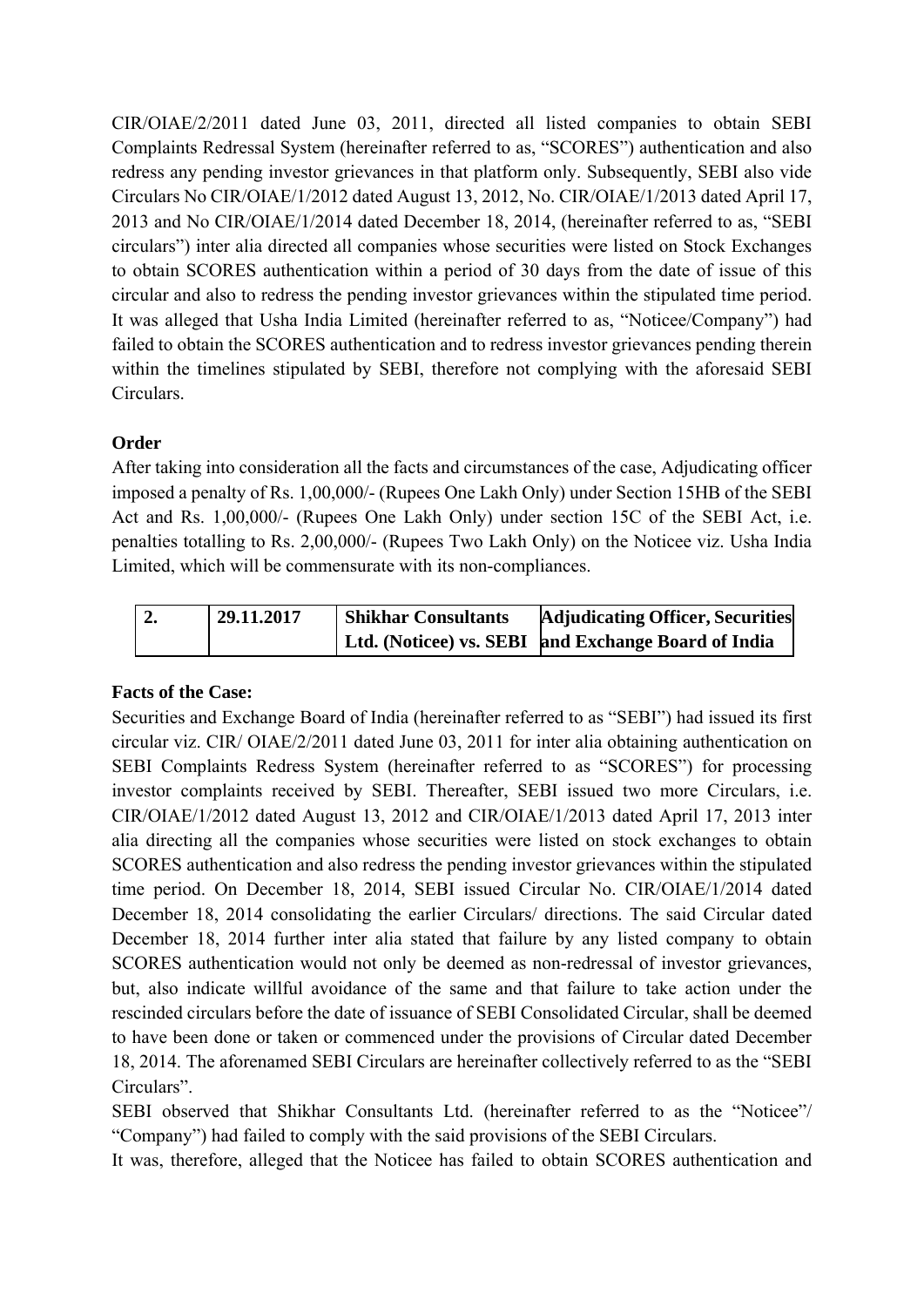thereby violated the SEBI Circulars, thus, making the Noticee liable for imposition of penalty under Section 15HB of the Securities and Exchange Board of India Act, 1992 (hereinafter referred to as "the SEBI Act").

# **ORDER BY SEBI**

After taking into consideration all the facts and circumstances of the case, Adjudicating Officer imposed a penalty of Rs. 8,00,000/- (Rupees Eight Lakh Only) on the Noticee, Shikhar Consultants Ltd., under Section 15HB of the SEBI Act, which will be commensurate with the violations committed by the Noticee.

# **APPEAL TO SAT AGAINST ORDER OF SEBI**

# **Shikhar Consultants Ltd. – Appellant Versus Securities and Exchange Board of India - Respondent**

This appeal is filed to challenge the order passed by the Adjudicating Officer ('A. O.' for short) of Securities and Exchange Board of India ('SEBI' for short) on November 29, 2017. By the said order penalty of Rs. 8 lac is imposed on the appellant under Section 15HB of Securities and Exchange Board of India Act, 1992 ('SEBI Act' for short), inter-alia, for not complying with the directions contained in the SEBI circular dated August 13, 2012.

As per SEBI circular dated August 13, 2012, it was obligatory on part of all the listed companies including the appellant to obtain SCORES authentication by September 14, 2012.

Admittedly, the appellant did not apply for and obtain SCORES authentication within the time stipulated under the SEBI circular dated August 13, 2012. Appellant applied for SCORES authentication belatedly on July 26, 2017 and the same was granted to the appellant on July 31, 2017.

As the appellant failed to obtain SCORES authentication within the time stipulated in the circular August 13, 2012, the A. O. has held that the appellant is guilty of violating the SEBI's circular dated August 13, 2012 and, accordingly, imposed penalty of Rs. 8 lac on the appellant.

# **SAT ORDER DATED APRIL 9, 2018**

By failing to obtain SCORES authentication within the stipulated time, appellant has violated the SEBI circular dated August 13, 2012 is not in dispute. However, apart from various mitigating factors set out hereinabove, it is seen that in several similar cases, the A. O. of SEBI has deemed it fit not to impose any penalty against those entities even though the minimum penalty imposable is Rs. 1 lac under Section 15HB of SEBI Act.

In these circumstances, while directing the adjudicating Officers of SEBI to ensure that they pass orders in consonance with the provisions of SEBI act, in the facts of present case, having regard to the mitigating factors set out hereinabove, SAT deem it proper to reduce the penalty from Rs. 8 lac to Rs. 1 lac being the minimum penalty imposable under Section 15HB of SEBI Act. 10. Appeal is partly allowed in the aforesaid terms with no order as to costs.

|  | 3.   27.04.2018   Atcom Technologies | <b>Adjudicating Officer, Securities</b>             |
|--|--------------------------------------|-----------------------------------------------------|
|  |                                      | Ltd. (Noticee) vs. SEBI and Exchange Board of India |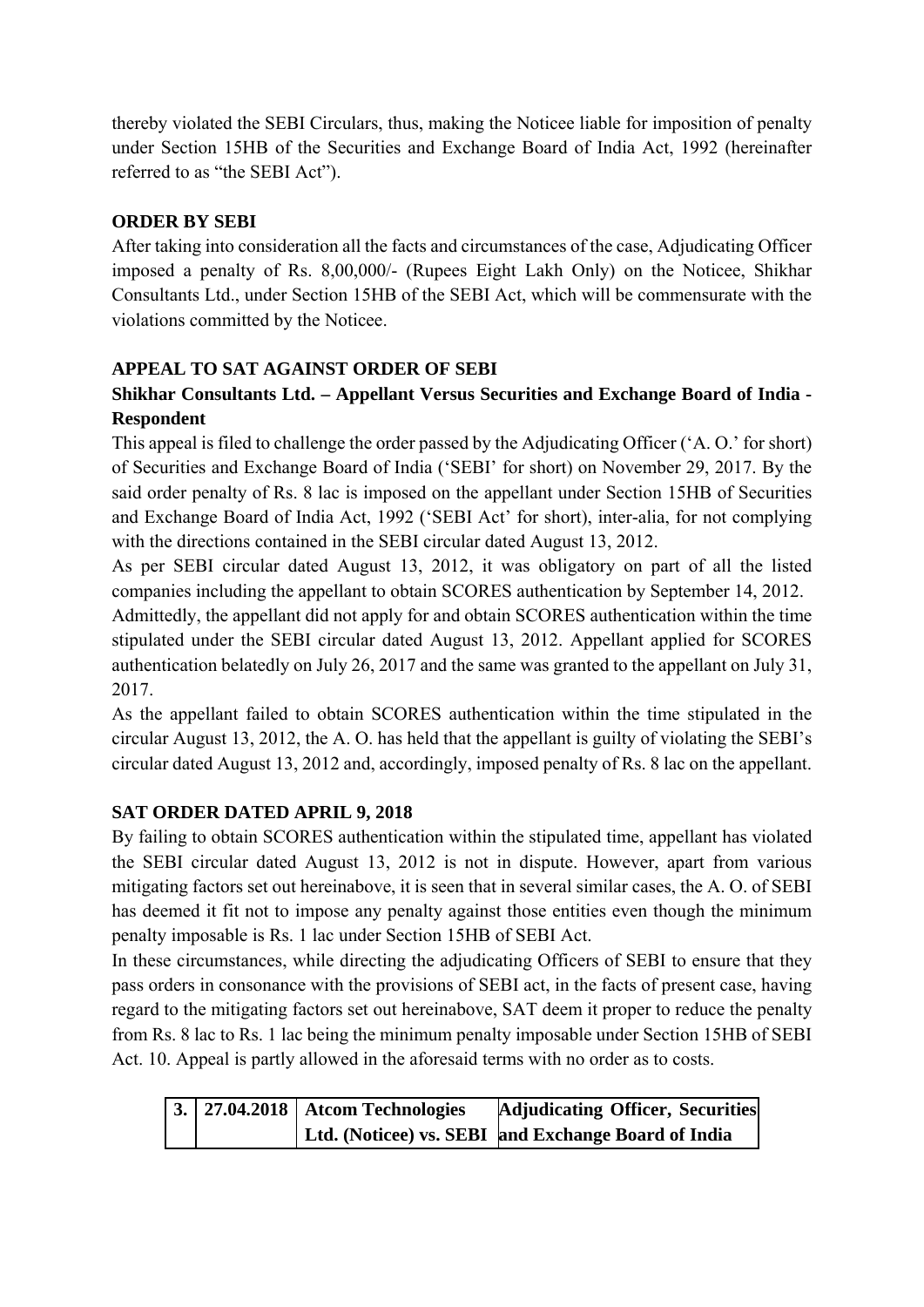### **Facts of the case:**

The Securities and Exchange Board of India (hereinafter referred to as "SEBI") issued its first circular viz. CIR/ OIAE/2/2011 dated June 03, 2011 for inter alia obtaining authentication on SEBI Complaints Redress System (hereinafter referred to as "SCORES") for processing investor complaints received by SEBI. Thereafter, SEBI issued two more Circulars, i.e. CIR/OIAE/1/2012 dated August 13, 2012 and CIR/OIAE/1/2013 dated April 17, 2013 inter alia directing all the companies whose securities were listed on stock exchanges to obtain SCORES authentication and also redress the pending investor grievances within the stipulated time period provided therein. On December 18, 2014, SEBI issued Circular No. CIR/OIAE/1/2014 dated December 18, 2014 consolidating the earlier Circulars/ directions. The said Circular dated December 18, 2014 further inter alia stated that failure by any listed company to obtain SCORES authentication shall not only be deemed as non-redressal of investor grievances, but also indicate willful avoidance of the same and that failure to take action under the rescinded circulars before the date of issuance of SEBI Consolidated Circular, shall be deemed to have been done or taken or commenced under the provisions of Circular dated December 18, 2014. The aforementioned SEBI Circulars are hereinafter collectively referred to as the "SEBI Circulars".

It was observed by SEBI that Atcom Technolgoies Ltd.(hereinafter referred to as the "Noticee"/ "Company"/"Atcom") had failed to comply with the provisions of the SEBI Circulars.

It was, therefore, alleged that the Noticee violated the SEBI Circulars by failing to obtain SCORES authentication within the time period provided thereinthus, making the Noticee liable for imposition of penalty under Section 15HB of the Securities and Exchange Board of India Act, 1992 (hereinafter referred to as "the SEBI Act").

### **ORDER BY SEBI**

After taking into consideration all the facts and circumstances of the case, Adjudicating Officer imposed a penalty of Rs. 8,00,000/- (Rupees Eight Lakh Only)on the Noticee, Atcom Technologies Ltd.,under Section 15HB of the SEBI Act, which shall be commensurate with the violations committed by the Noticee. The Noticee shall remit / pay the said amount of penalty within forty five (45) days of receipt of this order.

| $\overline{4}$ . | 01.12.2014 | <b>Vidharbha</b>                             | <b>Industries</b> | <b>Ltd. Securities</b> | <b>Appellate</b> |
|------------------|------------|----------------------------------------------|-------------------|------------------------|------------------|
|                  |            | (Appellant) vs. SEBI (Respondent) [Tribunal] |                   |                        |                  |

### **Penalty under Section 15HB of SEBI Act, 1992 for not obtaining SCORES authentication**

Appellant is aggrieved by the order passed by Adjudicating Officer (AO), SEBI on August 28, 2014. By that order the penalty of 2 lakh rupees was imposed on the appellant under Section 15HB of the SEBI Act, 1992 on ground that appellant had failed to comply with the requirements specified in SEBI circular dated April 17, 2013 for SCORES authentication.

Relevant facts are that SEBI had introduced an online electronic system for resolution of investors grievances i.e., SCORES in the year 2011. For the purpose of accessing the complaints of the investors against the companies as uploaded in the SCORES, listed companies were required to log in to SCORES system electronically through a company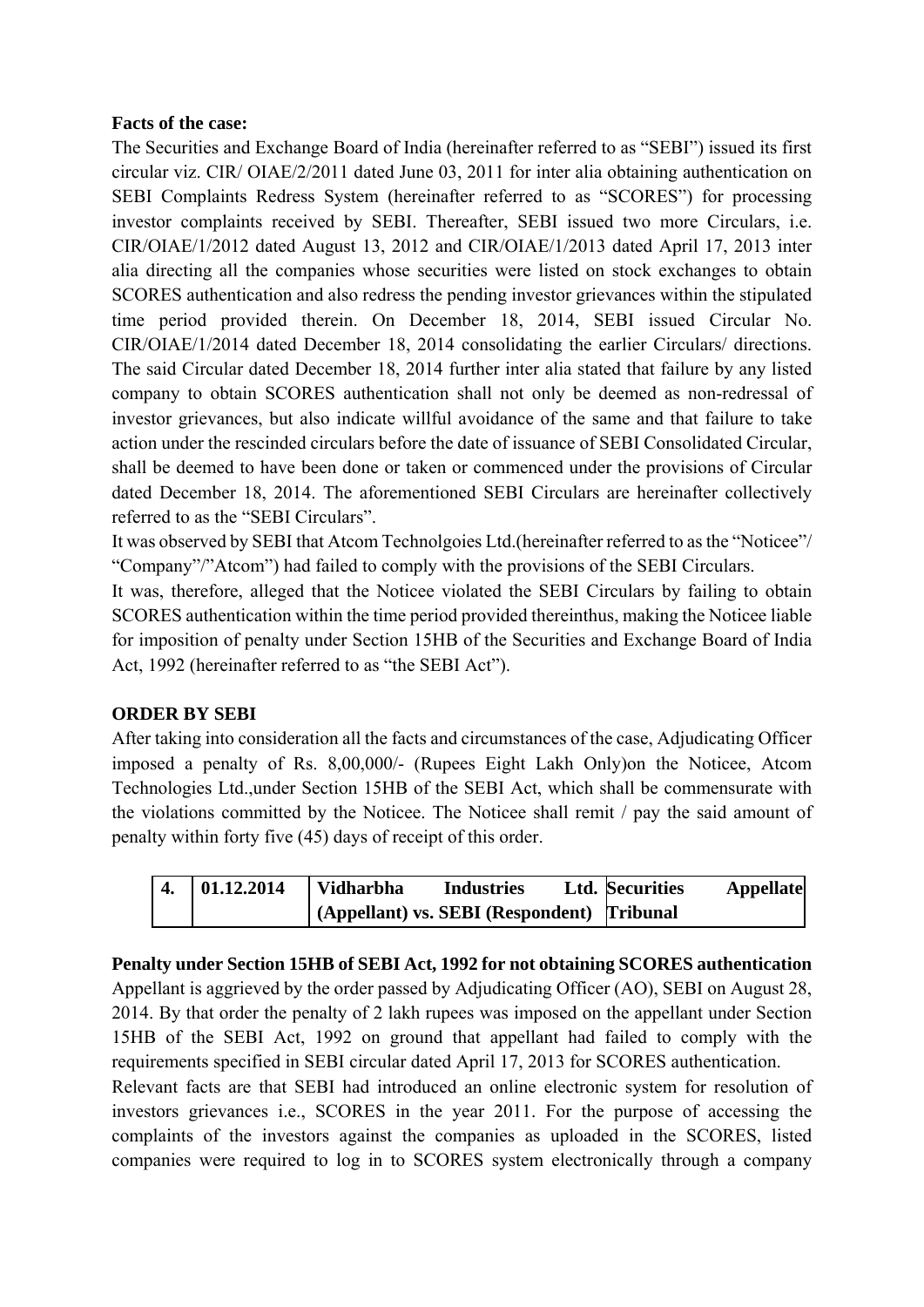specific user id and password to be provided by SEBI.

Where a listed company fails to obtain SCORES authentication within the time stipulated by SEBI, then it amounts to violating the directions of SEBI and in such a case penalty is imposable under Section 15HB of SEBI Act which shall not be less than one lakh rupees but which may extend to one crore rupees. Thus, in the present case, the AO had imposed penalty of Rs. 2 Lac which cannot be said to be arbitrary, excessive or unreasonable. Accordingly, the appeal was dismissed with no order as to costs.

| 5. | 11.09.2015 | M/s. Golden Proteins Ltd. Securities Appellate |     |                      |  |
|----|------------|------------------------------------------------|-----|----------------------|--|
|    |            | (Appellant)                                    | VS. | <b>SEBI</b> Tribunal |  |
|    |            | (Respondent)                                   |     |                      |  |

# **Facts of the case**:

The appellant has challenged the impugned order dated January 15, 2015 passed by the learned adjudicating officer under Section 15C of the Securities and Exchange Board of India Act, 1992 (for short 'SEBI Act, 1992') read with Rule 5(c) of the Securities and Exchange Board of India (Procedure for Holding Inquiry and Imposing Penalties by Adjudicating Officer) Rules, 1995 (for short Adjudication Rules) imposing a monetary penalty of ` 1 lac for not resolving investors' grievances on time.

After the introduction of online electronic system for investors' grievances, namely, SCROES, SEBI particularly vide letters dated December 7, 2011 and January 18, 2012 advised the appellant to obtain SCORES authentication and resolve grievance of one investor pending as on August 27, 2012.

Despite repeated opportunities, the appellant failed to resolve the same and hence a show cause notice dated August 30, 2013 was issued to the appellant company under the provisions of the SEBI Act, 1992 read with Rule 4 of the Adjudication Rules to show as to why an appropriate penalty should not be imposed on him for the alleged violations in question.

After conducting an inquiry as per the rules and after affording an opportunity of personal hearing to the appellant, the learned adjudicating officer came to the conclusion that the appellant as a listed company was expected to comply with the extant regulatory and statutory requirements. As already observed, the noticee failed in resolving the investor's grievance pending against it despite being called upon to do so by SEBI.

After hearing both the learned counsel for the parities, SAT find no merit in the appeal and the same is liable to be dismissed. SAT have noted from the pleadings that the appellant sought registration under SCORES only on January 14, 2015 i.e. almost after one and half years of issuance of show cause notice in this regard. It is also not clear from the pleadings whether action taken report (ATR) has been filed as per the requirement of SCORES by the appellant. Therefore, the noticee is liable to pay monetary penalty under Section 15C of the SEBI Act, 1992.

# **Order by SAT:**

In the circumstances, penalty of `Rs. 1 lac imposed on the appellant is not justified. The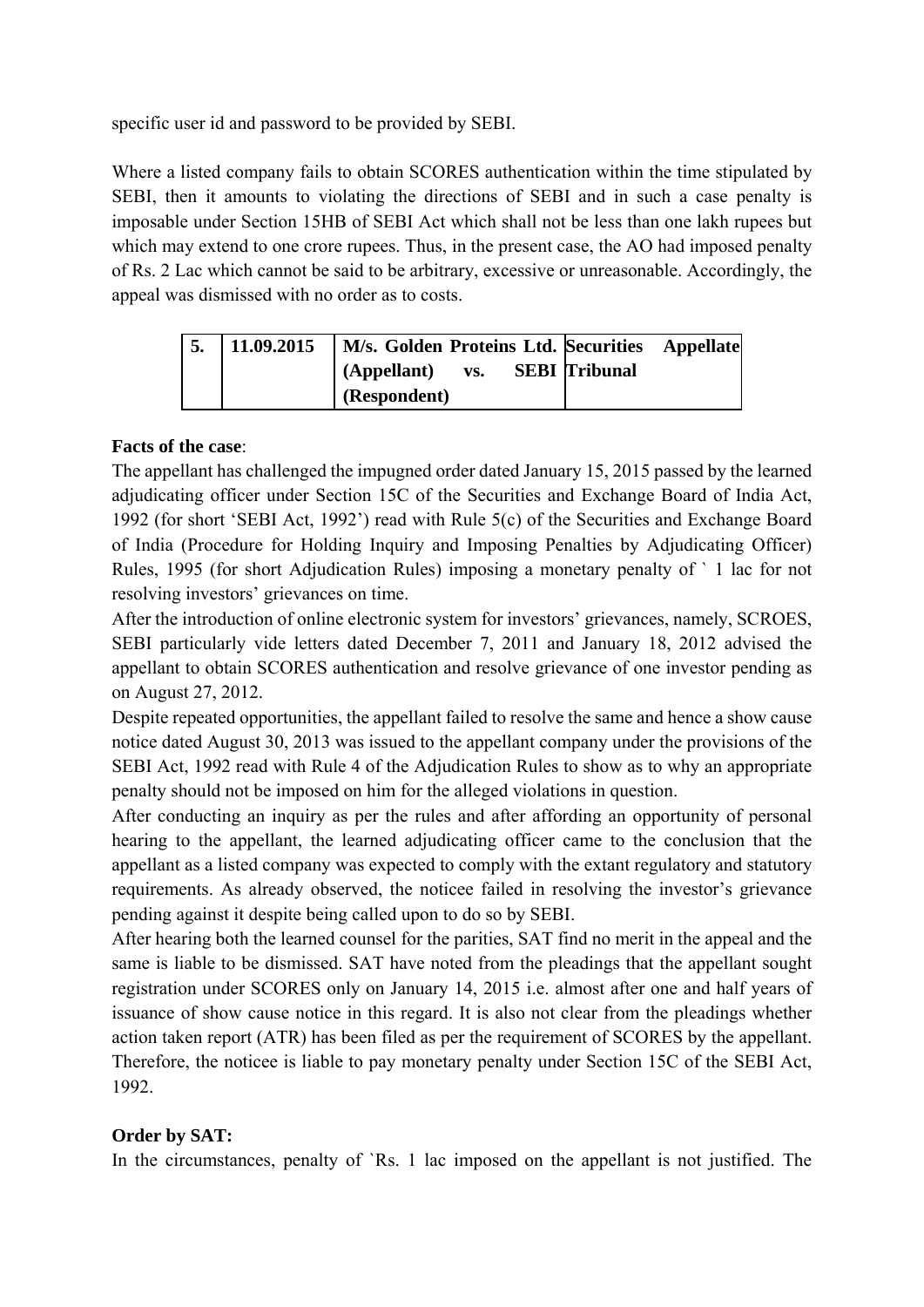appellant company is a sick company within the meaning of The Sick Industrial Companies Act, 1985 is not ground for the appellant to evade SEBI norms particularly regarding redressal of investor's grievance on time. This Tribunal has consistently held that timely redressal of the investors' grievances by the companies is of utmost importance. Keeping this importance in mind, SEBI by circular dated August 2, 2011, SEBI introduced a system of processing investors' complaints in a centralized web based complaints redress system, which is commonly known as 'SCORES'. Under this system, a centralized database of all the complaints and their online movement to the concerned intermediaries is monitored. Similarly, online upload of action taken reports (ATR) by the concerned entities and its viewing by investors of the action on the complaints and their current status etc. all are displayed. Violation of such an important regulatory measure cannot be taken lightly in the facts and circumstances of the present case. The appeal, accordingly, stands dismissed with no order as to costs.

\*\*\*\*\*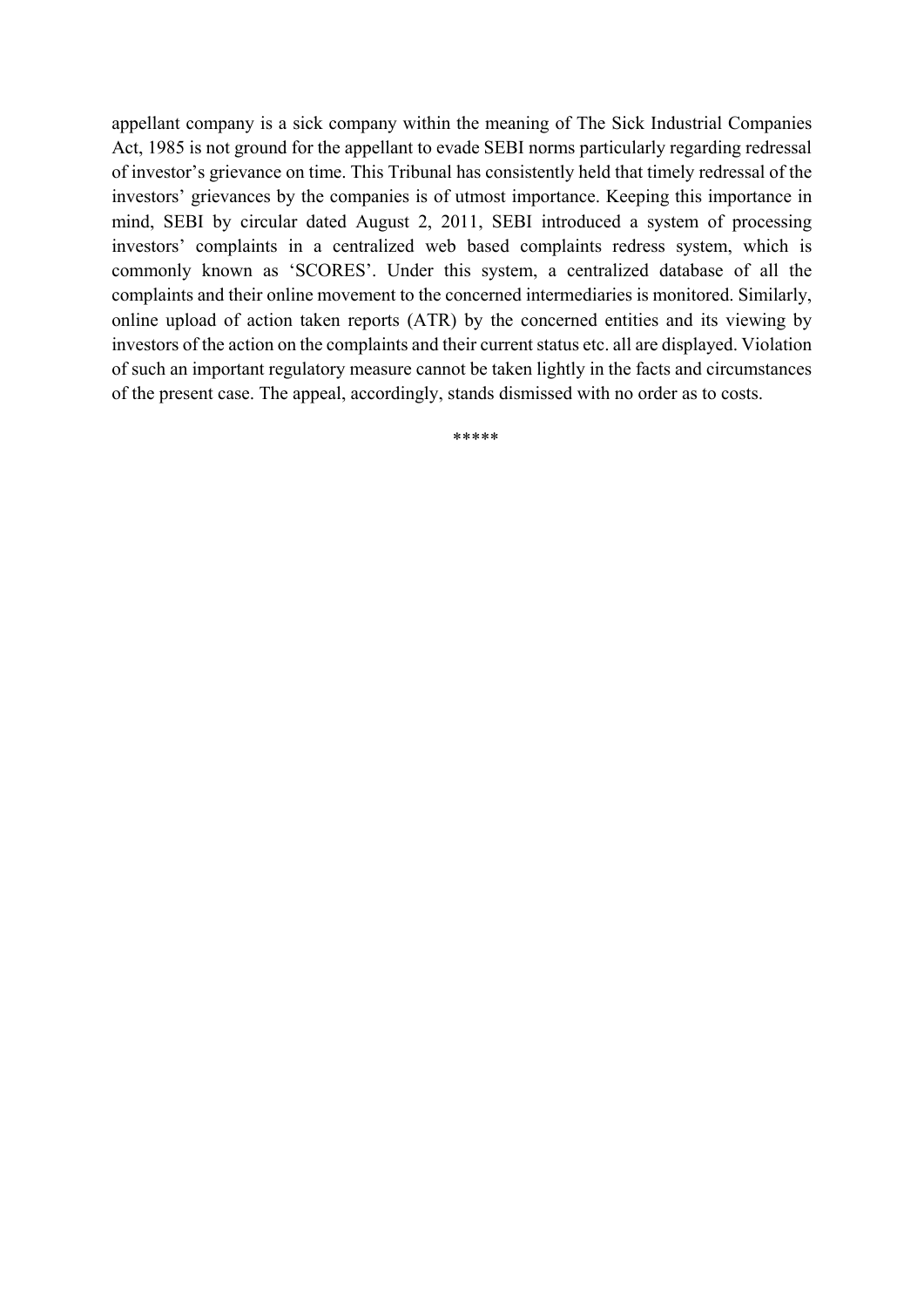# **LESSON 15 Structure of Capital Market**

### **FOREIGN PORTFOLIO INVESTOR**

**SEBI (Foreign Portfolio Investors) Regulations, 2014 to be replaced with SEBI (Foreign Portfolio Investors) Regulations, 2019** 

**For details: https://www.sebi.gov.in/legal/regulations/dec-2019/securities-andexchange-board-of-india-foreign-portfolio-investors-regulations-2019-last-amendedon-april-17-2020-\_44436.html** 

**Exemption from clubbing of investment limit for foreign Government agencies and its related entities** 

SEBI vide notification dated 19 December 2019 amended the Securities and Exchange Board of India (Foreign Portfolio Investors) Regulations, 2019 and omitted the following regulation:

"Regulation 20 (9) In cases where the Government of India enters into agreements or treaties with other sovereign Governments and where such agreements or treaties specifically recognize certain entities to be distinct and separate, the Board may, during the validity of such agreements or treaties, recognize them as such, subject to conditions as may be specified by it."

In line with rule 1(a)(iv) of Schedule II of Foreign Exchange Management (Non-debt Instruments) Rules, 2019 regarding "Investments by Foreign Portfolio Investors", certain foreign Government agencies and its related entities are exempt from clubbing of investment limit requirements and other investment conditions either by way of an agreement or treaty with other sovereign governments or by an order of the Central Government.

In view of the above, clause  $1(x)$  of Part C of Operational guidelines for FPIs & DDPs and EFIs regarding "Monitoring of investment limit at investor group level" has been amended accordingly. The amended operational guidelines are annexed herewith.

### **For details: https://www.sebi.gov.in/legal/circulars/jan-2020/exemption-from-clubbingof-investment-limit-for-foreign-government-agencies-and-its-relatedentities\_45697.html**

#### **Common Application Form for Foreign Portfolio Investors**

#### **(SEBI Circular No. IMD/FPI&C/CIR/P/2020/022 dated February 04, 2020)**

The Foreign Portfolio Investors (FPIs) seeking FPI registration shall be required to duly fill Common Application Form (CAF) and 'Annexure to CAF' and provide supporting documents and applicable fees for SEBI registration and issuance of PAN. The other intermediaries dealing with FPIs may rely on the information in CAF for the purpose of KYC.

**For Details: https://www.sebi.gov.in/legal/circulars/feb-2020/common-applicationform-for-foreign-portfolio-investors\_45899.html** 

#### **Disclosure Standards for Alternative Investment Funds (AIFs)**

## **(SEBI Circular No. SEBI/HO/IMD/DF6/CIR/P/2020/24 dated February 05, 2020)**

1. As a part of SEBI's initiatives to streamline disclosure standards in the growing AIF space, SEBI through a Consultation Paper dated December 4, 2019 sought public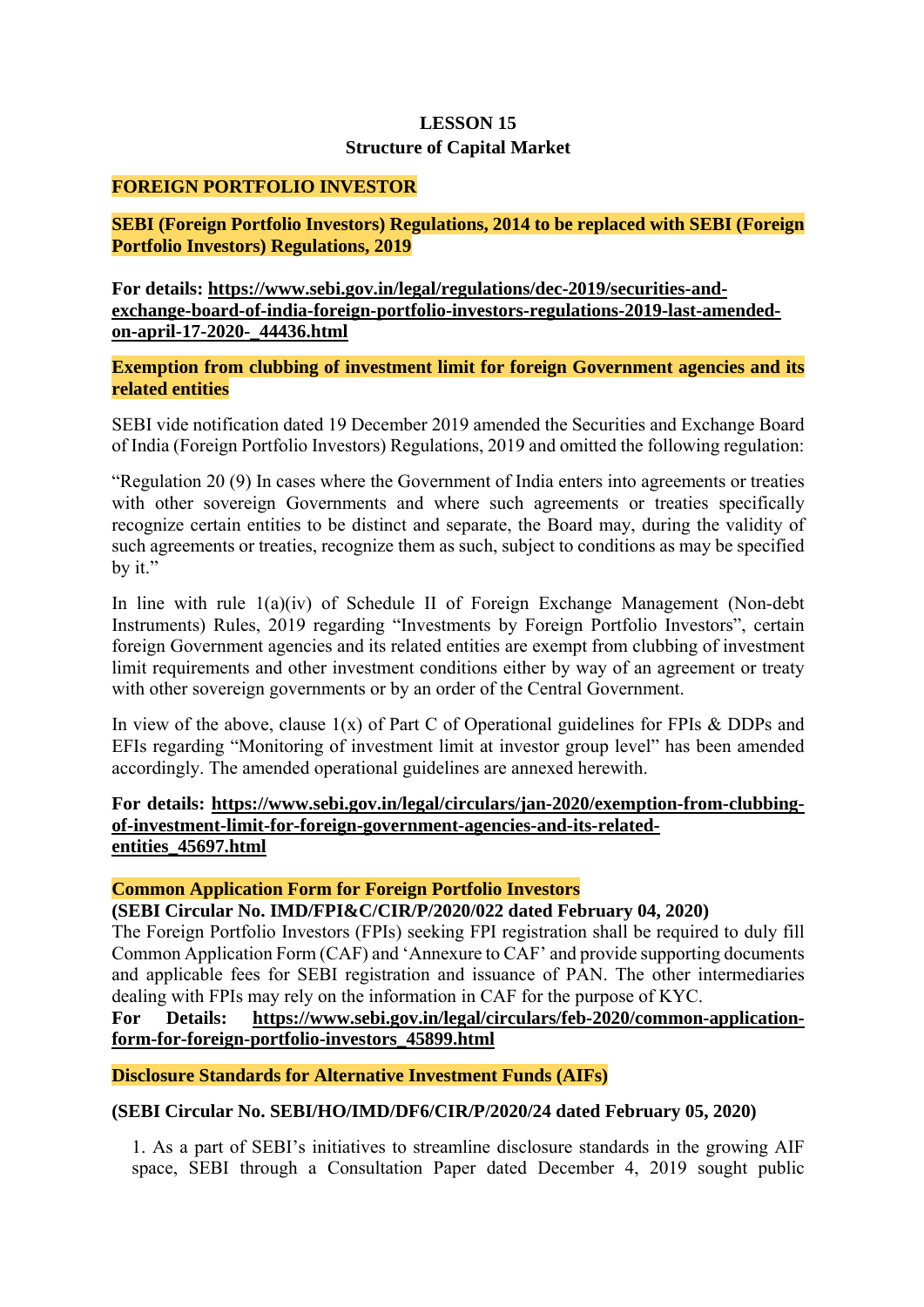comments on 'Introduction of Performance Benchmarking' and 'Standardization of Private Placement Memorandum (PPM) for AIFs'. Considering inputs from public consultation and deliberations in Alternative Investment Policy Advisory Committee (AIPAC), it has been decided to introduce template(s) for PPM, subject to certain exemptions, and mandatory performance benchmarking for AIFs with provisions for additional customized performance reporting.

A. Template(s) for PPM

2. PPM is a primary document in which all the necessary information about the AIF is disclosed to prospective investors. To ensure that a minimum standard of disclosure is made available in the PPM, it has been decided to mandate a template for the PPM providing certain minimum level of information in a simple and comparable format. AIFs are also permitted to provide additional information in their PPM.

3. Thus, the template for PPM shall have two parts viz.

Part A – section for minimum disclosures, and

Part B – supplementary section to allow full flexibility to the Fund in order to provide any additional information, which it deems fit.

4. The template for PPM of AIFs raising funds under Category I and Category II is provided at Annexure 1 of SEBI circular no. SEBI/HO/IMD/DF6/CIR/P/2020/24 dated February 05, 2020. The template for PPM of AIFs raising funds under Category III is provided at Annexure 2 of SEBI circular no. SEBI/HO/IMD/DF6/CIR/P/2020/24 dated February 05, 2020.

5. Further, in order to ensure compliance with the terms of PPM, it will be mandatory for AIFs to carry out an annual audit of such compliance. The audit shall be carried out by either internal or external auditor/legal professional. However, audit of sections of PPM relating to 'Risk Factors', 'Legal, Regulatory and Tax Considerations' and 'Track Record of First Time Managers' shall be optional.

6. The findings of the audit, along with corrective steps, if any, shall be communicated to the Trustee or Board or Designated Partners of the AIF, Board of the Manager and SEBI.

7. The terms of contribution or subscription agreement (by any name as it may be called), shall be aligned with the terms of the PPM and shall not go beyond the terms of the PPM.

8. The requirements as mentioned at para no. 2 and 5 above shall not apply to the following:

(i) Angel Funds as defined in SEBI (Alternative Investment Funds), Regulations 2012.

(ii) AIFs/Schemes in which each investor commits to a minimum capital contribution of INR 70 crores (USD 10 million or equivalent, in case of capital commitment in non-INR currency) and also provides a waiver to the fund from the requirement of PPM in the SEBI prescribed template and annual audit of terms of PPM, in the manner provided at Annexure 3 of SEBI circular no. SEBI/HO/IMD/DF6/CIR/P/2020/24 dated February 05, 2020.

9. The aforesaid requirements shall come into effect from March 01, 2020.

B. Performance Benchmarking of AIFs

10. Based on the request of the industry, it was considered appropriate that an industry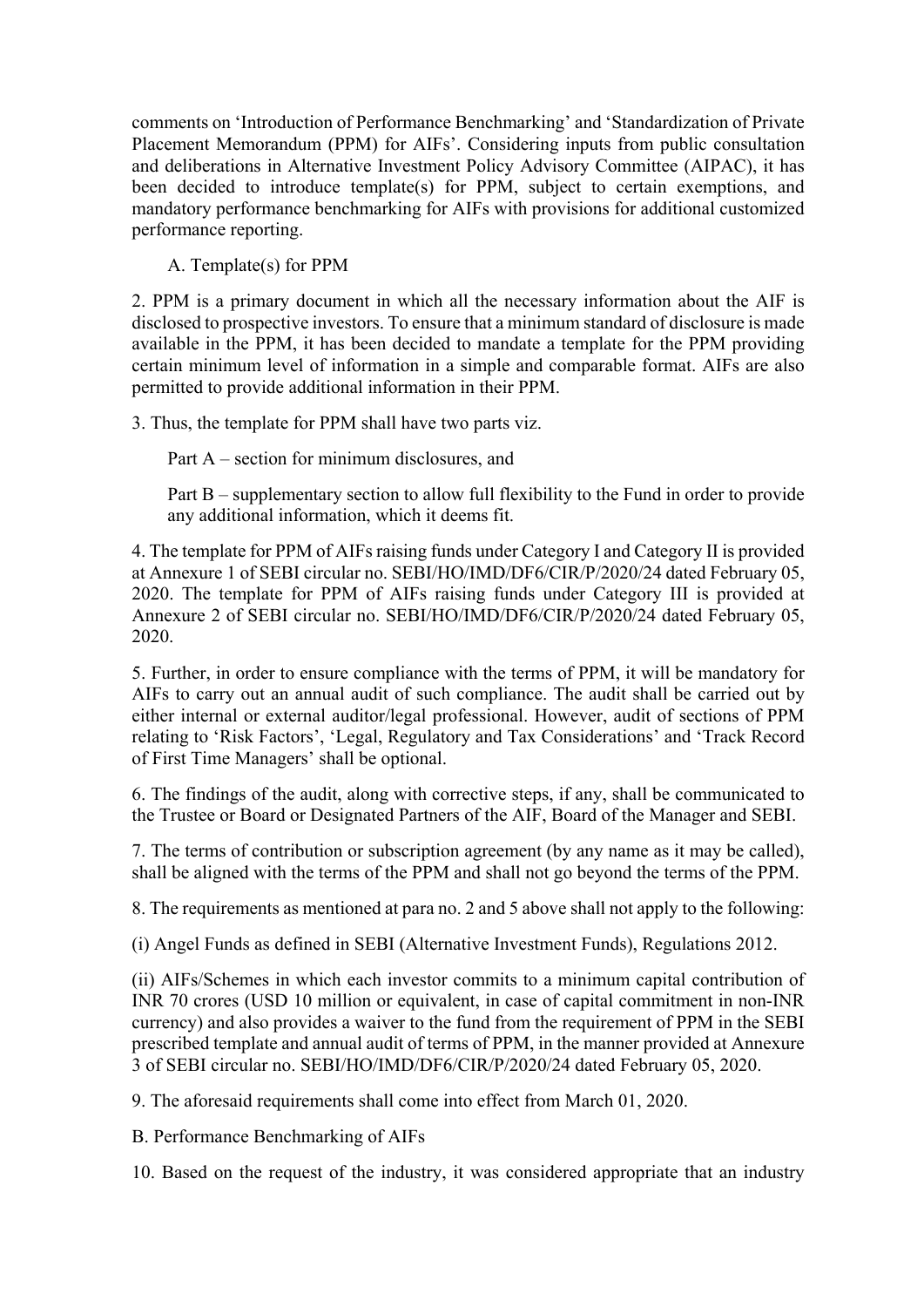benchmark be developed to compare the performance of AIF industry against other investment avenues, as also global investment opportunities. Accordingly, a proposal for performance benchmarking of AIFs was incorporated in the aforementioned Consultation Paper.

11. As the industry needs the flexibility to showcase its performance based on different criteria and benchmarking of performance of AIFs will help investors in assessing the performance of the AIF industry, it is decided to introduce:

a. Mandatory benchmarking of the performance of AIFs (including Venture Capital Funds) and the AIF industry. b. A framework for facilitating the use of data collected by Benchmarking Agencies to provide customized performance reports

12. In this regard, the following is mandated:

- i. Any association of AIFs ("Association"), which in terms of membership, represents at least 33% of the number of AIFs, may notify one or more Benchmarking Agencies, with whom each AIF shall enter into an agreement for carrying out the benchmarking process.
- ii. The agreement between the Benchmarking Agencies and AIFs shall cover the mode and manner of data reporting, specific data that needs to be reported, terms including confidentiality in the manner in which the data received by the Benchmarking Agencies may be used, etc.
- iii. AIFs, for all their schemes which have completed at least one year from the date of 'First Close', shall report all the necessary information including scheme-wise valuation and cash flow data to the Benchmarking Agencies in a timely manner.
- iv. The form and format of reporting shall be mutually decided by the Association and the Benchmarking Agencies.
- v. If an applicant claims a track-record on the basis of India performance of funds incorporated overseas, it shall also provide the data of the investments of the said funds in Indian companies to the Benchmarking Agencies, when they seek registration as AIF.
- vi. In the PPM, as well as in any marketing or promotional or other material, where past performance of the AIF is mentioned, the performance versus benchmark report provided by the benchmarking agencies for such AIF/Scheme shall also be provided.
- vii. In any reporting to the existing investors, if performance of the AIF/Scheme is compared to any benchmark, a copy of the performance versus benchmark report provided by the Benchmarking Agency shall also be provided for such AIF/scheme.
- viii. As a first step, Association will appoint Benchmarking Agencies and thereafter will set timeline for reporting of requisite data to Benchmarking Agencies by all the registered AIFs. In this regard, Association and Benchmarking Agencies will ensure that the first industry benchmark and AIF level performance versus Benchmark Reports are available latest by July 01, 2020, for the performance upto September 30, 2019. Further the Association shall submit a progress report in this regard to SEBI on a monthly basis till the creation of first industry benchmark.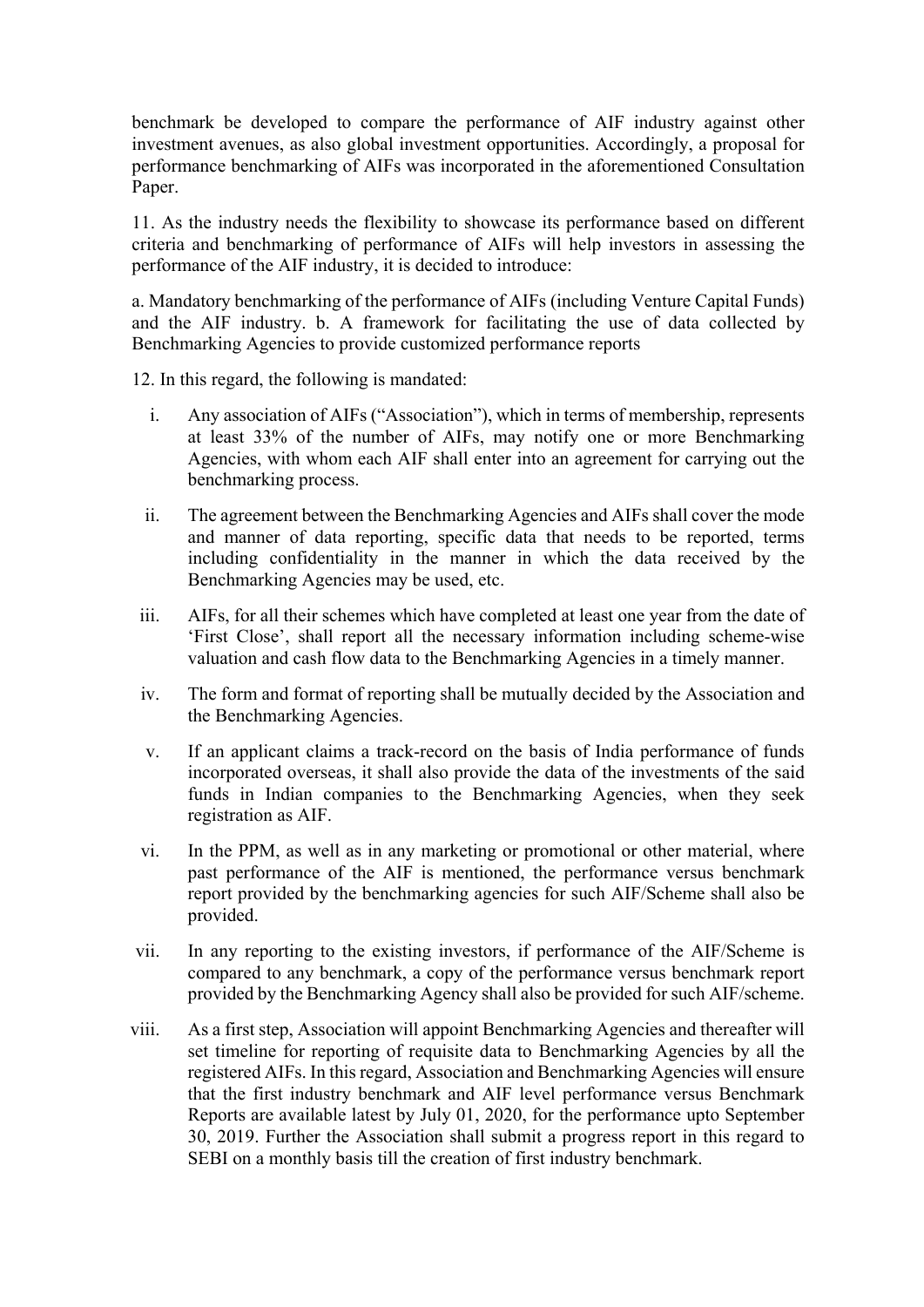13.The operational guidelines for performance benchmarking are provided at Annexure 4 of SEBI circular no. SEBI/HO/IMD/DF6/CIR/P/2020/24 dated February 05, 2020.

14.In addition to the standard benchmark report prepared by the Benchmarking Agencies, if any AIF seeks customized performance reports in a particular manner, the same may be generated by the Benchmarking Agencies, subject to:

- (i) Consent of the AIFs, whose data needs to be considered for generation of the customized performance report.
- (ii) Terms and conditions, including fees, decided mutually between the Benchmarking Agencies and the AIF.

15. The requirements as mentioned at para no. 11 to 14 above shall not apply to Angel Funds registered under sub-category of Venture Capital Fund under Category I - AIF.

### **For Details: https://www.sebi.gov.in/legal/circulars/feb-2020/disclosure-standards-foralternative-investment-funds-aifs-\_45919.html**

### **Clarifications with respect to Circular dated February 05, 2020 on 'Disclosure Standards for Alternative Investment Funds (AIFs)' (SEBI Circular No. SEBI/HO/IMD/DF6/CIR/P/2020/99 dated June 12, 2020)**

1. SEBI has issued a Circular No. SEBI/HO/IMD/DF6/CIR/P/2020/24 ("Circular") dated February 05, 2020 on 'Disclosure Standards for Alternative Investment Funds (AIFs)'.

- 2. In this regard, it is clarified as under:
	- (i) Audit of compliance with terms of PPM as provided in Paragraph 5 of the Circular, shall be conducted at the end of each Financial Year and the findings of audit along with corrective steps, if any, shall be communicated to the Trustee or Board or Designated Partners of the AIF, Board of the Manager and SEBI, within 6 months from the end of the Financial Year.
	- (ii) The requirement of audit of compliance with terms of PPM shall not apply to AIFs which have not raised any funds from their investors. However, such AIFs shall submit a Certificate from a Chartered Accountant to the effect that no funds have been raised, within 6 months from the end of the Financial Year.
	- (iii) For the Financial Year 2019-20, the above requirements shall be fulfilled on or before December 31, 2020.

Paragraph 12 (i) of the Circular is amended as under:

"Any association of AIFs ("Association"), which in terms of membership, represents at least 33% of the number of AIFs, may notify one or more Benchmarking Agencies, with whom each AIF shall enter into an agreement for carrying out the benchmarking process."

In light of market events due to the COVID-19 pandemic, the timeline for making available the first industry benchmark and AIF level performance versus Benchmark Reports, is extended till October 01, 2020.

### **For Details: https://www.sebi.gov.in/legal/circulars/jun-2020/clarifications-withrespect-to-circular-dated-february-05-2020-on-disclosure-standards-for-alternativeinvestment-funds-aifs-\_46847.html**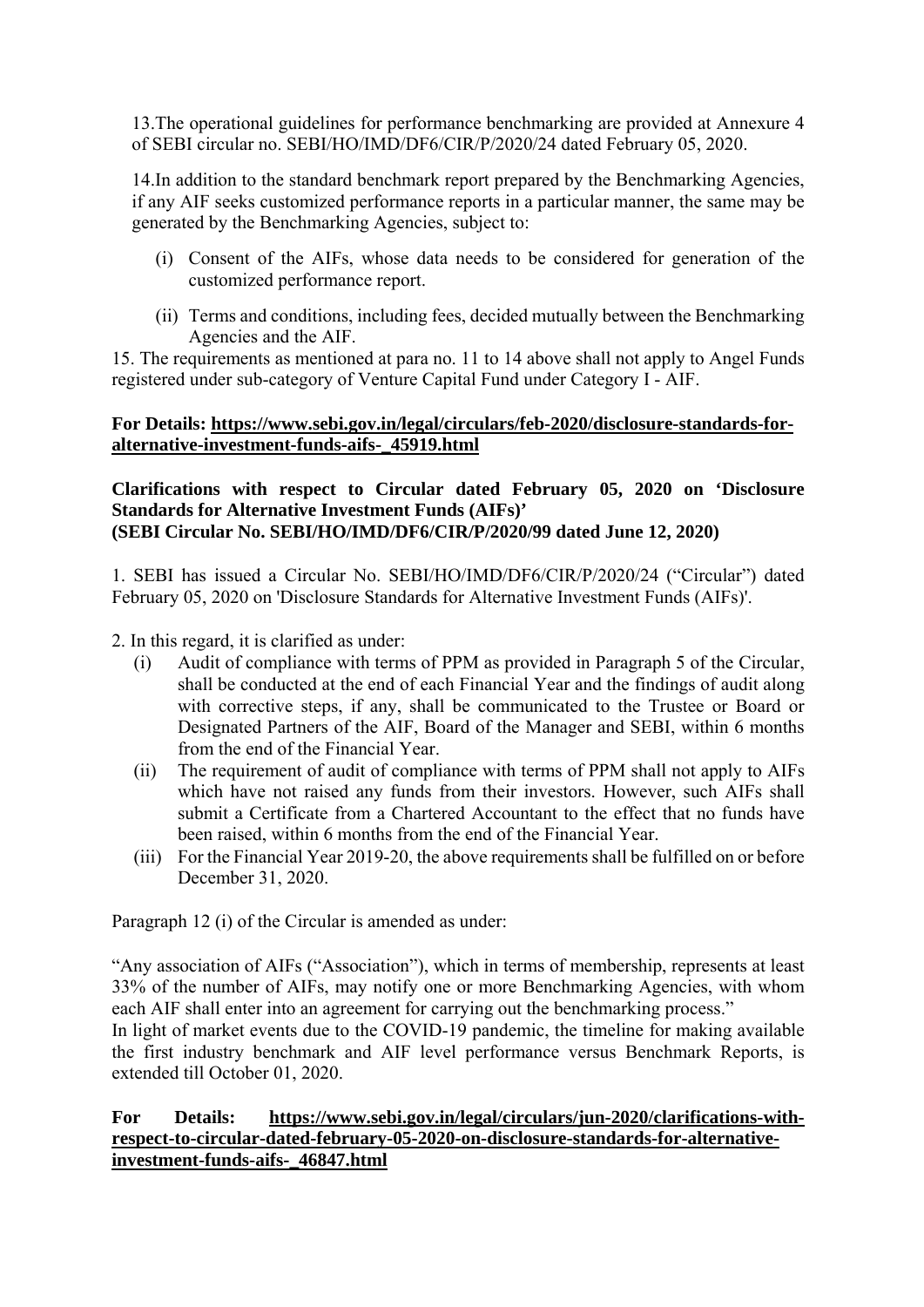#### **SECURITIES AND EXCHANGE BOARD OF INDIA (FOREIGN PORTFOLIO INVESTORS) (AMENDMENT) REGULATIONS, 2020 (April 7, 2020)**

In the Securities and Exchange Board of India (Foreign Portfolio Investors) Regulations, 2019

In regulation 5, in clause (a), in sub-clause (iv), after the words "member countries" and before the words "which are", the words and symbol ", or from any country specified by the Central Government by an order or by way of an agreement or treaty with other sovereign Governments," shall be inserted.

#### **For Details: https://www.sebi.gov.in/legal/regulations/apr-2020/sebi-foreign-portfolioinvestors-amendment-regulations-2020\_46504.html**

### **CASE LAWS**

# **In the case of Securities and Exchange Board of India Vs. Rakhi Trading Private Limited (Civil Appeal Nos. 1969, 3174- 3177 and 3180 of 2011 decided on February 8, 2018) (The Supreme Court of India)**

### **Fact of the Case**:

Fairness, integrity and transparency are the hallmarks of the stock market in India. The Securities and Exchange Board of India (hereinafter referred to as "SEBI") is the vigilant watchdog. Whether the factual matrix justified the watchdog's bite is the issue arising for consideration in this case.

In the present case, M/s Rakhi Trading engaged in the business of stock exchange. Rakhi Trading was issued a show cause notice by SEBI alleging execution of non genuine transactions in the Futures and Options segment (hereinafter referred to as the "F&O segment"). The trades in question pertain to NIFTY options. The SEBI found that the trade logs that on various occasions, the time of transactions was not matched by the respective parties and these transactions resulted in a closeout difference of Rs 115.79 lakhs without any significant change in the value of the underlying. Thus, according to SEBI manipulative/deceptive devise was used for synchronization of trades and the trades were fraudulent/ fictitious in nature. Consequently, a penalty of Rs.1,08,00,000 was imposed under Section 15HA of the SEBI Act,1992.

On appeal, SAT held that the synchronization and reversal of trades effected by the parties with a significant price difference, some in a few seconds and majority, in any case, on the same day had no impact on the market and it has not affected the NIFTY index in any manner or induced investors. It also observed that such trades are illegal only when they manipulate the market in any manner and induce investors. It has also taken a view that there being no physical delivery of any asset, there is no change of beneficial ownership and what is traded in the F&O segment are only contracts and hence, such synchronised and reverse trades in NIFTY options in the F&O segment "can never manipulate the market". It has also held that the trades being settled in cash through a stock exchange mechanism, are genuine and therefore cannot create a false or misleading appearance of trading in the F&O segment.

The Supreme court observed that "no person shall indulge in a fraudulent or an unfair trade practice in securities". It has been held that a trade practice is unfair if the conduct undermines the ethical standards and good faith dealings between the parties engaged in business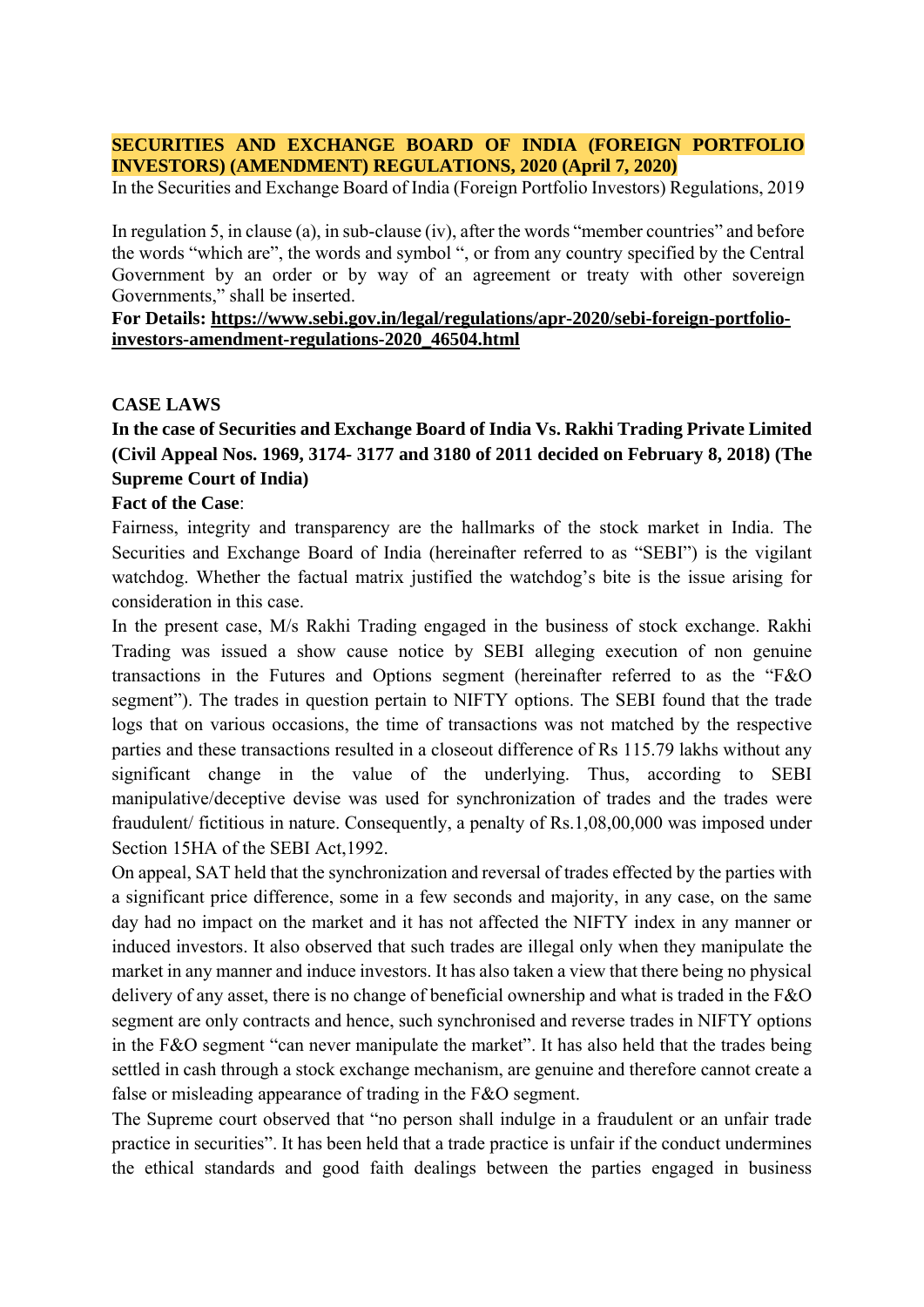transactions. Having regard to the fact that the dealings in the stock exchange are governed by the principles of fair play and transparency, one does not have to labour much on the meaning of unfair trade practices in securities. Contextually and in simple words, it means a practice which does not conform to the fair and transparent principles of trades in the stock market. In the instant case, one party booked gains and the other party booked a loss. Nobody intentionally trades for loss. An intentional trading for loss per se, is not a genuine dealing in securities. The platform of the stock exchange has been used for a non-genuine trade. Trading is always with the aim to make profits. But if one party consistently makes loss and that too in preplanned and rapid reverse trades, it is not genuine; it is an unfair trade practice.

### **Conclusion:**

Considering the reversal transactions, quantity, price and time and sale, parties being persistent in number of such trade transactions with huge price variations, it will be too naive to hold that the transactions are through screen-based trading and hence anonymous. Such conclusion would be over-looking the prior meeting of minds involving synchronization of buy and sell order and not negotiated deals as per the SEBI's circular. The impugned transactions are manipulative/deceptive device to create a desired loss and/or profit. Such synchronized trading is violative of transparent norms of trading in securities. If the findings of SAT are to be sustained, it would have serious repercussions undermining the integrity of the market. Thus, the impugned order of SAT is set aside by the Supreme Court of India.

**\*\*\*\*\***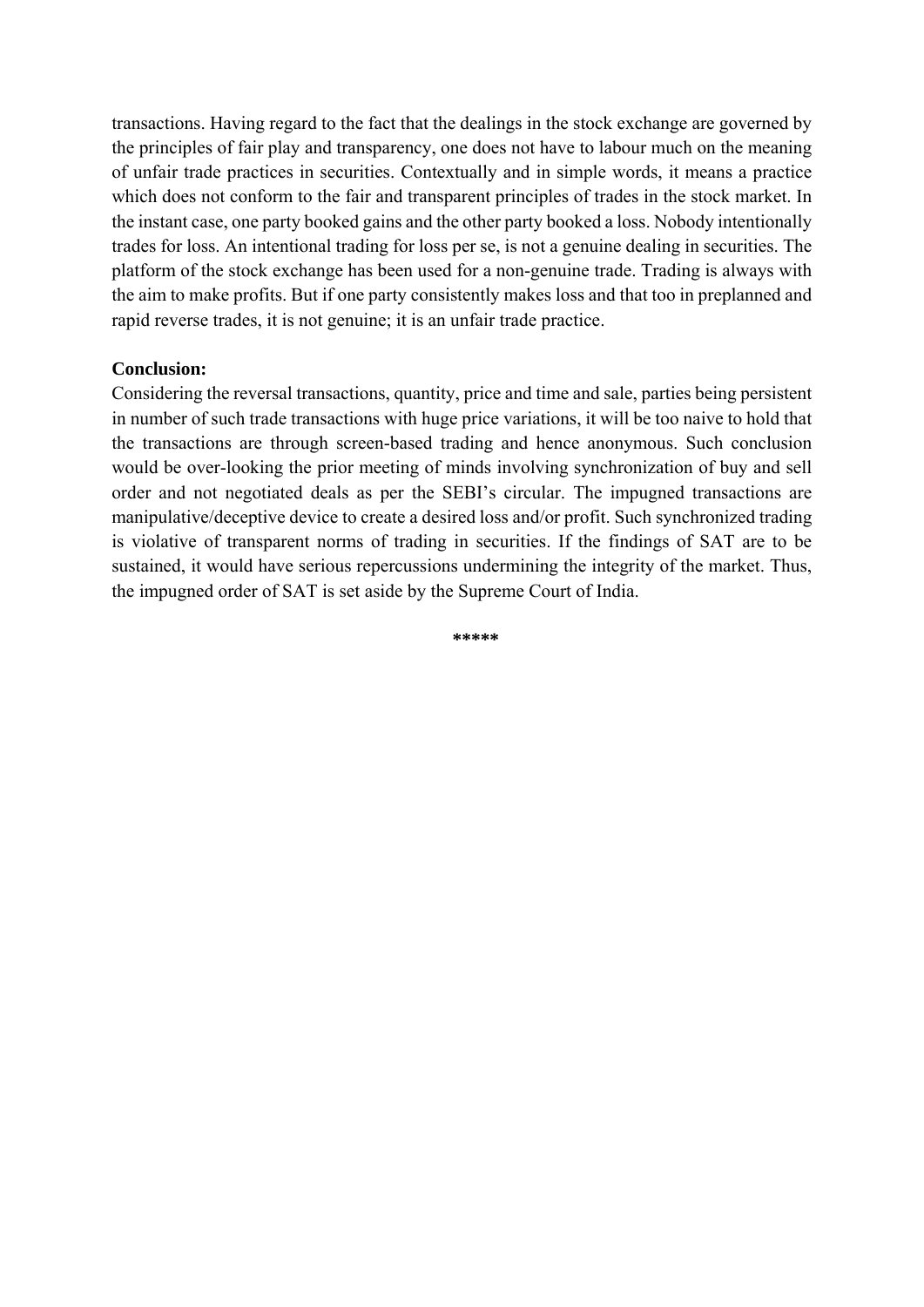# **LESSON 16 SECURITIES MARKET INTERMEDIARIES**

#### **Strengthening of the rating process in respect of 'INC' ratings (SEBI Circular No. SEBI/HO/MIRSD/CRADT/CIR/P/2020/2 dated January 03, 2020)**

In order to strengthen the rating process of the Credit Rating Agencies with regard to 'Issuer not cooperating' (INC) ratings, the directions are being issued.

- a. If an issuer has all the outstanding ratings as non-cooperative for more than 6 months, then the CRA shall downgrade the rating assigned to the instrument of such issuer to noninvestment grade with INC status. If non-cooperation by the issuer continues for further six months from the date of downgrade to non-investment grade, no CRA shall assign any new ratings to such issuer until the issuer resumes cooperation or the rating is withdrawn.
- b. The withdrawal norms for the ratings have been stipulated vide Circular no. SEBI/HO/ MIRSD/DOP2/CIR/P/2018/95 dated June 06, 2018. However, in case of multiple ratings on an instrument (where there is no regulatory mandate for multiple ratings), a CRA may withdraw a rating earlier than stipulated in the aforementioned circular, provided the CRA has:
	- i. rated the instrument continuously for 3 years or 50 per cent of the tenure of the instrument, whichever is higher; and
	- ii. received No-objection Certificate (NOC) from 75% of bondholders of the outstanding debt for withdrawal of rating; and
	- iii. received an undertaking from the issuer that another rating is available on that instrument.
- c. At the time of withdrawal, the CRA shall assign a rating to such instrument and issue a press release, as per the format prescribed vide Circular dated November 01, 2016. The Press Release shall also mention the reason(s) for withdrawal of rating.

These provisions shall be applicable with immediate effect except para (a) which shall be effective from July 01, 2020.

### **For Details: https://www.sebi.gov.in/legal/circulars/jan-2020/strengthening-of-therating-process-in-respect-of-inc-ratings\_45553.html**

**Operating Guidelines for Investment Advisers in International Financial Services Centre (IFSC)** 

#### **(SEBI Circular No. SEBI/HO/IMD/DF1/CIR/P/2020/04 dated January 09, 2020)**

The Securities and Exchange Board of India (SEBI) has issued clarifications on Operating Guidelines for Investment Advisers in the International Financial Services Centre (IFSC).

The net worth requirement for registered Investment Adviser in IFSC is revised to UD 700,000.

The SEBI also clarified that existing recognized entities in the International Financial Services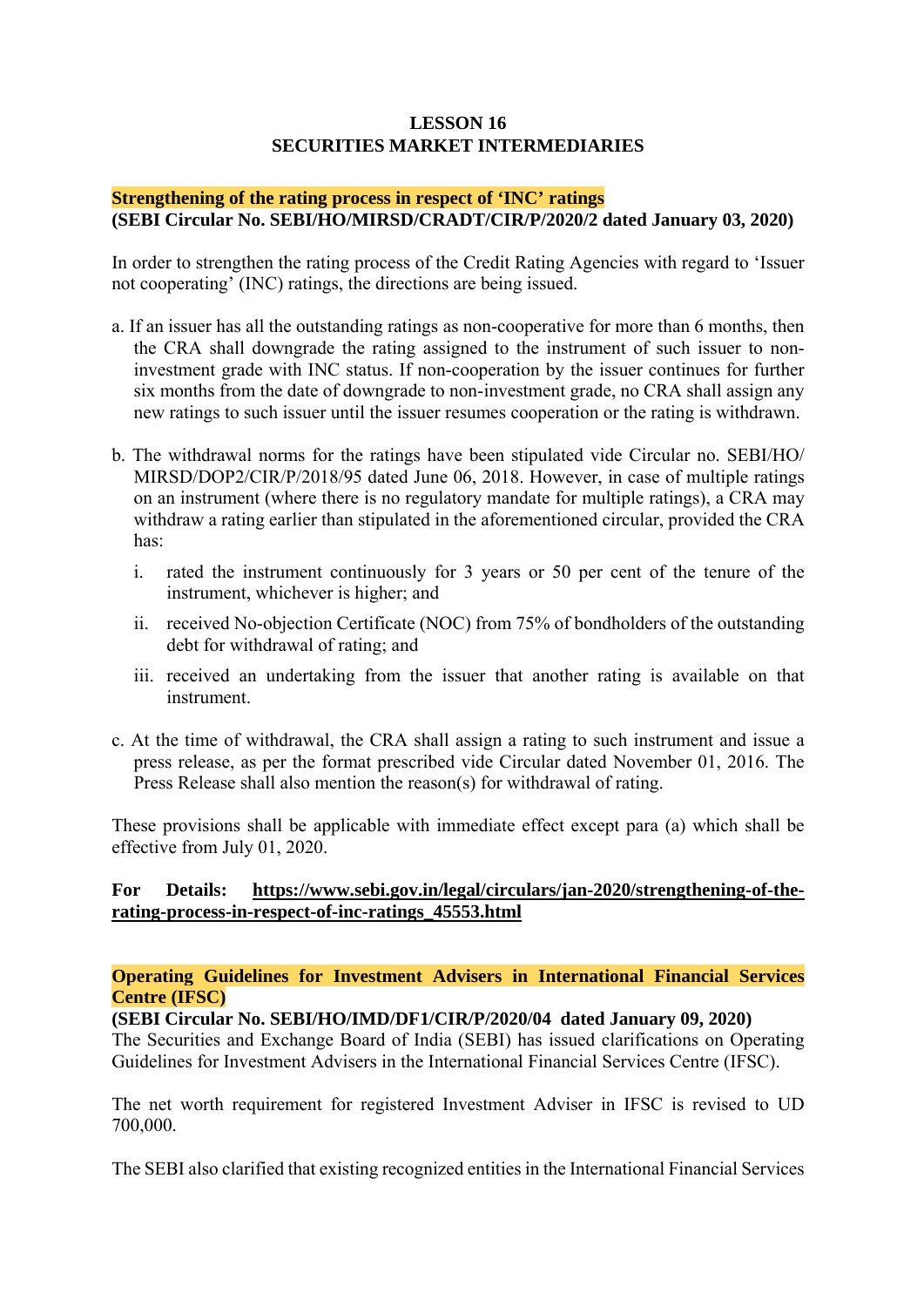Centre (IFSC) can also apply for IA registration without forming a separate company or LLP.

### **For Details: https://www.sebi.gov.in/legal/circulars/jan-2020/operating-guidelines-forinvestment-advisers-in-international-financial-services-centre\_45620.html**

### **SECURITIES AND EXCHANGE BOARD OF INDIA (PORTFOLIO MANAGERS) REGULATIONS, 2020 (January 16, 2020)**

These regulations may be called the Securities and Exchange Board of India (Portfolio Managers) Regulations, 2020. These regulations shall come into force on 16<sup>th</sup> January, 2020. The Securities and Exchange Board of India (Portfolio Managers) Regulations, 1993, shall stand repealed from the date on which these regulations come into force.

### **Following are the relevant provisions as are covered under SEBI (Portfolio Managers) Regulations, 2020**

### **Definition of Portfolio Managers**

"Portfolio manager" means a body corporate, which pursuant to a contract with a client, advises or directs or undertakes on behalf of the client (whether as a discretionary portfolio manager or otherwise) the management or administration of a portfolio of securities or goods or funds of the client, as the case may be:

Provided that the Portfolio Manager may deal in goods received in delivery against physical settlement of commodity derivatives.

#### **Definition of Discretionary Portfolio Manager**

"Discretionary portfolio manager" means a portfolio manager who under a contract relating to portfolio management, exercises or may exercise, any degree of discretion as to the investment of funds or management of the portfolio of securities of the client, as the case may be.

#### **General Obligations and Responsibilities of Portfolio Managers**

Every portfolio manager shall abide by the Code of Conduct as specified in SEBI (Portfolio Managers) Regulations, 2020.

#### **Code of Conduct**

- 1. A portfolio manager shall, in the conduct of his business, observe high standards of integrity and fairness in all his dealings with his clients and other portfolio managers.
- 2. The money received by a portfolio manager from a client for an investment purpose should be deployed by the portfolio manager as soon as possible for that purpose and money due and payable to a client should be paid forthwith.
- 3. A portfolio manager shall render at all times high standards of service, exercise due diligence, ensure proper care and exercise independent professional judgment. The portfolio manager shall either avoid any conflict of interest in his investment or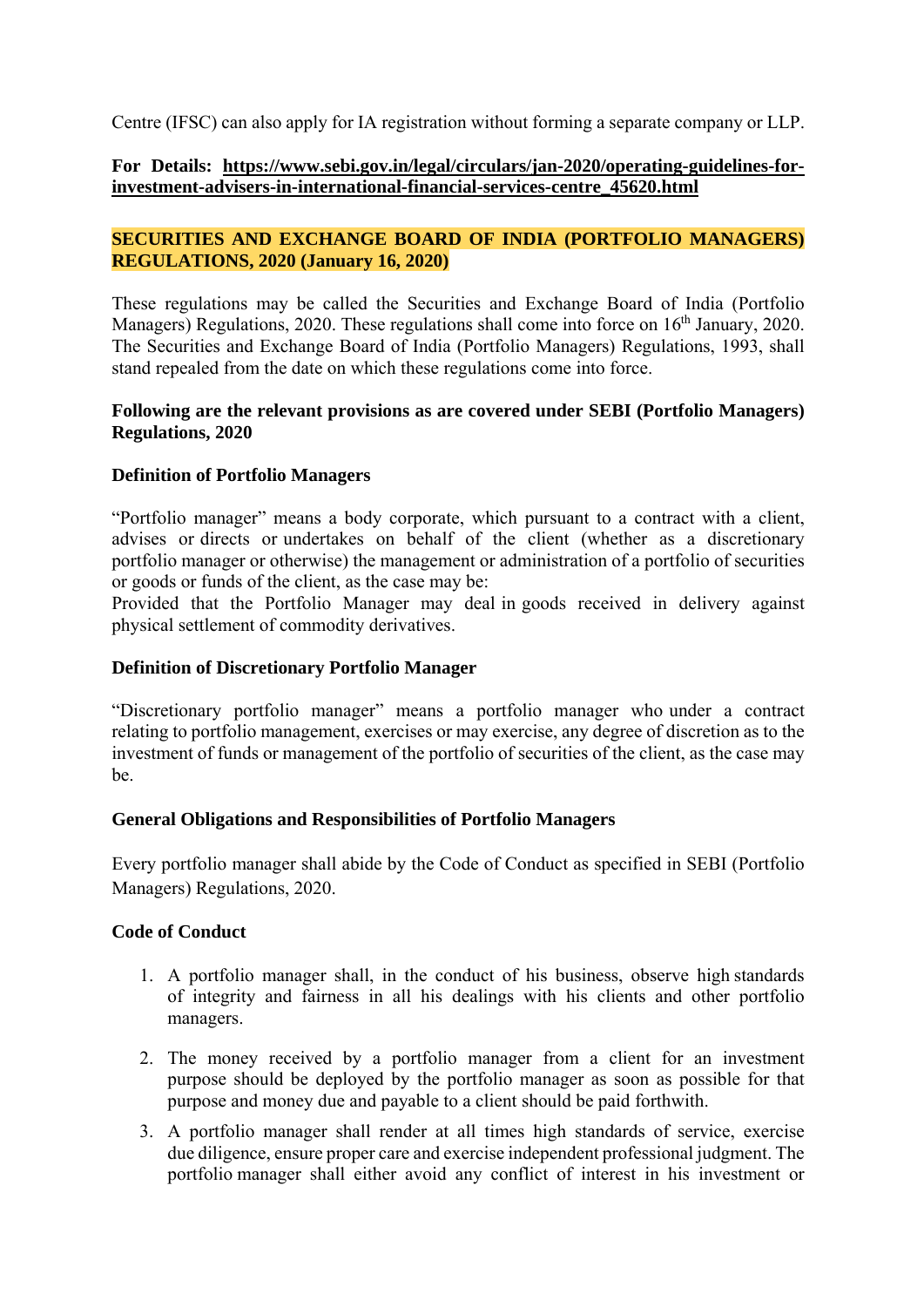disinvestment decision, or where any conflict of interest arises, ensure fair treatment to all his customers. It shall disclose to the clients, possible source of conflict of interest, while providing unbiased services. A portfolio manager shall not place his interest above those of his clients.

- 4. A portfolio manager shall not execute any trade against the interest of the clients in its proprietary account.
- 5. A portfolio manager shall not make any statement or indulge in any act, practice or unfair competition, which is likely to be harmful to the interests of other portfolio managers or is likely to place such other portfolio managers in a disadvantageous position in relation to the portfolio manager himself, while competing for or executing any assignment.
- 6. A portfolio manager shall not make any exaggerated statement, whether oral or written, to the client either about the qualification or the capability to render certain services or his achievements in regard to services rendered to other clients.
- 7. At the time of entering into a contract, the portfolio manager shall obtain in writing from the client, his interest in various corporate bodies which enables him to obtain unpublished price-sensitive information of the body corporate.
- 8. A portfolio manager shall not disclose to any clients, or press any confidential information about his client, which has come to his knowledge.
- 9. The portfolio manager shall where necessary and in the interest of the client take adequate steps for the transfer of the clients' securities and for claiming and receiving dividends, interest payments and other rights accruing to the client. It shall also take necessary action for conversion of securities and subscription for/renunciation of rights in accordance with the clients' instruction.
- 10. A portfolio manager shall endeavor to-

(a)ensure that the investors are provided with true and adequate information without making any misguiding or exaggerated claims and are made aware of attendant risks before any investment decision is taken by them;

(b) render the best possible advice to the client having regard to the client's needs and the environment, and his own professional skills;

(c) ensure that all professional dealings are effected in a prompt, efficient and cost effective manner.

11. (1) A portfolio manager shall not be a party to-

(a)creation of false market in securities;

(b)price rigging or manipulation of securities;

(c)passing of price sensitive information to brokers, members of the

recognized stock exchanges and any other intermediaries in the capital market or take any other action which is prejudicial to the interest of the investors.

(2) No portfolio manager or any of its directors, partners or manager shall either on their own or through their associates or family members or relatives enter into any transaction in securities of companies on the basis of unpublished price sensitive information obtained by them during the course of any professional assignment.

12. (a) A portfolio manager or any of its employees shall not render, directly or indirectly any investment advice about any security in the publicly accessible media, whether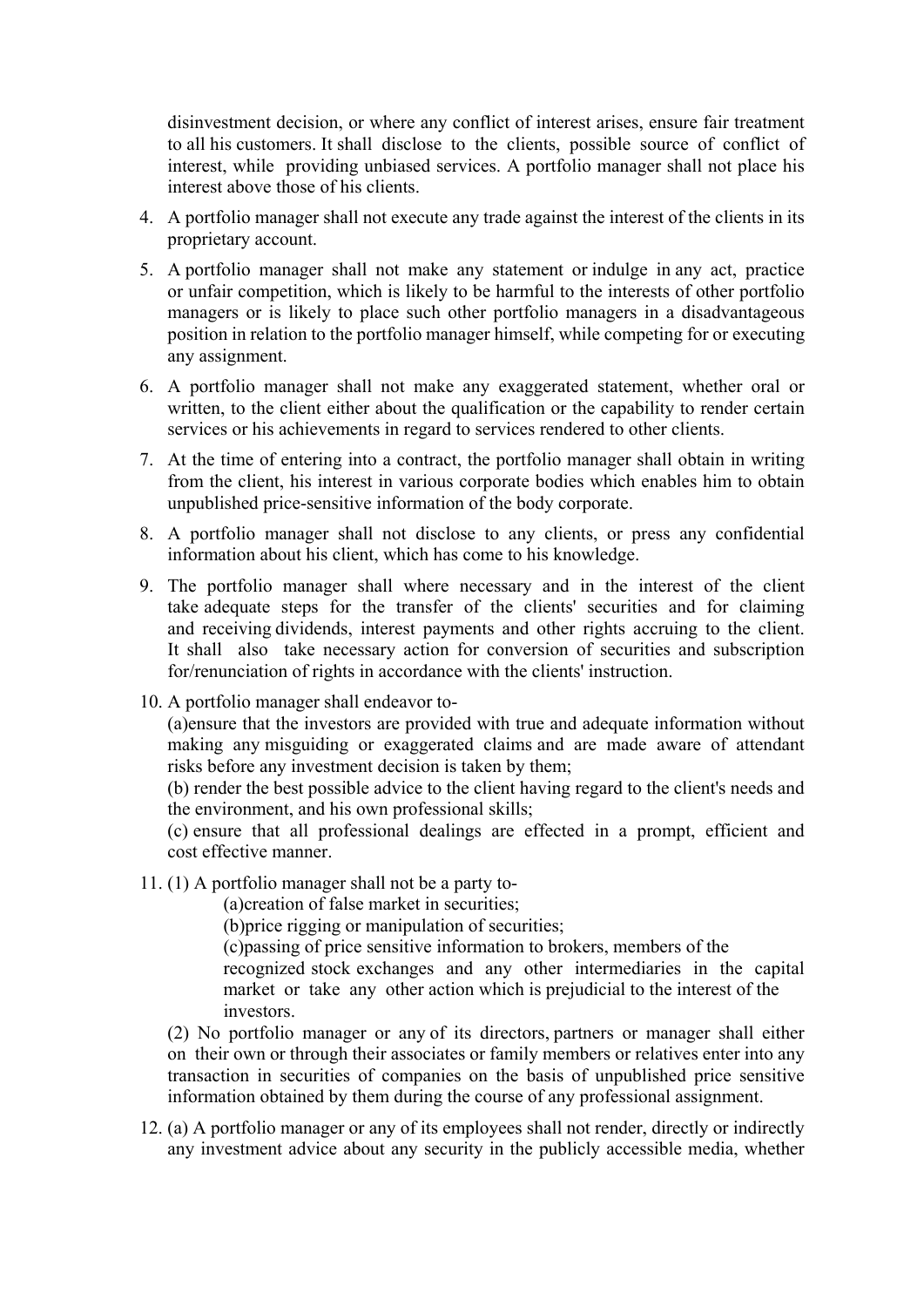real-time or non-real-time, unless a disclosure of his long or short position in the said security has been made, while rendering such advice.

(b) In case an employee of the portfolio manager is rendering such advice, he shall also disclose the interest of his dependent family members and the employer including their long or short position in the said security, while rendering such advice.

13. (a)The portfolio manager shall abide by the Act, Rules, and regulations made thereunder and the Guidelines / Schemes issued by the Board.

(b) The portfolio manager shall comply with the code of conduct specified in the SEBI (Prohibition of Insider Trading) Regulations, 2015.

(c) The portfolio manager shall not use his status as any other registered intermediary to unduly influence the investment decision of the clients while rendering portfolio management services.

#### **General Responsibilities of a Portfolio Manager**.

- (1) The discretionary portfolio manager shall individually and independently manage the funds of each client in accordance with the needs of the client, in a manner which does not partake character of a Mutual Fund, whereas the non-discretionary portfolio manager shall manage the funds in accordance with the directions of the client.
- (2) The portfolio manager shall not accept from the client, funds or securities worth less than fifty lakhrupees:

Provided that the minimum investment amount per client shall be applicable for new clients and fresh investments by existing clients:

Provided further that existing investments of clients, as on the date of notification of the Securities and Exchange Board of India (Portfolio Managers) Regulations, 2020, may continue as such till maturity of theinvestmentor as specified by the Board.

- (3) The portfolio manager shall act in a fiduciary capacity with regard to the client's funds.
- (4) The portfolio manager shall segregate each client's holding in securities in separate accounts.
- (5) The portfolio manager shall keep the funds of all clients in a separate account to be maintained by it in a Scheduled Commercial Bank.

Explanation.—For the purposes of this sub-regulation, the expression 'Scheduled Commercial Bank' means any bank included in the Second Schedule to the Reserve Bank of India Act, 1934.

- (6) The portfolio manager shall transact in securities within the limitation placed by the client himself with regard to dealing in securities under the provisions of the Reserve Bank of India Act, 1934.
- (7) The portfolio manager shall not derive any direct or indirect benefit out of the client's funds or securities.
- (8) The portfolio manager shall not borrow funds or securities on behalf of the client.
- (9) The portfolio manager shall not lend securities held on behalf of the clients to a third person except as provided under these regulations.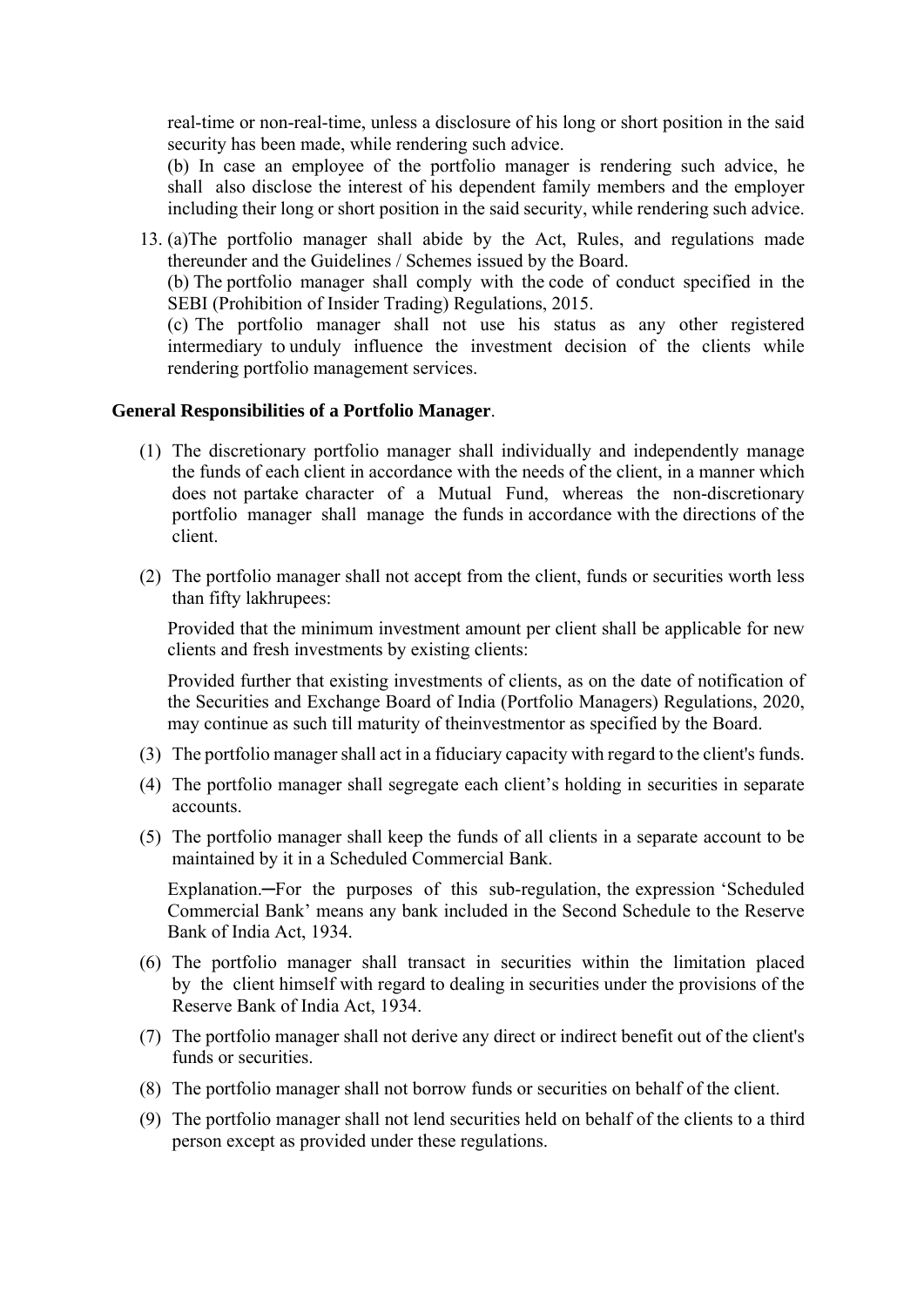- (10) The portfolio manager shall ensure proper and timely handling of complaints from his clients and take appropriate action immediately.
- (11)The portfolio manager shall ensure that any person or entity involved in the distribution of its services is carrying out the distribution activities in compliance with these regulations and circulars issued thereunder from time to time.

### **For Details: https://www.sebi.gov.in/legal/regulations/jan-2020/securities-andexchange-board-of-india-portfolio-managers-regulations-2020-last-amended-on-april-17-2020-\_45744.html**

#### **Guidelines for Portfolio Managers**

#### **(SEBI Circular No. SEBI/HO/IMD/DF1/CIR/P/2020/26 dated February 13, 2020)**

SEBI, based on the recommendations of a Working Group and inputs from public consultation, reviewed the framework for regulation of Portfolio Managers and the SEBI (Portfolio Managers) Regulations, 2020 ("PMS Regulations") has been notified on January 16, 2020. In addition to the above, certain changes to the regulatory framework for Portfolio Managers are mandated.

Accordingly, to protect the interest of investors in securities market and to promote the development and to regulate the securities market, SEBI vide its circular no. SEBI/HO/IMD/DFI/CIR/P/2020/26 dated February 13, 2020, has made guidelines for Portfolio Managers with respect to fees and charges, direct on-boarding of clients by Portfolio Managers, nomenclature 'Investment Approach', periodic reporting, reporting of performance by Portfolio Managers, disclosure documents, supervision of distributors.

## **For Details: https://www.sebi.gov.in/legal/circulars/feb-2020/guidelines-for-portfoliomanagers\_45981.html**

### **'Guidelines for Portfolio Managers' - Extension of implementation timeline (SEBI Circular No. SEBI/HO/IMD/DF1/CIR/P/2020/111 dated June 29, 2020)**

In light of market events due to CoVID-19 pandemic, SEBI, vide Circular No. SEBI/HO/IMD/DF1/CIR/P/2020/57 dated March 30, 2020 extended, inter alia, the timeline for applicability of SEBI Circular No. SEBI/HO/IMD/DF1/CIR/P/2020/26 dated February 13, 2020 on 'Guidelines for Portfolio Managers'.

After taking into consideration requests received from portfolio managers and the prevailing business and market conditions, it has been decided to extend the timeline for compliance with the requirements of SEBI Circular No. SEBI/HO/IMD/DF1/CIR/P/2020/26 dated February 13, 2020, by further three months. Accordingly, the provisions of said SEBI Circular shall be applicable with effect from October 01, 2020.

### **For Details; https://www.sebi.gov.in/legal/circulars/jun-2020/guidelines-for-portfoliomanagers-extension-of-implementation-timeline\_46959.html**

### **Review of Post-Default Curing Period for Credit Rating Agencies (CRAs)**

**(SEBI Circular No. SEBI/ HO/ MIRSD/ CRADT/ CIR/ P/ 2020/ 87 dated May 21, 2020)**  Under Credit Rating, there is a post-default curing period of 90 days for the rating to move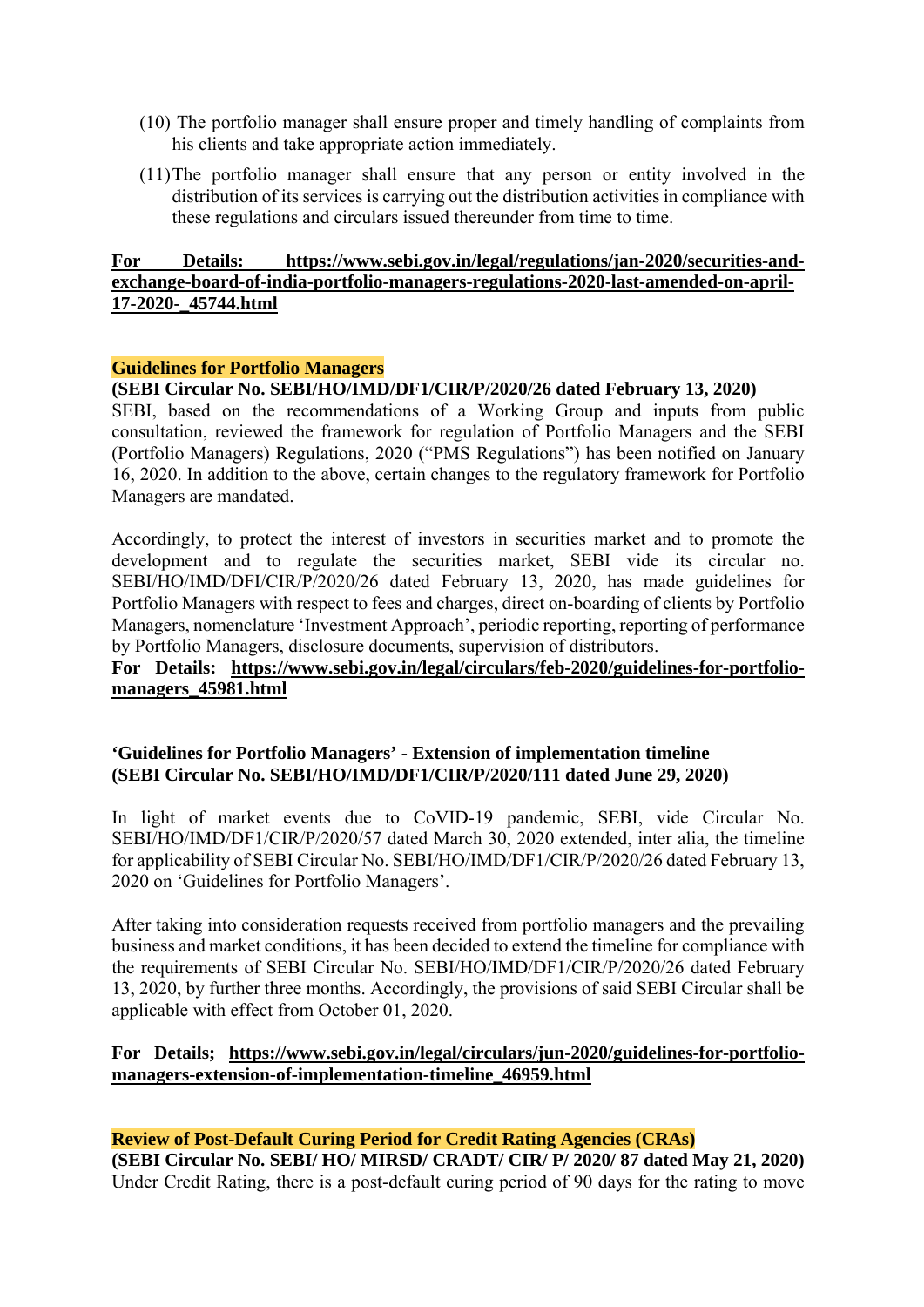from default to speculative grade and generally 365 days for default to move to investment grade.

In a few recent cases of defaults that even though the rated entity was able to correct the default within a relatively shorter span of time, the rating could not be upgraded and continued to be under sub-investment grade due to the extant provisions on post-default curing period.

There is a possibility that such cases may increase in the wake of Covid-19 pandemic.

SEBI has felt the need to review the existing policy on post-default curing period with a view to providing some flexibility to Credit Rating Agencies (CRAs) in taking appropriate view in such cases.

### **Changes made by SEBI**

Accordingly, in partial modification to Annexure-A1 of SEBI circular no. SEBI/HO/MIRSD/MIRSD4/CIR/P/2016/119 dated November 1, 2016, the revised policy of the provision on post-default curing period in this regard is as under:

- A. After a default is cured and the payments regularized, a CRA shall generally upgrade the rating from default to non-investment grade after a period of 90 days based on the satisfactory performance by the company during this period. CRAs may deviate from the said period of 90 days on a case to case basis, subject to the CRAs framing a detailed policy in this regard. The said policy shall also be placed on CRA's website. Cases of deviations from stipulated 90 days, if any, shall be placed before the Ratings Sub-Committee of the board of the CRA, on a half yearly basis, along with the rationale for such deviation.
- B. The CRA shall frame a policy in respect of upgrade of default rating to investment grade rating and place it on its website.
- C. The policies framed as above may include scenarios like technical defaults, change in management, acquisition by another firm, sizeable inflow of long-term funds or benefits arising out of a regulatory action, etc. which fundamentally alter the credit risk profile of the defaulting firm.

#### **For Details: https://www.sebi.gov.in/legal/circulars/may-2020/review-of-post-defaultcuring-period-for-cras\_46690.html**

**Lesson 16**

**Securities Market Intermediaries**

### **CASE LAWS**

| 01.07.2020 | Mr. Vishal Vijay Shah Securities Appellate                                        |
|------------|-----------------------------------------------------------------------------------|
|            | (Noticee) in the matter of Tribunal<br>Maharashtra Polybutenes<br>Limited v. SEBI |
|            |                                                                                   |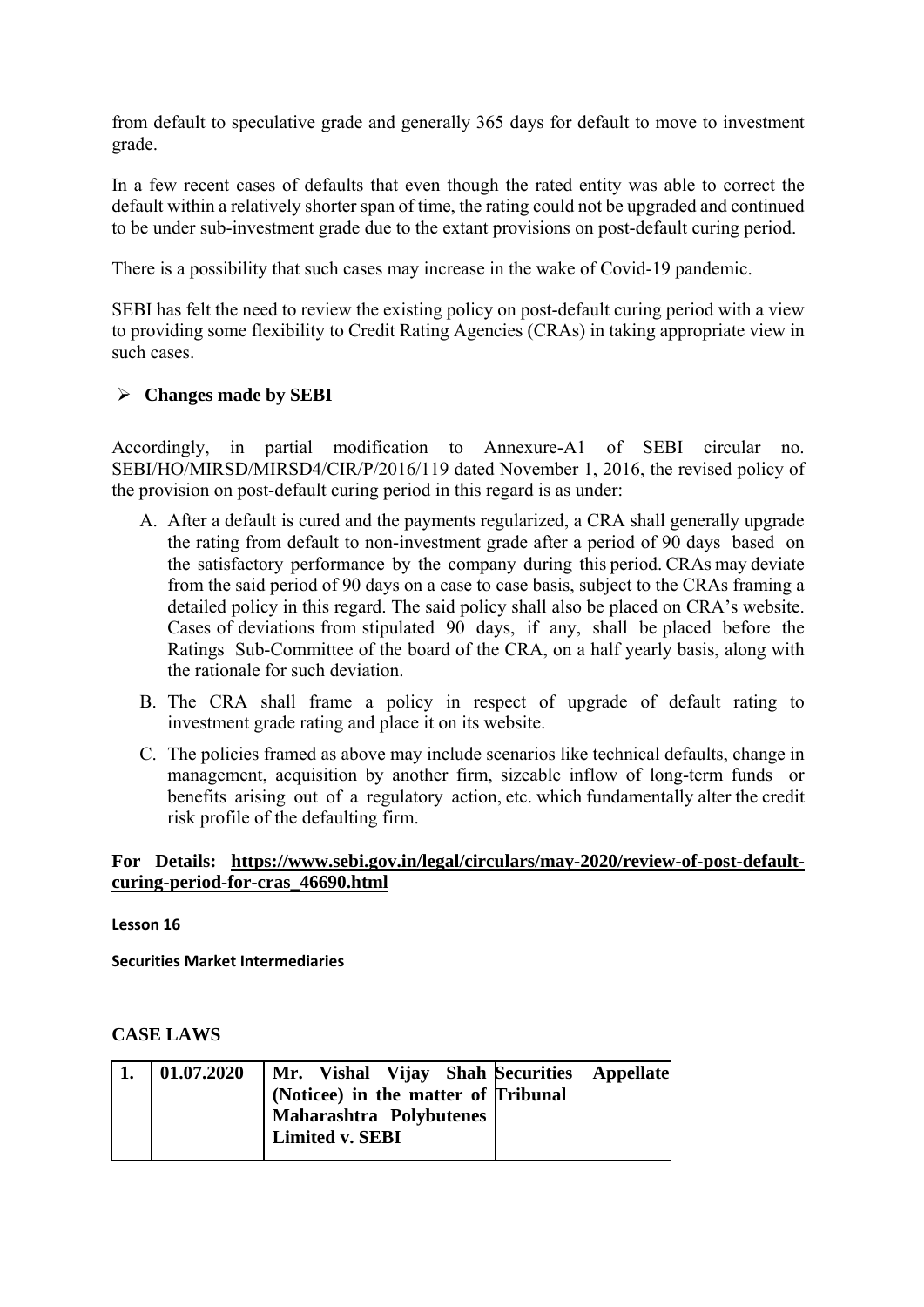# **Facts of the Case:**

In the facts of the instant proceedings, it is observed that the Vishal Vijay Shah ("Noticee"), a registered Stock Broker had received funds in the client and settlement bank accounts from third parties in cash and had made payments to third parties on behalf of clients. It is further observed that the Noticee had also made withdrawal of cash from the client bank accounts. Under the SEBI Circulars, a responsibility has been cast on the Stock Broker to ensure that payments are received directly from the respective clients and not from third parties. Accordingly, the Noticee should have taken expedient steps to ensure that funds received from third parties are exceptionally dealt with and suitable explanations should have been asked from the client when such blatant third party monetary amounts were received. However, there is nothing on record to suggest that such steps were indeed taken.

Further, the Noticee in its submissions has itself admitted to having carried out such irregular practices. The aforementioned conduct of the Noticee clearly demonstrates that it failed to maintain fairness in the conduct of its business, exercise due skill and care and comply with the statutory requirements. Thus, in addition to the violation of the SEBI Circulars the Noticee has also violated the provisions of Clauses A(1), (2)  $\&$  (5) of the Code of Conduct as specified under Schedule II read with Regulation 9(f) of the Stock Brokers Regulations.

The BSE had earlier conducted inspection of the Noticee and upon a consideration of the BSE Inspection Reports in light of the Inspection Report, it is observed that the violations committed by the Noticee in the instant proceedings are repetitive in nature. Further, it is a well settled position of law that SEBI may initiate multiple proceedings for the same set of violations.

### **Order:**

The Noticee had violated the aforementioned provisions of the Stock Brokers Regulations and aforementioned SEBI Circulars. Having regard to the facts and circumstances of the instant proceedings, SEBI accepted the recommendation of the Designated Authority that the Certificate of Registration of the Noticee be suspended for a period of one year.

| 05.06.2020 | Narendra Singh Tanwar, Proprietor Whole Time Member, |                       |                 |
|------------|------------------------------------------------------|-----------------------|-----------------|
|            | of M/s Capital True Financial Services Securities    |                       | <b>Exchange</b> |
|            | (Noticee) vs. SEBI                                   | <b>Board of India</b> |                 |
|            |                                                      |                       |                 |

# **The Noticee cease and desist from acting as an Investment Adviser as it refused to refund the money so taken by it as service fee from complainant.**

### **Facts of the Case**:

SEBI had received a complaint against Mr. Narendra Singh Tanwar, Proprietor of M/s Capital True Financial Services (hereinafter referred to as "Noticee"), a registered Investment Adviser (hereinafter referred to as "IA") inter alia alleging that a promise was made on behalf of the Noticee to the complainant assuring him a huge return of Rs. 28.80 lakh on a meagre investment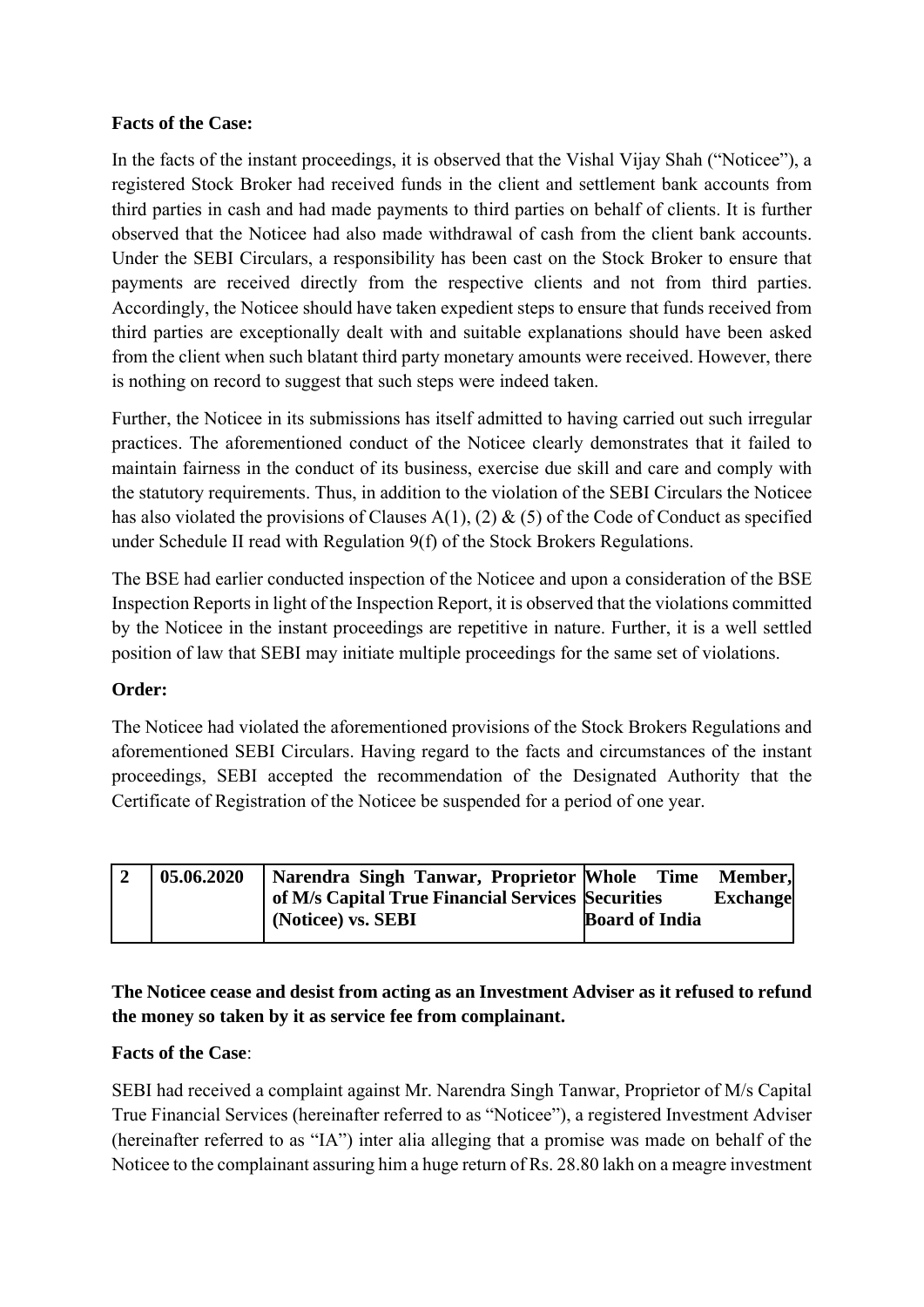of Rs. 20,000/- over a short period of 4 months and 10 days. Pursuant to such an assurance, an amount of Rs. 1,30,000/- was transferred by the complainant to the Noticee towards first instalment of the service fee, out of total service fee of Rs. 4,47,200/- demanded by the Noticee in instalments. However, after suffering loss on the very first day of availing the services of the Noticee, the complainant asked the Noticee to return the amount paid to him. As the Noticee refused to refund the money so taken by it as service fee and also stopped attending the phone calls of the complainant, a compliant was lodged with SEBI. The said complaint was forwarded to the Noticee for resolution and to submit an Action Taken Report (ATR) in the SEBI Complaints Redress System (SCORES).

### **Order:**

In view of the foregoing findings and in the interest of investors and for the protection of their rights, SEBI issue following directions:

i. The Certificate of Registration as Investment Adviser bearing Registration number INA000009038 issued in favour of the Noticee is hereby cancelled.

ii. The Noticee shall forthwith cease and desist from acting as an Investment Adviser.

iii. The Noticee shall not use the term 'Investment Adviser' directly or indirectly in any manner whatsoever on the letter-head, on the website, signage board, or otherwise.

iv. The Noticee is debarred from accessing the securities market and is further prohibited from buying, selling or otherwise dealing in securities, directly or indirectly, or being associated with securities market in any manner, for a period of 2 years and during the period of restraint, the existing holding of securities including the holding of units of mutual funds of the Noticees shall remain frozen.

| 29.05.2020 |                         | Arihant Capital Markets Adjudicating Officer, Securities |
|------------|-------------------------|----------------------------------------------------------|
|            | Ltd. (Noticee) vs. SEBI | <b>Exchange Board of India</b>                           |

## **SEBI imposed penalty for the alleged violation of the provisions of SEBI (Stock Broker and Sub Brokers) Regulations, 1992.**

### **Facts of the case:**

SEBI conducted investigation into trading activities of certain entities in the scrip of Moryo Industries Ltd. for the period of January 15, 2013 to August 31, 2014. Based on the findings of the investigation, SEBI initiated adjudication proceedings against Arihant Capital Markets Ltd.(hereinafter be referred to as, the "Noticee") under Section 15HB of the Securities and Exchange Board of India Act, 1992 , for the alleged violation of Clause A(2) of the Code of Conduct for Stock Brokers as specified under Schedule II read with Regulation 7 (as existed at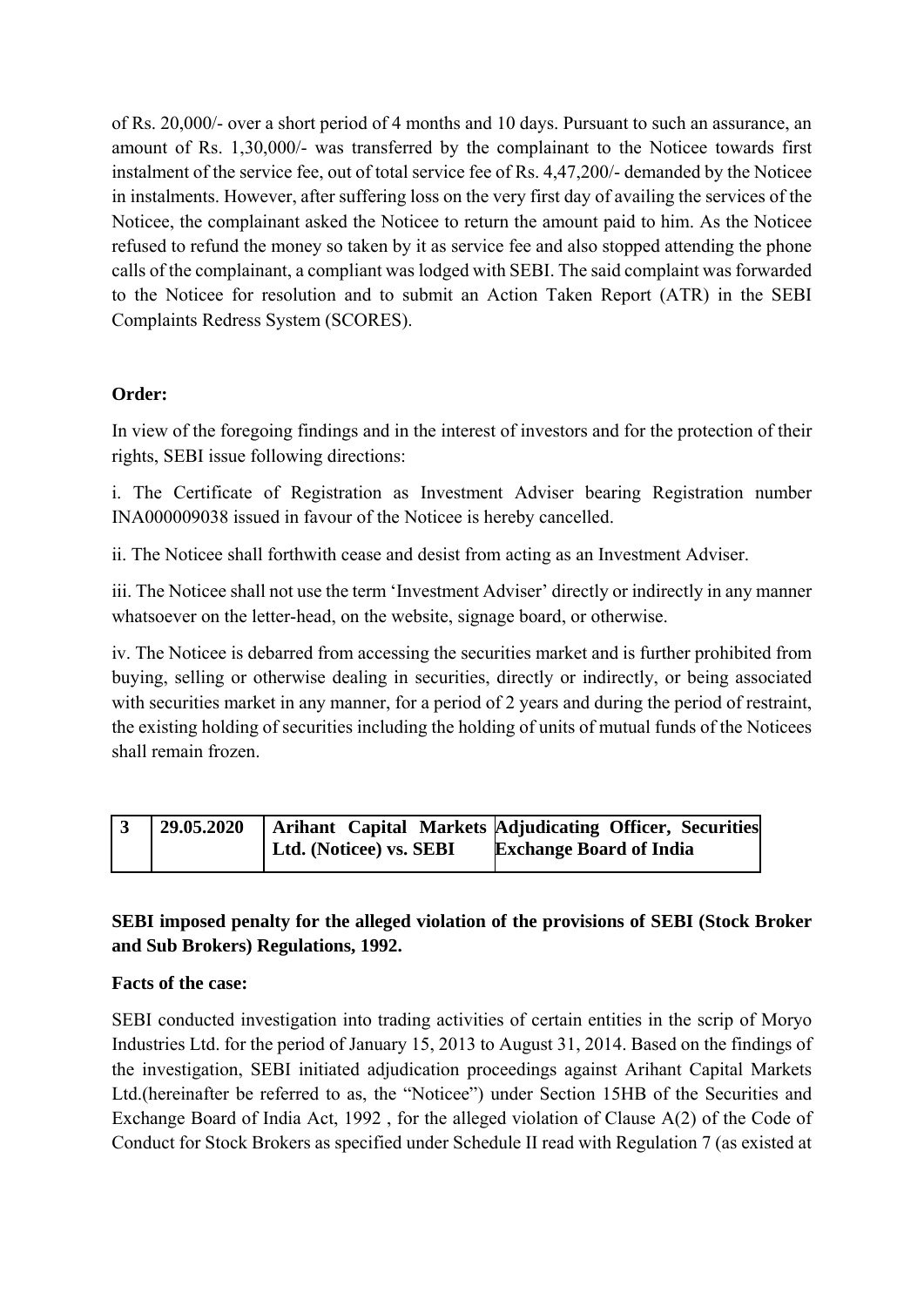the relevant time) of the Securities and Exchange Board of India (Stock Broker and Sub Brokers) Regulations, 1992.

### **Order:**

In view of the above, after considering all the facts and circumstances of the case and exercising the powers conferred upon SEBI under Section 15-I (2) of the SEBI Act, 1992 read with Rule 5 of the Adjudication Rules, SEBI hereby impose monetary penalty of Rs.5,00,000/-(Rupees Five Lakhs only) on the Noticee. The Noticee shall remit / pay the said amount of penalty within 45 days of receipt of this order or May 31, whichever is later.

| $\overline{4}$ | $ 24.12.2019 $ Star |  | India Market Research Securities Appellate   |  |
|----------------|---------------------|--|----------------------------------------------|--|
|                |                     |  | (Appellant) vs. SEBI (Respondent) [Tribunal] |  |

# **Penalty imposed by SEBI on violating SEBI (Investment Advisor) Regulations, 2013, further reduced by SAT keeping in view the financial capability of appellant**

SEBI imposed a penalty of Rs. 40 lakh on a SEBI registered Investment Advisor on violation of Regulation 15, 16 and 17 with Schedule III of the SEBI( Investment Advisor) Regulations, 2013. The main alleged violations against the appellant are (i) Offering products without considering the risk profile of the clients (ii) Offering high net-worth individual (HNIs) services to unsuitable clients (iii) Receiving payments in advance for future services (iv) Charging high and unreasonable fee from clients. Appellant filed appeal to SAT and appeal was partly allowed. Though it is admitted fact that the appellant has committed certain violations however SAT finds that the penalty imposed was too harsh and disproportionate. The appellant is a small investment advisor with a profit of about Rs. 30 lakh in a year and with a small amount of net worth. The penalty therefore is reduced from Rs. 40 lakh to Rs. 20 lakh.

| 31.03.2020 |                        | Jaypee Capital Services   Whole Time Member, |
|------------|------------------------|----------------------------------------------|
|            | Ltd (Noticee) vs. SEBI | <b>Securities</b><br>and                     |
|            |                        | <b>Exchange Board of</b>                     |
|            |                        | India                                        |
|            |                        |                                              |

Securities and Exchange Board of India (hereinafter referred to as 'SEBI') granted a Certificate of Registration as a Depository Participant to Jaypee Capital Services Limited (JCSL/Noticee) in accordance with provisions of SEBI (Depositories and Participants) Regulations, 1996 (DP Regulations) initially for a period of five years which was valid from August 11, 2006 to August 10, 2011. The certificate of registration was, thereafter, renewed in 2011 for a further period of five years and the renewed certificate was valid till August 10, 2016.

SEBI received a letter dated April 05, 2016 from Central Depository Services (India) Limited (hereinafter referred to as 'CDSL') informing that it has terminated the agreement with the Noticee w.e.f April 04, 2016 due to noncompliance on the part of JCSL with the bye-laws of CDSL. CDSL vide the said letter also requested SEBI to cancel the certificate of registration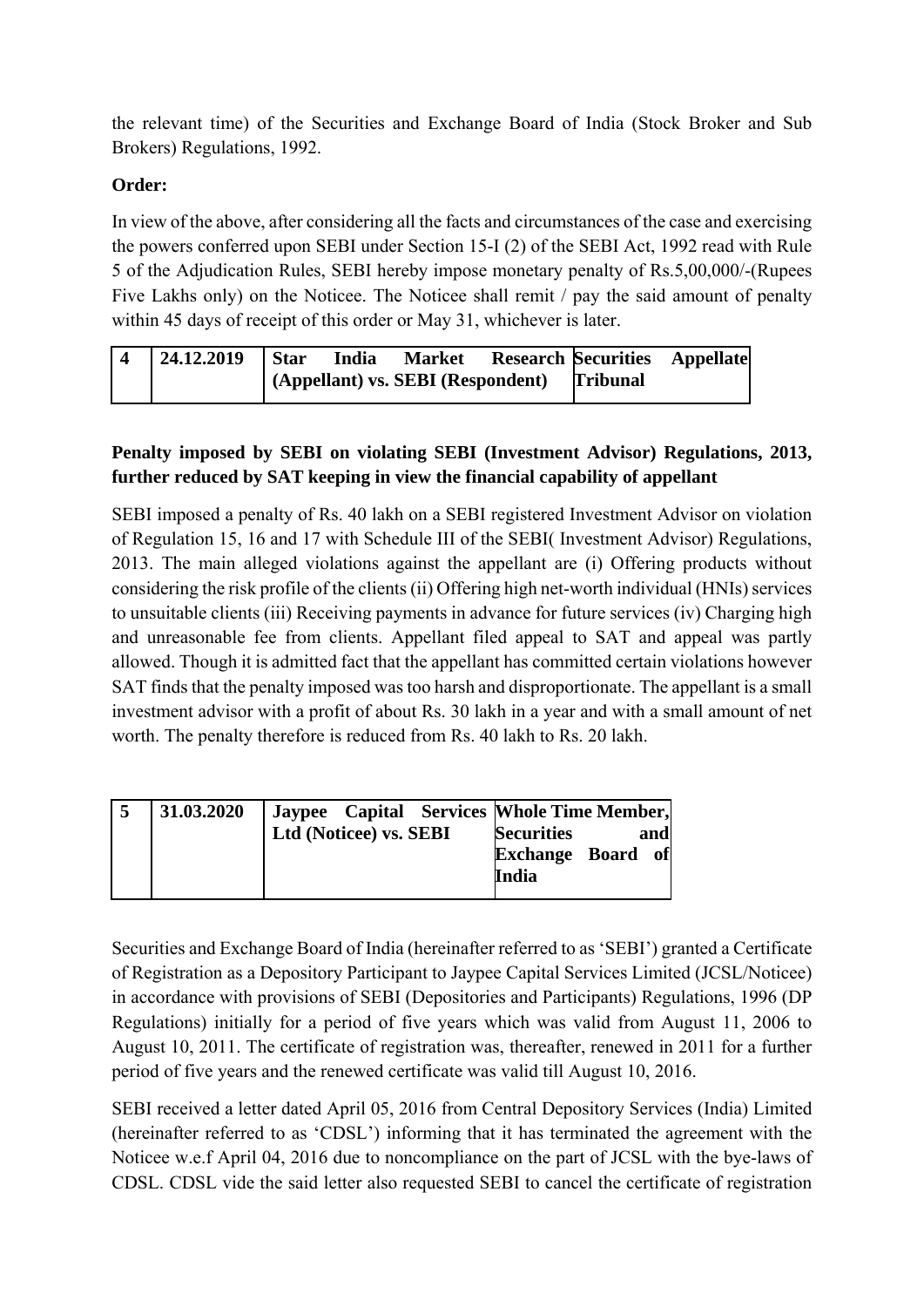granted to the Noticee at act as a Depository Participant with immediate effect. Thereafter, National Securities Depositories Limited (hereinafter referred to as "NSDL") vide its letter dated April 22, 2016 informed SEBI that it has also terminated the agreement with JCSL w.e.f May 23, 2016 due to the non-compliance on part of JCSL with the various bye-laws of NSDL.

Based on the information provided by the Depositories viz. CDSL and NSDL, as above, it was alleged that the Noticee was no longer eligible to be admitted as a participant of depository and had failed to inform SEBI about the termination of its agreements with CDSL and NSDL.

#### **Order**

The failure on the part of the Noticee to inform SEBI of the termination of the agreement by the depositories would therefore have to be considered as a violation of Clause 14 of the Code of Conduct for the DPs as given under third schedule read with Regulation 20AA of the DP Regulations. Whole Time Member, in exercise of powers conferred under Section 19 of the Securities and Exchange Board of India Act, 1992 read with Regulation 28(2) of the SEBI (Intermediaries) Regulations, 2008, hereby cancel the certificate of registration granted to the Noticee / Jaypee Capital Services Limited (SEBI Registration No. IN-DP-NSDL-29

"self regulatory organization" means an organization of a class of intermediaries duly recognised by or registered with the SEBI and includes a stock exchange.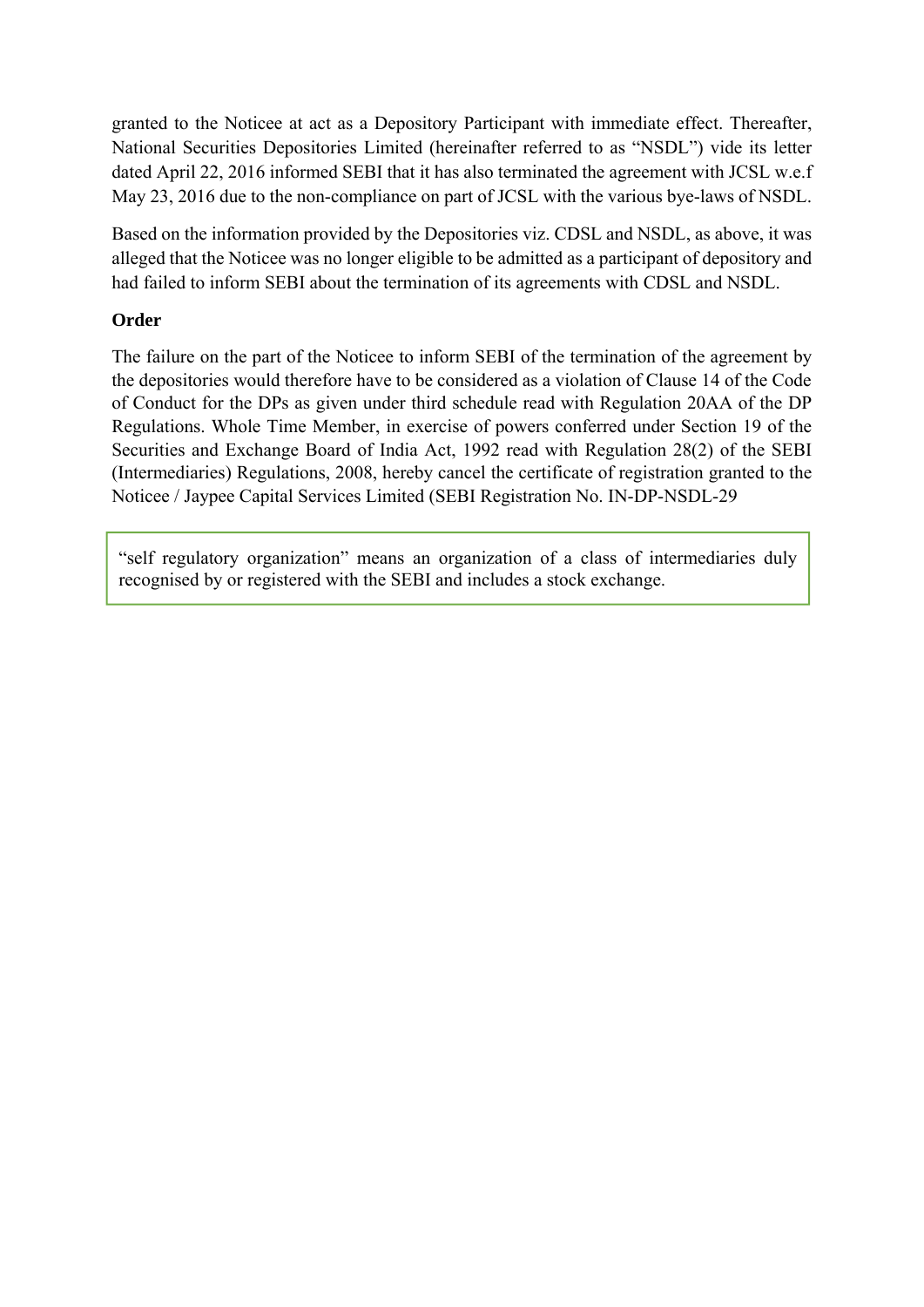#### **SECURITIES AND EXCHANGE BOARD OF INDIA (REGULATORY SANDBOX) (AMENDMENT) REGULATIONS, 2020 (April 17, 2020)**

| S.<br>No. | Reference to<br><b>Chapter No.</b>                                                                                                              | <b>Amendments</b><br>to<br>Regulations/Rules/Act/Circular/                                                                                                                                                                                                                                                                                                                                                                        | Brief Particulars/Link of the<br><b>Amendment</b>                                                                                                                                                                                                                          |
|-----------|-------------------------------------------------------------------------------------------------------------------------------------------------|-----------------------------------------------------------------------------------------------------------------------------------------------------------------------------------------------------------------------------------------------------------------------------------------------------------------------------------------------------------------------------------------------------------------------------------|----------------------------------------------------------------------------------------------------------------------------------------------------------------------------------------------------------------------------------------------------------------------------|
| 1.        | $Lesson - 4$<br>An overview<br>of SEBI (Issue<br>of Capital and<br>Disclosure<br>Requirements)<br>Regulations,<br>2018;<br>$Lesson - 5$         | <b>Notification</b><br>its<br>notification<br>dated<br>SEBI with<br>$17th$ April 2020, has amended various<br>SEBI regulations related to Regulatory<br>Sandbox. SEBI through this amendment<br>has inserted a new chapter under various<br>SEBI regulations with respect to "Power"<br>to relax strict enforcement of the<br>regulations" stated as:-<br>"Exemption from enforcement of the<br>regulations in special cases.     | https://www.sebi.gov.in/legal/regu<br>lations/apr-2020/securities-and-<br>exchange-board-of-india-<br>regulatory-sandbox-amendment-<br>regulations-2020_46757.html<br>https://www.sebi.gov.in/legal/circ<br>ulars/jun-2020/framework-for-<br>regulatory-sandbox_46778.html |
|           | SEBI (Listing<br>Obligations<br>and<br>Disclosure<br>Requirements)<br>Regulations,<br>2015;<br>$Lesson - 6$<br>An overview<br>of<br><b>SEBI</b> | The Board may, exempt any person or<br>class of persons from the operation of all<br>or any of the provisions of these<br>regulations for a period as may be<br>specified but not exceeding twelve<br>months, for furthering innovation in<br>technological aspects relating to testing<br>new products, processes, services,<br>business models, etc. in live environment<br>of regulatory sandbox in the securities<br>markets. |                                                                                                                                                                                                                                                                            |
|           | (Substantial<br>Acquisition of<br><b>Shares</b><br>and<br>Takeovers)<br>Regulations,<br>2011;                                                   | (2) Any exemption granted by the<br>Board under sub-regulation (1) shall<br>be subject to the applicant satisfying<br>such conditions as may be specified by<br>the Board including conditions to be<br>complied with on a continuous basis.                                                                                                                                                                                      |                                                                                                                                                                                                                                                                            |
|           | $Lesson - 7$<br><b>SEBI</b><br>$(Buy-$<br>Back<br>of<br>Securities)<br>Regulations,<br>2018;<br>$Lesson - 8$<br><b>SEBI</b>                     | Explanation. —For the purposes of these<br>regulations, "regulatory sandbox" means<br>a live testing environment where new<br>products, processes, services, business<br>models, etc. may be deployed on a<br>limited set of eligible customers for a<br>specified period of time, for furthering<br>innovation in the securities market,<br>subject to such conditions as may be<br>specified by the Board."                     |                                                                                                                                                                                                                                                                            |
|           | (Delisting)<br>of<br>Equity Shares)                                                                                                             | SEBI VIDE ITS CIRCULAR NO.<br><b>SEBI/HO/MRD-1/CIR/P/2020/95</b>                                                                                                                                                                                                                                                                                                                                                                  |                                                                                                                                                                                                                                                                            |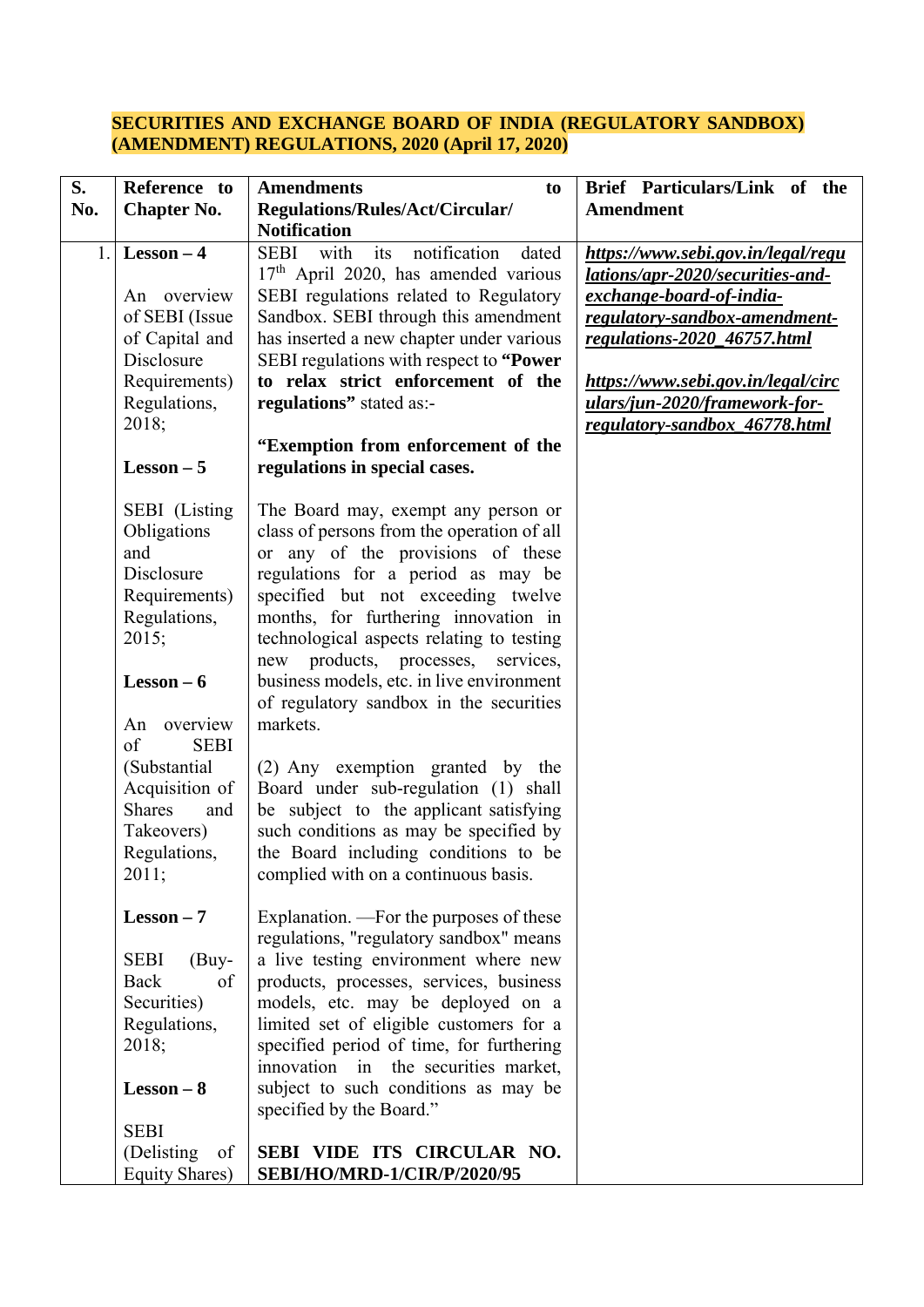| Regulations,                                                                                                | DATED JUNE 5, 2020 has prescribed                                                                                                                                                                                                                                                                                                            |  |
|-------------------------------------------------------------------------------------------------------------|----------------------------------------------------------------------------------------------------------------------------------------------------------------------------------------------------------------------------------------------------------------------------------------------------------------------------------------------|--|
| 2009;                                                                                                       | the framework for Regulatory Sandbox                                                                                                                                                                                                                                                                                                         |  |
|                                                                                                             | given hereunder:-                                                                                                                                                                                                                                                                                                                            |  |
| $Lesson - 9$                                                                                                |                                                                                                                                                                                                                                                                                                                                              |  |
| <b>SEBI</b><br>(Share)<br><b>Based</b><br>Employee<br>Benefits)<br>Regulations,<br>$2014 - An$<br>Overview; | 1. Participants in the capital market in<br>India have been early adopters of<br>technology.<br><b>SEBI</b><br>believes<br>that<br>encouraging adoption and usage of<br>financial technologies ('FinTech') can<br>act as an instrument to further develop<br>and maintain an efficient, fair and<br>transparent securities market ecosystem. |  |
| $Lesson - 10$                                                                                               | 2. Towards this end, SEBI vide                                                                                                                                                                                                                                                                                                               |  |
| SEBI (Issue of<br>Sweat Equity)<br>Regulations,<br>$2002 - An$<br>Overview;<br>$Lesson - 12$                | SEBI/HO/MRD/2019/P/64<br>circular<br>dated May 20, 2019, stipulated a<br>framework<br>for<br>industry-wide<br>an<br>Innovation Sandbox, whereby FinTech<br>start ups and entities not regulated by<br>SEBI were permitted to use the<br>Innovation Sandbox for offline testing of<br>their proposed solution.                                |  |
| Mutual Funds;                                                                                               | 3. Further, SEBI now has decided to                                                                                                                                                                                                                                                                                                          |  |
| $Lesson - 13$                                                                                               | introduce a framework for "Regulatory<br>Sandbox".<br>Under<br>this<br>sandbox                                                                                                                                                                                                                                                               |  |
| Collective                                                                                                  | framework, entities regulated by SEBI                                                                                                                                                                                                                                                                                                        |  |
| Investment<br>Schemes; and                                                                                  | shall be granted certain facilities and<br>flexibilities to experiment with FinTech<br>solutions in a live environment and on<br>limited set of real customers for a limited                                                                                                                                                                 |  |
| $Lesson - 16$                                                                                               | time frame. These features shall be<br>fortified with necessary safeguards for                                                                                                                                                                                                                                                               |  |
| Securities<br>Market                                                                                        | investor protection and risk mitigation.                                                                                                                                                                                                                                                                                                     |  |
| Intermediaries                                                                                              | 4. The guidelines pertaining to the<br>functioning of the Regulatory Sandbox<br>are provided at Annexure A of this<br>circular.                                                                                                                                                                                                              |  |
|                                                                                                             | Rationale<br>behind the Regulatory                                                                                                                                                                                                                                                                                                           |  |
|                                                                                                             | <b>Sandbox</b><br>To<br>innovation<br>with<br>encourage                                                                                                                                                                                                                                                                                      |  |
|                                                                                                             | regulatory<br>burden,<br><b>SEBI</b><br>minimal                                                                                                                                                                                                                                                                                              |  |
|                                                                                                             | shall consider exemptions/ relaxations,                                                                                                                                                                                                                                                                                                      |  |
|                                                                                                             | if any, which could be either in the                                                                                                                                                                                                                                                                                                         |  |
|                                                                                                             | form of a comprehensive exemption                                                                                                                                                                                                                                                                                                            |  |
|                                                                                                             | from certain regulatory requirements or                                                                                                                                                                                                                                                                                                      |  |
|                                                                                                             | selective exemptions on a case-by-case                                                                                                                                                                                                                                                                                                       |  |